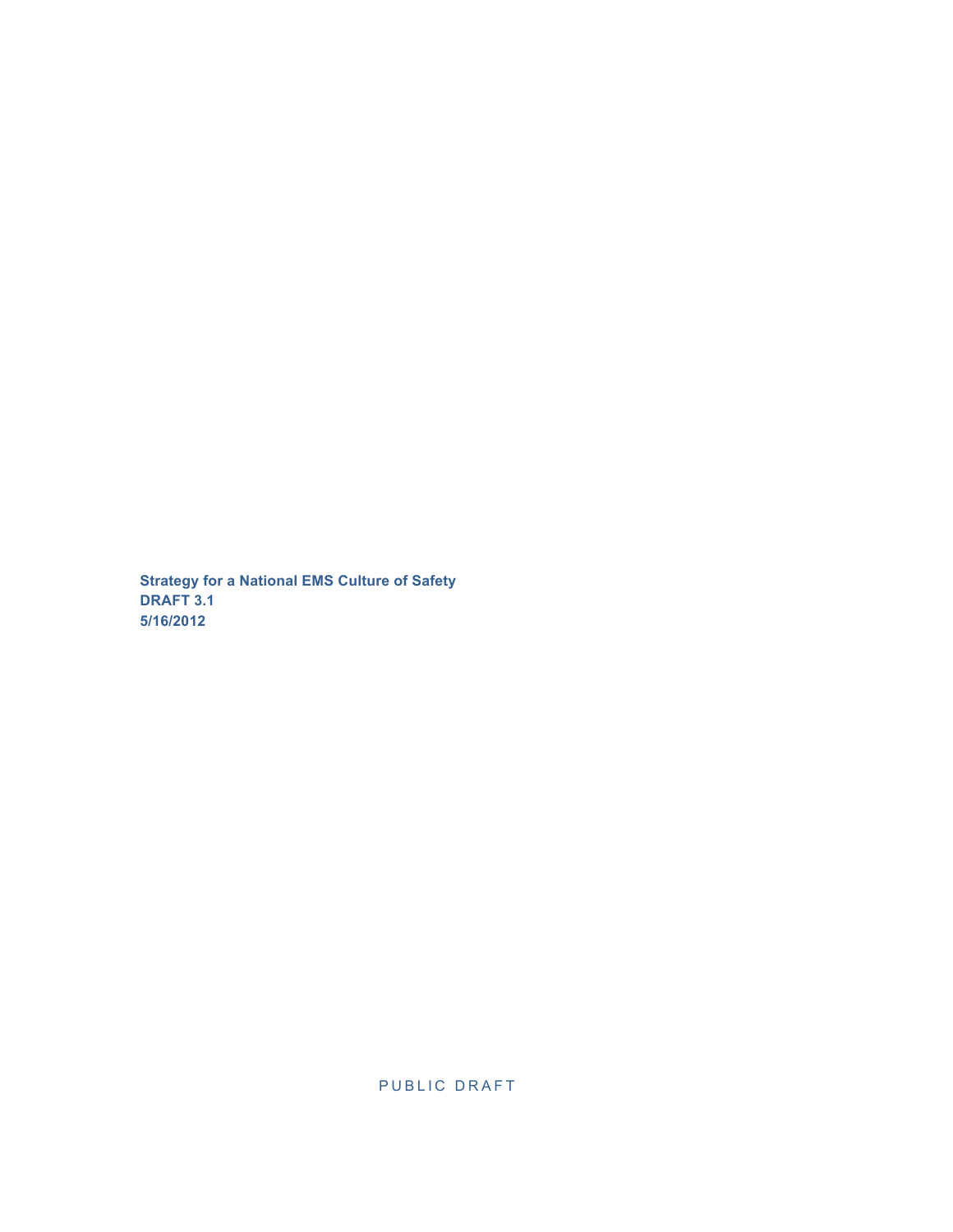This project is being produced under a cooperative agreement between the National Highway Traffic Safety Administration (NHTSA), with support from the Health Resources and Services Administration's (HRSA) EMS for Children (EMSC) Program, and the American College of Emergency Physicians (ACEP).

This is the third of four drafts in the three-year iterative process of developing the Strategy document. This Draft is intended for public distribution per the Cooperative Agreement. Public comment is encouraged and should be submitted prior to June 12, 2012. Instructions for submitting comments can be found at www.EMSCultureofSafety.org.

The purpose of this Draft is to incorporate previously submitted public feedback and add new information shared by stakeholders. This Draft will be discussed at the National Review Meeting in the Washington, D.C., area, June 19, 2012. This is a public meeting. Details for this meeting can be found at www.EMSCultureofSafety.org.

Several placeholders are included in this document, to identify sections that are scheduled for inclusion and/or further development in subsequent drafts.

This document is a work in progress, and it should not be referenced without noting that it is a draft subject to change.

Document expiration date: This Draft is intended for use beginning May 16, 2012, and ending with the conclusion of the National Review Meeting, after which it becomes obsolete.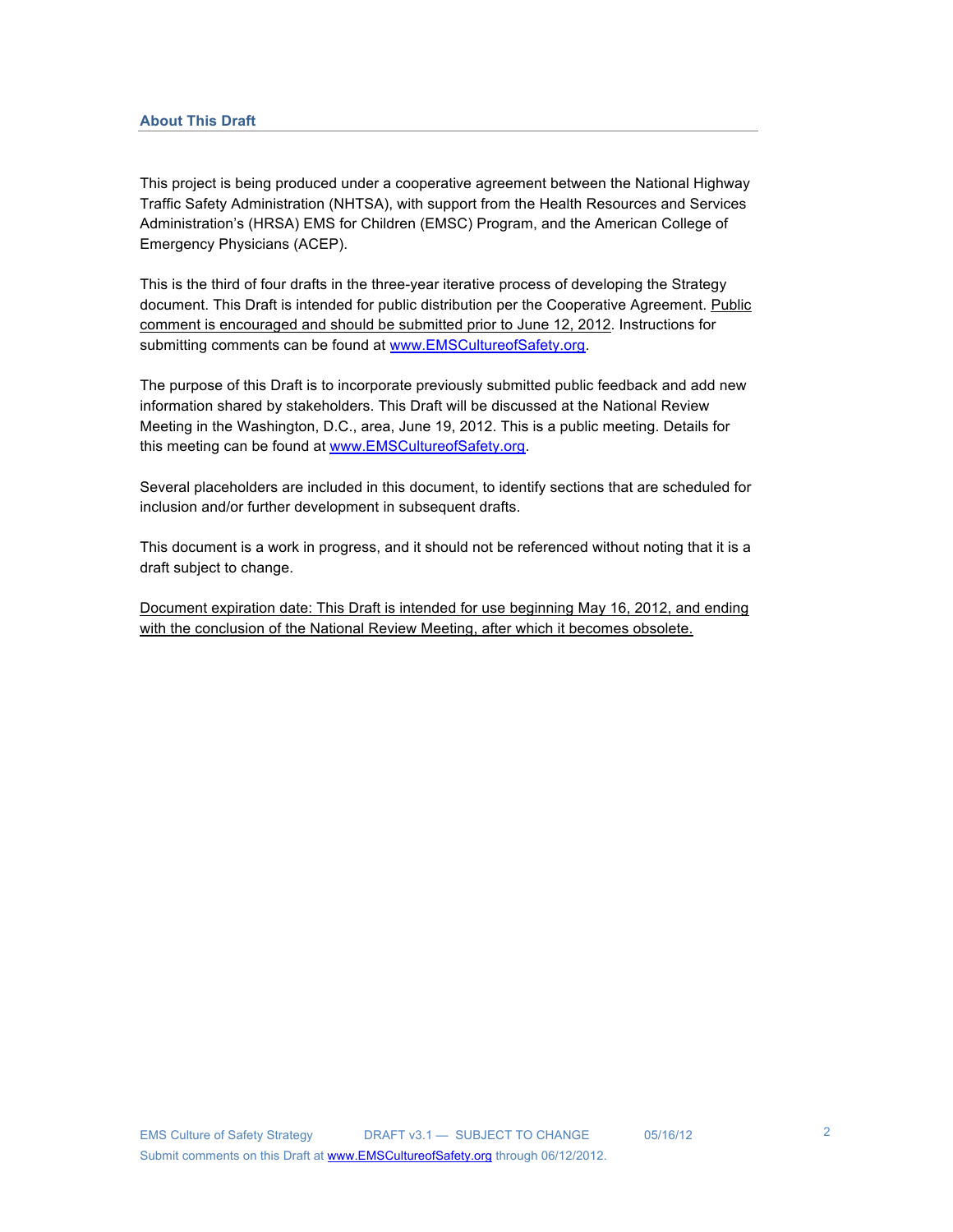## **CONTENTS**

## **Part 1: Introduction & Context**

# **Part 2: Project Scope & Process**

# **Part 3: Special Concerns**

# **Part 4: Cultural Considerations**

| IV. Importance of Both Leadership and Field Personnel in |  |
|----------------------------------------------------------|--|
|                                                          |  |
|                                                          |  |

# **Part 5: Envisioned Elements of a National EMS Culture of Safety**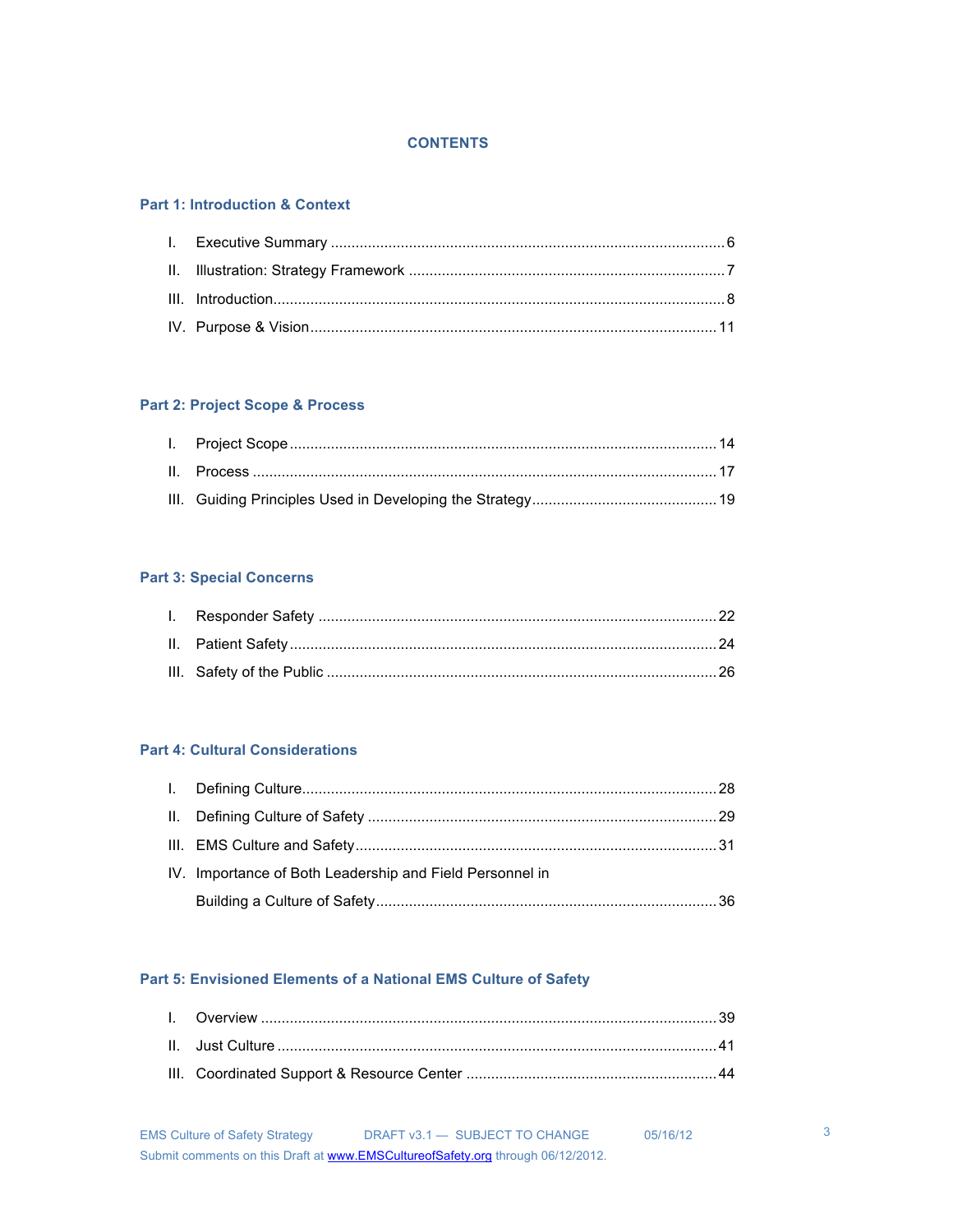# **Part 6: Conclusion & Next Steps**

# **Appendices**

| IV. NEMSAC OAR Committee Report: Reducing Adverse Events in EMS: |  |
|------------------------------------------------------------------|--|
|                                                                  |  |
|                                                                  |  |
|                                                                  |  |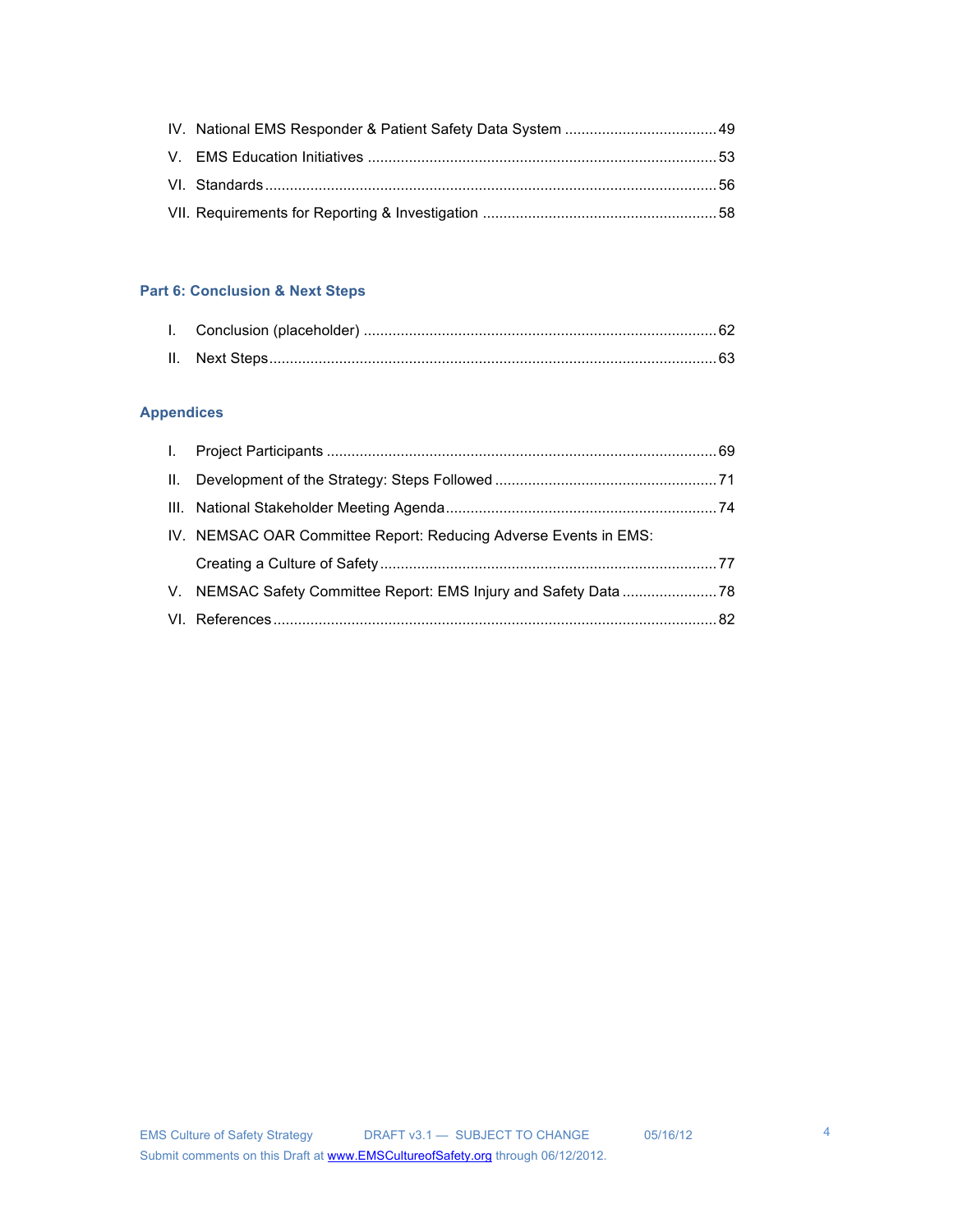**Part 1 Introduction & Context**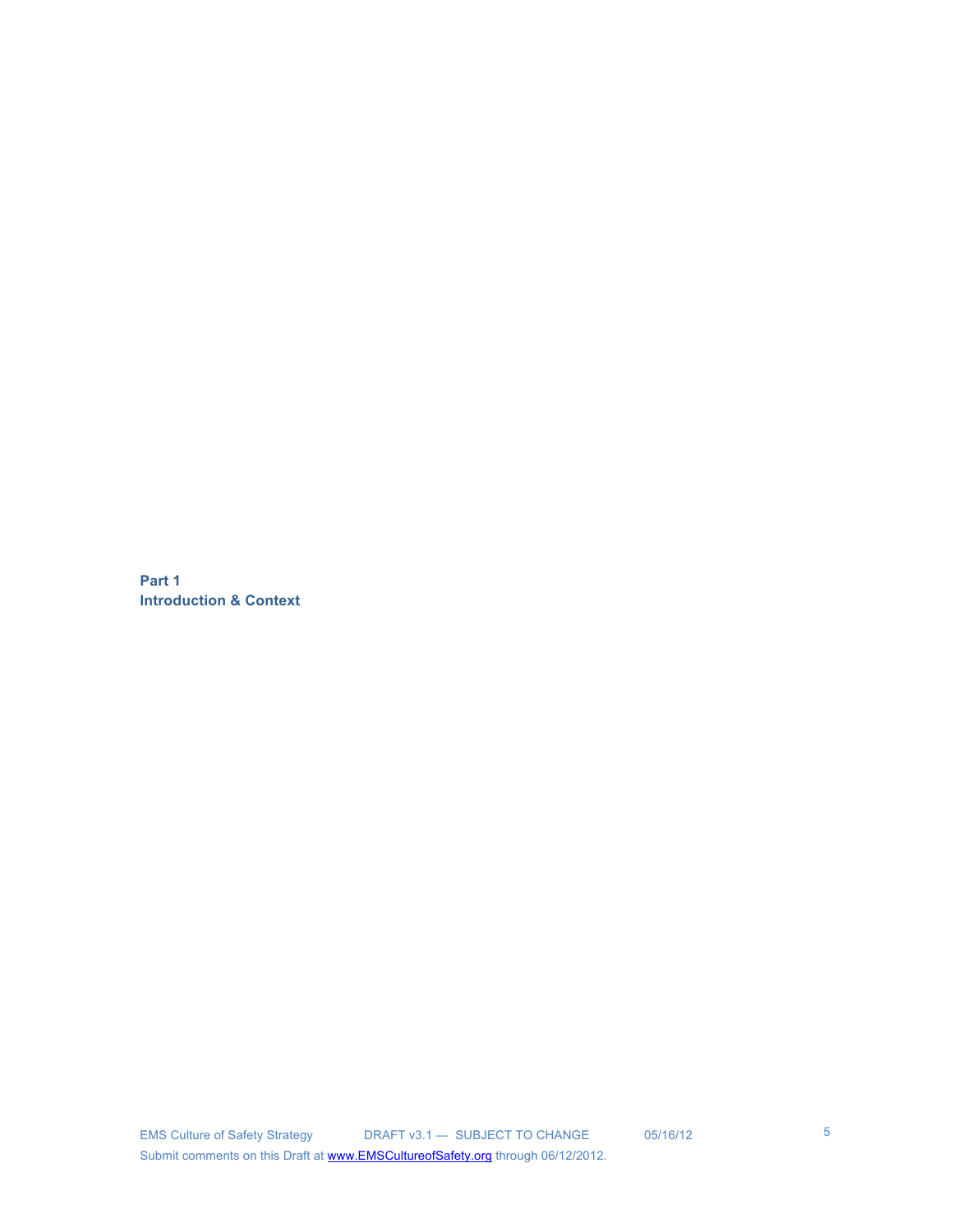## **I. Executive Summary**

*NOTE: Narrative for this section may be further developed as the Strategy is refined in future drafts. The following narrative is intended as a brief placeholder only.*

Emergency medical service (EMS) provider organizations nationwide potentially expose responders, patients and members of the public to preventable risk of serious harm, in contrast with advances in safety practices that have been broadly implemented in many healthcare and other settings in recent years.

Workplace safety culture refers to an organization's core values related to responder and patient safety. These core values provide a frame of reference for leadership and workers, and influence shared beliefs, practices, rituals, norms and behaviors related to safety. A positive safety culture is associated with fewer errors, adverse events and other negative safety outcomes.

This Strategy stems from a recommendation by the National Emergency Medical Services Advisory Council (NEMSAC). NEMSAC is a Federal advisory committee that serves as a nationally recognized council of EMS representatives and consumers to provide advice and recommendations regarding EMS to the Department of Transportation's National Highway Traffic Safety Administration (NHTSA). In 2009, NEMSAC recommended that NHTSA create a strategy for building a culture of safety in emergency medical services.

The Strategy is being developed in a three-year, iterative process to allow for collaboration and input from a broad group of stakeholders both inside and outside the EMS community. The process involves public review and comment and will be completed in September 2013.

The Strategy acknowledges the unique and varied nature of EMS provider agencies throughout the United States, as well as a number of cultural influencers that are believed to be relevant to the success of the Strategy.

This Strategy envisions six key elements for advancing a culture of safety in EMS:

- Advancement of values similar to those in a school of thought known as Just Culture;
- Coordinated support and resources for provider agencies and other stakeholders
- A national data system for responder safety and patient safety in EMS;
- Evolution of the EMS education system;
- Promulgation of safety standards and related information; and
- Reporting/investigation of applicable incidents.

These elements are presented for illustrative purposes in a conceptual schematic on the following page.

The Strategy also envisions a number of concrete steps that can be taken by a broad spectrum of stakeholders, many of them even before the Strategy is finalized.

EMS exists to make a difference in people's lives, often at their time of greatest need. This Strategy represents a unique opportunity to make a difference in the lives of EMS responders, EMS patients and the general public.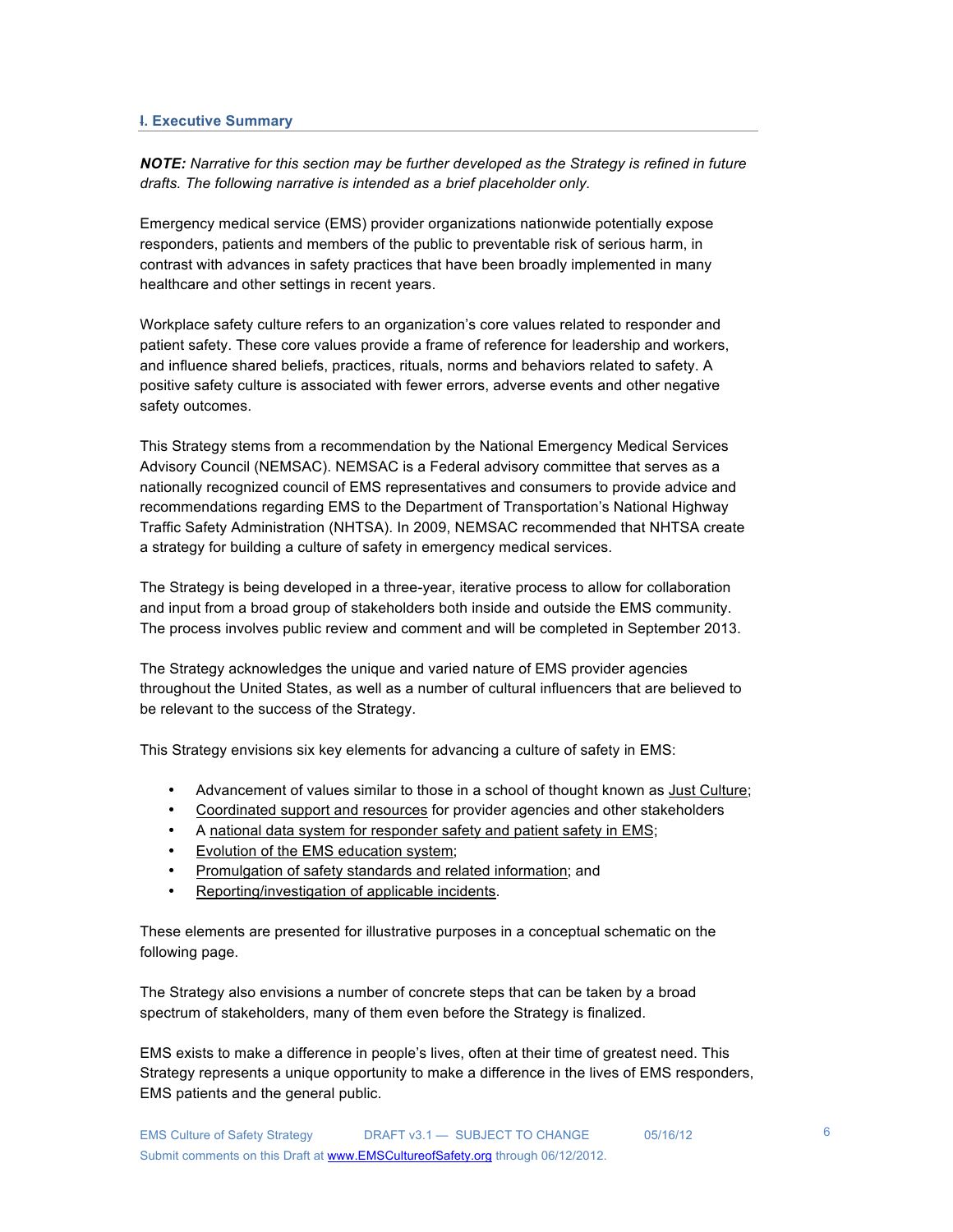## **II. Strategy Framework**

The following diagram provides a high-level overview of the envisioned components of a culture of safety and its place in the EMS community.

To be successful, these components will require collaboration among many stakeholders. The depictions of components and relationships in this illustration are not intended as a literal, hierarchical or exhaustive representation of the complex EMS universe.

The diagram is provided as a framework to enhance understanding of the Strategy concepts presented throughout this document.

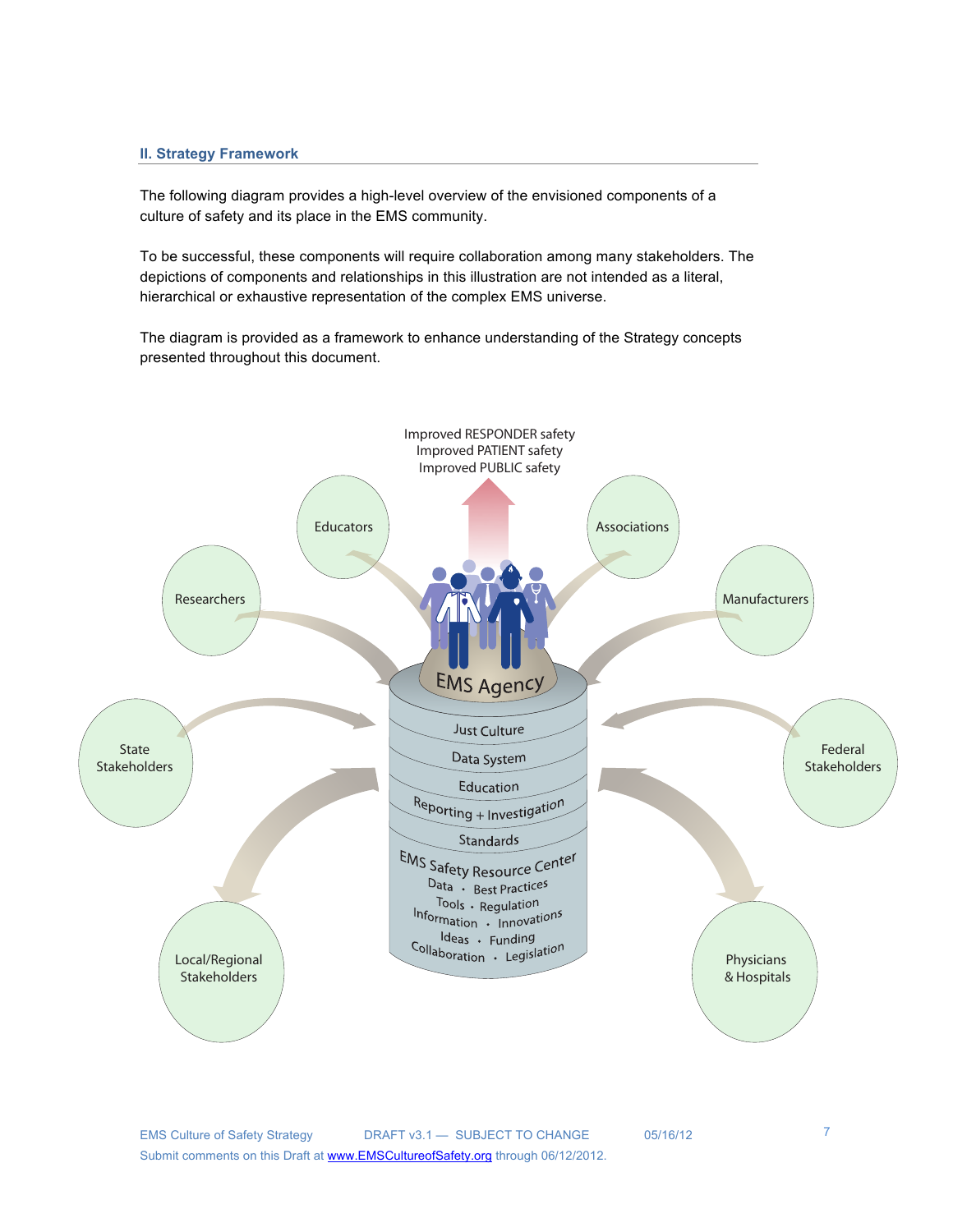*A paramedic treating a patient in the back of an ambulance en route to the hospital removes her seat belt to better access the patient, despite a policy mandating seat belt use at all times during transport. The paramedic does not expect to get in trouble, as the policy is only enforced when someone gets hurt.*

*\* \* \**

*Firefighter-paramedics assisting a patient are physically assaulted by the patient's emotionally disturbed boyfriend. One of them sustains a shoulder injury that requires medical treatment and extended physical therapy, during which the firefighterparamedic is unable to work.*

*\* \* \**

*While transporting a patient to a hospital, an EMS crew is informed that another emergency call is waiting. The EMTs turn the patient over quickly, return to their ambulance and respond to the second call without changing the linens on their stretcher, reasoning that a rapid response outweighs the risk of cross-contamination.* 

*\* \* \**

*An EMS team elects to move a bariatric patient without assistance, fearing that they'll be labeled as weaklings for pulling another unit out of service.*

*\* \* \**

*Students in an EMT class notice that one of their classmates appears to be drawn to EMS out of a belief that it will be an exciting job, filled with flashing lights, sirens, and life-and-death situations, rather than as an opportunity to serve as a valuable member of the healthcare community.*

*\* \* \**

*An ambulance is struck at high speed by another vehicle at an intersection. The EMS driver is injured, and the EMT in the front passenger seat is killed instantly.* 

*\* \* \**

*It is 4 a.m. An EMS crew is dispatched to the 18th call of their 24-hour shift. Neither has had more than a few minutes of uninterrupted sleep since they left their homes to come to work the morning before.*

 $\star$   $\star$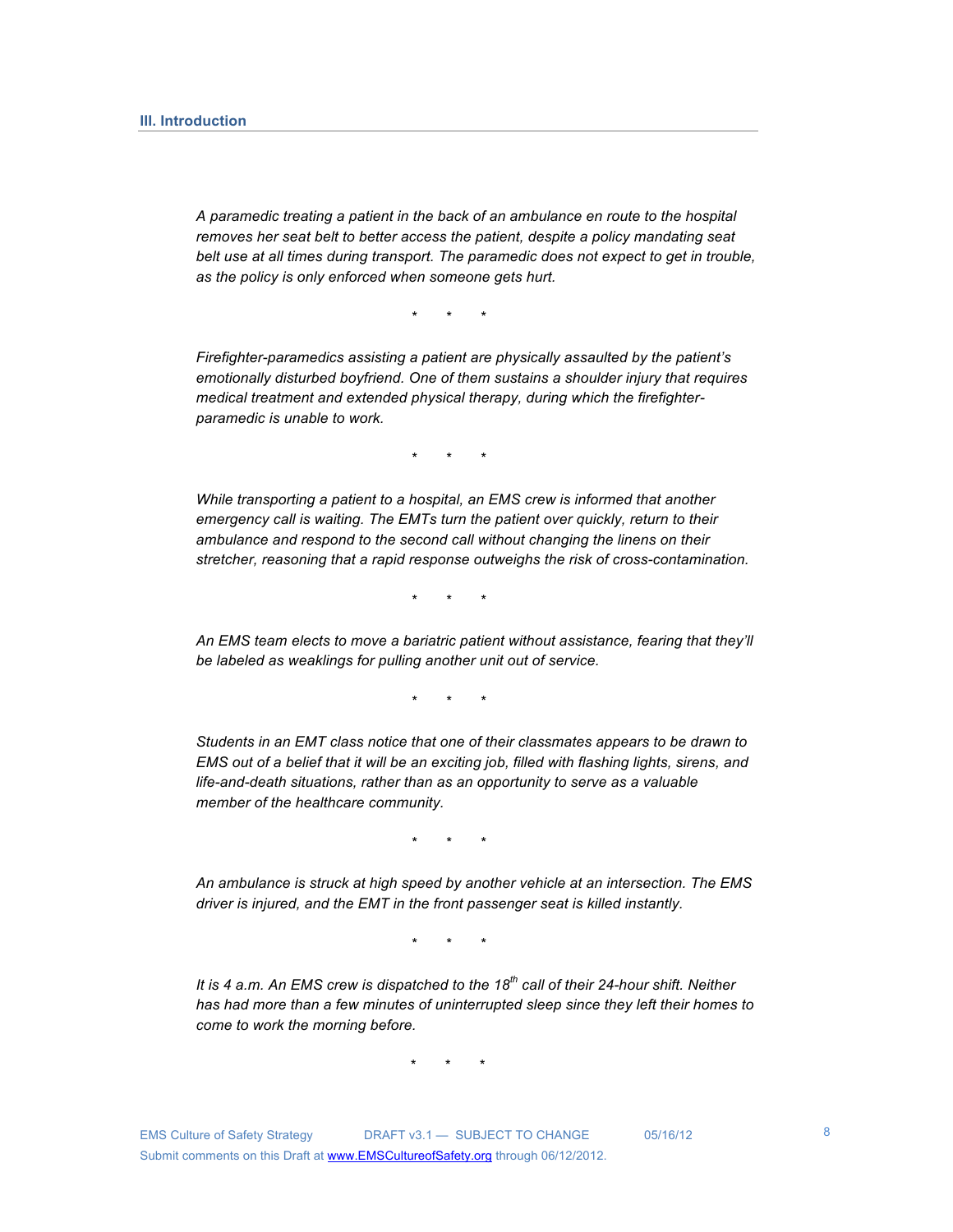*An automobile driver reacts to the lights and siren of an approaching ambulance by swerving suddenly to the right. The car sideswipes a stopped taxi, causing serious injuries to a passenger getting out of the cab.* 

\* \* \*

*EMTs assigned to an interfacility transport call note that the patient appears jaundiced. Personnel at the transferring facility decline to answer the EMTs' questions about possible hepatitis, asserting that privacy laws prohibit them from discussing the patient's diagnosis, and order them to perform the transport without further delay.* 

 $\star$   $\star$ 

In reviewing an incident in which paramedics deviated from protocol, an EMS medical *director issues a "no harm, no foul" decision, saying that no action is warranted since the patient was not harmed. The medical director cautions the paramedics that if the outcome had been poor, the response would have been severe.*

\* \* \*

*An air medical pilot elects to proceed with a scene transport even though the weather is marginal, reasoning that he has flown in similar conditions before without mishap.*

 $\star$   $\star$ 

**Every day, scenarios like the above anecdotes play out in EMS systems across America.** This happens despite the best intentions of EMS leaders and practitioners, and despite considerable investments in training, equipment, protocols and systems.

EMS is a critical component of the nation's healthcare system. In the U.S., EMS personnel respond to approximately 30 million calls per year.<sup>1</sup> EMS is also an integral component of the nation's disaster response system.<sup>2</sup>

Yet, regardless of their location or the type of system in which they work, EMS practitioners are expected (and often expect themselves) to do their jobs under difficult, unpredictable and frequently changing circumstances. They may work long hours, in harsh environments, with limited information, assistance, supervision and resources to accomplish their mission. In the course of their work, they may be exposed to risks such as infectious organisms, emotional stress, fatigue, physical violence, occupational injury, vehicle crashes, disciplinary action and personal liability. They are more than 2-1/2 times more likely than the average worker to be killed on the job,<sup>3</sup> and their transportation-related injury rate is five times higher than average.<sup>4</sup> They also risk causing harm to others, especially through vehicle crashes and medical errors. (Additional data appears beginning on page 25 and throughout this document.)

It is difficult to measure the extent of EMS-related injuries, illness, fatalities and medical adverse events—and that is a significant part of the problem. Reporting requirements and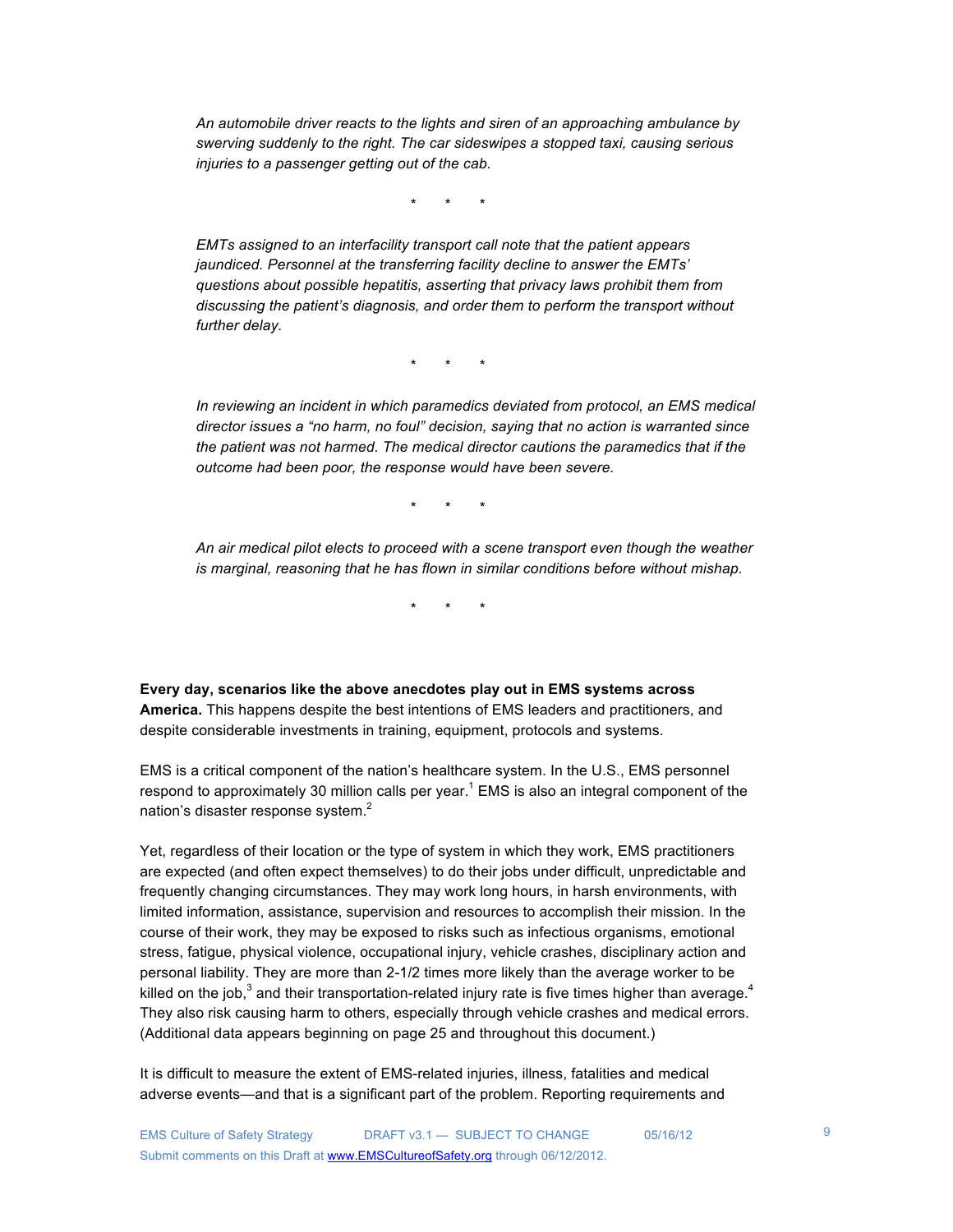mechanisms are inconsistent at best, making accurate research problematic. Concerns over privacy laws, tort liability, trade secrets and potential public embarrassment hamper sharing of information that could be used to research risks and identify system-level opportunities for improvement. A lack of standardization complicates efforts to assemble and assess even available data. Because of these and related factors, EMS is severely limited in its ability to base policy, funding requests, improvement initiatives or even many day-to-day operational decisions on scientifically defensible, data-driven information.

In 1999, the Institute of Medicine report *To Err Is Human* called the attention of the public and the medical community to the topic of preventable adverse medical events. Since then, the nation's healthcare system has moved toward a culture of safety in many inpatient and outpatient settings. But these concepts and practices have yet to be widely embraced in the EMS community.

As a result, too often the very emergency medical system that people count on for help unintentionally causes, risks, or allows—and, in many cases, accepts as inevitable otherwise preventable harm to patients, members of the public and its own members.

It is challenging to make an evidence-based, scientifically defensible argument supporting the need for improvements in EMS safety. However, it is the consensus of the EMS community expressed through the more than 20 stakeholder groups contributing to this project, and by the general EMS community via open meetings and a public comment process—that it would be unacceptable and irresponsible to withhold action until some unknown future point when an ironclad case can be made.

This Strategy is intended to change the status quo and chart a new course that will support the emergence of a culture of safety in EMS.

This is a problem that not only can be solved; it must be solved. The almost one million EMS professionals in the U.S., the 22 million patients they treat every year<sup>5</sup> and the millions of citizens who expect and deserve functional, efficient, professional emergency medical services to be there for every emergency and every disaster, are all depending on this safety endeavor to create a better EMS system.

10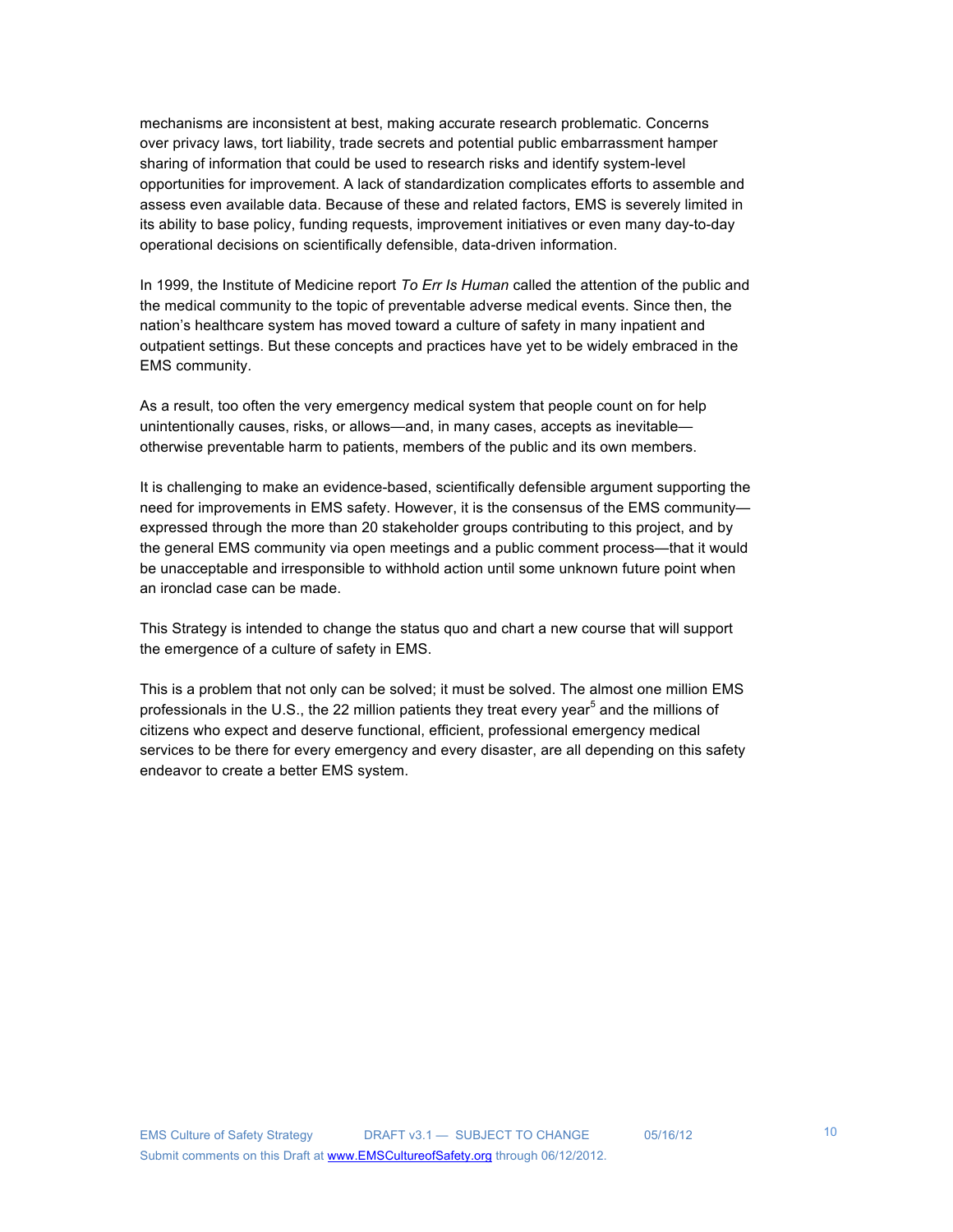EMS exists to make a difference in people's lives, often at their time of greatest need. This Strategy represents a unique opportunity to make a difference in the lives of EMS responders, EMS patients and the general public.

The Strategy stems from a recommendation by the National Emergency Medical Services Advisory Council (NEMSAC). NEMSAC is a Federal advisory committee that serves as a nationally recognized council of EMS representatives and consumers to provide advice and recommendations regarding EMS to the Department of Transportation's National Highway Traffic Safety Administration (NHTSA). In 2009, NEMSAC recommended that NHTSA create a strategy for building a culture of safety in emergency medical services.

NEMSAC characterized developing a culture of safety in EMS as its "top priority" recommendation, chosen via a systematic, evidence- and consensus-based process from among more than 80 possible issues to be addressed, in categories such as: structure/system; education/certification/workforce; funding/billing; public education/information; research/technology/data; medical oversite/quality; disaster preparedness; and operations/equipment.<sup>6</sup>

NEMSAC's original recommendation focused primarily on patient safety, or preventing adverse medical events. (Further details, rationale and references supporting the Council's recommendation can be found at http://ems.gov/pdf/nemsac/sep09/NEMSAC-OAR\_Final\_Report\_092909.pdf.) The scope of the project was subsequently expanded to address EMS safety in a broader sense (to encompass patient safety, responder safety, and safety of members of the public EMS encounters in its work).

This project was chartered as a three-year effort, to allow for a collaborative process harnessing the ideas, experience and expertise of many stakeholders representing both EMS and other disciplines. It seeks to learn from the successes and failures of others, in an openminded effort to achieve a shared desired outcome.

### **Vision of the Strategy**

This Strategy represents the joint vision of the Steering Committee and other stakeholders participating in the project.

At a high level, the Strategy envisions an EMS culture in which safety considerations permeate the full spectrum of activities of EMS leaders and practitioners everywhere, every day—by design, by attitude and by habit.

It is the vision of this Strategy to create, encourage and/or support a cultural movement, structures, resources, reporting mechanisms and related elements that advance both improved responder safety and improved patient safety, each closely linked to the other. Wherever possible, the same elements that impact responder safety should also seek to benefit patient safety, and vice-versa.

11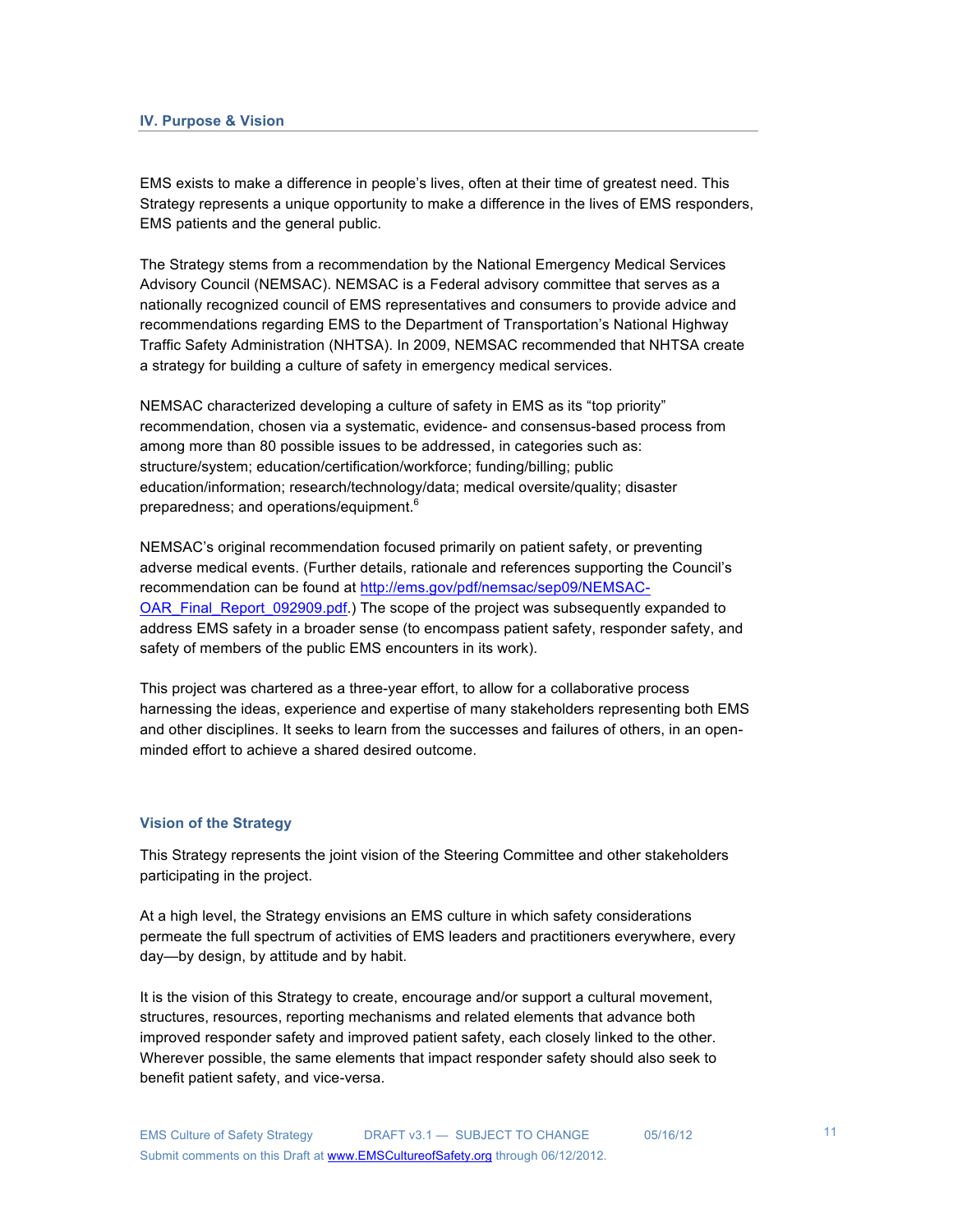This vision is expected to lead to:

- **1. An environment of measurable safety improvements.** Value can be created through improvements in safety that lead to fewer responder injuries and reductions in shortened careers and deaths. Value can also be created via improvements in patient safety and reductions in adverse medical events. Further value can be created by reducing injuries and deaths among members of the public whom EMS encounters (i.e., crashes involving EMS vehicles).
- **2. An environment of empowerment.** A key factor in a culture of safety is that all team members are empowered to speak up about unsafe practices, in real time, as well as to propose ways to operate more safely. This is particularly important in EMS, and the Strategy envisions a context in which every responder, regardless of level of training or tenure, is empowered to act in the interest of responder safety and patient safety.
- **3. An environment of knowledge.** The Strategy recognizes the importance of both informed leadership and an informed workforce in building a culture of safety. This includes educational initiatives for leaders and practitioners as well as systematic efforts to gather and analyze data on responder safety and patient safety.
- **4. An environment of openness.** The Strategy acknowledges the axiom, accepted by many safety experts, that in high-consequence industries, punishing people for mistakes merely encourages them to hide unsafe behaviors and adverse outcomes. An environment of openness to admitting mistakes and examining the processes and environments that led to them is a key part of the Strategy's vision for a culture of safety.
- **5. An environment of inclusiveness at every level.** The Strategy seeks to create a safety culture that embodies national leadership and resources to support state, regional, local and organizational efforts. To the same end, the Strategy recognizes the key importance of buy-in among field EMS practitioners; to create this support, the Strategy must be seen as practical, realistic and attainable.
- **6. An environment of measurable quality improvement.** Efforts to improve responder safety and patient safety are expected to result value created via new and/or enhanced data and quality measurement systems. This is an especially important consideration in anticipation of the increased focus on quality metrics in EMS that many leaders feel is coming, likely related to reimbursement.
- **7. An environment of continuous improvement.** The Strategy acknowledges that substantial change takes time, and that this effort is likely to encounter both support and obstacles, and experience successes and setbacks. The Strategy further acknowledges the view of experts that a culture of safety is not a destination in itself, but an ongoing effort to improve. That process is anticipated to ultimately lead to development of milestones, touchpoints, reassessment/reevaluation and other measurements to gauge progress.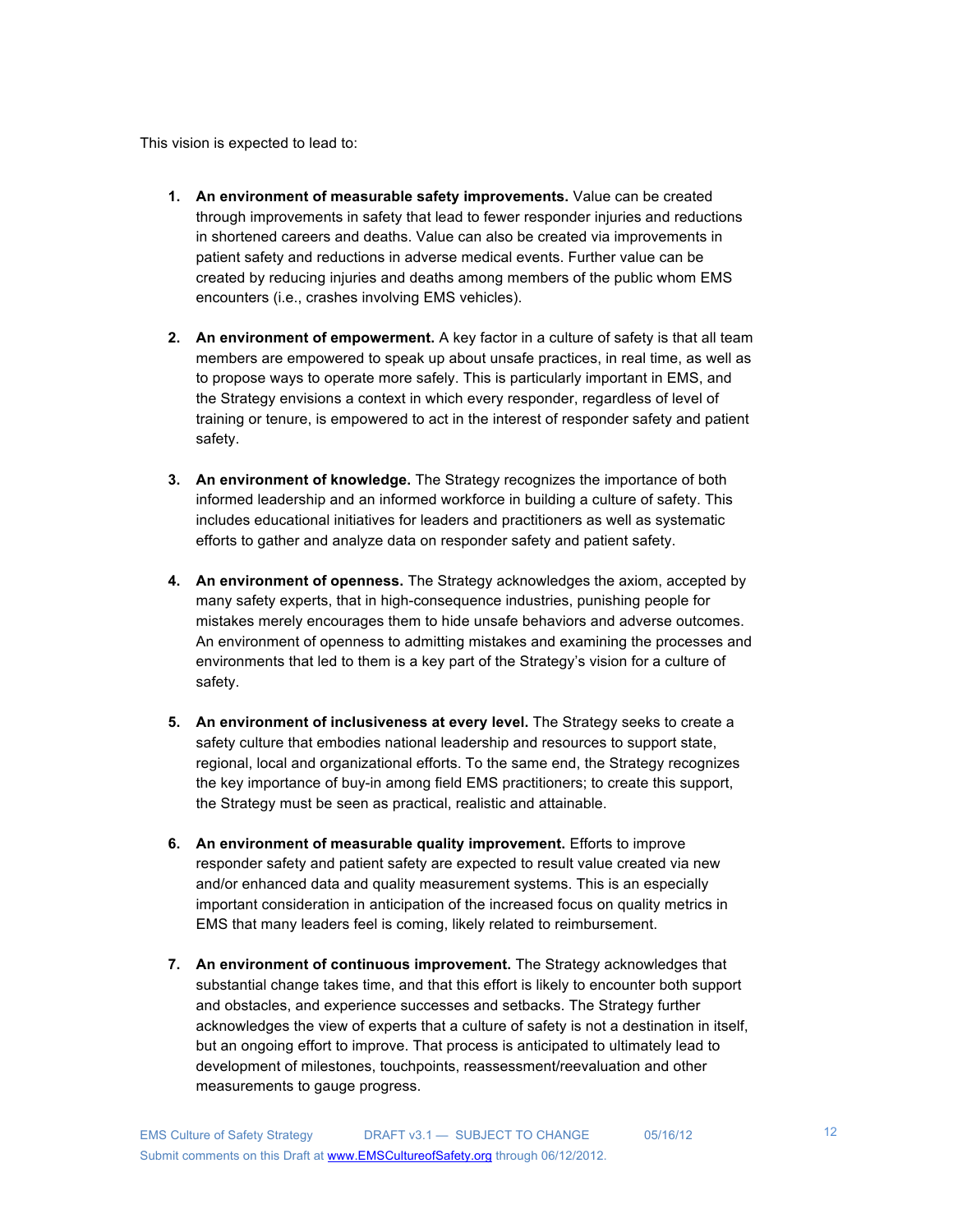**Part 2 Project Scope & Process**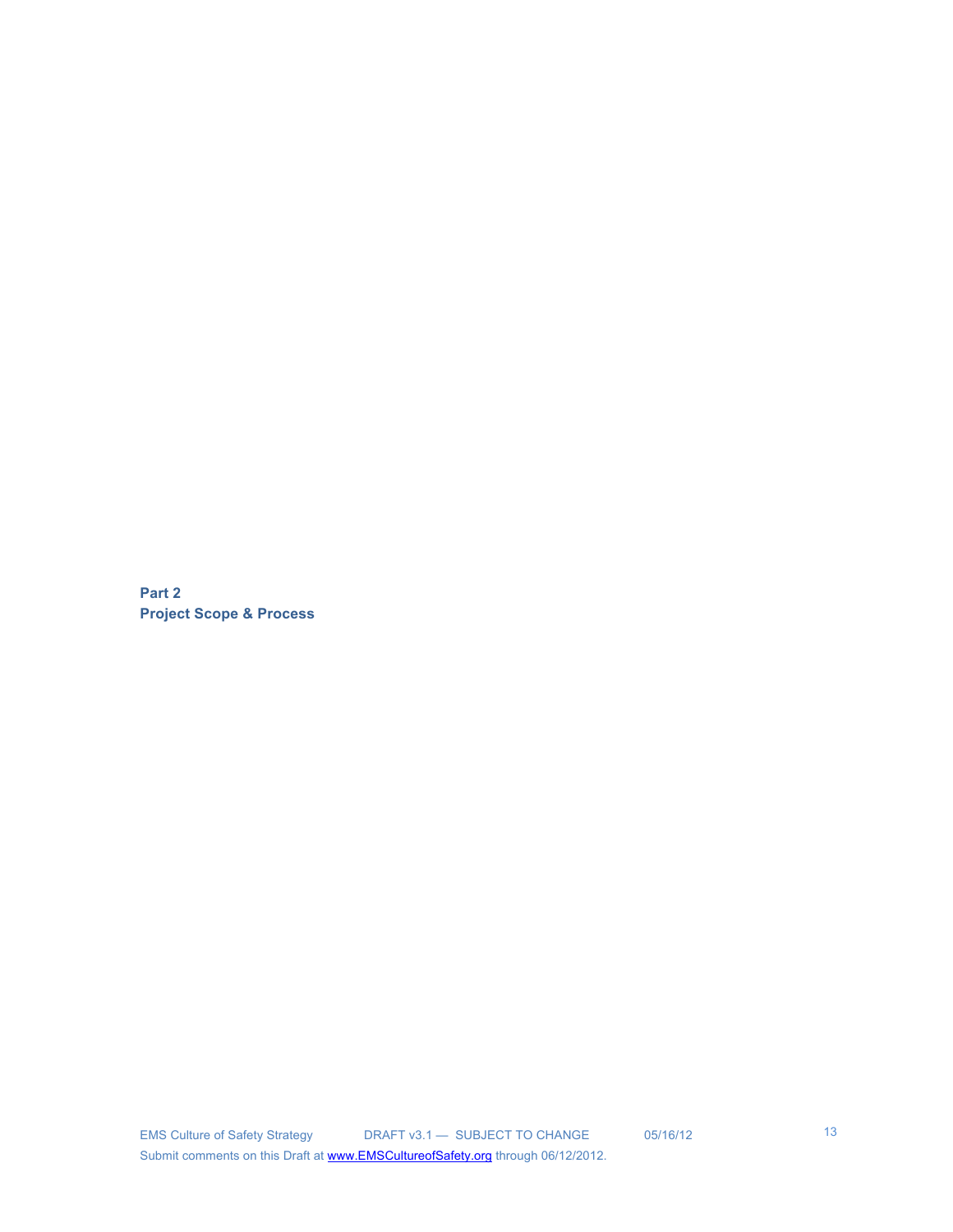The Strategy is positioned as a high-level, vision-oriented effort on a national scale. It does not attempt to serve as a substitute for the work of qualified researchers, scientists and technical experts. Rather, it is an effort to further that work by supporting, enhancing or creating channels for its advancement, standardization, practical application and widespread adoption.

The Strategy was commissioned to serve as a high-level blueprint from which decisions can be made. While it is not formally a consensus document, it is intended to provide guidance to decision-makers about the priorities, concerns and commitment of EMS stakeholders.

The Strategy is intended to be well-connected to science, best practices and trends both within and outside EMS, across the healthcare and business continuum. However, the Strategy acknowledges that scientific support and/or sufficient data are not always available, and waiting until these elements are available may take many years. Indeed, a significant benefit to the Strategy itself is the potential to spur research, data systems and reporting that are currently lacking. Accordingly, the Strategy relies on a combination of proven concepts and ideas that are reasonably believed to hold promise.

The Strategy's scope is visionary rather than prescriptive or authoritarian. It is not intended as a practical safety manual, nor is it designed for everyday use by EMS provider agencies. As such, it does not address highly detailed factors or make specific technical recommendations about vehicles, equipment, procedures, etc., nor does it include such detailed activities as evaluating products or technologies or setting protocols.

#### **Intended Audience**

This document's intended audience includes individuals and organizations that are in a position to directly or indirectly support the Strategy. As the audience includes both internal and external stakeholders – that is, stakeholders both inside and outside EMS – the document is written broadly.

## **Definition of EMS**

Emergency medical services can mean different things to different groups. In April 2012, the National Association of State EMS Officials (NASEMSO) defined EMS as follows:

*Emergency Medical Services (EMS) is the integrated system of medical response established and designed to respond, assess, treat, and disposition victims of acute*  injury or illness and those in need of medically safe transportation. It includes the full *spectrum of response from recognition of the emergency to access of the healthcare system, dispatch of an appropriate response, pre-arrival instructions, direct patient*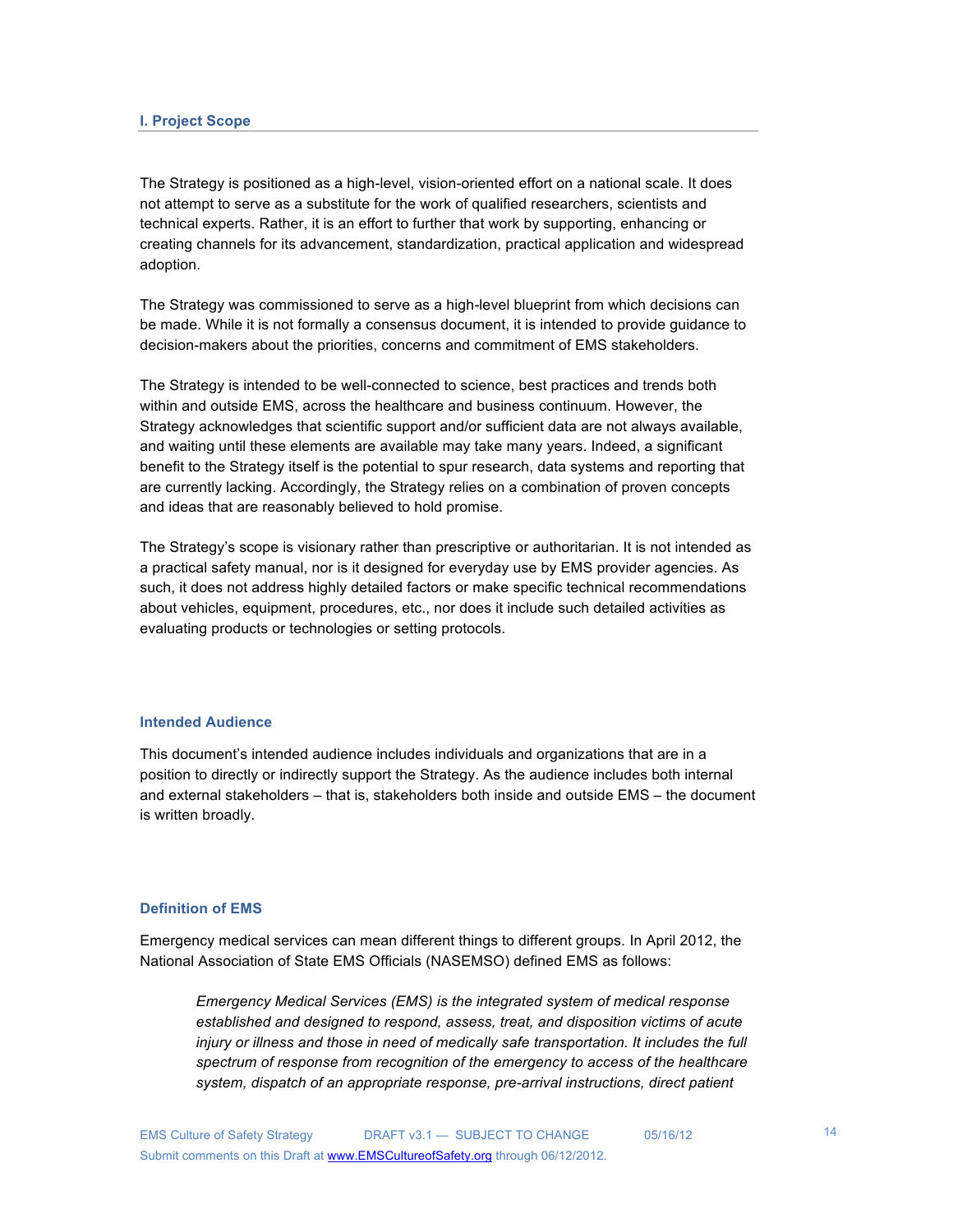*care by trained personnel, and appropriate transport or disposition. Anyone participating in any component of this response system is practicing EMS. EMS also includes medical response to disasters and mass casualties, mass gathering events, as well as interfacility transfer of patients.* 

*EMS is the practice of medicine and as such, any of the activities that constitute EMS require oversight by a physician.* 

*Exceptions include:*

- *Good Samaritan care: emergency care provided by someone regardless of their level of training and experience outside of an established and organized response and the individual is not receiving any type of compensation for care rendered.*
- *Basic first aid, CPR, and public access defibrillator use provided outside the established EMS system.*
- *Care, unrelated to the EMS system, rendered by professionals within an established healthcare facility.*
- *Public health programs and home health care programs unaffiliated with the EMS system.*

For the purpose of this document, and the audience intended, the above definition has been selected. It should be noted that the inclusion of a definition is not intended to exclude from the scope of the Strategy any aspects of EMS not formally described (e.g., education and research). The Strategy also acknowledges that EMS is an evolving discipline that is maturing as a partner in the healthcare system. As such, the Strategy is intended to be flexible enough to accommodate new roles.

### **Note About Past Work**

The Strategy's intent is to create momentum that will propel EMS toward success in improving responder safety and patient safety. Many of the factors considered and/or addressed in the Strategy have been discussed previously, and the envisioned elements may have been previously recommended in past efforts that did not focus on safety specifically. The intent of the Strategy is to build on work that has already been done, to the greatest degree appropriate, to enable the Strategy to function as a conduit to channel the expertise of both EMS stakeholders and other professionals toward the ultimate goal.

The *Emergency Medical Services Workforce Agenda for the Future* cited illness and injury among EMS workers as a major workforce concern and reported on research showing that the injury rate in EMS is high compared to other fields, with one study reporting an occupational fatality rate for EMS workers of more than twice the national average. $1$ 

A 2007 NHTSA-sponsored report, *Feasibility for an EMS Workforce Safety and Health Surveillance System*, offered rationale for a comprehensive program for surveillance of EMS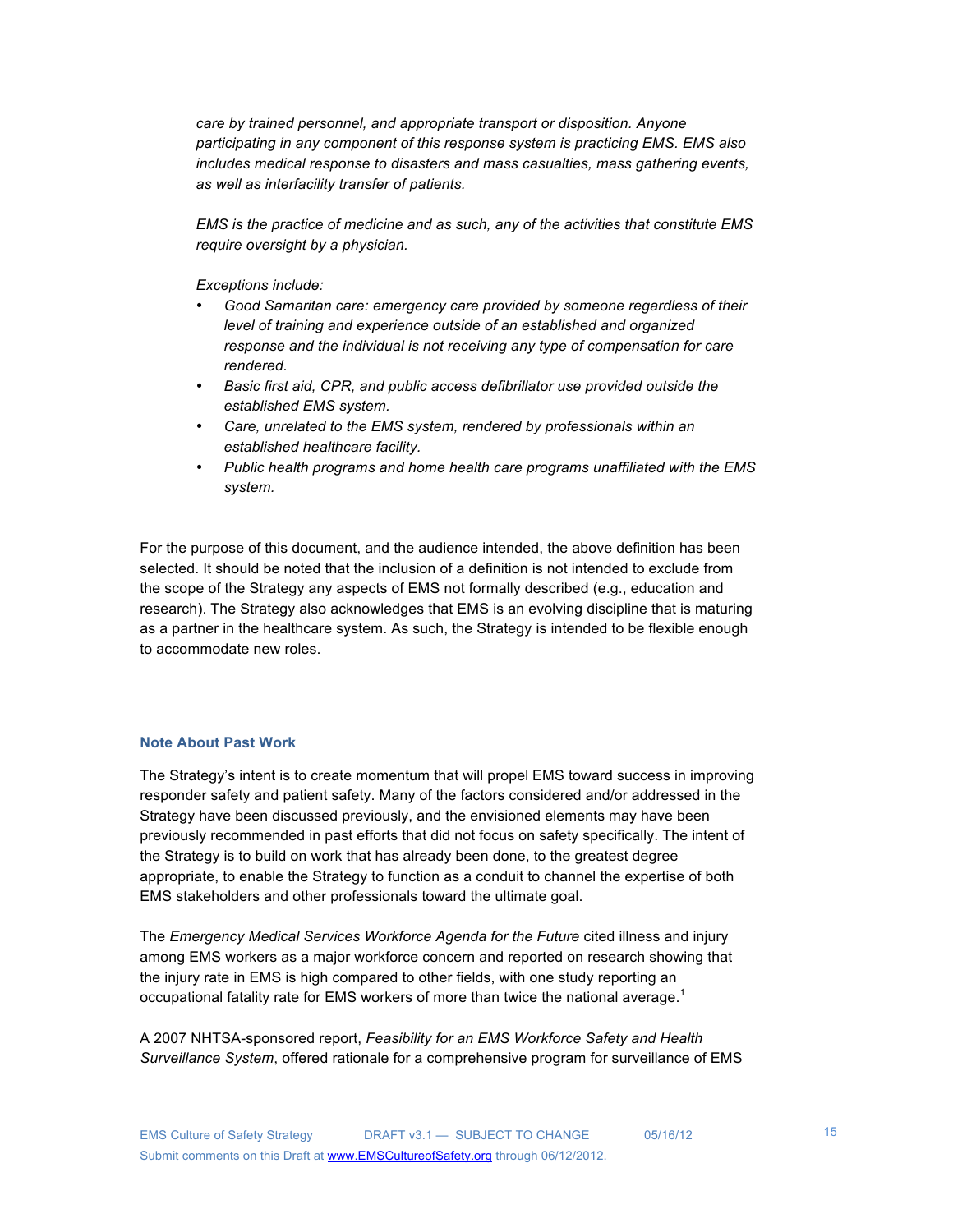illness and injury rates. The report recommended the creation of a National EMS Workforce Injury and Illness Surveillance Program (EMS-WIISP).

Other references to past works appear throughout this document.

As noted throughout this document, it is the intent of the Strategy to avoid duplicating effort or creating unnecessary overlap. Wherever possible, the Strategy considers opportunities to utilize existing resources and to partner with established institutions and entities.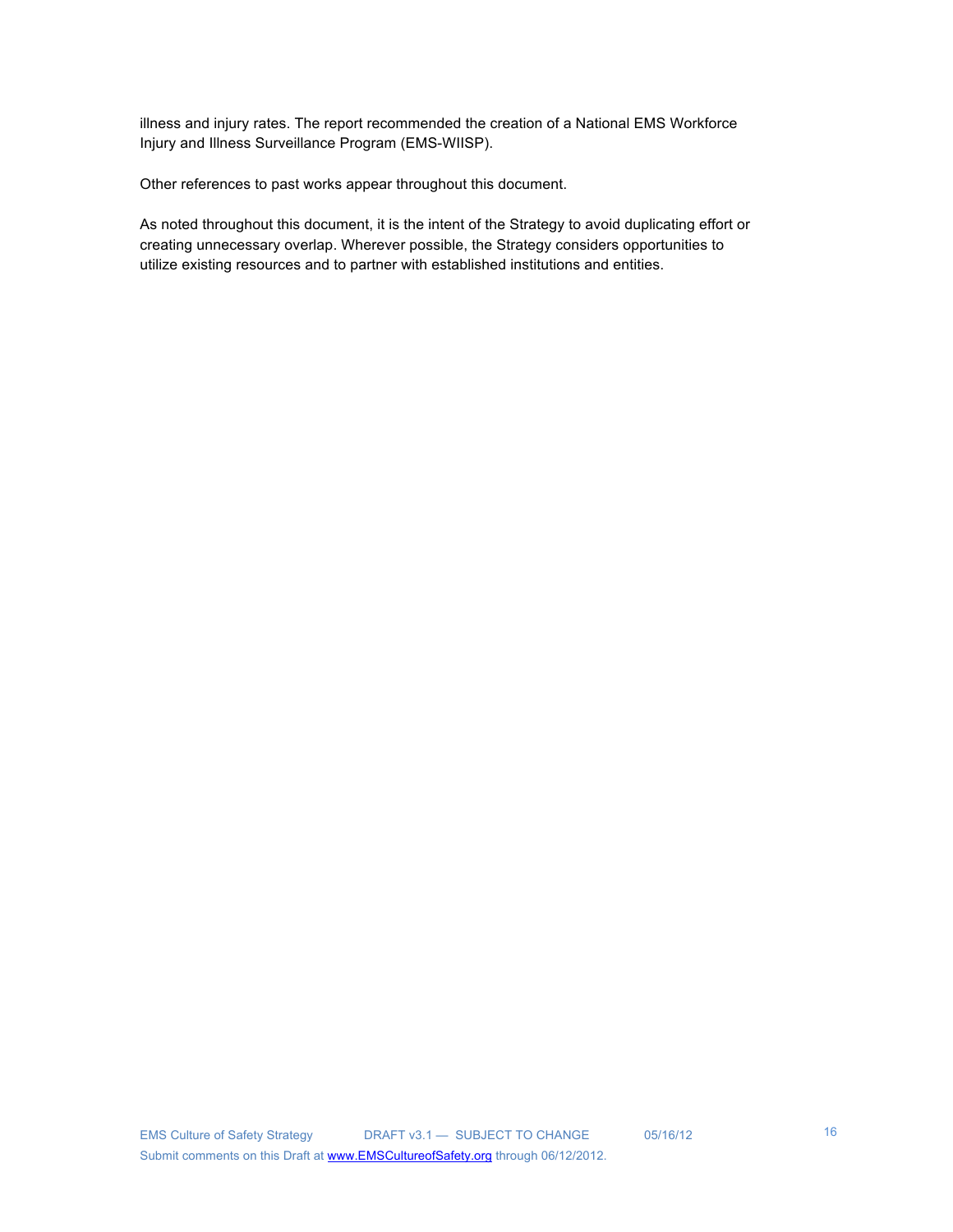#### **Project Stakeholders**

This project is being produced under a cooperative agreement between the National Highway Traffic Safety Administration (NHTSA), with support from the Health Resources and Services Administration's (HRSA) EMS for Children (EMSC) Program, and the American College of Emergency Physicians (ACEP).

The project stems from a "top priority" recommendation by the National EMS Advisory Council (NEMSAC) that the National Highway Traffic Safety Administration (NHTSA) and its Federal partners move forward with the development of a Culture of Safety in the EMS community. (See Appendix for additional background on this recommendation and rationale/data supporting the need for strategic focus on responder safety and patient safety.)

The National EMS Culture of Safety Strategy project is structured as a three-year effort to allow for the direct involvement of the EMS community through participation of national EMS organizations as members of a Steering Committee for the project.

The Steering Committee includes representatives from American Academy of Pediatrics, American Ambulance Association, American College of Emergency Physicians, American College of Surgeons Committee on Trauma, Commission on Accreditation of Ambulance Services, Commission on Accreditation of Medical Transport Systems, Emergency Medical Services for Children, National Resource Center, Emergency Nurses Association, Governors Highway Safety Association, International Association of EMS Chiefs, International Association of Fire Chiefs, International Association of Fire Fighters, International Association of Flight Paramedics, National Association of Emergency Medical Technicians, National Association of EMS Physicians, National Association of State EMS Officials, National EMS Management Association, and the National Volunteer Fire Council.

Twenty-one other EMS organizations as well as Federal partners, EMS media and trade journals and the public were also invited to participate. (See Appendix I of this document for participants and additional involved organizations.) The project commenced in September 2010, and the final Strategy document will be released in September 2013.

Responsibility for the content of this document rests with the American College of Emergency Physicians.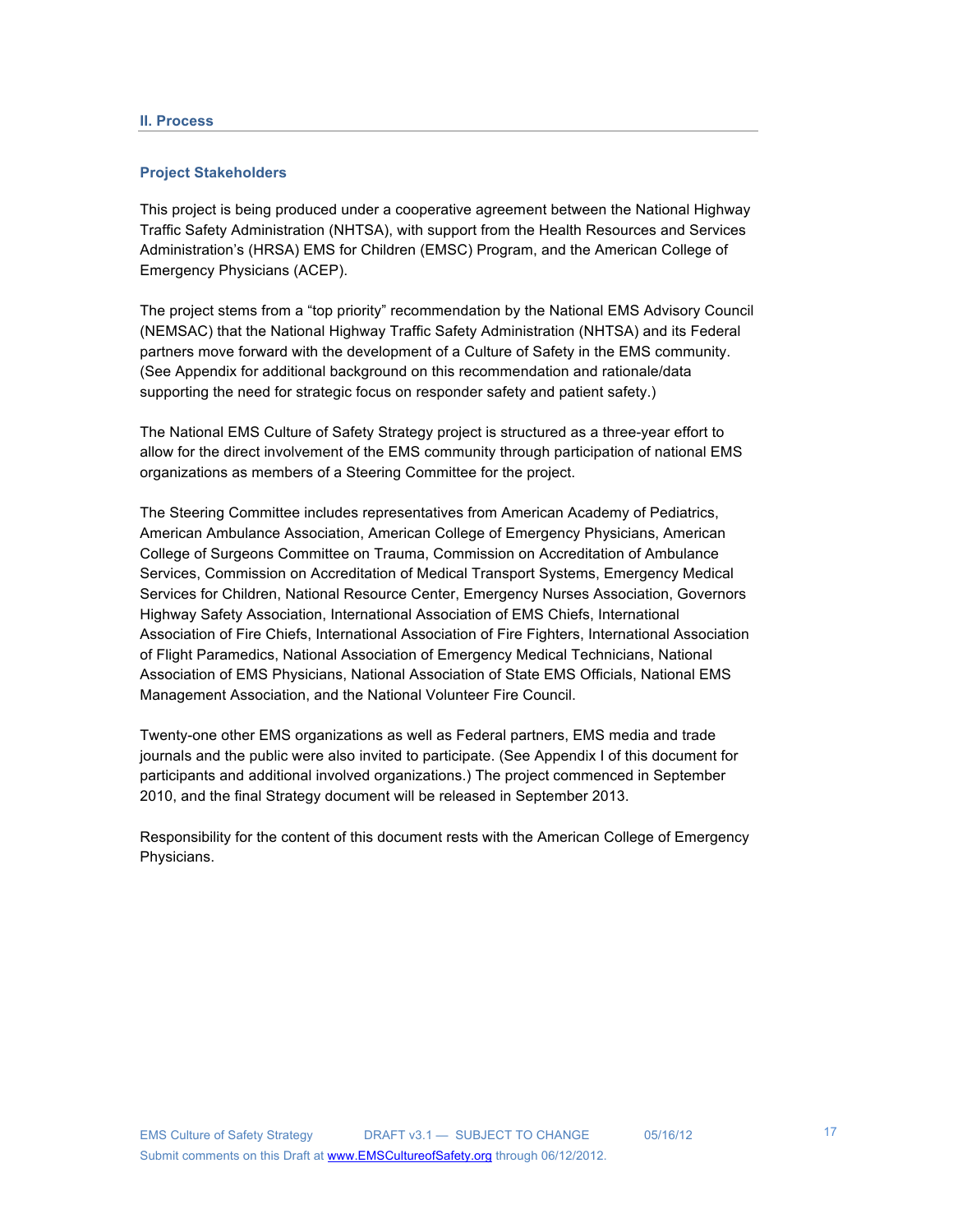## **Project Timeline**

| $\checkmark$ |                                                                       |  |
|--------------|-----------------------------------------------------------------------|--|
|              |                                                                       |  |
|              |                                                                       |  |
|              | □ Fourth Draft Available for Steering Committee Review  Aug. 31, 2012 |  |
|              |                                                                       |  |
|              |                                                                       |  |
|              |                                                                       |  |
|              |                                                                       |  |
|              |                                                                       |  |

## **Development of Strategy**

This is the third of five drafts of the Strategy. Development of the Strategy has been guided by the leadership of the Steering Committee and the project chair, Sabina Braithwaite, MD, MPH, FACEP. The Steering Committee provided detailed guidance to the project team through a combination of in-person and conference call meetings over the course of the project. Additional stakeholder input was gathered over the course of the project via public meetings and public comment on drafts.

For additional details and steps followed in developing the Strategy, see Appendix II of this document.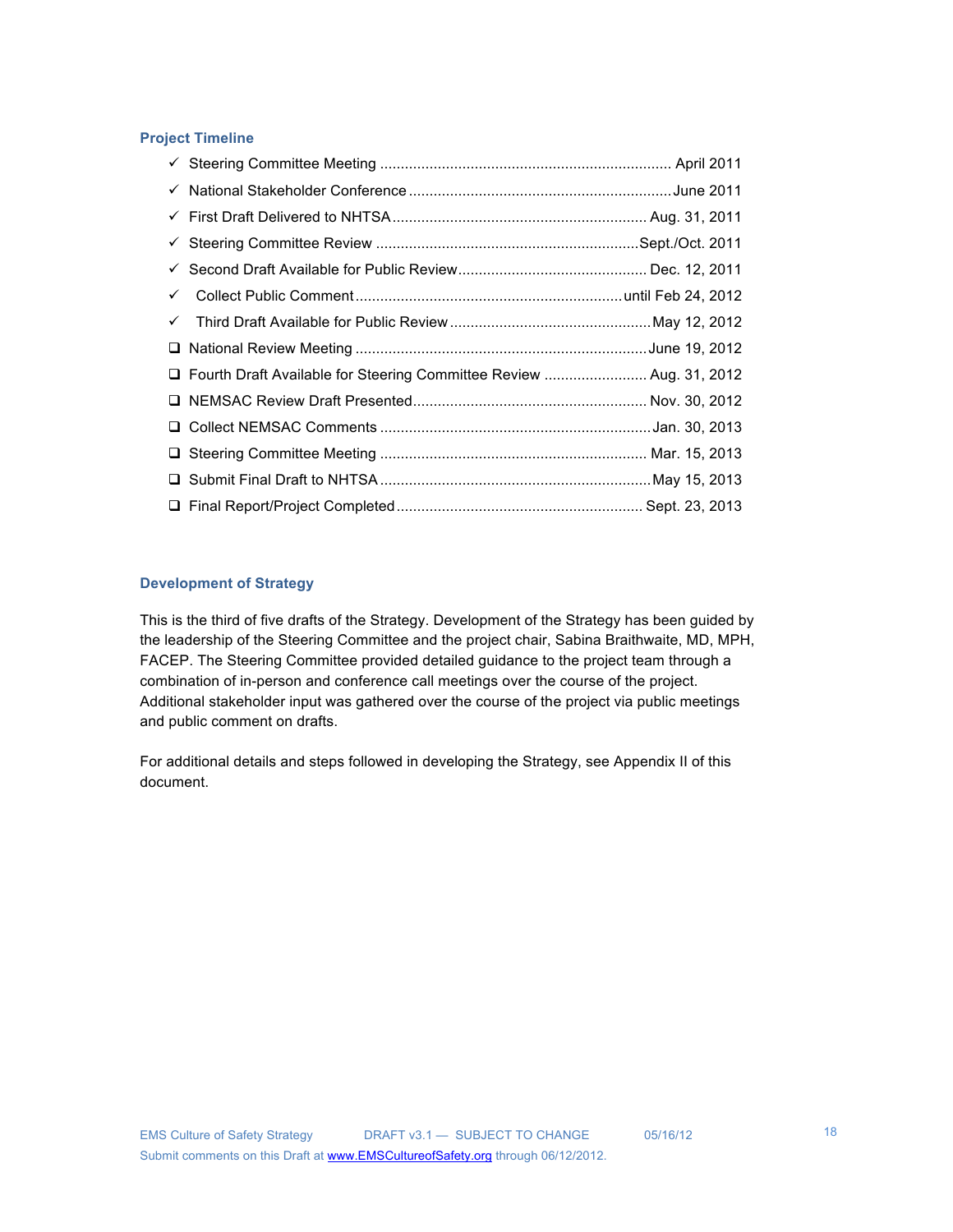The following principles were drafted by ACEP and the Steering Committee, via a consensusbased process, as essential for developing this Strategy. They represent certain fundamentals that are intended to permeate the development process and tie the work to the EMS community. These concepts are critical to the successful development and implementation of the Strategy. In some cases, they are acknowledgements of limitations or realities that materially affect the chances for acceptance and successful implementation of the Strategy in the EMS community. In every instance, they guide decision-making and priority-setting.

Although these themes are primarily intended to guide the development process, many of them appear throughout the Strategy, either directly or indirectly. They are presented here to provide insight to stakeholders and to serve as a reference when interpreting, refining and applying the Strategy.

- **1. The Strategy must consider the parallel goals of patient safety, provider safety and safety of the public.** Although initiatives and desired outcomes described in the Strategy necessarily apply to patient safety, provider safety and safety of the public safety in unequal proportions, the Strategy itself strives to address all three of these goals.
- **2. The Strategy should seek to capitalize on the common priority—concern for the patient.** Despite their varied nature, EMS systems, leaders and field personnel share a common concern for the well-being of patients. Wherever possible, the Strategy should seek to tap into this universal motivation.
- **3. The Strategy must anticipate that creating a culture of safety in EMS will take years to accomplish.** While the Strategy seeks opportunities to gain benefits quickly wherever possible, it also acknowledges the accepted view among experts that true cultural change often takes a full generation, up to 20 years. Accordingly, the Strategy focuses not only on today's EMS managers and practitioners, but those who will be leading the field and delivering patient care up to two decades from now.
- **4. The Strategy must consider the disparate nature of EMS.** EMS is a discipline with dramatic structural and cultural variation, as well as multiple delivery models and levels. To be successful, the Strategy must recognize that ideas may work better in certain segments of the EMS community than others. Wherever possible, the Strategy must avoid blanket assumptions and "one-size-fits-all" solutions.
- **5. The Strategy must respect the unique set of circumstances and environments in which EMS functions.** EMS operates at the intersection of public health, public safety and medicine; it is simultaneously part of, and yet not completely within, all three spheres, each with its own set of structural and cultural influences, restrictions and opportunities. Furthermore, the sphere in which EMS operates is complex and frequently changing, and its mission is complicated by emotionally charged situations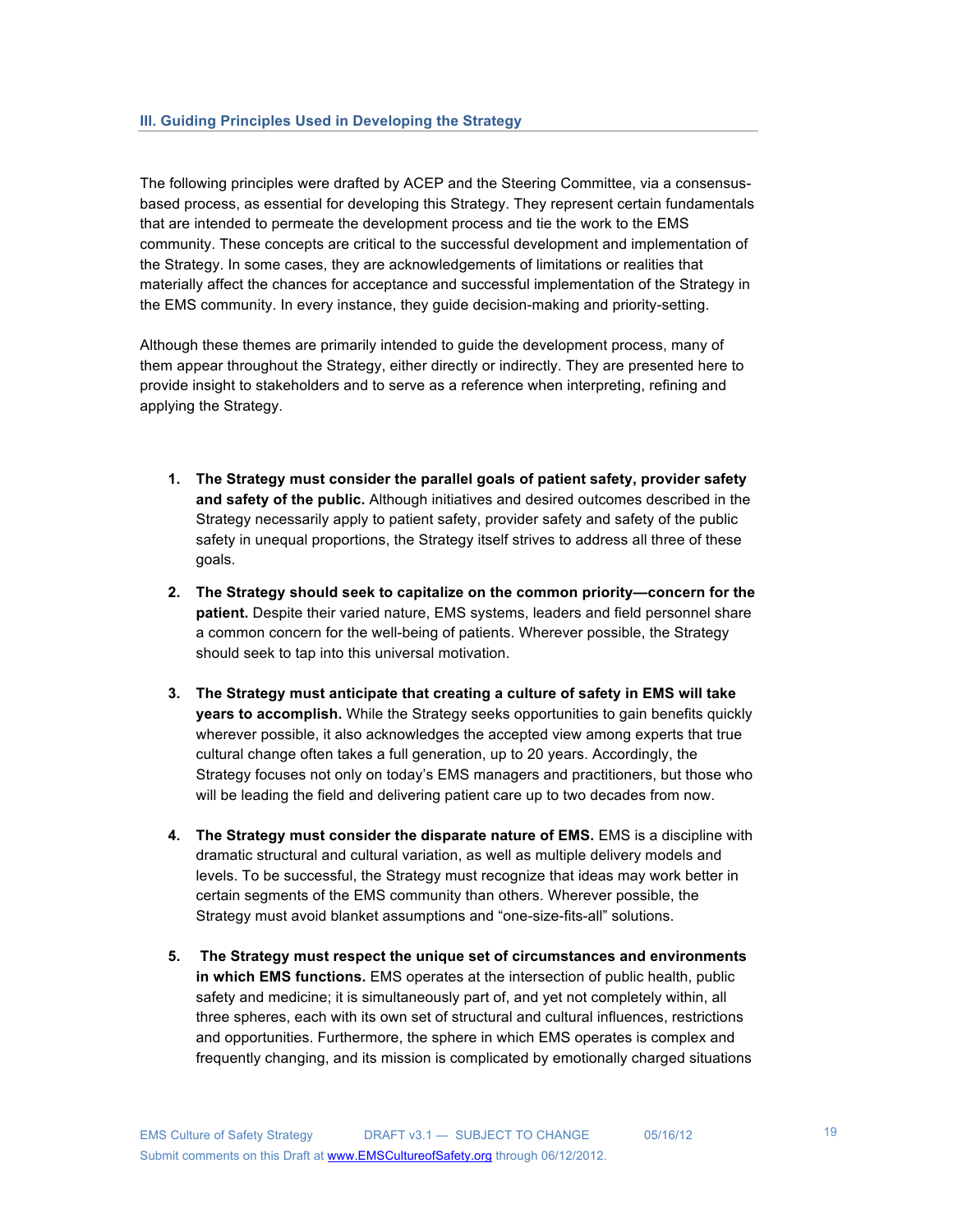and sometimes-unreasonable public expectations.

- **6. The Strategy must acknowledge that EMS typically has limited resources.** Although the future is not known, many EMS leaders at both the local and national level anticipate increasing difficulty in meeting increasing demand for services with budgets that in many cases are diminishing. And because leaders typically are preoccupied with maintaining critical services on a day-to-day basis, gaining broad support for safety initiatives may require sustained effort and/or new funding.
- **7. The Strategy should seek to incorporate lessons learned from other fields.** EMS is often assumed to be an inherently risky profession, an assumption that likely complicates the creation of a culture of safety. However, other disciplines that carry considerable inherent risks (e.g., aviation, surgery, anesthesiology) have achieved noteworthy safety records through systematic efforts, and the Strategy should identify cultural and practical factors that have been shown to improve safety in these disciplines, with the goal of adapting them for EMS' benefit.
- **8. The Strategy should be evidence-based within reason.** There is a growing movement supporting evidence-based decision-making at all levels in EMS, and the Strategy should be based on data and evidence wherever possible. However, the Strategy must also acknowledge the current limitations in available EMS data, particularly related to responder safety and patient safety. Accordingly, the Strategy should not exclude concepts that are reasonably believed to carry potential benefits, but for which there is limited scientific evidence or data. Wherever possible, the Strategy should call for data-gathering according to accepted standards.
- **9. The Strategy should seek a balance between cultural and practical considerations.** The culture of EMS itself tends to be practical, objective, actionoriented and "hands-on," rather than theoretical, conceptual, academic or abstract. Indeed, the very concept of a "culture of safety" may be received with skepticism, as may the idea that the cultural aspects of safety are as important as utilitarian items like checklists in improving safety outcomes. Elements that come from this project must bridge these inherently contrasting factors. Care should be taken to avoid the temptation to focus on practical considerations to the exclusion of strategic focus.
- **10. The Strategy should seek opportunities to build on existing foundations.** To be successful, the Strategy should strive to avoid redundancies to the greatest degree possible. It should consider the findings and recommendations of past white papers that address issues of culture and safety, and it should seek to connect with, not recreate, entities, resources and mechanisms that already exist.
- **11. The Strategy should strive to be emulated by others.** EMS is a high-profile, critical service that fundamentally affects the lives of millions of American families. The Strategy presents an opportunity to further the EMS mission by serving as a template for other professions and industries to follow in building their own culture of safety.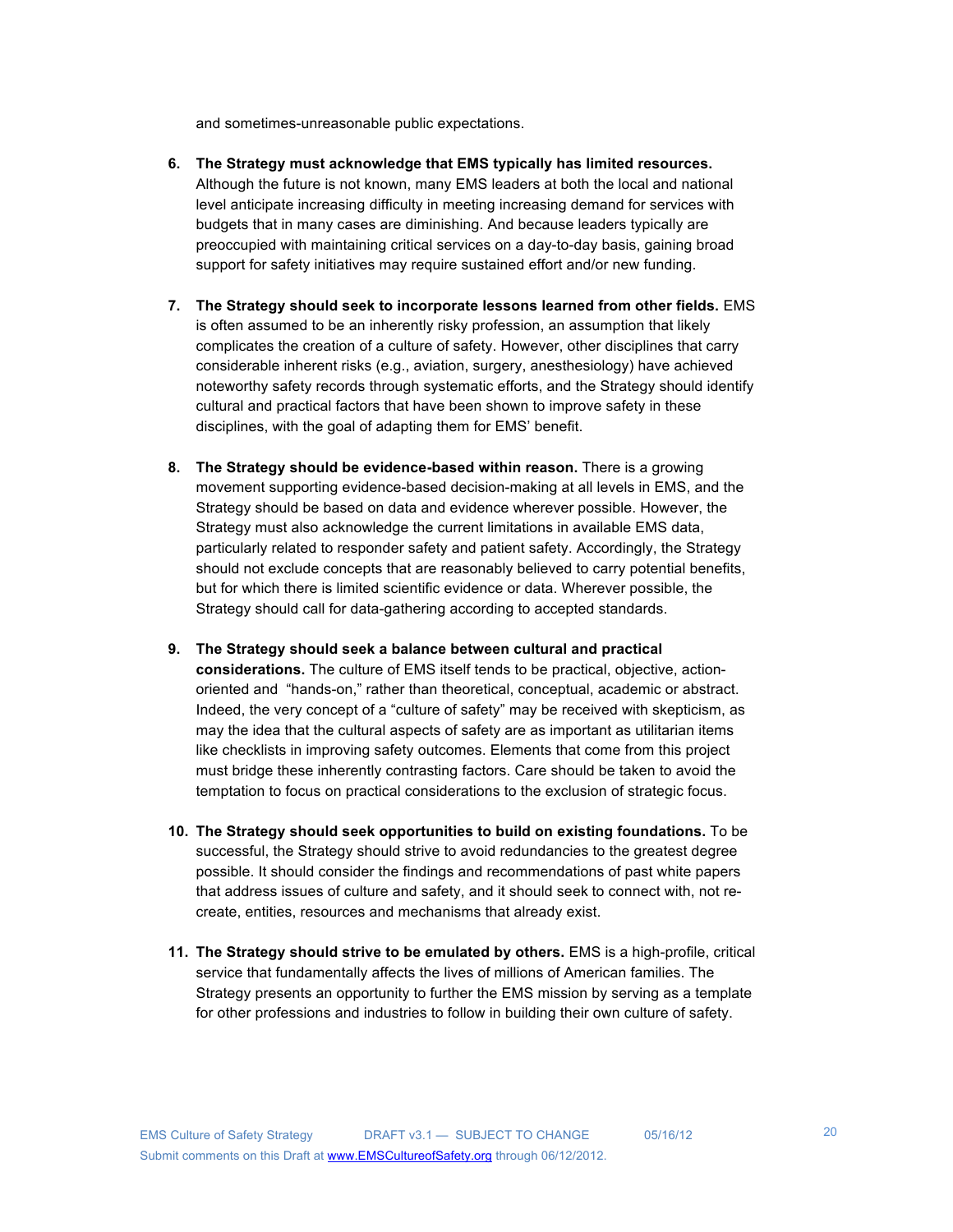**Part 3 Special Concerns**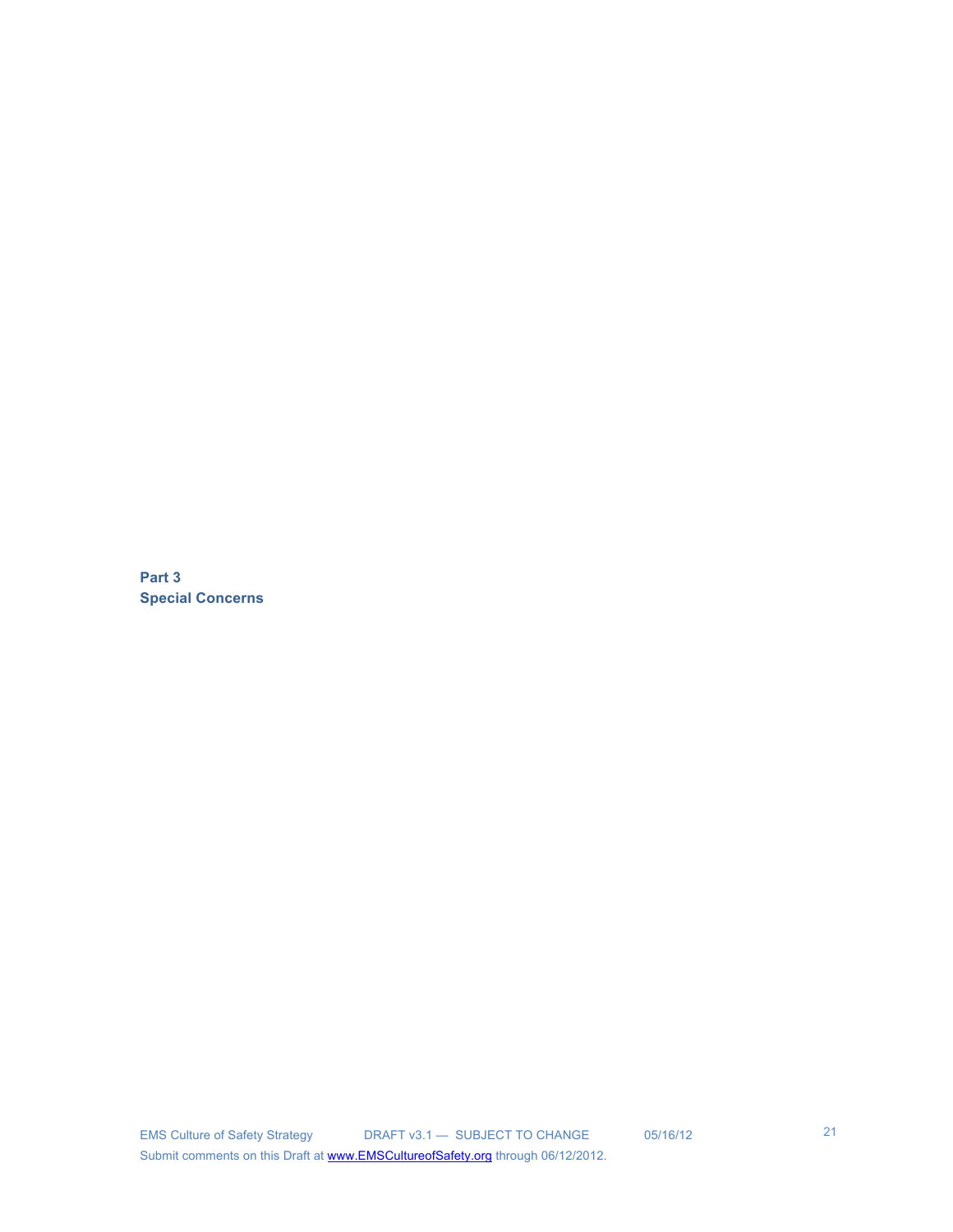#### **I. Responder Safety**

A widely understood principle in EMS holds that an emergency responder who is injured or killed is unable to assist someone who needs help, and that a responder injury diverts resources (i.e., other responders) that would otherwise be available to assist the public. With this in mind, and in recognition of the fact that emergency responders deserve a system that values their safety, it is acknowledged that protecting EMS responders is paramount.

Nevertheless, the job is a dangerous one for EMS responders. For example, the occupational fatality rate among EMS workers is 12.7 per 100,000 workers per year, more than twice the national average for all occupations and comparable to rates for police and firefighters.<sup>7</sup> The rate of non-fatal injuries among EMTs and paramedics was found to be 34.6 per 100 full-time workers per year, a rate more than five times higher than the national average for all workers. $8$ Research has also shown that female EMS workers have a disproportionately high risk of injury $^9$  and that there are significant dangers associated with disaster responses. $^{\rm 10}$ 

Work-related stress and fatigue are familiar themes to anyone working in the EMS profession. Exposure to both chronic and critical incident stressors increases the risk of EMS responders developing a posttraumatic stress reaction.<sup>11</sup> A study of associations between sleep quality, fatigue and safety outcomes in EMS identified 1.9 greater odds of injury, 2.2 greater odds of medical errors or adverse events, and 3.6 greater odds of safety-compromising behavior among fatigued respondents versus nonfatigued respondents.<sup>12</sup>

EMS responders also risk exposure to violence and/or becoming the subject of violent assault on the job.<sup>13</sup> In one study in a large California EMS system, EMS responders encountered some sort of violence in 8.5 percent of patient encounters, and were subjected to violence directed at them in 4.5 percent of patient encounters.<sup>14</sup> Of encounters where violence was directed at EMS personnel, 21 percent involved nonphysical (verbal) violence only, while 79 percent involved physical violence.

Transportation incidents present a significant risk for EMS personnel.<sup>15 16</sup> 17 Researchers have reported, for example, that: ambulance crashes result in twice as many injuries per crash as the national average;<sup>18</sup> 20 percent of transportation related injury cases result in 31 or more lost work days;<sup>19</sup> and 86 percent of all occupational fatalities among U.S. EMTs and paramedics are secondary to transportation events.<sup>20</sup>

This phenomenon is not only seen in the U.S. where the transportation related fatality rate for EMS workers is approximately five times higher than the national average, $^{21}$  it is also seen in Australia where the transportation-related fatality rate for paramedics is three times higher than the rate for U.S. EMS workers.<sup>22</sup>

The good news related to transportation incidents comes from one of the first studies to document the results of an intervention to improve EMS safety. That study showed a 50% reduction in the ambulance collision rate following a multifactorial intervention.<sup>23</sup>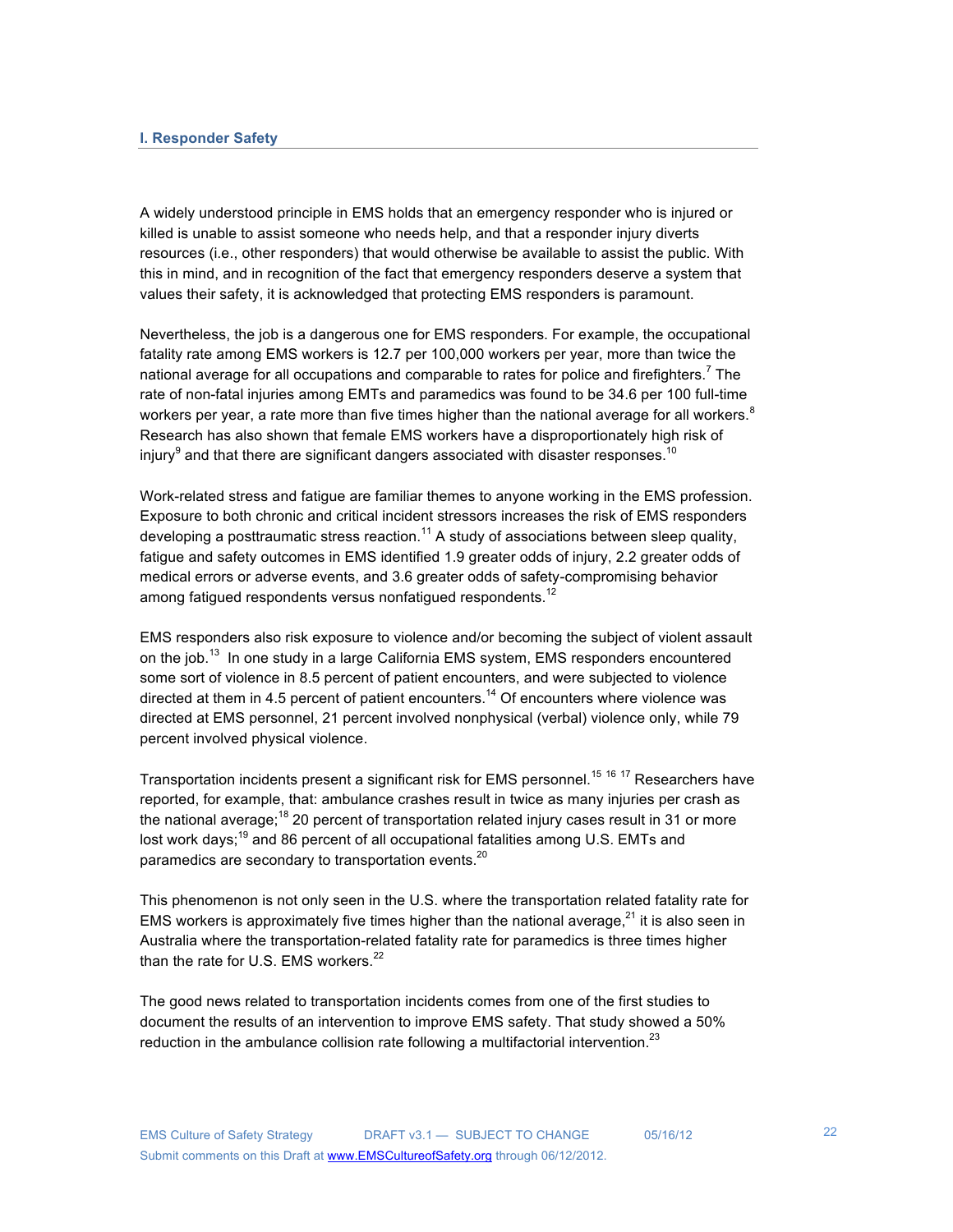The occupational injury problem also has significant implications for EMS managers. For example, in the U.S., the employers' healthcare cost for EMT and paramedic occupational injuries is approximately \$60,000 per 100 full time workers per year (these costs do not include the cost for replacement workers, early termination, etc.); $^{24}$  and 100 percent of litigation claims against one EMS agency came from transportation-related incidents.<sup>25</sup>

There are also significant implications for EMS patients and communities. In one study of fatal ambulance crashes, eight of the 25 victims were identified as EMS personnel; 17 of the fatalities were patients, family members and community members. $26$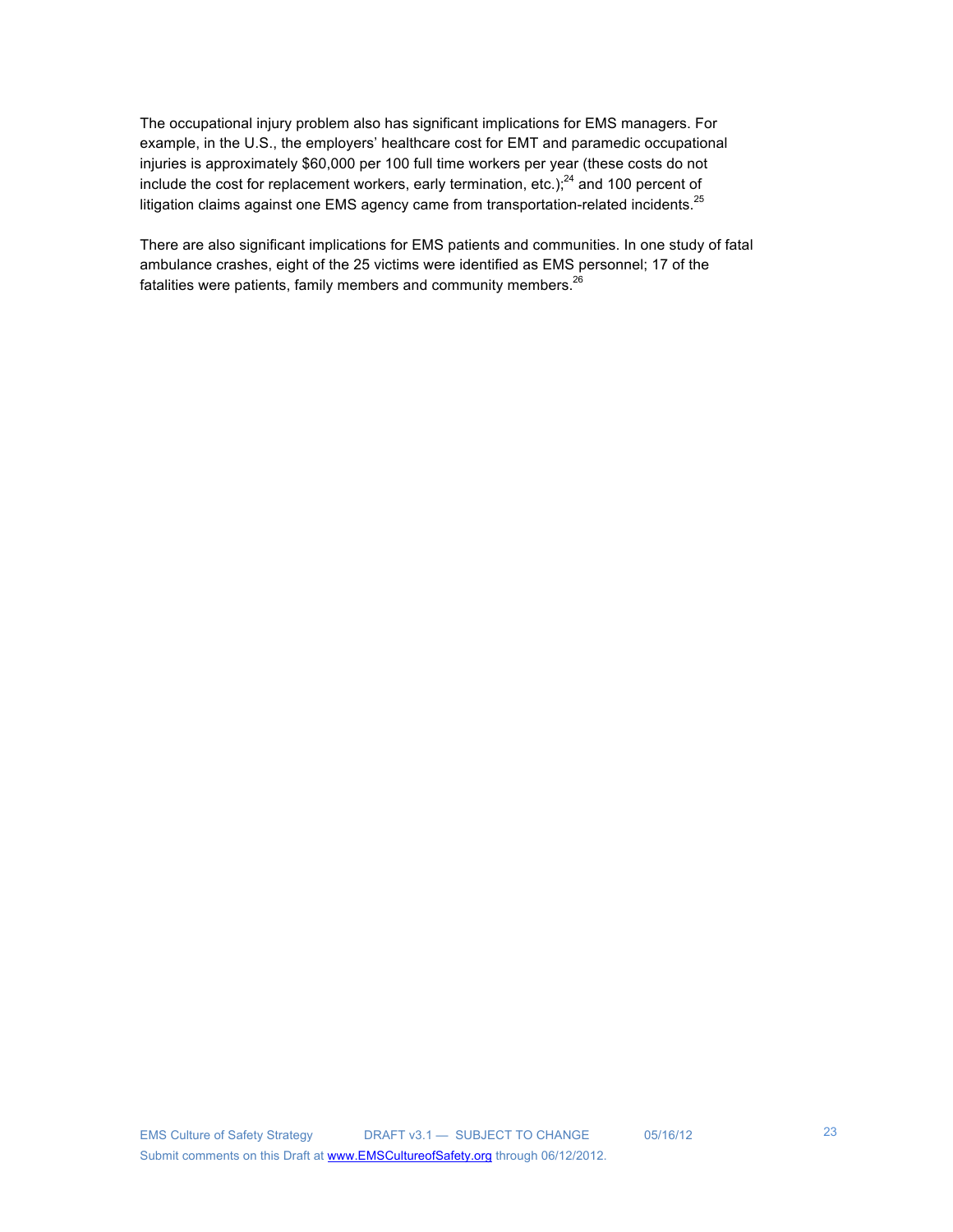A key goal of creating and implementing a culture of safety in EMS is to create improvements in patient safety. The Strategy defines patient safety in EMS as *preventing medical errors (such as administering an incorrect medication) and other adverse events (such as dropping a patient) and decreasing the chance of harm to patients should such events occur.*

According to the Institute for Healthcare Improvement (IHI), approximately 80 percent of medical errors in the hospital environment are system-derived.<sup>27</sup> And the prominent Institute of Medicine report *To Err Is Human: Building a Safer Healthcare System* notes:

"The majority of medical errors do not result from individual recklessness or the actions of a particular group—this is not a 'bad apple' problem. More commonly, errors are caused by faulty systems, processes, and conditions that lead people to make mistakes or fail to prevent them."<sup>28</sup>

It is not reasonable to expect that even well-trained and qualified people with the best intentions can overcome the complexities of caring for patients in the dynamic, unpredictable context of prehospital care. The Strategy seeks to follow the IHI philosophy that when human beings are involved, mistakes will occur, and it is the responsibility of EMS leaders to design a system so that harm does not occur or is minimized.

(See Section VI, EMS Culture, for additional information on patient safety in current EMS culture.)

Patient safety in the EMS setting has been poorly studied, with little data and limited trials of interventions designed to make EMS safer. A report from the Canadian Patient Safety Institute, *Patient Safety in Emergency Medical Services: Advancing and Aligning the Culture of Patient Safety in EMS,* identified the following themes in a systematic review of the literature relating to patient safety in  $EMS$ : $^{29}$ 

- Clinical judgment
- Adverse events
- Ground vehicle safety
- Field intubation
- Air operations safety
- Interfacility transfer

The researchers reported that experts believe flawed decision-making by EMS practitioners is overlooked too often when considering safety; the report further offered the opinion that the "most important risk" to safety is poor clinical judgment, with the "greatest safety feature of EMS systems" being good clinical judgment.

A 2004 study reported that 45 percent of EMTs identified at least one error in the year prior to the survey, and further demonstrated the willingness of EMS personnel to identify and report errors.<sup>30</sup> Additional studies have explored adverse events in EMS in the context of

24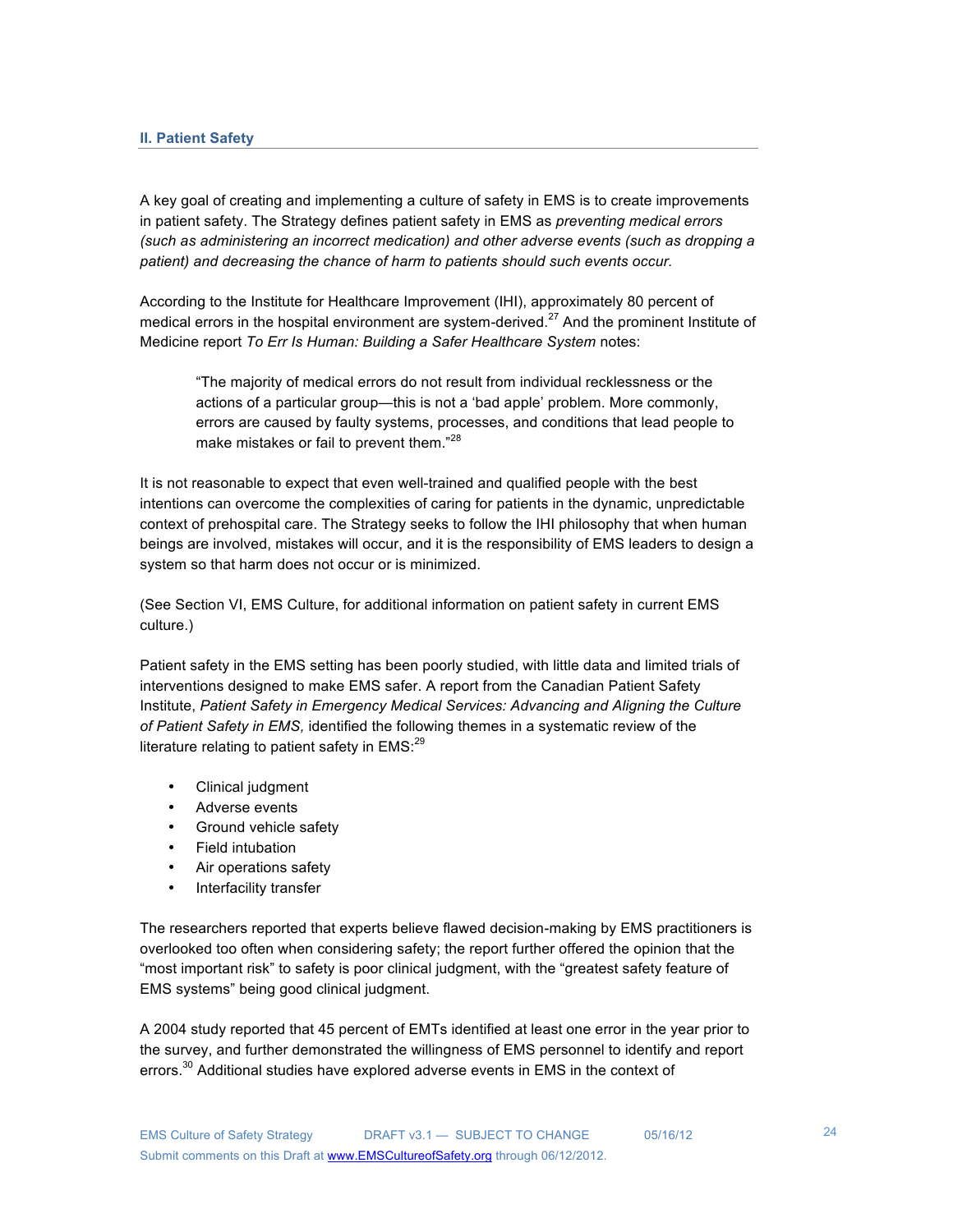endotracheal tube placement, diagnostic accuracy, mathematical calculations, medication administration, and tort claims.  $31, 32, 33, 34, 35, 36, 37, 38$ 

Medication dosing errors in pediatric patients in the EMS setting have been poorly studied, at least in part because paramedics have infrequent encounters with pediatric patients. One Michigan State University study found that medications delivered in the prehospital care of children were frequently administered outside of the proper dose range when compared with patient weights recorded in the prehospital medical record, with a medication dosing error occurring in nearly 35 percent of drug administrations—nearly twice the rate at which medication dosing errors occur in hospitalized children.<sup>39</sup>

Although there has been far less research into patient safety and adverse events in EMS compared to other healthcare settings, the indications from various inpatient and outpatient epidemiology studies lead to a reasonable assumption that there is unrecognized and preventable harm in EMS.<sup>40</sup> Although more study is needed to quantify the dollars involved, it follows that there are corresponding costs to patients, EMS and the healthcare system, and society as a whole—and considerable savings to be realized from improved patient safety in EMS.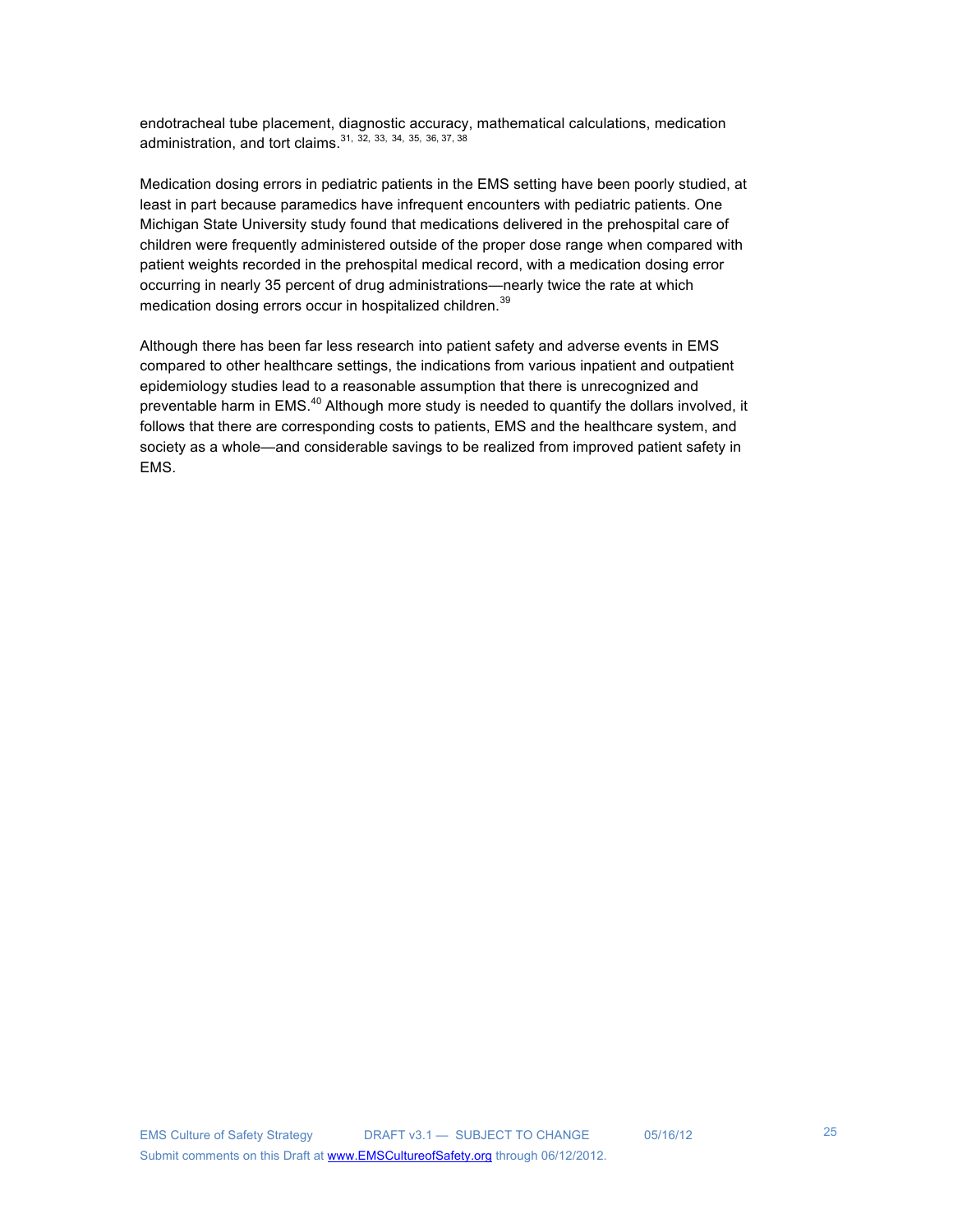Harm to members of the public (i.e., non patients) resulting from EMS operations is even more poorly studied than EMS responder safety or EMS patient safety. Scant, inconsistent or nonexistent reporting requirements make research difficult or impossible on a national level, but it is generally believed in the EMS community that the greatest risk to the public involves EMS vehicle operations (regardless of whether an EMS vehicle is actually involved in a crash or the crash occurs because of other drivers' sudden reactions to the presence of an emergency vehicle).

Many EMS agencies and other stakeholders conduct public education campaigns to inform drivers about what to do when an emergency vehicle approaches. More research is needed before specific initiatives can be developed to reduce harm caused to the public by EMS operations. It is reasonable to expect that systemic initiatives aimed at improving responder safety and patient safety will also result in improvements to general public safety.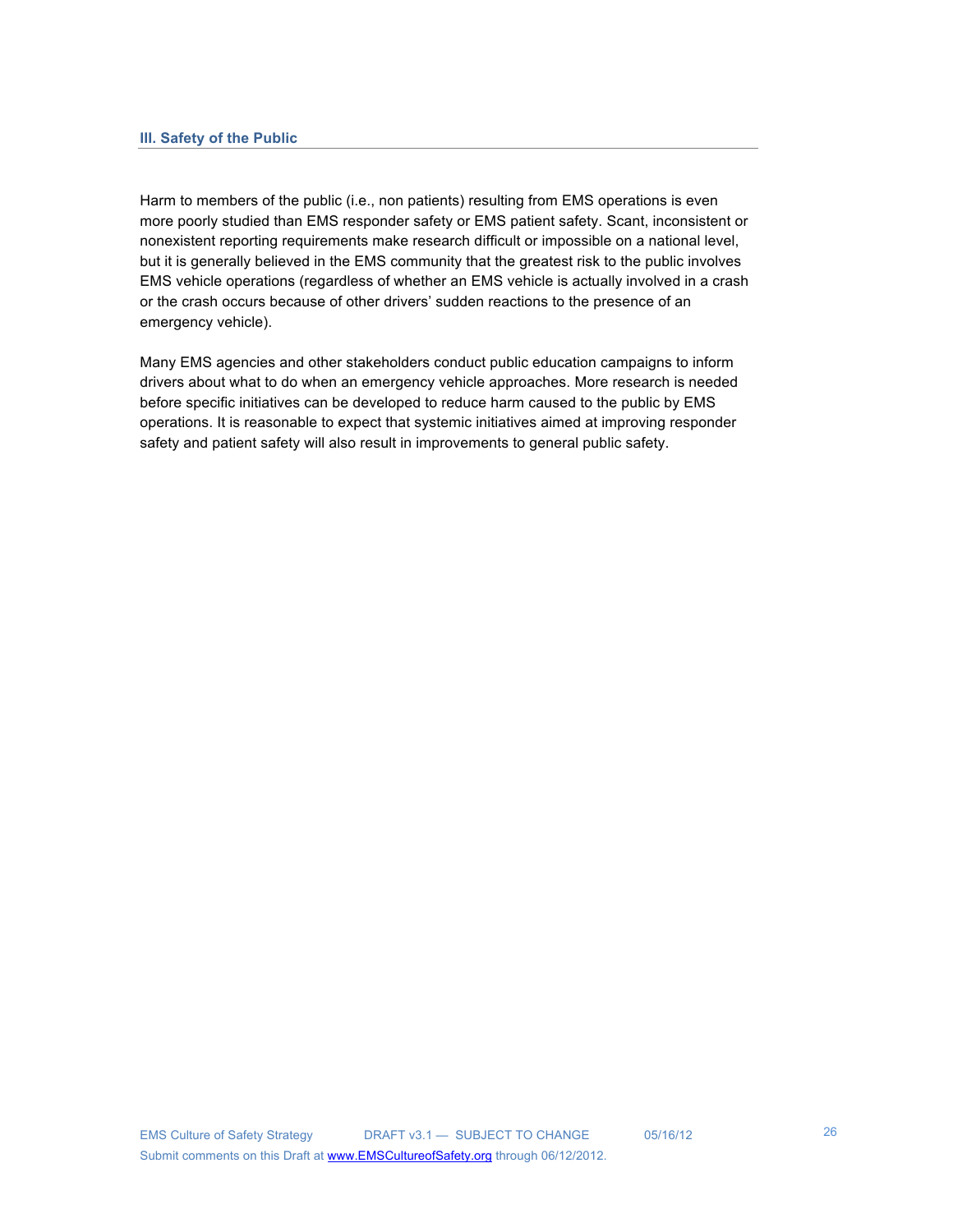**Part 4 Cultural Considerations**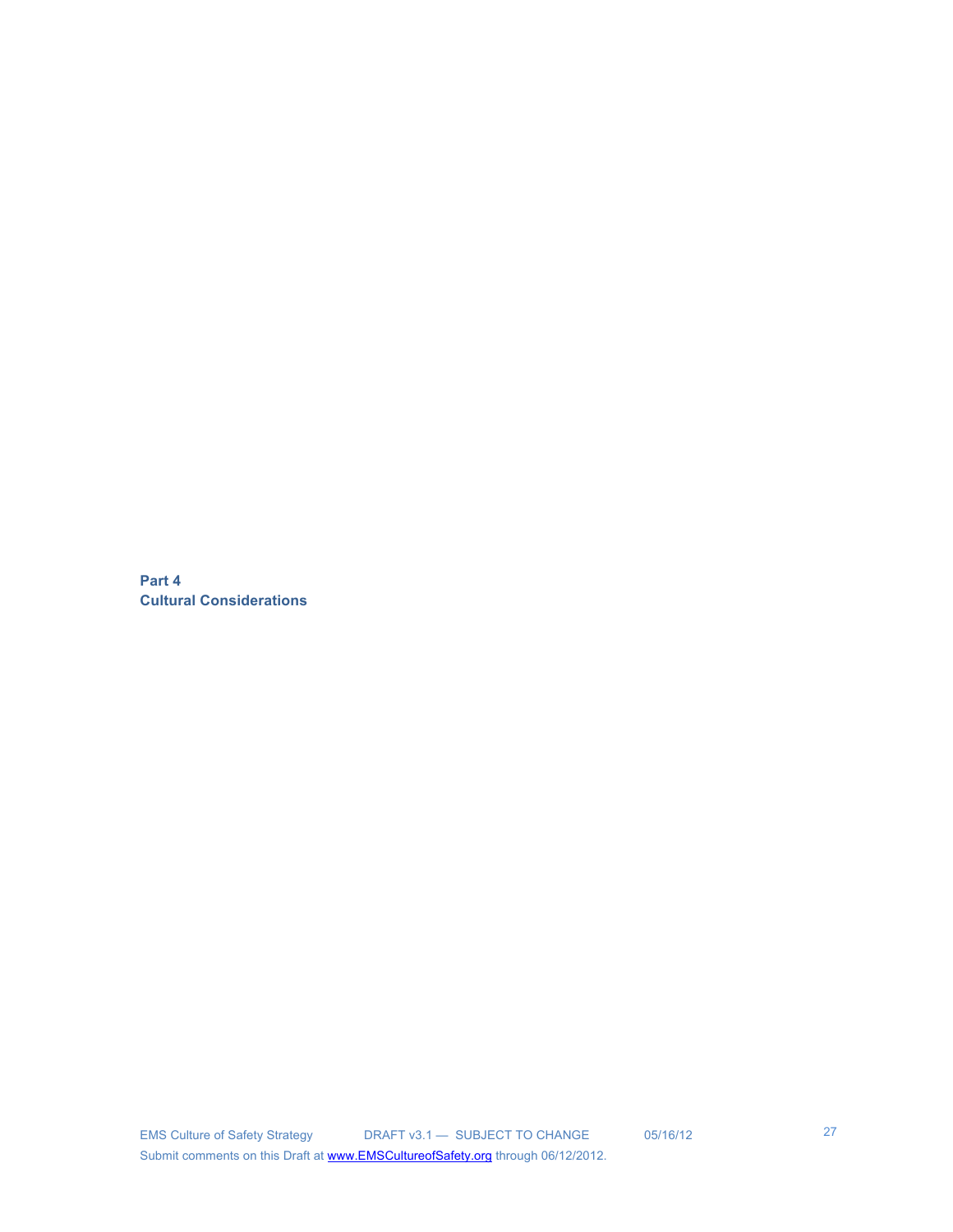Because the Strategy seeks to influence EMS culture, it is helpful to define what culture is.

Former airline pilot and risk-management consultant Scott Griffith, who has worked extensively with organizations in high-risk disciplines, offers a definition of culture that is particularly applicable to the goals of the Strategy:

**culture:** "*The way we do things around here."*

This definition was selected for its simplicity and because it reveals the essence of what the Strategy seeks to tap into: the substantial power of culture to influence behavior, and, conversely, the potential for it to be shaped by the collective behaviors of the individuals in an organization.

Section 4-III of this document explores contemporary EMS culture and the role of responder safety and patient safety in EMS culture—in other words, "the way we do things around here now." (See page 31.)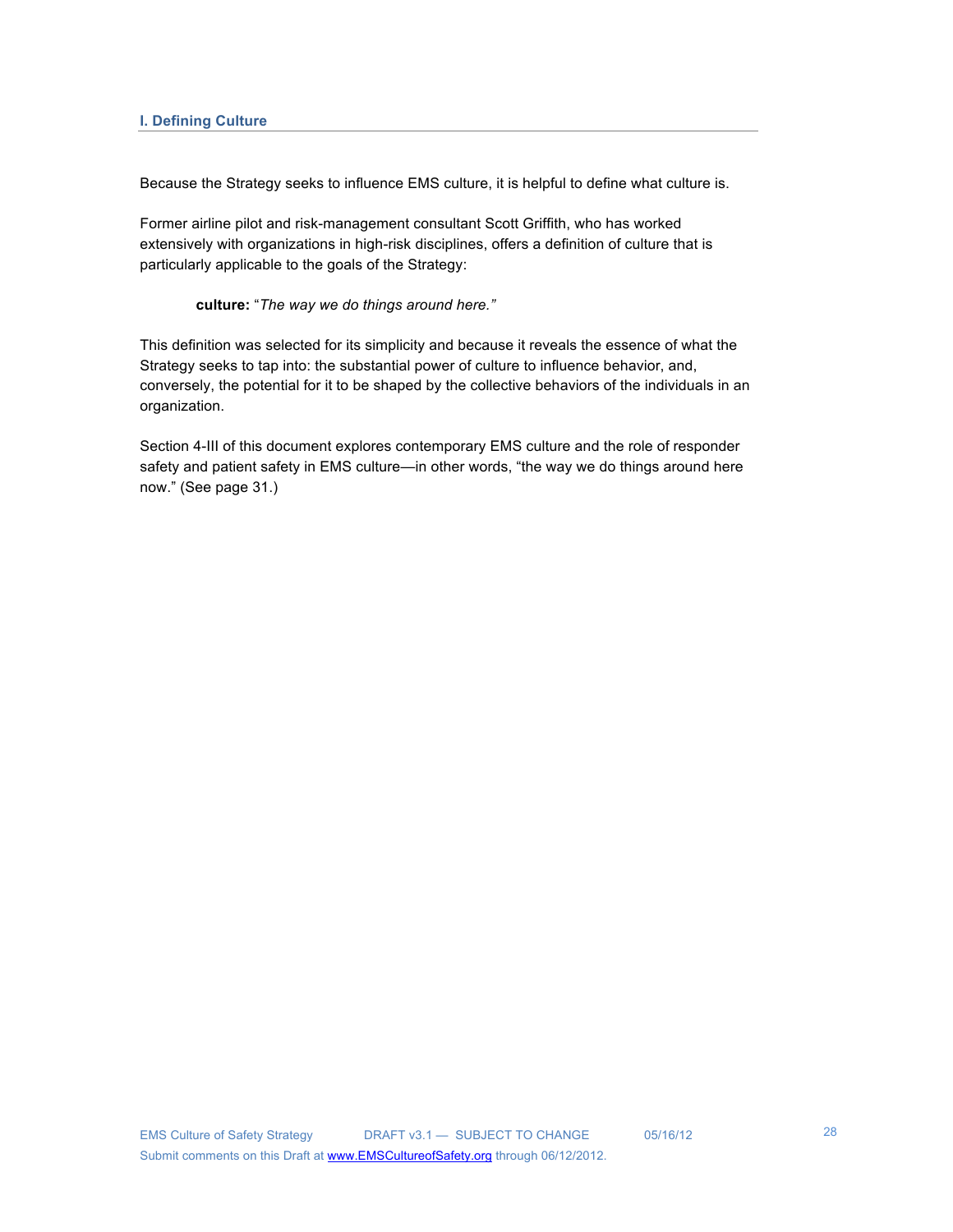## **II. Defining Culture of Safety**

The Strategy subscribes to the following definition of a culture of safety, put forth by University of Illinois at Urbana-Champaign researchers Douglas A. Wiegmann, Hui Zhang, Terry von Thaden, Gungan Sharma and Alyssa Mitchell in a paper synthesizing safety culture research:<sup>41</sup>

**Safety culture:** *"The enduring value and priority placed on worker and public safety by everyone in every group at every level of an organization. It refers to the extent to which individuals and groups will commit to personal responsibility for safety; act to preserve, enhance and communicate safety concerns; strive to actively learn, adapt and modify (both individual and organizational) behavior based on lessons learned from mistakes; and be rewarded in a manner consistent with these values."*

Note: The researchers for the above-referenced report noted that while the term *safety climate* is sometimes used interchangeably with *safety culture* in published works, the former is more commonly used to refer to the perceived state of safety at a particular place at a particular time. The Strategy does not use *safety climate* as a synonym for *safety culture*.

Although it is the desire of this Strategy that safety become a permeating consideration in EMS culture, it should also be acknowledged that organizational culture is a complex concept, with many factors that are unrelated to safety.

The concept of a culture of safety is often attributed to analysis of the disaster at the Chernobyl Nuclear Power Plant in Ukraine in 1986—more specifically, reports refer to a *lack* of a safety culture as a contributing factor to the accident.

The concept of a culture of safety has also been applied extensively to such fields as aviation and healthcare (most often in the hospital setting). Much of the literature related to safety culture focuses on these two disciplines.

It is possible to measure the culture of safety in an EMS organization, and although limited research is available, preliminary associations between safety culture, safety-related behaviors and safety outcomes have been observed. A 2008 report in Academic Emergency Medicine described EMS personnel's perception of the nature of adverse events and nearmisses in out-of-hospital care.<sup>42</sup> The EMS Safety Attitudes Questionnaire (EMS-SAQ) measures workplace safety culture, and the EMS Safety Inventory (EMS-SI) captures selfreported safety outcomes from EMS workers. Collectively, these tools have been introduced to the EMS profession by Daniel Patterson, Ph.D., and colleagues, to benchmark safety attitudes within an organization.<sup>43</sup> The tools are used in the University of Pittsburgh Department of Emergency Medicine's EMSARN EMS Safety Culture Project (http://emergencymedicine.pitt.edu/research/emsarn/ems-safety-culture), an ongoing project that seeks to examine trends in EMS safety culture over time.

In a report published in *Prehospital Emergency Care* in 2010, the researchers noted a wide variation across EMS agencies in safety culture scores, with lower safety culture scores associated with increased annual patient contacts. (The report did not call attention to the possibility of increased patient contact building reliance on shortcuts and at-risk behaviors that may be reinforced by few negative outcomes, or outcomes that were not tied to behaviors.)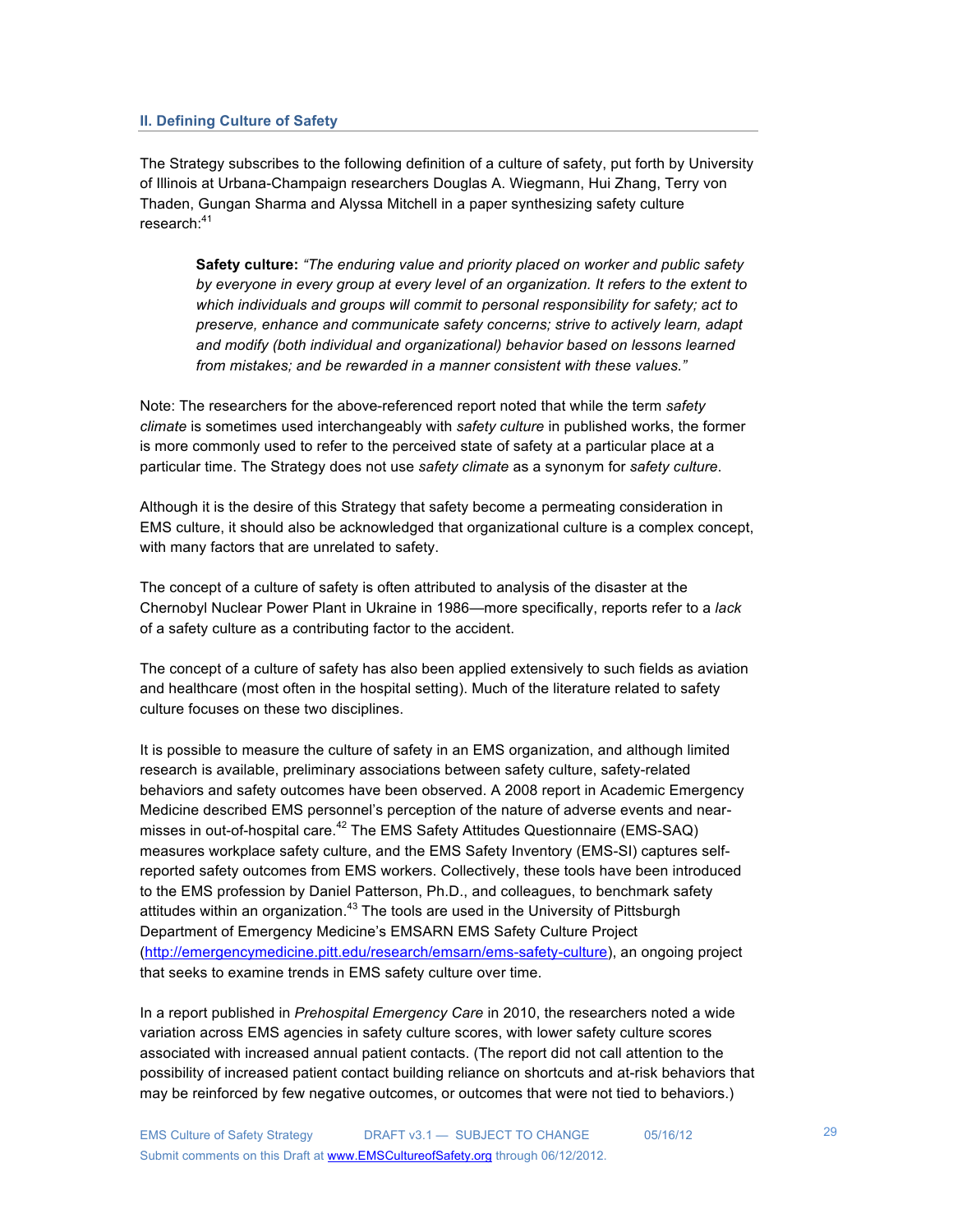Their 2012 report in the same journal noted that individual EMS worker perceptions of workplace safety *culture* were associated with measures of patient and provider safety *outcomes*. 44 In that study, researchers included six domains of safety culture: safety climate, teamwork climate, perceptions of management, working conditions, stress recognition, and job satisfaction. Respondents reporting responder injury scored lower on five of the six domains than respondents who did not experience responder injury. Respondents reporting an error or adverse event scored lower for four of the six domains, while respondents reporting safety-compromising behavior had lower safety culture scores for five of the six domains. The researchers described their findings as preliminary evidence of the association between safety culture and patient or provider safety outcomes.

In another study assessing the association between perceived safety culture and compliance with safety procedures in a busy urban EMS system, EMS workers with a high degree of perceived safety culture correlated with twofold greater odds of self-reported strict adherence to safe work practices.<sup>45</sup> Frequent safety-related feedback/training was strongly associated with adherence to safe workplace behaviors.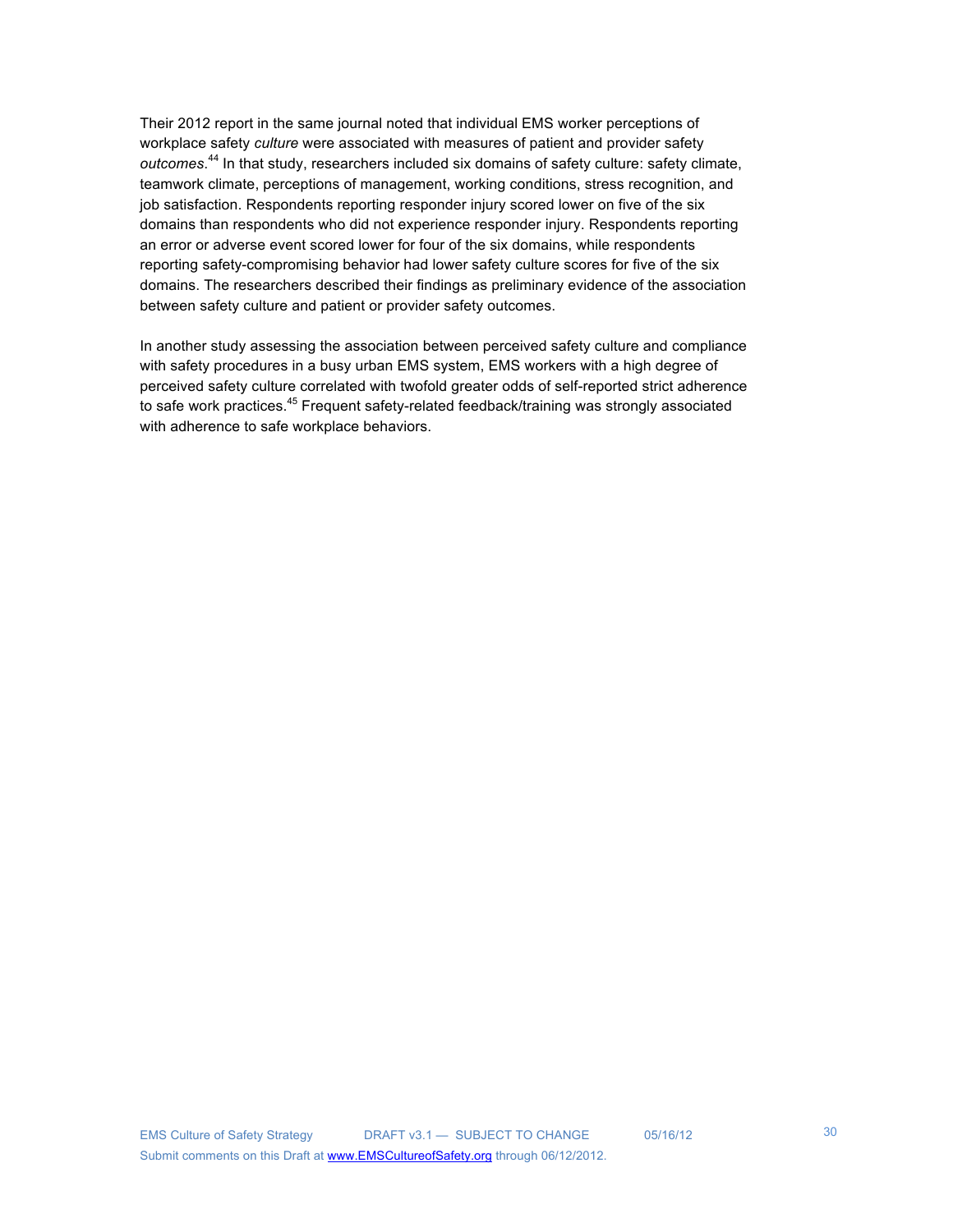#### **III. EMS Culture and Safety**

EMS culture, or "the way we do things around here," exerts a powerful influence on the attitudes, expectations and behaviors of both organizations and individuals, particularly when it comes to responder safety and patient safety. It is described in this document because it represents the "stage" on which the Strategy is anticipated to play out.

There is limited published information on *EMS safety culture* specifically, but a number of common themes in EMS culture may be relevant to safety, particularly in light of safety advances achieved in the cultures of other processions. It is typically believed by Strategy project stakeholders that *EMS culture* often:<sup>46</sup>

- Creates an expectation of high performance under difficult circumstances
- Expects individuals to be extremely vigilant
- Fails to properly motivate individuals to speak up about unsafe systems or practices
- Punishes mistakes, especially depending on the severity of the outcome
- Accepts, overlooks, or expects individuals to work around system-related problems (until harm results, in which case the individuals are subjected to punishment)

EMS culture in general is influenced by a variety of factors, many of which in turn influence safety culture. The following influencers were noted by the Steering Committee in a consensus-based process, and are generally believed to be relevant to a culture of safety in EMS:

**Structural and Cultural Variations.** As noted earlier in this document, EMS is a discipline with dramatic structural and cultural variation, multiple delivery models and levels. EMS is provided by fire departments; stand-alone EMS agencies, whether municipal, private or notfor-profit; hospitals; volunteer agencies; state, federal, and tribal organizations; interfacility transport agencies; air-medical services; military; law enforcement; and industrial agencies, among others, each with their own organizational rules, regulations and cultures.

EMS also overlaps with public health, public safety and medicine. While these three disciplines have a lot to do with what EMS does, EMS represents only a small part of each of these disciplines' missions. Accordingly, although EMS does have a culture of its own, it is also susceptible to the influences of the cultures with which it overlaps.

Another variable is volunteerism, and its unique (and changing) role in many rural and suburban communities, especially in terms of recruiting, staffing and training.

The sphere in which EMS operates is complex and frequently changing, and its mission is complicated by emotionally charged situations and public expectations that are not always reasonable or realistic.

**Resource Limitations.** EMS is almost always felt to have limited resources—financial resources, human resources and other resources. Many EMS leaders at both the local and national levels have expressed concerns about the ability of EMS organizations to balance tightening resources with increasing demand for services. In addition, EMS leaders both individually and through national organizations have voiced serious concerns about the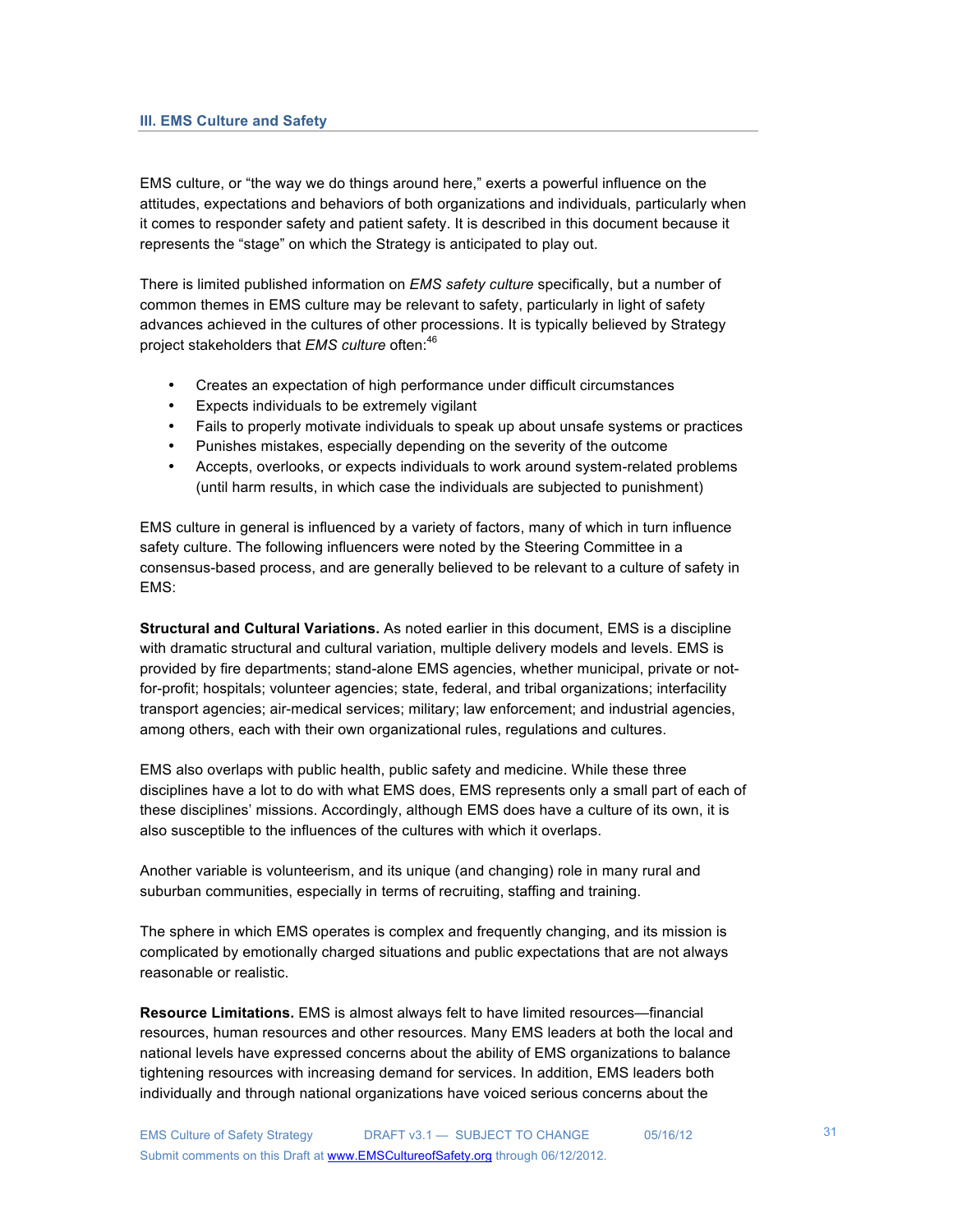current reimbursement model, which does not fully fund most EMS operations—concerns that are expected to become more dire as reimbursement tightens. At the organizational level, resource limitations act as a distraction from safety concerns for leaders, and also set up a sometimes-unvoiced but powerful organizational expectation that safety is conditioned on availability of resources.

Ubiquitous underfunding also results in a pay structure in many systems that leads EMS professionals to quit early in their career, or who work two or three jobs for as long as they can and then quit; anecdotal reports indicate that only a tiny proportion survive to retirement. (This contrasts with Australia, for example, where paramedics are well paid and the majority remain in the profession through retirement.) The cost to society—and the taxpayer—is significant and includes the loss of experienced clinicians.<sup>47</sup>

**Lack of a Systems Approach:** EMS organizations typically follow an event-based approach to safety concerns—yet it is a systems-oriented approach that has made an impact on safety in other fields. This concern encompasses both general lack of uniform systems, even at the state level; and a lack of consistency in the concept of safety itself.

**Adapted Practices and Equipment.** EMS culture is built on a history of adapting practices, vehicles and equipment originally developed for other settings (ER, ICU, OR, mortuary) for use in a prehospital care setting. In recent years, a growing list of equipment and protocols have emerged designed exclusively for field use, but the culture historically has not demanded its own set of tools. The general acceptance of resource limitations within the EMS profession may lead to a corresponding acceptance of the status quo. In such an environment, adapting existing practices *itself* becomes a "best practice."

**Operational Performance Pressures.** Strategy stakeholders also observed that EMS personnel are often under considerable pressure to maintain high operational performance (typically defined as productivity and compliance with contractual or policy-driven requirements for response times) despite limited resources, and that operational performance is sometimes communicated as the top organizational priority, intentionally or not. Under such circumstances, safety goals may be seen as impeding such performance, and they are subjugated. (See "Focus on Response Times," below.)

**Disasters.** Stakeholders further noted that safety goals are sometimes compromised when local EMS organizations respond to disasters or large-scale incidents outside the scope of normal operations. They also observed that both responder-safety and patient-safety protocols are often treated as optional when they are seen as hindering care, comfort or convenience.

**Long Shifts.** Despite ample documentation of the hazards of fatigue, many EMS systems maintain a 24-hour shift schedule, or even longer. When call volume does not allow for sufficient uninterrupted sleep, fatigue sets in and responder safety, public safety and patient safety are put at increased risk.

**Misplaced Beliefs.** Stakeholders also observed that responder safety and patient safety suffer from the widespread cultural belief in "going all out" for patients, which can lead to poor safety choices and unsafe actions (such as driving unsafely, rushing procedures, taking shortcuts, failing to use personal protective equipment, etc.). A related factor is the misplaced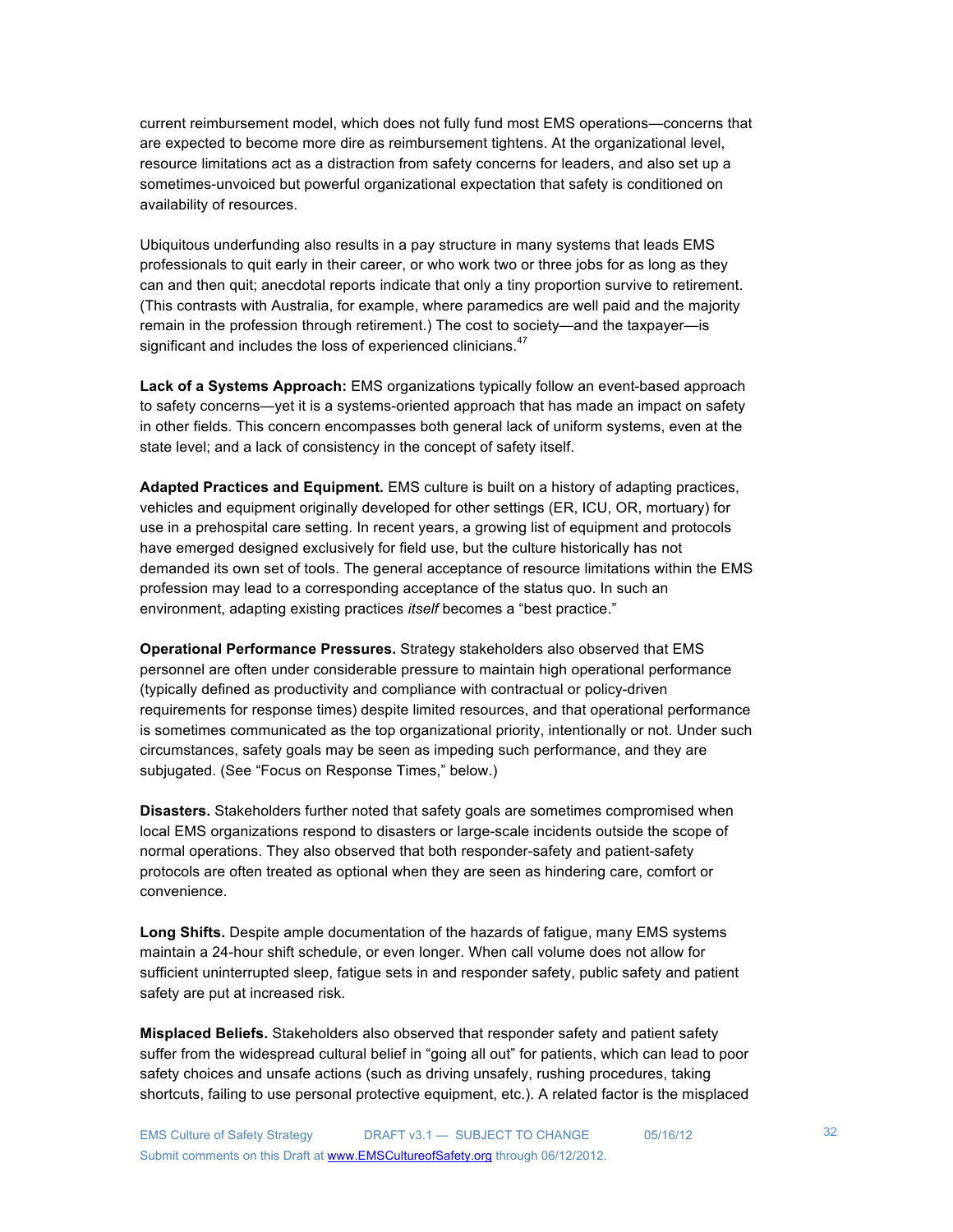belief that "doing things" equals "helping"—that is, a genuine desire to help the patient may lead to unnecessarily aggressive treatment that carries risks that outweigh the potential benefit to the patient. For a culture that is so action-oriented, it is difficult to accept the idea that treatment does not always lead to better outcomes, and can even cause harm—and that sometimes doing nothing is the best treatment.

This factor is further reinforced by gaps or delays in translating current science to the field, a phenomenon in which even accepted evidence takes a long time to be reflected in alterations to protocols, particularly when information is not readily available for leaders to make appropriate system/practice changes. There is also a need for field practitioners to have education, information and the clinical judgment to understand the "why" of evidence-based changes so they support them and stop doing things that aren't safe or no longer represent acceptable practice.

**Public Misperceptions About the Nature of EMS Work.** Depictions of EMS in popular culture, particularly in television, movies and the media, often reinforce the urgent, life-anddeath nature of the work, and contribute to the impression that risk-taking is part of the job. The public may also harbor unrealistic expectations about "heroes who risk it all when lives are on the line." Such misperceptions have the potential to attract certain candidates who are inappropriately drawn to the perceived adventures that accompany a career involving lights and sirens and life-and-death situations. The concept of tombstone courage and the importance of responder safety are universally presented in EMS training programs, but may be diluted by traditions, peer pressure and practices such as commendations for heroism, even posthumously. (See statement from the National Fallen Firefighters Foundation under "Reinforcement of Unsafe Behaviors," below.)

**Misperceptions Regarding Patient Safety.** Although no published research supports this, there is an anecdotal belief, expressed by EMS stakeholders attending the National EMS Culture of Safety Conference in June 2011 in Washington, D.C., that many EMS personnel do not fully understand the concept of patient safety, particularly when it comes to medical errors or harm that results from errors of commission or omission. Typically, they think of patient safety as protecting the patient from injury resulting from drops or crashes. (Study is needed to further understand this potential concern.)

**Gaps in Leadership Development.** There are a number of methods that have proven effective in other healthcare and business disciplines for assessing, selecting and developing leaders. These best practices are not entirely absent from EMS, but the EMS community has not broadly or systematically adopted them. This is evident in the *EMS Leadership Agenda for the Future*, which notes challenges and gaps in leadership training. A leadership competency program currently under development by the National EMS Management Association (NEMSMA) attempts to standardize leadership training and requirements. Strong leaders are essential to the concept of a culture of safety at the organizational level. EMS leaders also would benefit from more robust, centralized resources for safety practices.

**Possible Disconnect Between Clinicians and Leadership.** Some EMS systems are led by individuals who lack clinical experience, although this is not always the case. In a study of safety culture in 15 California hospitals that has implications for EMS organizations, researchers found "definite discrepancy" in perceptions about safety between non-clinician senior managers and front-line clinical workers, with clinicians giving more problematic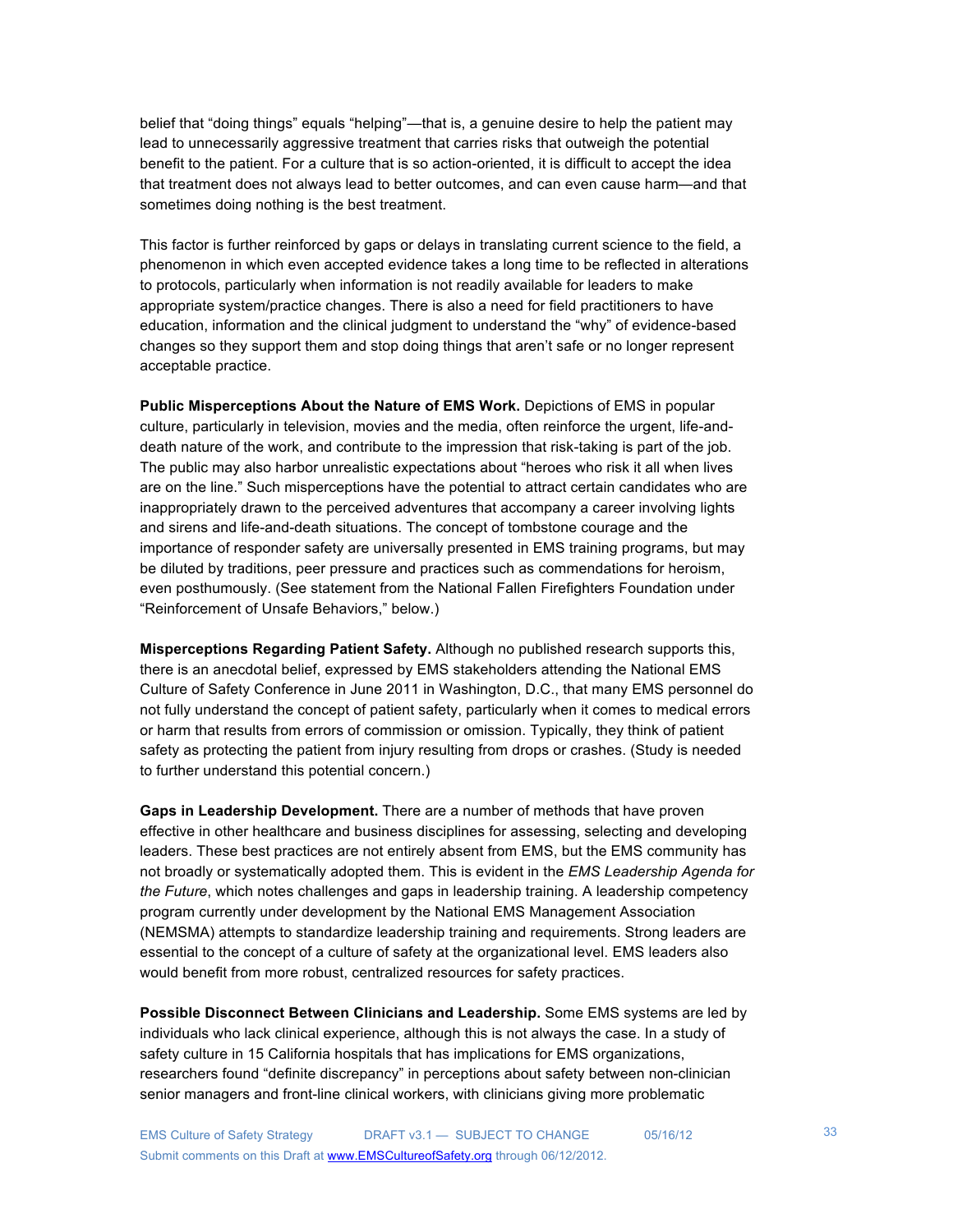responses. "This could make it hard for non-clinician executives to understand the true state of their organization, to determine changes needed, and to assess their attempts to create and maintain a culture of safety," the researchers wrote. "Long-term progress may need to include interventions specifically aimed at improving safety culture and breaking down barriers between managers and front line workers," they concluded.<sup>48</sup>

**Cynicism/Mistrust of Leadership.** EMS stakeholders participating in developing this strategy described a common (although not universal) cultural phenomenon in which field-level EMS practitioners do not trust leadership and/or respond cynically to leadership directives and initiatives. This may be rooted in the often unreasonable expectations that individuals must somehow perform to a very high standard despite limited resources and difficult circumstances. This could present an obstacle when it comes to implementing a Culture of Safety, although experts report successes with organizations that sincerely invest in safetyculture initiatives with visible, firm support from top management.

**"Check the Box" Safety.** EMS culture often treats safety as a one-time, static consideration, checklist-style. EMT and paramedic testing typically requires candidates to ask whether the scene is safe before entering, but the answer is almost always yes, and safety is not typically a permeating consideration in such testing. This reinforces a limited view of safety.

**"Undoing" Education.** In many cases, newly hired EMTs and paramedics are paired with a partner or field training officer who either intentionally or unintentionally "undoes" respondersafety and patient-safety habits and beliefs instilled in the new employee's education program. This is commonly described as the "that was all well and good in the classroom, but now let me show you how we do it in the real world" effect.

**Cultural Attitudes About Provider Mental Health.** Cultural attitudes toward provider mental health are a powerful influence on whether or not a responder is willing to seek help for stress reactions related to EMS work. There is direct and powerful messaging to new EMS workers that "if you can't handle it, you don't belong here." This attitude discourages conversation that may normalize stress reactions and allow for permission to seek assistance when needed; it also stigmatizes those who may be dealing with posttraumatic stress. Responders may not be willing or able to admit when they need assistance, and may continue to work even when they are impaired. Even sub-threshold PTSD has been found to cause levels of social and occupational impairment equivalent to that caused by PTSD.<sup>49</sup>

**Focus on Response Times.** One of the limited number of metrics that is almost always measured in EMS organizations is response times, despite scant evidence that the difference between a lights-and-siren response and a non-emergency response makes a clinical difference. EMS provider organizations are often contractually held to a specific responsetime performance standard, sometimes with fines levied for noncompliance. This both reinforces the perceived need to rush and creates organizational incentives to do so. The resulting sense of pervasive urgency in turn feeds the belief in the EMS culture that taking chances is part of "trying our hardest." Focusing on response times may also distract from focusing on quality clinical care or safety.

**Reinforcement of Unsafe Behaviors.** Too often in EMS, unsafe outcomes lead to blaming and punishing the individual while overlooking system or process shortcomings, despite an environment in which risk-taking is considered part of the job as long as nothing bad happens.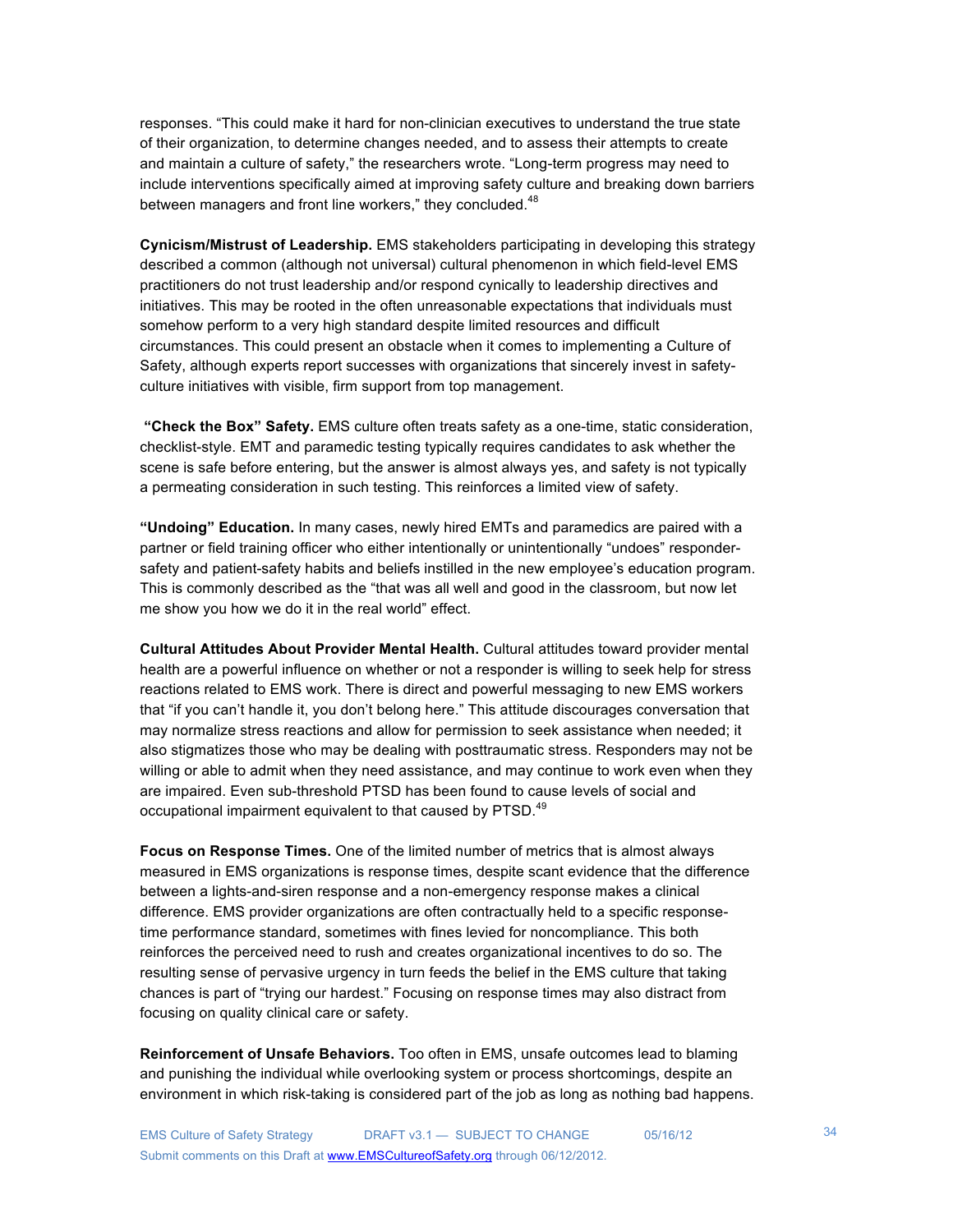This is a real-world, textbook example of David Marx's observation that unsafe behaviors are reinforced when they are "rewarded"—i.e., nothing bad happens and the at-risk behavior is not addressed. In a strategy document that could have been written specifically for EMS, the National Fallen Firefighters Foundation describes a "cycle of unsafe behavior reinforcing itself [and is] driven underground by departments who ignore the messages of near-misses.... [leads to] a continual cycle of negative, unsafe behaviors that result in avoidable tragedies. They occur because the organizational culture permits and perpetuates them."<sup>50</sup>

**Lack of National Priority (Until Now).** Prior to the NEMSAC recommendation that led to this Strategy, there have been a number of prominent documents that have helped shape the course of EMS in the U.S. (1966 White Paper, 1996 *EMS Agenda for the Future*, 1998 *Leadership Guide to Quality Improvement for Emergency Medical Services Systems*, 2000 *EMS Education Agenda for the Future: A Systems Approach*, 2004 *Rural and Frontier Emergency Medical Services Agenda for the Future*, 2006 National Institutes of Medicine *Future of Emergency Care: Emergency Medical Services at the Crossroads*, 2008 *EMS Workforce for the 21st Century: A National Assessment*, 2008 *EMS Workforce Agenda for the Future*, and others). Many of these documents reference responder safety or patient safety in EMS, either directly or indirectly, but until NEMSAC's recommendation, neither topic had risen to the level of a pressing, high-priority need.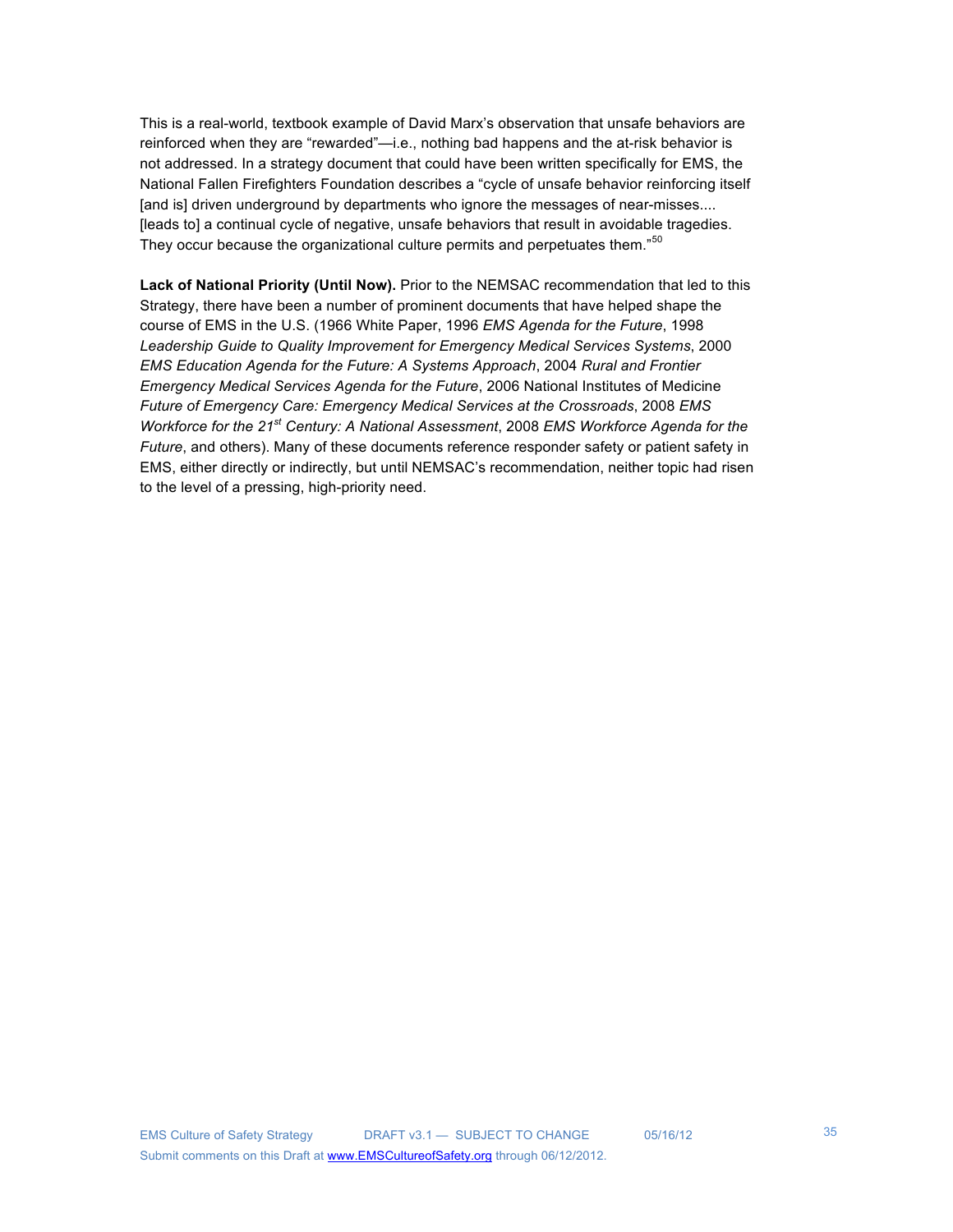## **IV. Importance of Both Leadership and Field Personnel in Building a Culture of Safety**

Numerous published works addressing safety culture have noted the essential role played by the leadership of individual organizations, especially when it comes to patient safety. Indeed, the Institute for Healthcare Innovation (IHI)'s white paper *Leadership Guide to Patient Safety* characterizes the critical role of senior leaders thusly:  $51$ 

"Leadership is the critical element in a successful patient safety program and is nondelegable. Only senior leaders can productively direct efforts in their health care organizations to foster the culture and commitment required to address the underlying systems causes of medical errors and harm to patients."

The IHI paper identifies the unique role of an organization's leadership in:

- Establishing the value system in the organization;
- Setting strategic goals for activities to be undertaken;
- Aligning efforts within the organization to achieve those goals;
- Providing resources for the creation, spread, and sustainability of effective systems;
- Removing obstacles to improvements for clinicians and staff; and
- Requiring adherence to known practices that will promote patient safety

Stakeholders participating in the development of this Strategy have generally agreed that the role of EMS leadership as it applies to patient safety also extends to responder safety and overall EMS safety (i.e., safety of the public).

The Strategy notes that an individual organization may have competing goals and values. Organizational leaders play an important role in overtly acknowledging that values such as safety, patient care, privacy and compassion will compete at times.

It is the shared experience of many of those stakeholders that EMS organizational leadership often works to create or support an organizational culture consistent with the goals of improving responder safety and patient safety. However, stakeholders also reported widespread cases in which leadership works to undermine either the organizational culture or the ability of individual EMS field practitioners or field supervisors to act in the interest of responder safety or patient safety. In these cases, leadership's intentions may be good, but they ultimately fail to create support for a culture of safety. Many causes for this phenomenon have been reported anecdotally, chiefly:

- Attention diverted by other issues of perceived higher priority;
- Limited resources;
- Limited or no information/education about safety culture or practices;
- Pressure to meet ongoing demands for services;
- Limited mandates or incentives for proactive safety-related initiatives

Recent research shows that many frontline workers have a "non-positive" perception of EMS management commitment to safety, and that perceptions of workplace safety culture vary widely across EMS organizations.<sup>43</sup>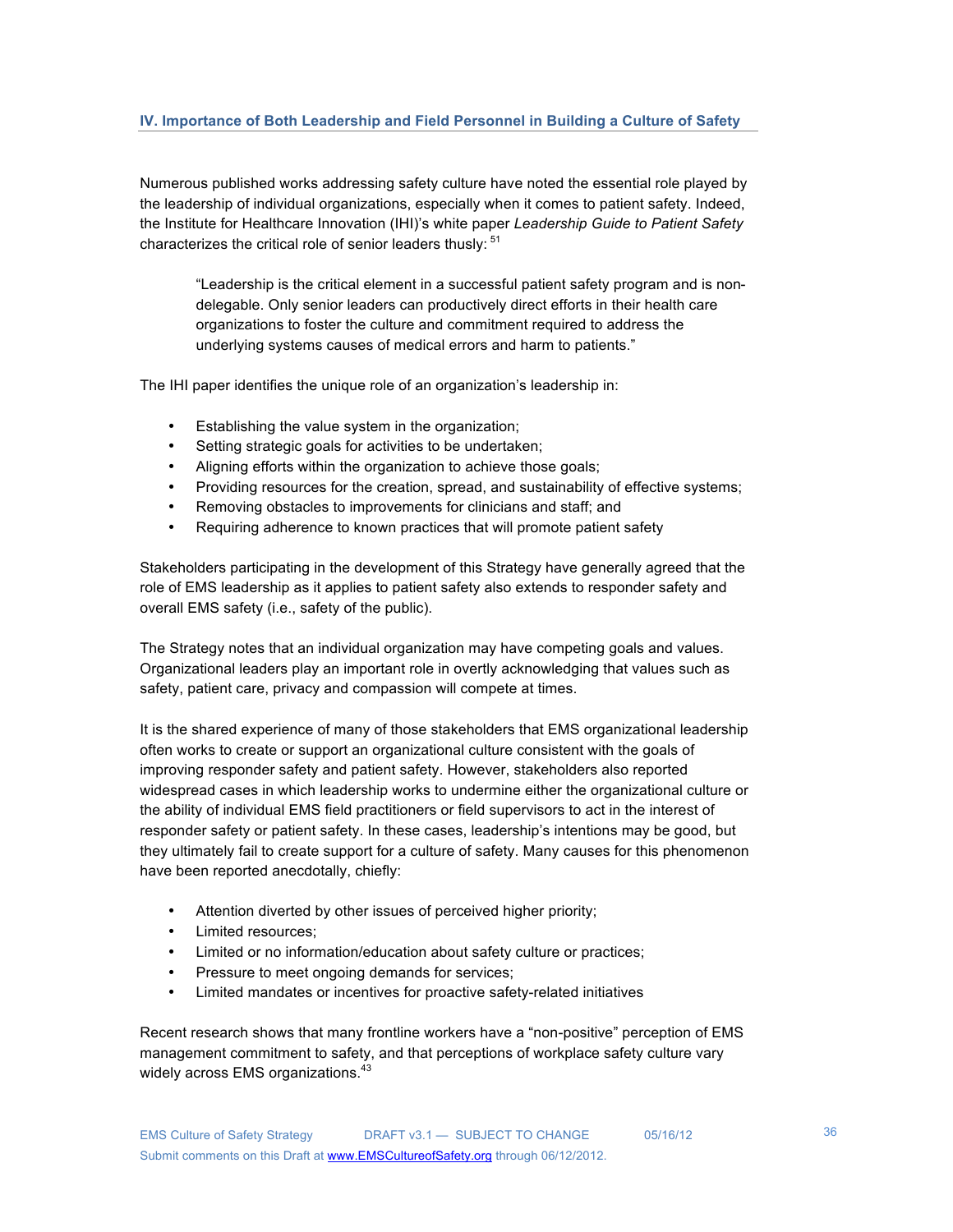The National EMS Advisory Council's recent paper *The Role of Leadership in EMS Workplace Safety Culture* described the following core elements of leadership related to safety culture:

- Setting and regularly promoting the expectation for safe operations;
- Communicating a vision of a safe workplace, developing a process for achieving that vision, stimulating and arming co-workers with the resources needed to achieve that vision;
- Adopting safety and a positive safety culture as a value rather than a priority, because the latter are susceptible to change over time;
- Developing and sustaining processes for regular internal and external evaluations of safety conditions in the workplace and disseminating findings to create an "informed culture";
- Providing an avenue for management and front-line workers to recognize the need or availability of innovations that improve the workplace safety;
- Facilitating a variety of process and interventions in and out of the workplace that promote the safety of workers and their families.

There is little data to illustrate the *specific* role that EMS practitioners—i.e., EMTs and paramedics—play in a culture of safety. But it is nonetheless evident that these dedicated responders are essential stakeholders in the process of improving safety for themselves, their patients, and members of the public they encounter in the course of their work. It is therefore critical that wherever possible, activities and initiatives that are designed to improve safety also be evaluated in how they will impact the people whose decisions and actions will ultimately lead to improved safety.

Because of the key importance of both organizational leadership and EMS practitioners in building and implementing a culture of safety, the Strategy envisions a construct in which resources, requirements, information, support, feedback and other elements flow to, and through, organizational leadership, as well as to responders directly, as appropriate. This coordinated effort will motivate and support both the leaders of EMS organizations and individual EMS responders nationwide, in ultimate support of pervasive safety-oriented attitudes and actions among all members of the EMS team, at all levels.

In other words, the desired outcome of the Strategy is a national culture of safety within EMS that both supports and comes from a collection of EMS provider organizations with their own cultures of safety.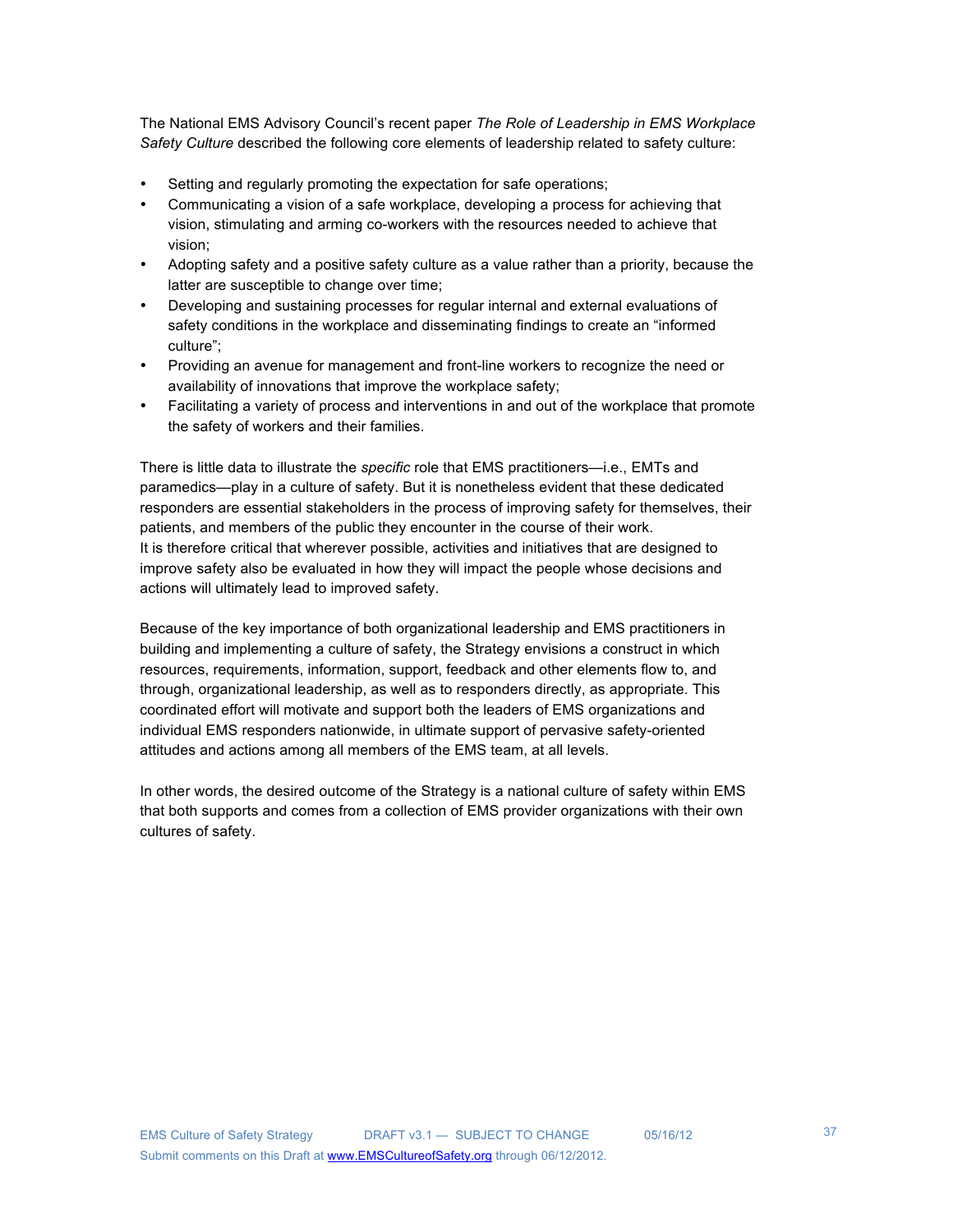**Part 5 Envisioned Elements of a National EMS Culture of Safety**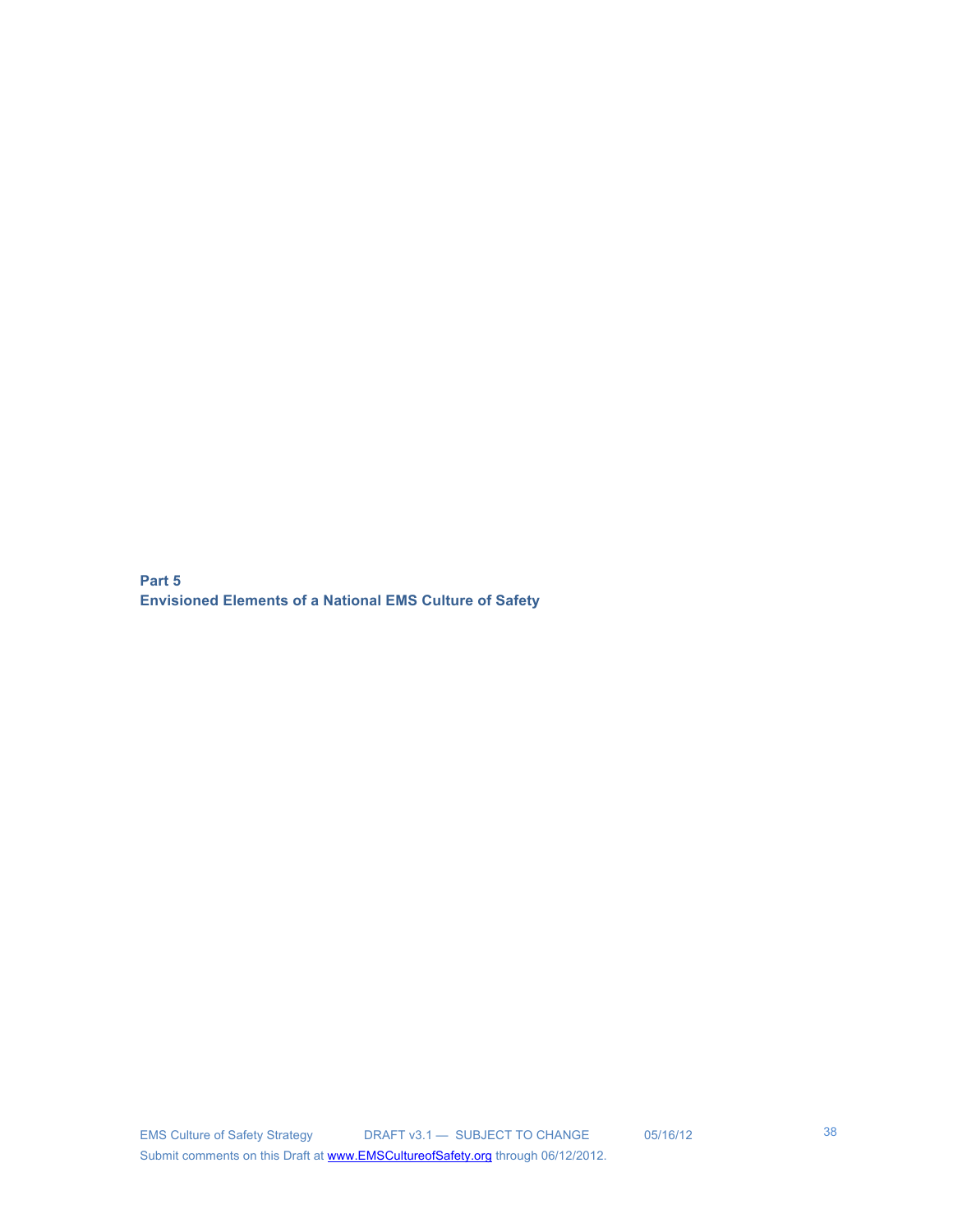### **I. Overview**

The Strategy envisions six Elements that will work together to create and support a national culture of safety in EMS:

- Just Culture
- Coordinated Support and Resources
- National EMS Responder and Patient Safety Data System
- EMS Education Initiatives
- **Standards**
- Requirements for Reporting and Investigation

These elements were conceived in a consensus process by the Steering Committee for this project and further defined in subsequent group discussions.

These elements are intended to work cooperatively with Federal, State, regional and local entities, as well as national stakeholder organizations, to channel resources, requirements, information, support, feedback and other elements to, from and among organizational leadership and individual EMS practitioners.

It is the intent of the Strategy to avoid duplicating effort or creating unnecessary overlap. Wherever possible, the Strategy has considered opportunities to build on past work and to partner with existing institutions and entities in envisioning these Elements.

The elements are depicted in a framework diagram in the front of this document, repeated on the following page.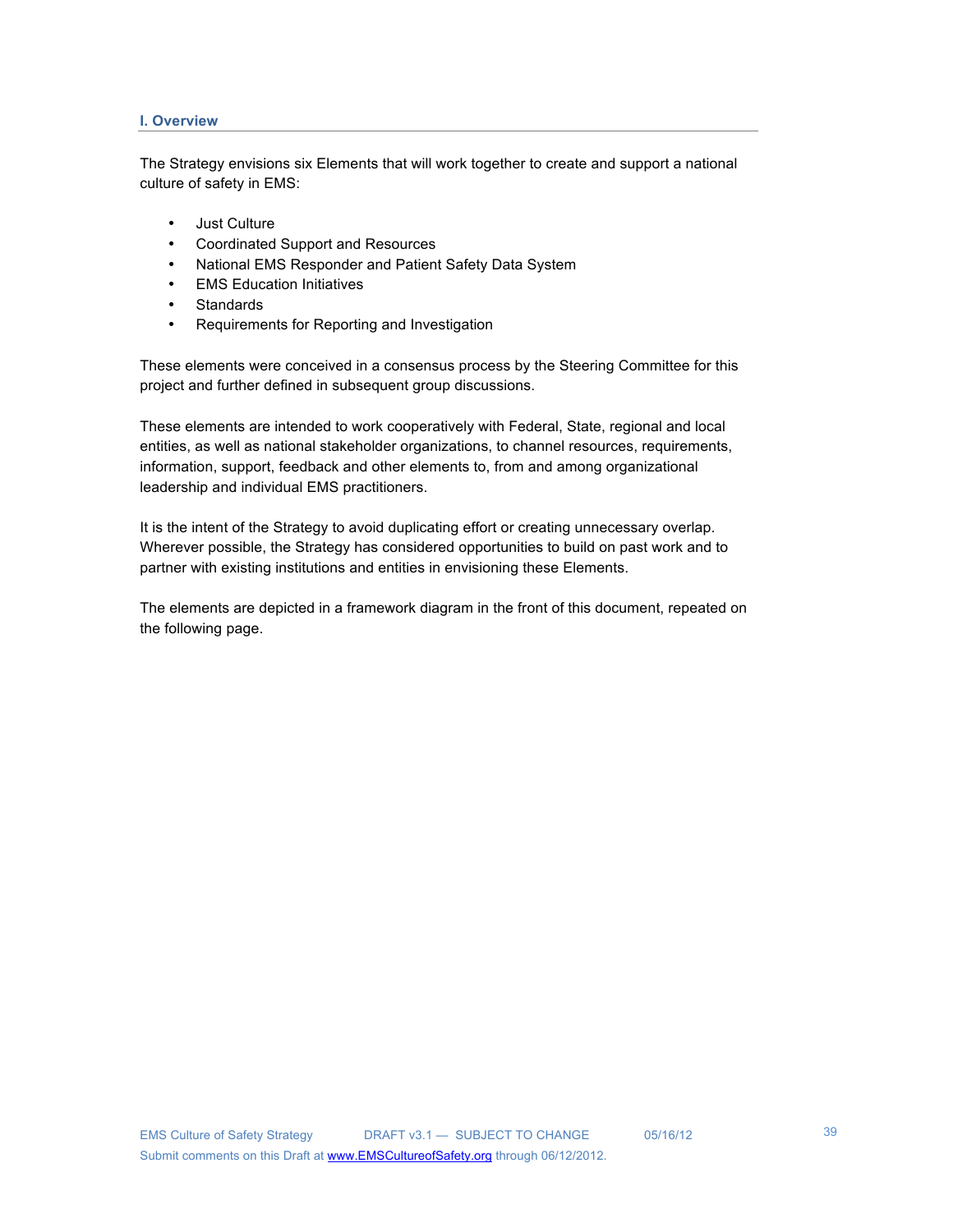### **Diagram: Framework for a Culture of Safety in EMS**

The following diagram provides a high-level overview of the envisioned components of a culture of safety and its place in the EMS community.

To be successful, these components will require collaboration among many stakeholders. The depictions of components and relationships in this illustration are not intended as a literal, hierarchical or exhaustive representation of the complex EMS universe.

The diagram is provided as a framework to enhance understanding of the Strategy concepts presented throughout this document.

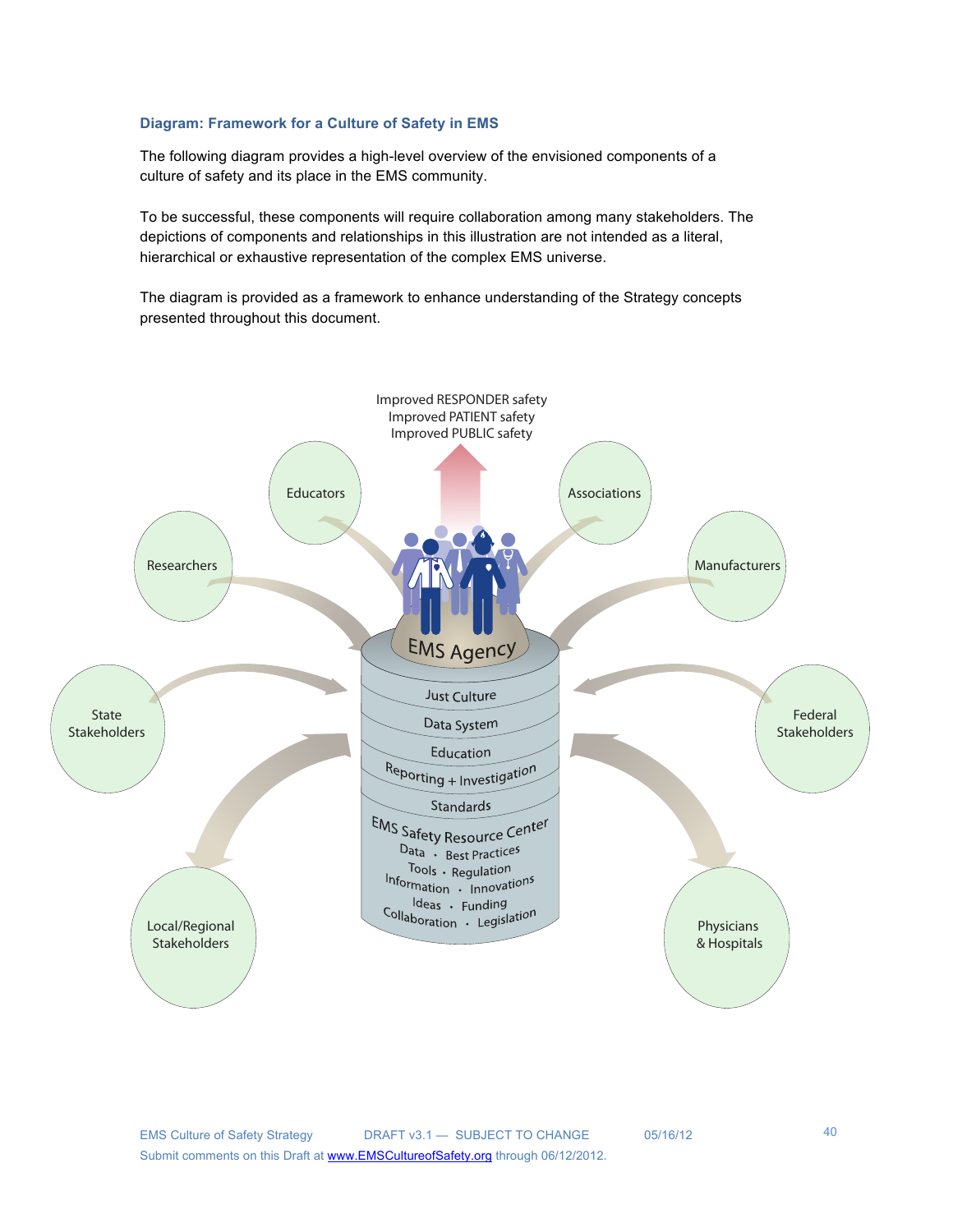The Strategy envisions a Culture of Safety within EMS that embodies values similar to those of a school of thought known as Just Culture. Widely adopted throughout healthcare, aviation and a growing number of other fields, Just Culture describes an organizational environment that encourages individuals to report mistakes so that the precursors to errors can be better understood in order to fix system issues.

In testimony before Congress in January 2000, Lucian Leape, M.D., a member of the Quality of Health Care in America Committee at the Institute of Medicine and adjunct professor of the Harvard School of Public Health, noted the following:

*"Approaches that focus on punishing individuals instead of changing systems provide strong incentives for people to report only those errors they cannot hide. Thus, a punitive approach shuts off the information that is needed to identify faulty systems and create safer ones. In a punitive system, no one learns from their mistakes." 52*

Dr. Leape's observation speaks to the need for a concept like Just Culture. Such a concept creates an atmosphere of trust, in which people are encouraged—or even rewarded—for reporting essential safety-related information, but in which they understand the difference between acceptable and unacceptable behavior. It also supports learning from at-risk behavior, failures and safety incidents.

Just Culture describes three duties, all of which should be already familiar to anyone working in EMS:

The duty to **act.**

The duty to **follow a procedural rule.**

The duty to **avoid causing unjustifiable risk**.

It should be noted that errors have the potential to be caused by a complex array of contributing factors, including failures of process or equipment as well as human factors. Not all errors are random occurrences or the result of failures of practitioners to perform as expected.

Regardless of whether nonhuman factors are involved, when it comes to unsafe acts, Just Culture describes three degrees of behavior:

**Human error.** Human error describes inadvertent actions in which there is general agreement that the individual should have done something other than what he or she did, and the action(s) inadvertently caused (or could have caused) an undesirable outcome.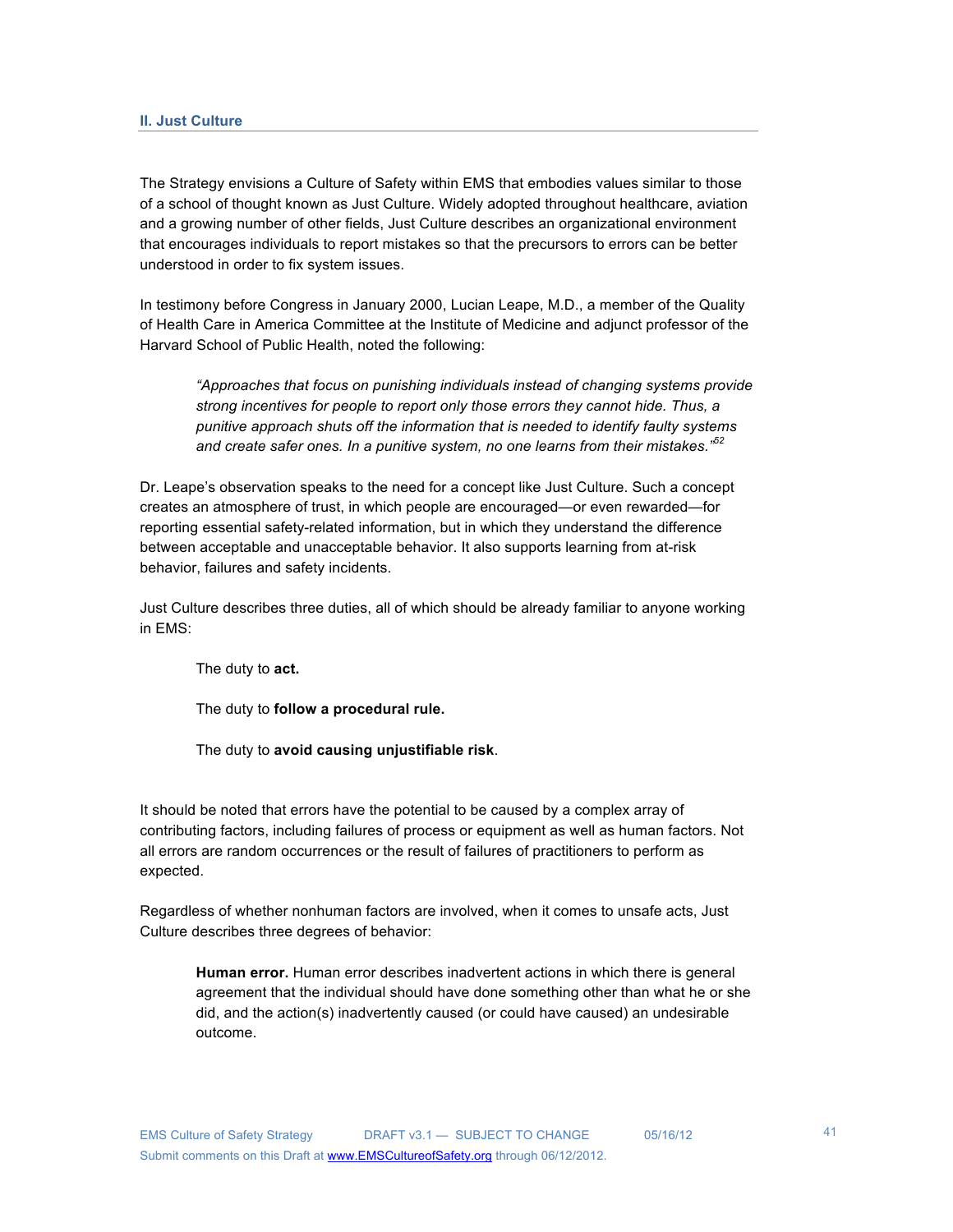**At-risk behavior.** At-risk behavior describes situations in which an individual makes a choice to engage in a behavior out of a belief that the risk is insignificant, or out of the mistaken belief that the behavior is otherwise justified.

**Reckless behavior.** Reckless behavior describes a behavioral choice to consciously disregard a substantial and unjustifiable risk.

All three types of behavior warrant a response. Just Culture expert David Marx recommends separating behaviors from outcomes—that is, basing the response to unsafe acts on the behavior itself and the risk it presents, rather than on the outcome (i.e., overlooking unsafe behavior if no harm resulted, and punishing the person involved only when harm occurs). His simplified model for escalating response:<sup>53</sup>

*Console* human error. *Coach* at-risk behavior. *Punish* reckless behavior. …independent of outcome.

The qualifier in the above model (basing the response on the behavior, not the outcome) is a critical component of Just Culture. The opposite approach, basing the severity of the response on the severity of the outcome, is believed to be common in EMS and many conventional fields. However, such an approach ignores the risk created by the behavior, encourages people to hide mistakes, and in fact *rewards* at-risk behavior when there is no negative outcome. In other words, "no harm, no foul" has no place in Just Culture.

Medicine, aviation and a growing number of other fields have made significant moves toward Just Culture in recent years. This is noteworthy not only because of the successes that have been achieved, but as a dramatic example of cultural shift, because Just Culture contrasts with the traditional culture in healthcare and other high-risk disciplines, which often held individuals accountable for all errors or mishaps. Although Just Culture does not hold individuals accountable for system failings over which they have no control, it is not a blamefree model (see description of behavior types that may result in unsafe acts, above). It acknowledges that humans inevitably make mistakes, and that systems should be designed to reduce the chance of harm in the event of such mistakes.

In 2009, the American Nurses Association released a position paper formally endorsing the concept of Just Culture, citing its value in improving patient safety, noting:<sup>54</sup>

*"The Just Culture concept establishes an organization-wide mindset that positively impacts the work environment and work outcomes in several ways. The concept promotes a process where mistakes or errors do not result in automatic punishment, but rather a process to uncover the source of the error. [At-risk behaviors] result in coaching, counseling, and education around the error, ultimately decreasing likelihood of a repeated error. Increased error reporting can lead to revisions in care delivery systems, creating safer environments for patients and individuals to receive services, and giving the nurses and other workers a sense of ownership in the*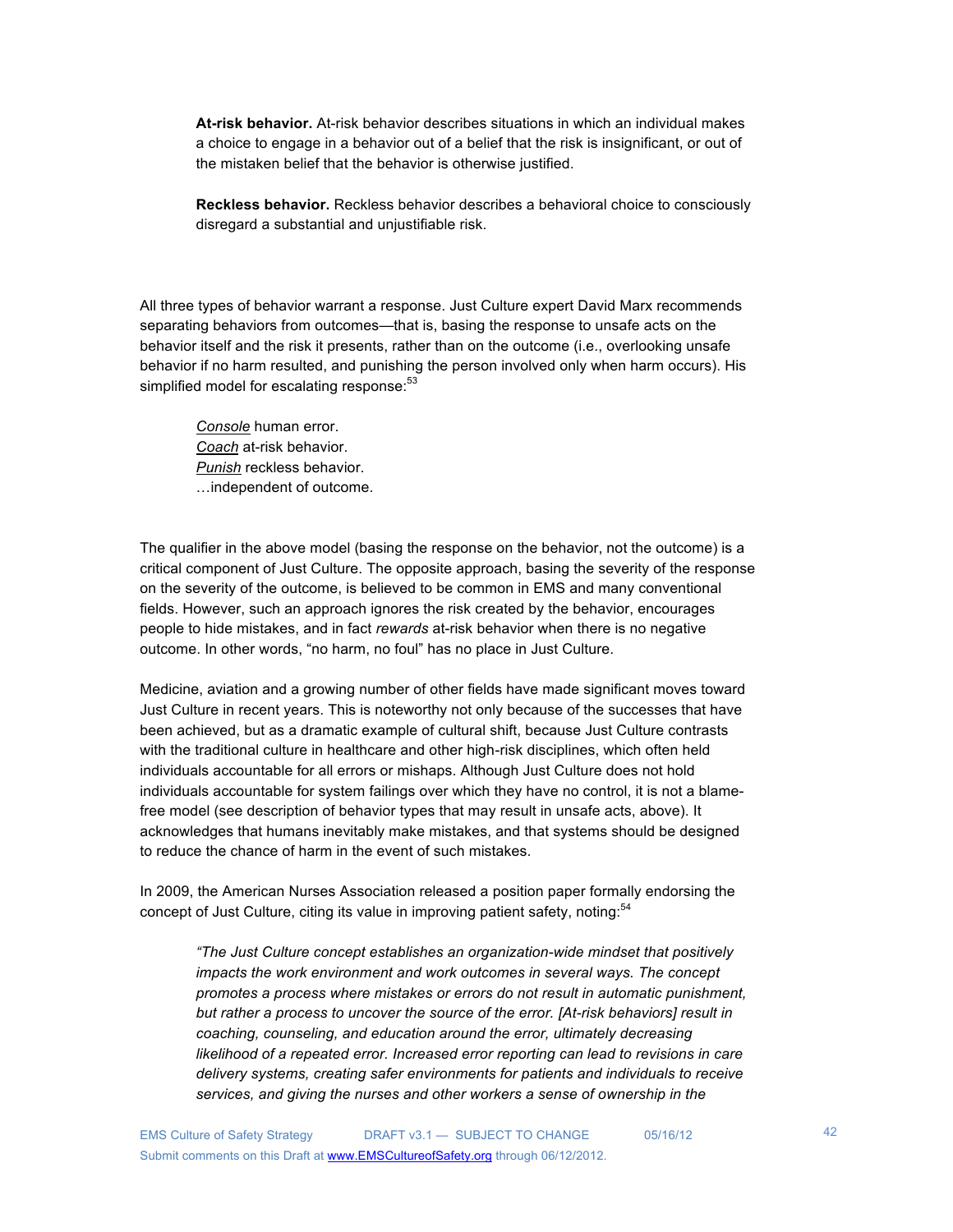*process. The work environment improves as nurses and workers deliver services in safer, better functioning systems, and that the culture of the workplace is one that encourages quality and safety over immediate punishment and blame."*

Other models may exist that embody similar values. Such values may increase the likelihood that the steps necessary to create a true culture of safety will be perceived positively by those who will ultimately determine its success or failure—that is, EMS field practitioners.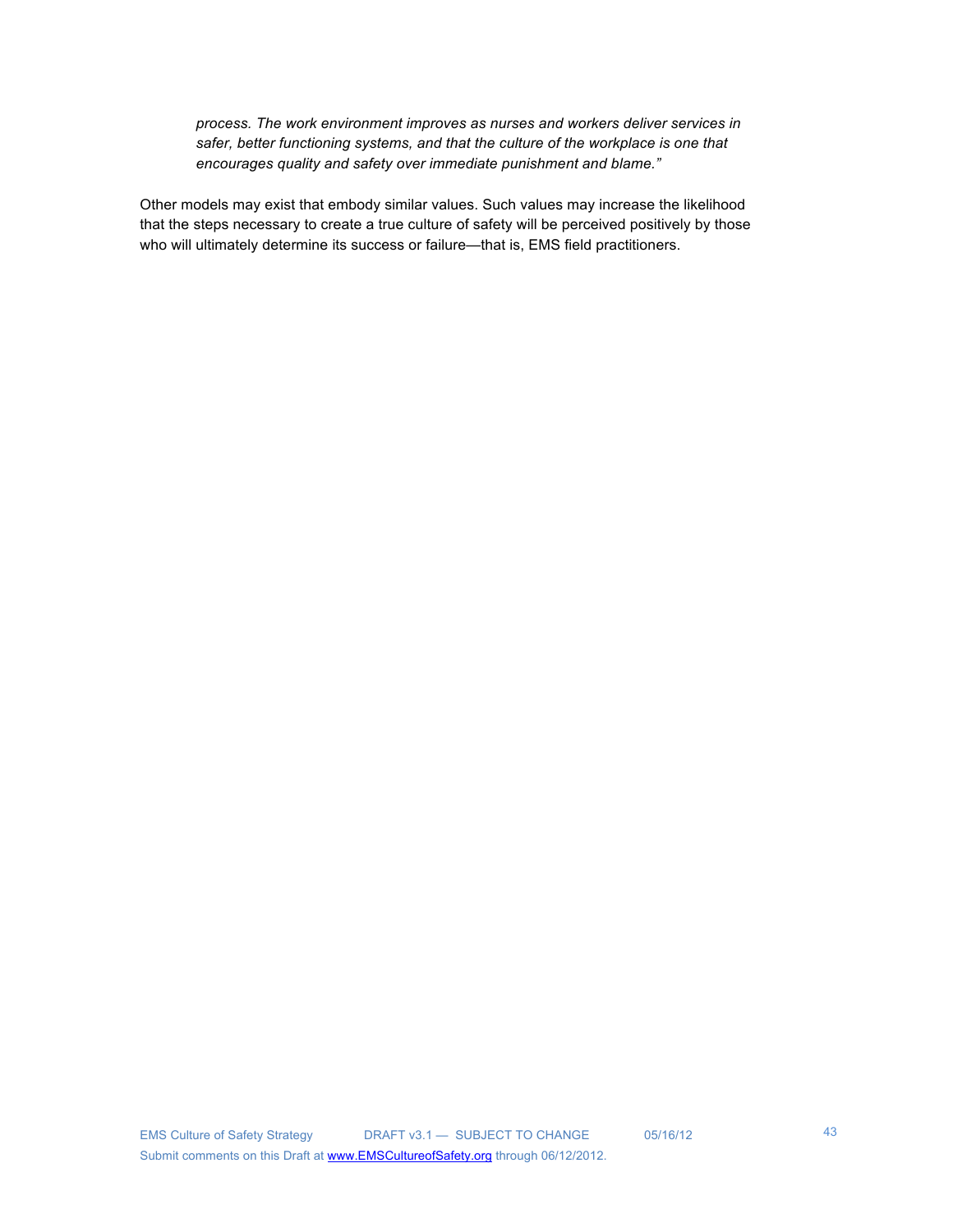Advancing EMS responder safety and safety of patients and the public requires participation from a wide variety of stakeholders. This Strategy envisions a centralized function for coordinating this participation and a wide variety of resources, and allowing for a unified, credible message to be presented to the EMS community on a national basis. This, in turn, increases the likelihood of building buy-in among individual EMS provider agencies.

To fulfill this function, the Strategy envisions a resource and coordination center. Its fundamental mission would include:

- Communicating with a broad group of stakeholder organizations of all types to coordinate efforts, for a unified message
- Providing additional visibility in support of a culture of safety in EMS
- Functioning as a communication channel to the EMS community
- Serving as a repository/library/collection of links with "one-stop shopping" for tools, best practices, education, research, standards and related resources that the EMS community can use to advance a culture of safety (e.g., NAEMT's EMS Safety Course and related resources)
- Collaborating with appropriate entities in advancing the other five elements in this Strategy (Just Culture, National EMS Responder and Patient Safety Data System, EMS Education Initiatives, Standards, and Requirements for Reporting and Investigation)
- Sharing research activities such as those affiliated with the National Academies' Transportation Research Board (TRB)

For ease of reference, this envisioned resource and coordination center has been given the placeholder name EMS Safety Resource Center (EMSSRC).

The Strategy does not envision EMSSRC as having oversight, regulatory or enforcement authority, although it would communicate and work closely with existing authorities as appropriate. The Strategy anticipates that EMSSRC's role would be one of support, coordination, monitoring of progress, and sharing of information, rather than a direct, handson role in conducting research or implementing specific intervention programs. EMSSRC is envisioned as supplementing and supporting, not replacing, initiatives by stakeholder groups such as associations, researchers, States, etc., and helping communicate success stories and best practices so that the entire EMS community may benefit.

### **Possible EMSSRC Structure**

Although it is the intent of this Strategy to tap into existing resources wherever possible and avoid "reinventing the wheel," several possible structures for EMSSRC have been suggested for consideration. They are presented here in no particular order; no preference is expressed.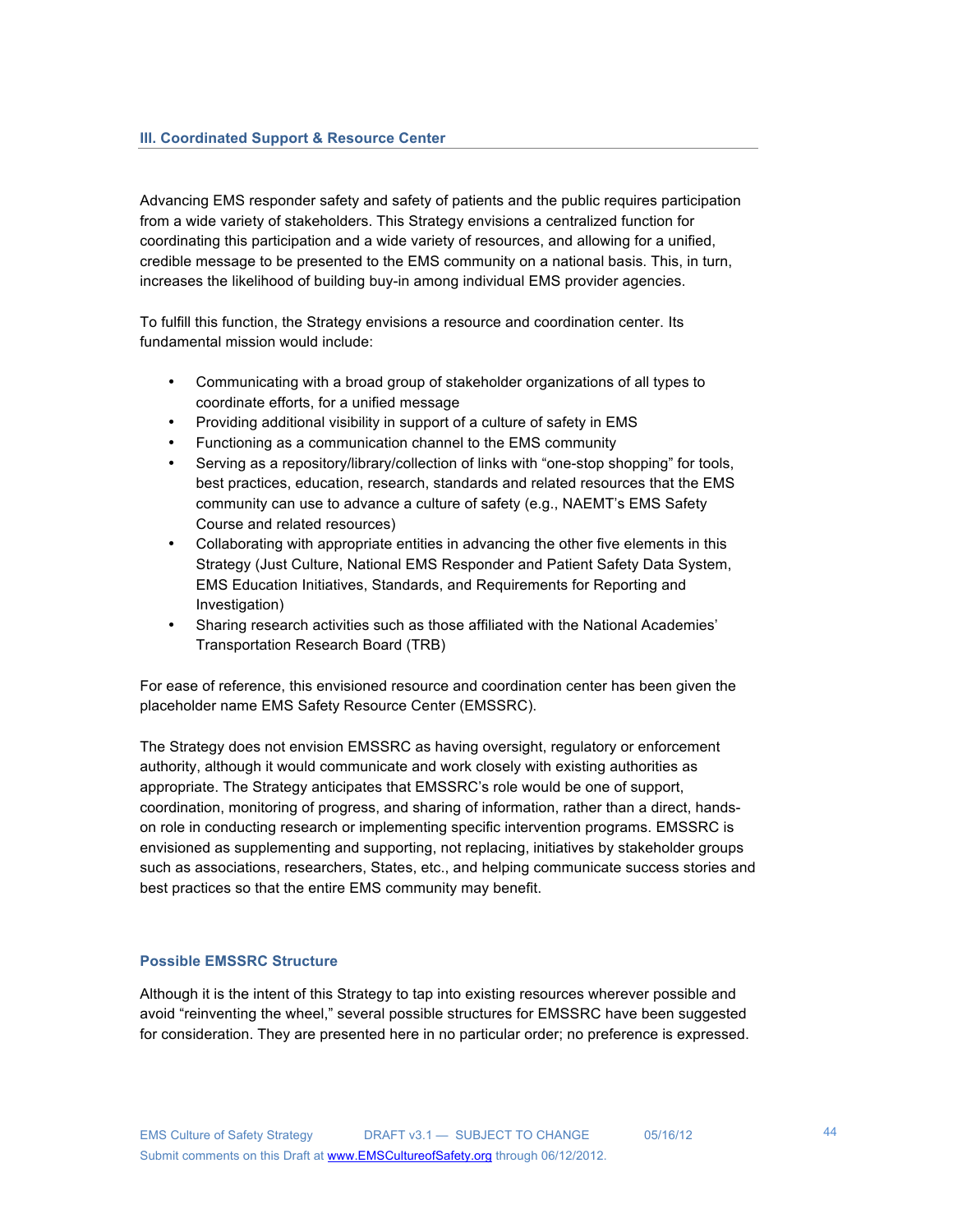- 1. **Foundation Model:** Under this model, EMSSRC would be chartered and funded as a foundation similar to the National Fallen Firefighters Foundation, with an overseeing board of directors. The foundation model could be applied either to a startup entity or to an existing organization whose scope is expanded to specifically encompass EMSSRC as a core program. *Note:* NFFF was chartered by Congress, which may or may not be necessary for this model to be successful.
- 2. **Institute Model:** Under this model, EMSSRC would be chartered as an institute similar to the Institute for Healthcare Improvement, funded through a combination of grants, donations, and program fees.
- 3. **Cooperative Agreement Model:** Under this model, EMSSRC would be housed at a university, institution or non-profit organization. Examples include the Cardiac Arrest Registry to Enhance Survival (CARES), at Emory University, in cooperation with CDC; and the National EMS for Children National Resource Center, housed at Children's National Medical Center, in cooperation with the Health Resources and Services Administration, Maternal and Child Health Bureau.
- 4. **Association Model:** Under this model, EMSSRC would be maintained by a national stakeholder association or combination of associations.
- 5. **Combination Model:** Various combinations of the preceding models can also be considered.

However EMSSRC is structured, the Strategy envisions that it would encompass a panel of representatives from a broad spectrum of stakeholder groups, similar to the makeup of the Steering Committee associated with this Strategy.

Also regardless of structure, it is envisioned that EMSSRC would work closely with State EMS officials and Federal stakeholders. If a Lead Federal Agency is designated for EMS and given the appropriate legislative mandate, it is anticipated that EMSSRC would work closely with such an agency. Whether such a Lead Federal Agency is named or not, it is anticipated that EMSSRC would work closely with a variety of Federal stakeholders with an interest in EMS.

To support its mission in supporting the implementation of the other five Elements described in this Strategy, it will be helpful for EMSSRC to undertake the following support activities:

**Outreach and Resources for EMS and Other Stakeholders.** EMSSRC is a natural body to take on the task of communicating with the EMS community (both directly and via associations, Federal partners, states, regions, local authorities and similar channels) about the concept of a culture of safety and specific initiatives undertaken. As a safety advocate, EMSSRC is also an appropriate entity to deliver credible, actionable, nationally endorsed information on best practices and safety culture initiatives, continuing education materials for leaders and practitioners, and the like for organizations' use. EMSSRC could also: act as a centralized clearinghouse for data and published research; track safety-related regulations enacted by Federal entities and States and report details to the EMS community; track Federal and State legislation affecting EMS safety, and house model legislation; report on funding sources; coordinate and support collaboration among stakeholder groups; and share news and ideas. Such resources could be made available via an online portal.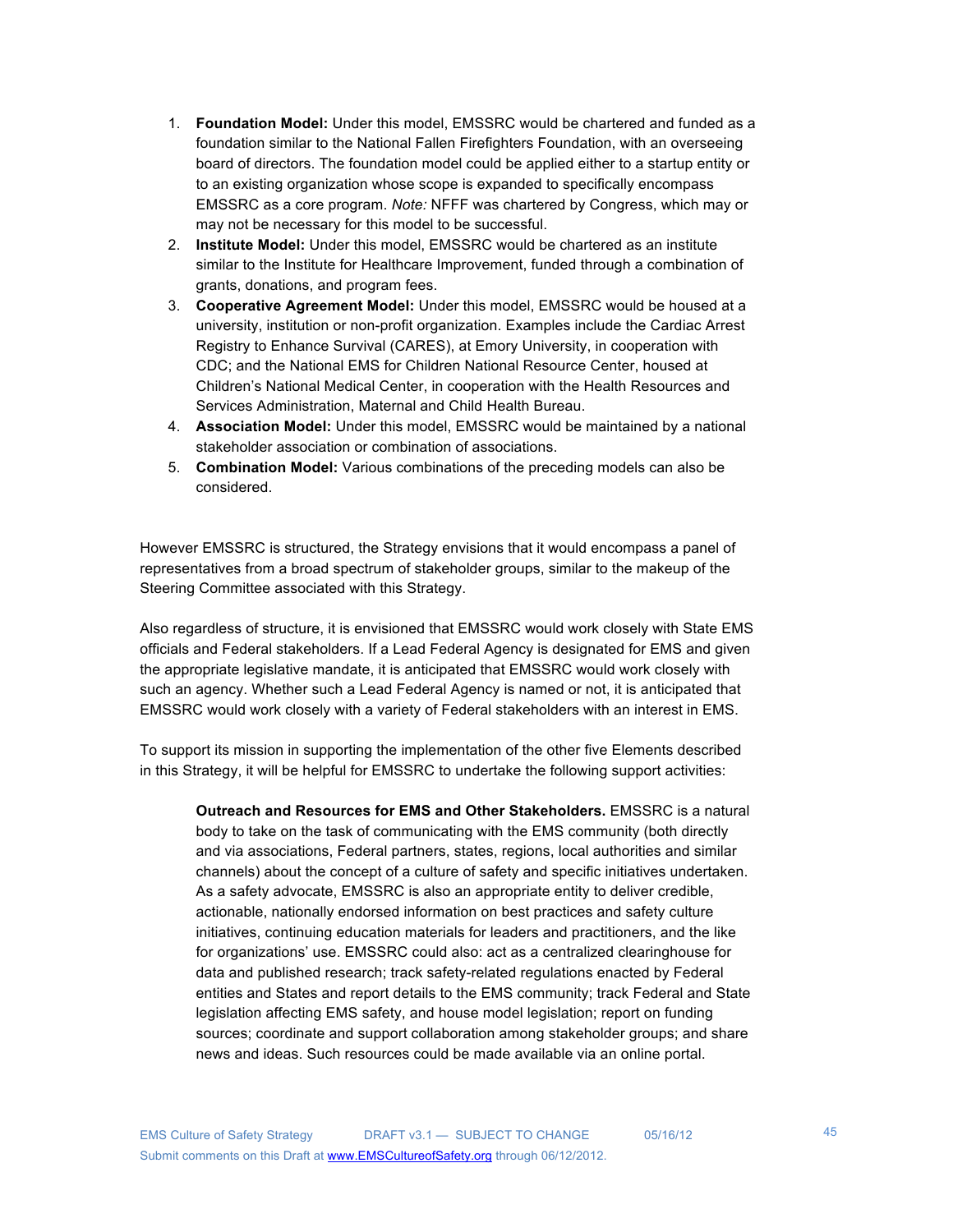**Resources for Public Outreach.** EMSSRC can house educational materials (such as press-ready brochure files, public service announcements, campaigns, etc.) for use by stakeholder groups and EMS provider agencies in communicating the proactive stance of the EMS profession about patient safety, as well as the importance of supporting safety initiatives for EMS personnel. Such communication can help build support for EMS safety initiatives, and can also help shape public perception and expectations (helpful in, for example, understanding response times; using EMS appropriately; and attracting prospective workers who view EMS appropriately). Outreach materials may also be helpful in educating the public about yielding to emergency vehicles, being aware of emergency scenes on roadways, appropriate expectations and to correct misperceptions about EMS (for example, the expectation that every call must generate a lights-and-siren response, regardless of the nature of the problem).

**Measuring Progress and Success.** Working with stakeholder groups, EMSSRC should develop criteria, national expectations and milestones for progress toward responder safety and patient safety goals. It should coordinate efforts to track and report on that progress. One tool that may be useful is the national benchmarking survey of attitudes about safety in EMS used by the Emergency Medical Services Agency Research Network (EMSARN) at the University of Pittsburgh.<sup>43</sup> Wherever possible, EMSSRC should use actual data and evidence from the field in measuring progress, and should publicly report on that progress (or lack thereof).

### **Additional Activities to Consider**

Many of the factors considered and/or addressed in the Strategy have been discussed previously, and the envisioned elements may have been previously recommended, in some form, in past efforts that did not focus on safety specifically. The Strategy anticipates that one of the initial activities for EMSSRC will be to review these past recommendations and goals, affirm that they are currently supported, evaluate progress and set up channels of communication with the groups responsible for implementing them.

Specific to patient safety, EMSSRC should consider recommendations in the National EMS Advisory Council Oversight, Analysis, and Research Committee report *Reducing Adverse Events in EMS: Creating a Culture of Safety.* Possible priorities include:

- Leading the development of standards and methodologies to identify and reduce adverse events in EMS
- Exploring possibilities for regulatory or financial incentives to drive patient safety in EMS
- Encouraging peer-reviewed research focused on a system approach to medical errors and patient safety in EMS
- Considering a patient safety reporting system (national vs. state)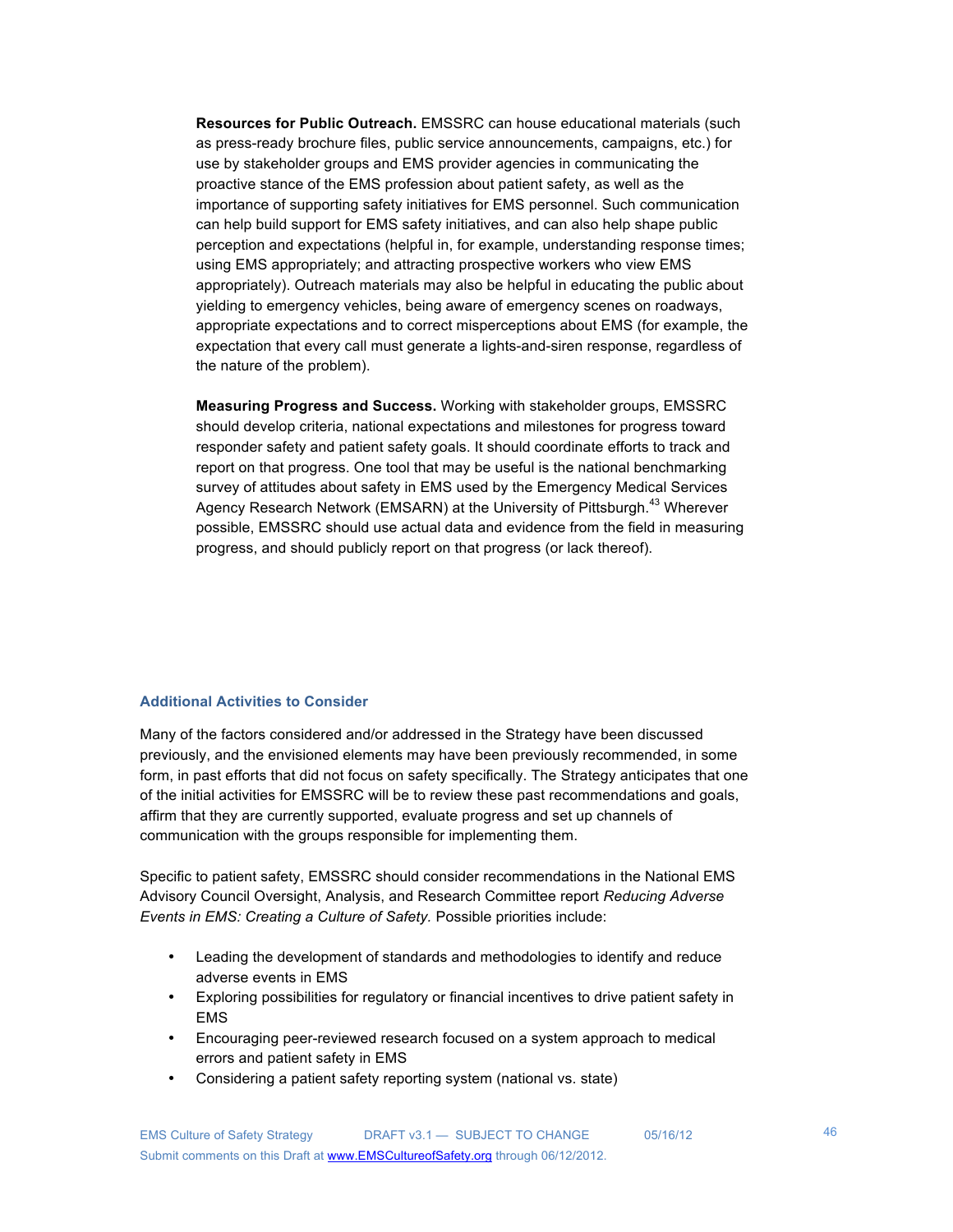- Developing model legislation/regulations regarding patient safety in EMS
- Creating a list of EMS "never events" that is, particularly shocking adverse events that should never occur, such as the list developed by the National Quality Forum in 2006 for events that should never occur in a hospital (for example, surgery on the wrong body part, discharging an infant to the wrong parent, patient death or serious injury from a fall while being cared for in a hospital, etc.)<sup>55</sup> or the Joint Commission's "sentinel events" policy<sup>56</sup>
- Defining a taxonomy/data dictionary for EMS adverse event reporting
- Creating or collaborating on, and distributing, a toolkit for local implementation of an EMS patient safety program
- Cataloguing best practices in EMS patient safety
- Seeking opportunities to encourage the Centers for Medicare and Medicaid Services (CMS), in any "value-based purchasing" system developed for EMS, to include a mechanism to financially reward EMS programs that have implemented a culture of safety

Specific to EMS responder safety, EMSSRC should consider recommendations in the *Emergency Medical Services Workforce Agenda for the Future,* including cultivating policies, procedures, training and programs in industries with similar dynamic risk profiles to EMS, such as trucking, shipping, mining and agriculture, and evaluating these programs to establish clear workforce safety practices and procedures.

The same document also identifies such priorities as:

- Identifying successful wellness programs from other industries and tailoring them to the EMS community
- Establishing regular forums for sharing best practices with provider groups
- Extending awareness of the culture of safety into educational programs so that new workers enter the field with a broader appreciation for their own safety and wellbeing and that of their peers

The *Workforce Agenda* does not directly address patient safety or medical errors in the prehospital setting.

EMSSRC should also consider the strategic goals identified in the report of the National Public Safety Sub-Sector Agenda for Occupational Safety and Health Research Practice in the U.S., under the National Occupational Research Agenda (NORA). The *Emergency Medical Services Workforce Agenda for the Future* cites five strategic goals identified for EMS in the above document (including any updated timelines):

- "Reduce traumatic injury and fatalities among EMS personnel associated with vehicle crashes…"
- "Reduce traumatic injuries among EMS personnel that occur during movement of patients and equipment…"
- "Reduce hazardous exposures to EMS personnel through effective design and use of PPE, and proper work practices…"
- "Identify and implement effective policies among EMS agencies regarding work organization factors to reduce related illnesses and injuries…"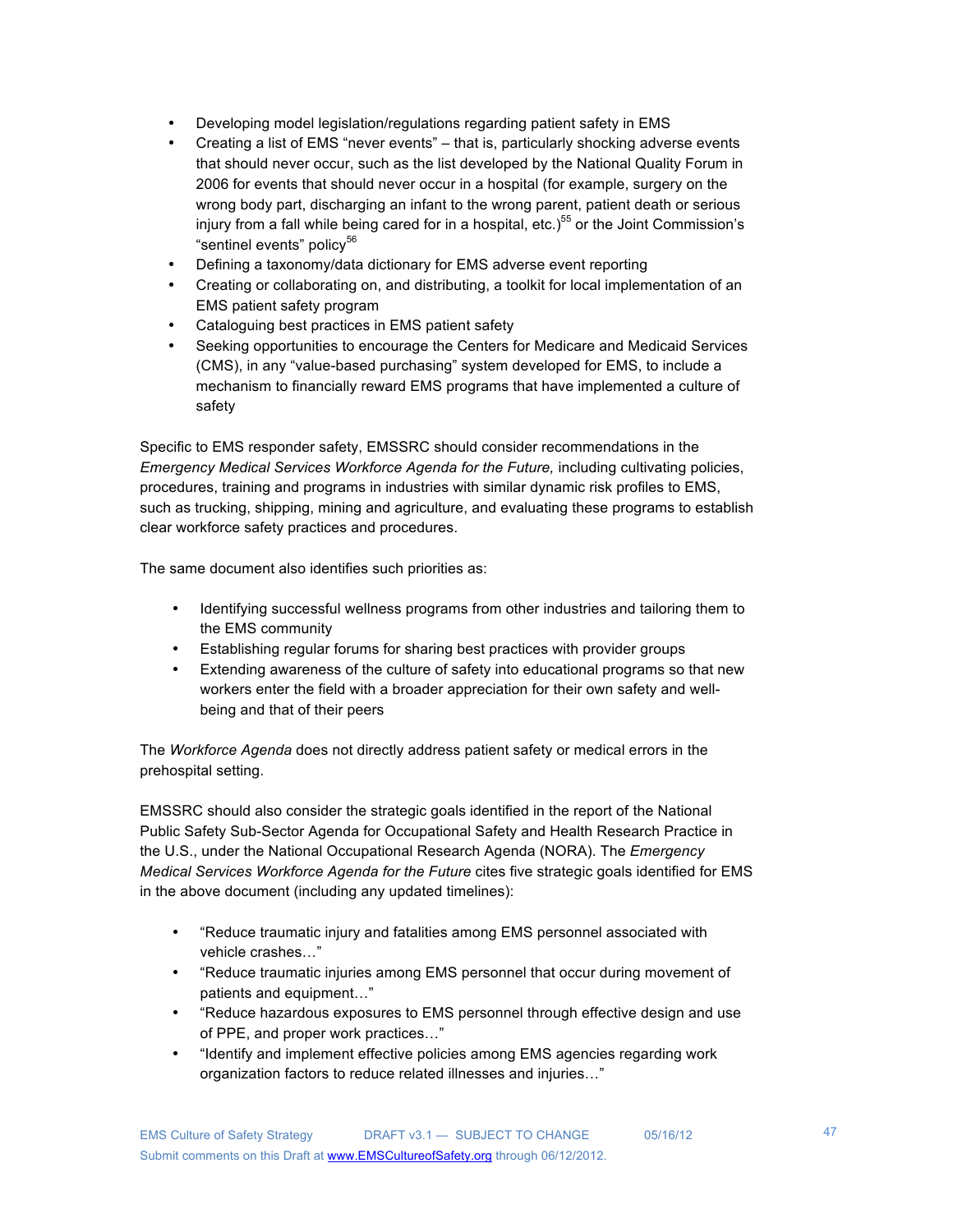• "Create an integrated occupational health and safety surveillance data system for Emergency Medical Services (EMS) personnel and evaluate risks for their exposures, illnesses, injuries, and fatalities…"

Furthermore, EMSSRC should consider other goals identified in the NORA document, such as improving EMS vehicle design and developing guidelines for EMS worksite medical surveillance and wellness programs.

EMSSRC should consider relevant goals identified in the NORA *National Public Safety* Agenda (2009) including:<sup>57</sup>

- Reducing traumatic injury and fatalities among EMS personnel associated with vehicle crashes by 15% by 2015 (Strategic Goal 12, with intermediate goals addressing training programs to ensure safe operations of all ground vehicles, as well as improving the designs of all vehicle types used by EMS by 2012 to decrease the risks of traumatic injuries and fatalities that result from vehicle crashes through work with vehicle and equipment manufacturers, EMS agencies, and other stakeholders and partners; plus all relevant research and translational goals)
- Reducing traumatic injuries among EMS personnel that occur during movement of patients and equipment by 30% by 2012 (Strategic Goal 13, with corresponding intermediate goals, research goals, and translational goals)
- Reducing hazardous exposures to EMS personnel through effective design and use of PPE, and proper work practices by 25% by 2012 (Strategic Goal 14, with corresponding intermediate goals, research goals, and translational goals)
- Identifying and implementing effective policies among EMS agencies regarding work organization factors to reduce related illnesses and injuries by 2012 (Strategic Goal 15, with corresponding intermediate goals, research goals, and translational goals)
- Creating an integrated occupational health and safety surveillance data system for Emergency Medical Service (EMS) personnel and evaluating risks for their exposures, illnesses, injuries and fatalities by 2013 (Strategic Goal 16, with corresponding intermediate goals, research goals, and translational goals)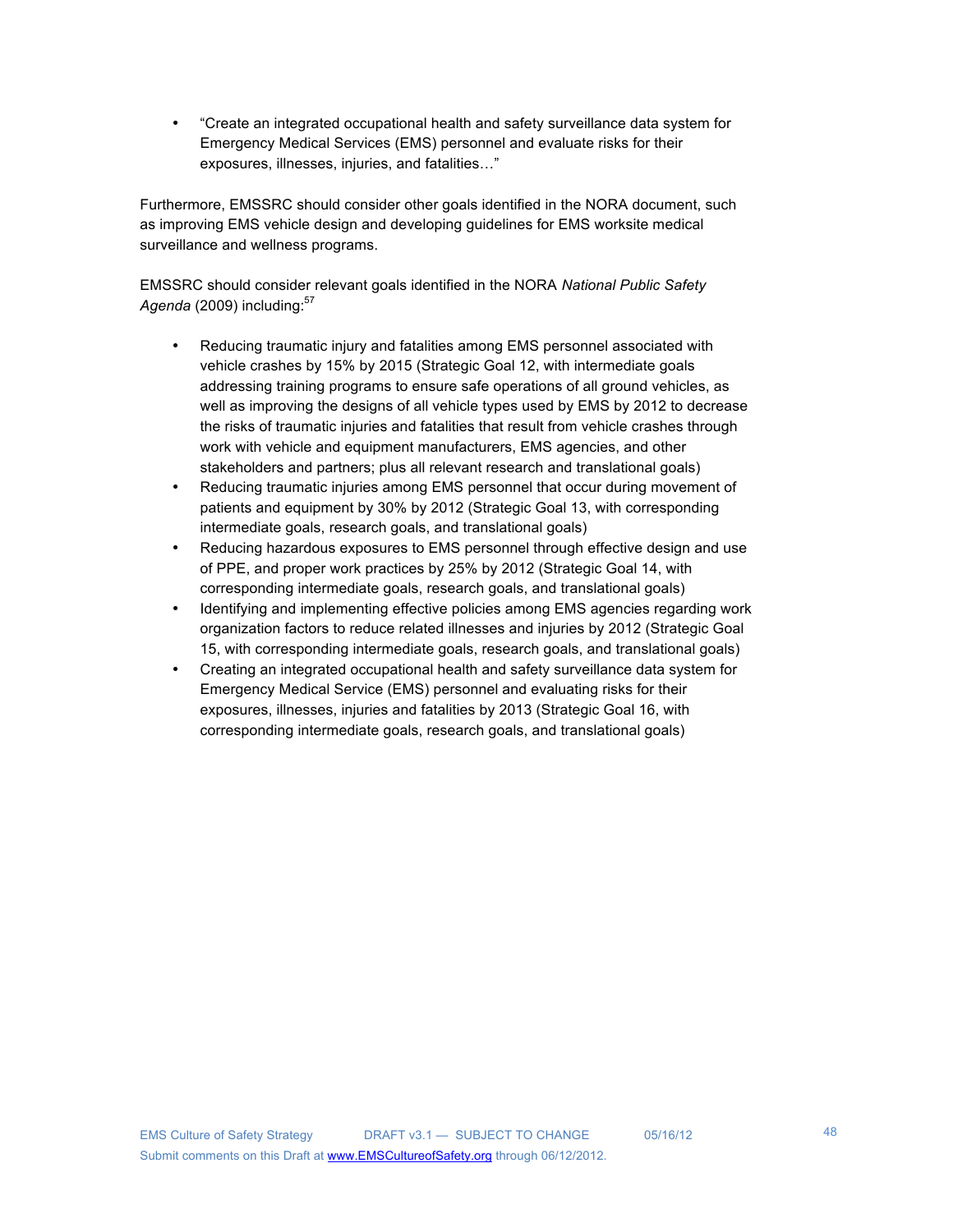There is a pressing need to understand the scope, frequency and nature of EMS responder injuries and adverse medical events, in order to get an idea of the cost to the EMS profession; the impact on responders; the cost to patients; and the cost to society, as well as to identify priorities, set goals and measure progress toward a culture of safety.

Currently, data that could help build an understanding of these issues may be housed in many different places. In one of the largest EMS agencies in the country, for example, the occupational injury data system is an Excel file created and maintained by a single lieutenant. In addition to residing in thousands of data systems, information is not reported uniformly and lacks a common data dictionary.

Making data more accessible and useful can enable that data to become useful to support recommendations and conclusions. As a first step toward this, the Strategy envisions a National EMS Responder and Patient Safety Data System as a key element. This is envisioned as a national, robust, well-designed, secure data system encompassing key information about EMS safety, made available for research and policy-makers, as well as use by national stakeholder organizations and individual EMS provider agencies. It should be noted that the Strategy envisions the National EMS Responder and Patient Safety Data System as a data *system* linking and communicating with existing data systems, rather than a new data*base.*

When it comes to data elements, it is important to consider the concept of a data dictionary, or standardized measures/definitions/metrics to promote the adoption of one set of language that allows for comparisons and aggregate datasets. A single common vocabulary may not be practical to implement,

Any useful data systems must also capture *denominator* data. For EMS occupational injuries, for example, that denominator data must include many factors, including hours worked (by gender and job title), call volume and miles driven, among others.

### **Considerations From Past Works**

The designers of the data system may benefit from a review of a 2007 NHTSA-sponsored report, *Feasibility for an EMS Workforce Safety and Health Surveillance System*, which offered rationale for a comprehensive program for surveillance of EMS illness and injury rates.<sup>58</sup> The report recommended the creation of a National EMS Workforce Injury and Illness Surveillance Program (EMS-WIISP).

The *Emergency Medical Services Workforce Agenda for the Future* describes the value of research and injury surveillance, including such data as:<sup>59</sup>

- Types and prevalence of illness and injury;
- Incidence of disability and mortality;
- Etiology of illness and injury;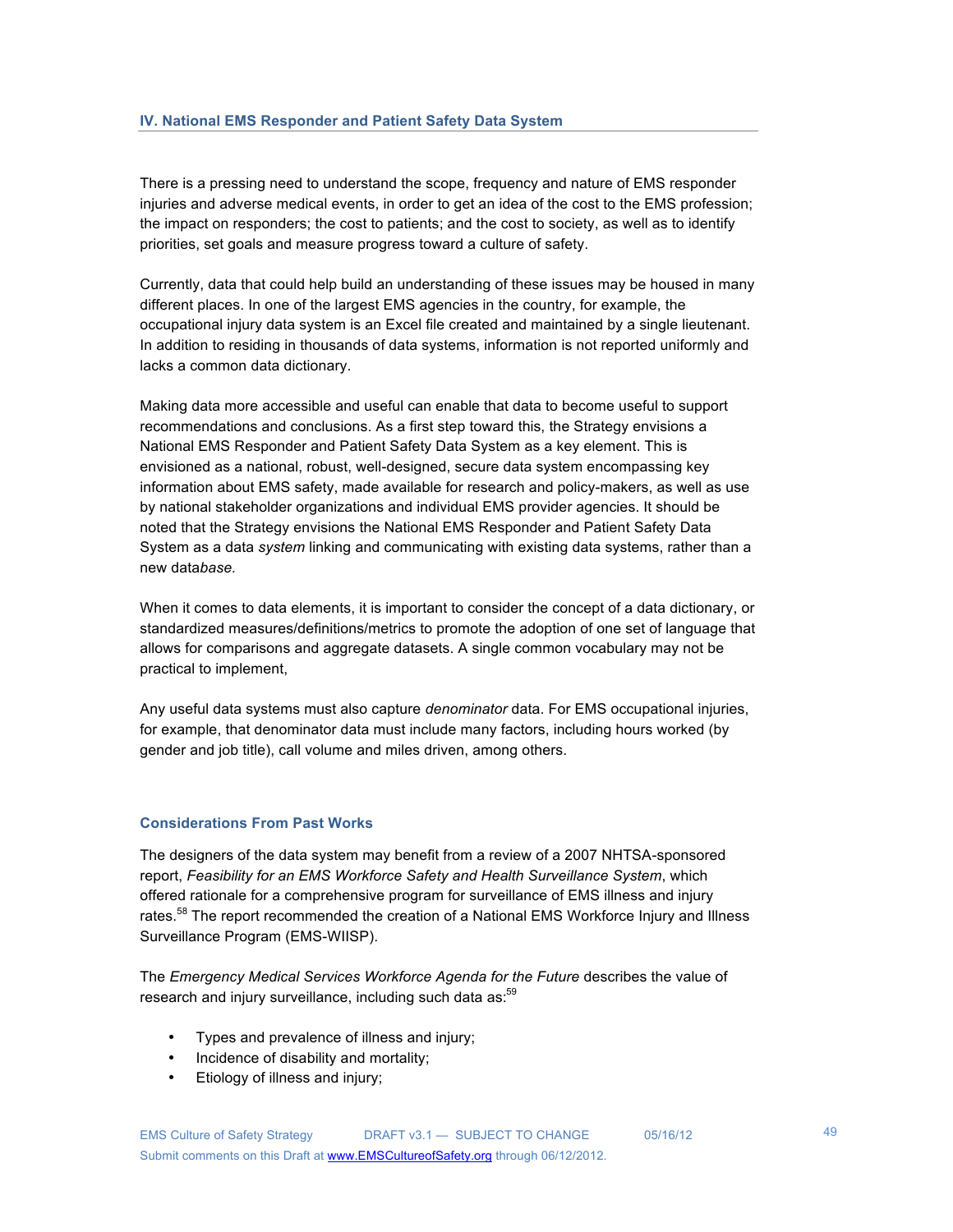- Workforce demographics;
- "Near miss" incidents;
- Vehicle crash-related morbidity and mortality

The same paper also endorses fundamental research questions that should be routinely addressed, including, for example:

- Risk of experiencing illness and injury;
- Impact of illness and injury on the workforce and the overall EMS industry, including
	- o Recruitment
	- o Retention
	- o Economic cost to industry

### **Applying Lessons Learned**

The Strategy envisions that the National EMS Responder and Patient Safety Data System would apply lessons learned from successful data-centric initiatives such as the International Association of Fire Chiefs' (IAFC's) "Near Miss Database,"

(http://www.firefighternearmiss.com/) which has been up and running since 2005 and has received broad cooperation from the fire service nationwide in gathering meaningful information. $^{60}$  One key lesson from the success of the Near Miss Database is its strategy for providing information back to participants, which further encourages their cooperation and participation. The IAFC's EMS Section would be a valuable ally in structuring the National EMS Responder and Patient Safety Data System and encouraging its use.

Another data initiative that should be considered in forming the National EMS Responder and Patient Safety Data System are the EMS Near Miss and EMS Line of Duty Death online reporting forms and database developed by the National Association of Emergency Medical Technicians (NAEMT) in collaboration with the Center for Leadership, Innovation and Research in EMS and supported by the National Association of State EMS Directors (NASEMSO). These tools are included in NAEMT's EMS Voluntary Event Notification Notification Tool (E.V.E.N.T.), which was launched in March 2012.

Additional data-related considerations relevant to the National EMS Responder and Patient Safety Data System include the National Quality Forum's (NQF's) "Never" events<sup>55</sup> and Joint Commission recommendations. 56

It should also noted that safety data is currently disjointed for ground EMS, not air.

### **Need to Consider Dual Aspects of Patient Safety**

One potential concern that must be addressed in developing the National EMS Responder and Patient Safety Data System is the need to accommodate two distinct aspects of patient safety unique to EMS—first, protection of patients from physical harm (for example, from crashes, failures of transport equipment, or improper handling); and, second, prevention of medical errors that lead to patient harm (such as incorrect doses of medication, improper diagnoses, missed intubations, etc.). These distinct aspects of EMS patient safety are often the responsibility of two different branches in EMS organizations; the former is typically within

50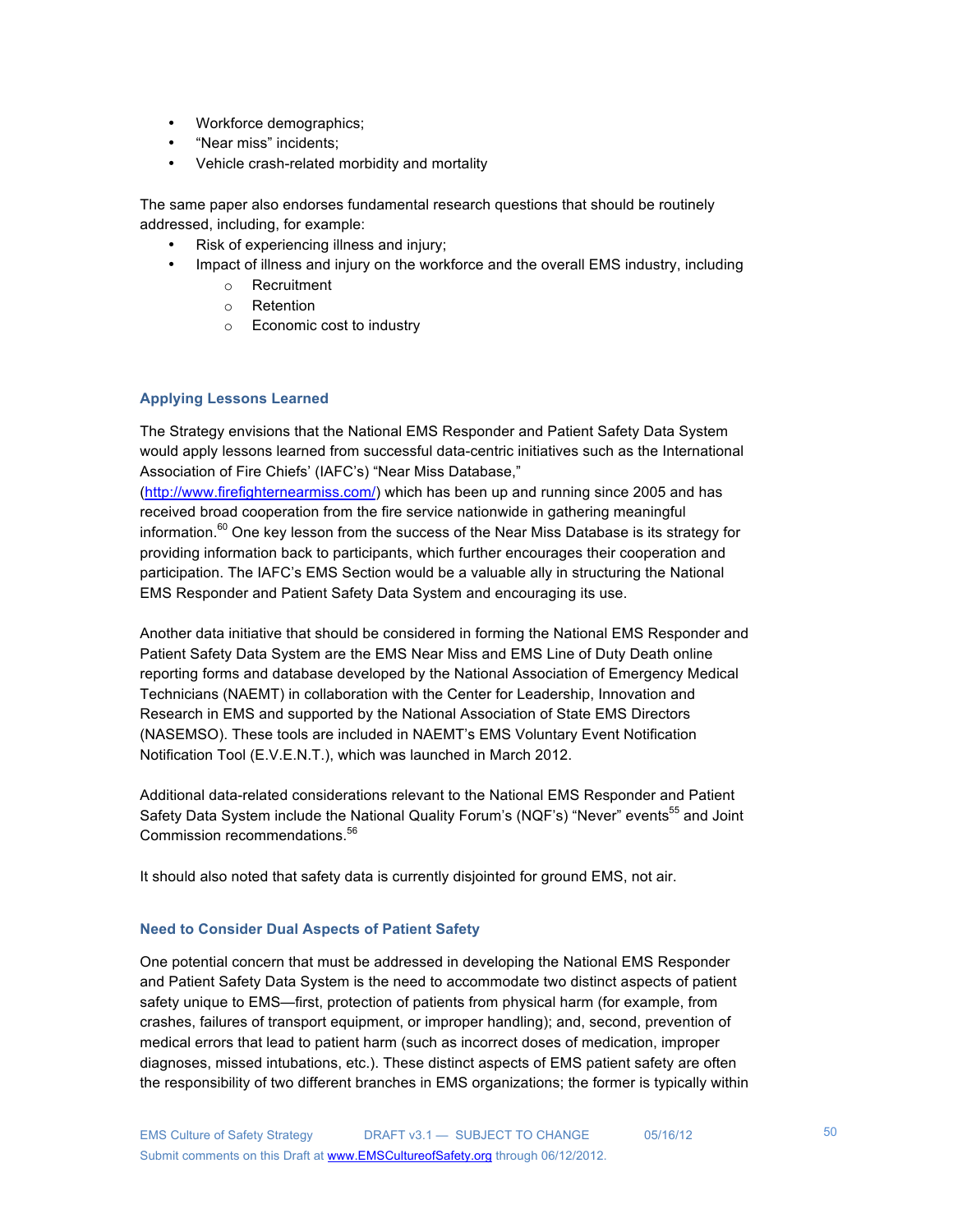the purview of the health and safety officer (or equivalent), while the latter is typically the responsibility of the medical director and quality improvement manager (or equivalent). It is essential to recognize this distinction in creating a system that will facilitate effective reporting and accuracy.

#### **Need to Analyze Opportunities to Incorporate NEMSIS Data**

A careful analysis of the National EMS Information System (NEMSIS) should be made to determine the utility of its data for enhancing an EMS Culture of Safety. It is likely that some NEMSIS data will be useful with regard to patient safety issues involving treatment. However, NEMSIS does not offer this same usefulness when it comes to providing data related to patients who are physically harmed while under EMS care (for example, in an ambulance crash). Further, as a *patient*-focused reporting system, NEMSIS does not provide a way to track injuries sustained by EMS personnel, or line-of-duty deaths.

# **Need to Consider What Data Will Be Included in the National EMS Responder and Patient Safety Data System**

The Strategy anticipates that the data for the National EMS Responder and Patient Safety Data System will come from numerous sources rather than a single entry point. In addition to the sources referred to above, it is possible that individual State agencies will develop their own safety databases for EMS. In view of this, a process similar to that used to develop NEMSIS may be useful in developing the National EMS Responder and Patient Safety Data System. A core set of data points can be identified and agreed upon, and shared with the partner entities, which would then ensure that the data was appropriately and compatibly captured in their own systems. Following this, mechanisms for sharing data among systems following accepted standards would need to be developed.

It may also be helpful to consider a survey of current safety needs to identify what data will be most useful.

#### **Opportunity to Consider Data Gathered by Insurance Carriers**

The developers of the National EMS Responder and Patient Safety Data System should evaluate the usefulness of data gathered by insurance carriers (e.g., the Healthcare Cost and Utilization Project (HCUP) at the Agency for Healthcare Research and Quality (AHRQ), which tracks hospital inpatient care statistical information).

# **Need to Capture Broad Occupational Health Data**

The EMS community would benefit from surveillance of both mental and physical health conditions among EMS responders, as both may lead to negative outcomes. Stress exposure has been linked empirically with both psychological dysfunction and physical illness.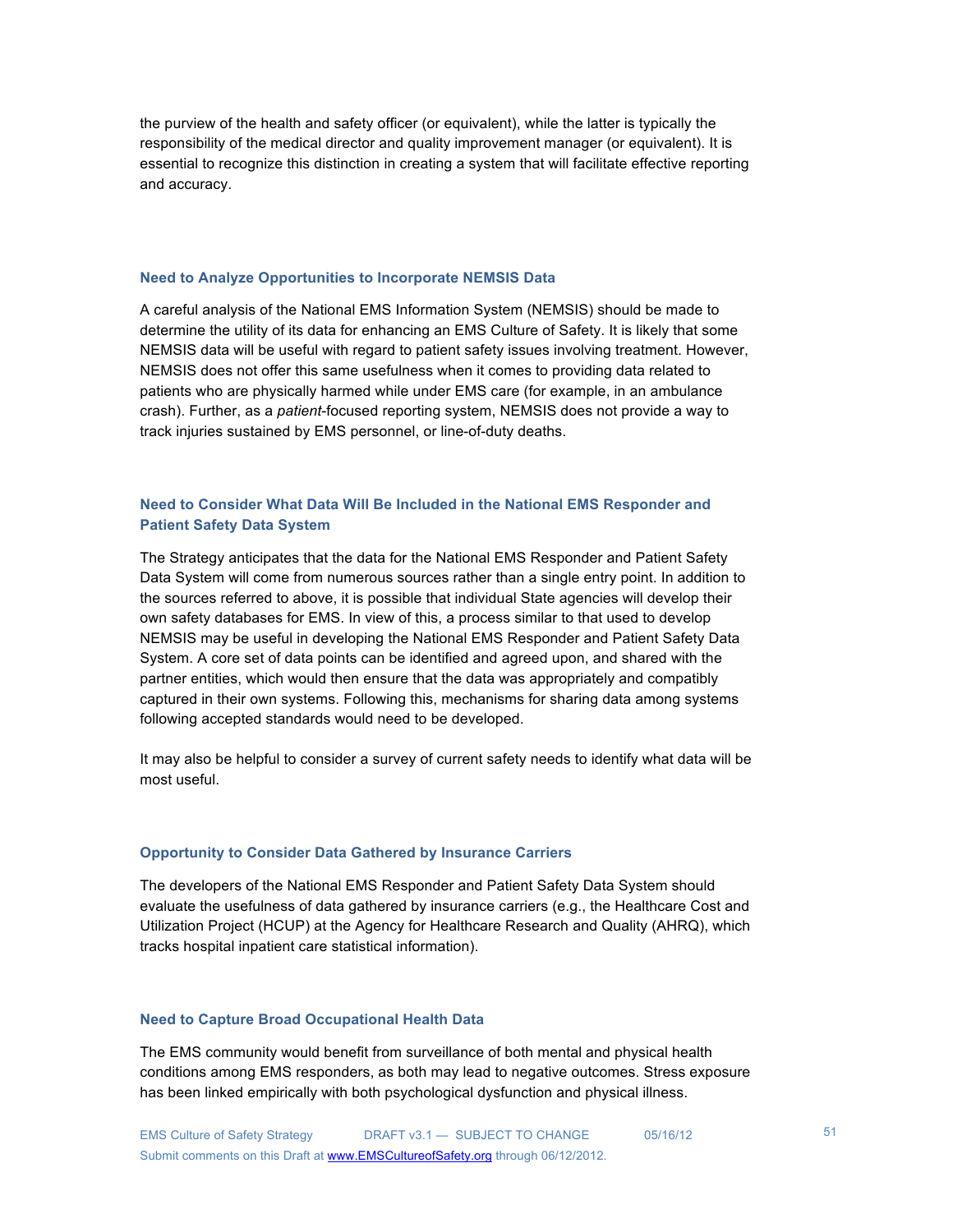#### **Need to Consider Privacy and Liability Concerns**

It is essential to consider possible obstacles to sharing data, or restrictions on how data may be shared and with whom, in developing the National EMS Responder and Patient Safety Data System. Such obstacles could include HIPAA and State privacy laws, organizational policies, cultural resistance to revealing sensitive data, the need for protection from legal liability, and related issues. Legal advice on relevant issues is essential for the designers of such a system, to form a strong understanding of what is allowed (particularly by HIPAA) and what is not. Supporting documentation should be made available for use by reporting agencies, to remove obstacles to sharing (real or perceived).

Protection from legal liability related to the reporting of events and data may be available under a patient safety organization (PSO). Under such organizations, those submitting data are protected under the Patient Safety and Quality Improvement Act of 2005. PSOs are overseen by AHRQ (http://www.pso.ahrq.gov/index.html). The National EMS Responder and Patient Safety Data System could be formed as part of a patient safety center that is also a PSO.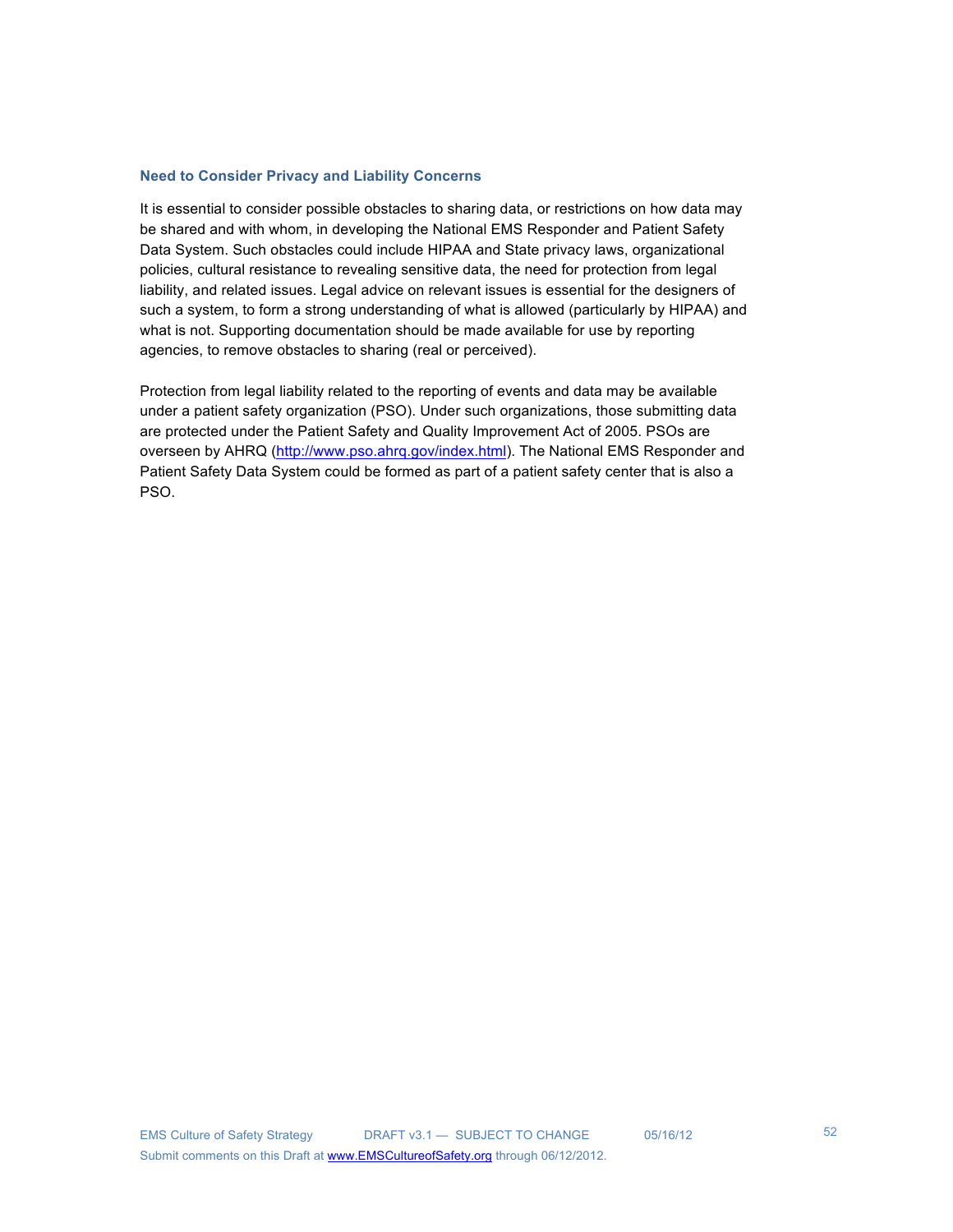### **V. EMS Education Initiatives**

EMS education (both initial training programs and continuing education) represents a significant opportunity for delivering both responder safety and patient safety information, changing attitudes, and creating a national culture of safety in EMS. As such, it is a key to this Strategy.

The Strategy recognizes that cultural change takes time, often measured in generations. Education-related initiatives related to safety can seek to create cultural change among current EMS team members, and those just entering the workforce via an educational program.

### **Need to Include Leaders in Safety Education**

The Strategy also recognizes the widely accepted view among safety experts that successful implementation of safety culture hinges on the sincere buy-in from organization-level leadership. The educational component of the Strategy envisions delivering education to both leaders and practitioners at all levels, to equip them with the information they need to "own" EMS responder and patient safety. (Note: The *EMS Education Agenda for the Future* (2000) focused on practitioner-level education and training, rather than leadership, but this should not be viewed as an implication that leadership education should not be a priority.)

Individuals who advance to EMS leadership positions often (although not always) are promoted from within, i.e., from positions as field practitioners. They often must learn leadership skills and competencies "on the job." The National EMS Management Association (NEMSMA) Leadership Agenda for the Future notes:<sup>61</sup>

"In more than 40 years of visioning and creating modern EMS, the industry has been blind to the need for structured EMS leadership and management development….Today, EMS management development mirrors the scattered evolution of the industry. There has been no consensus on management levels and titles or the competencies needed to fulfill those levels. There are no common educational paths or widely accepted curricula for management development, and no widely recognized credentials for EMS managers."

A more systematic approach should be charted for how EMS leaders are educated, or possibly certified, which should strongly emphasize responder safety, patient safety and the concepts of Just Culture.

#### **Need for Early Identification of At-Risk Candidates**

Initial EMS education represents the gateway between the pool of potential workers and employment (or volunteer positions) in EMS. The Strategy envisions that entities conducting EMS education (for example, technical schools teaching EMT programs and colleges or college-affiliated programs teaching paramedic courses) actively identify candidates who are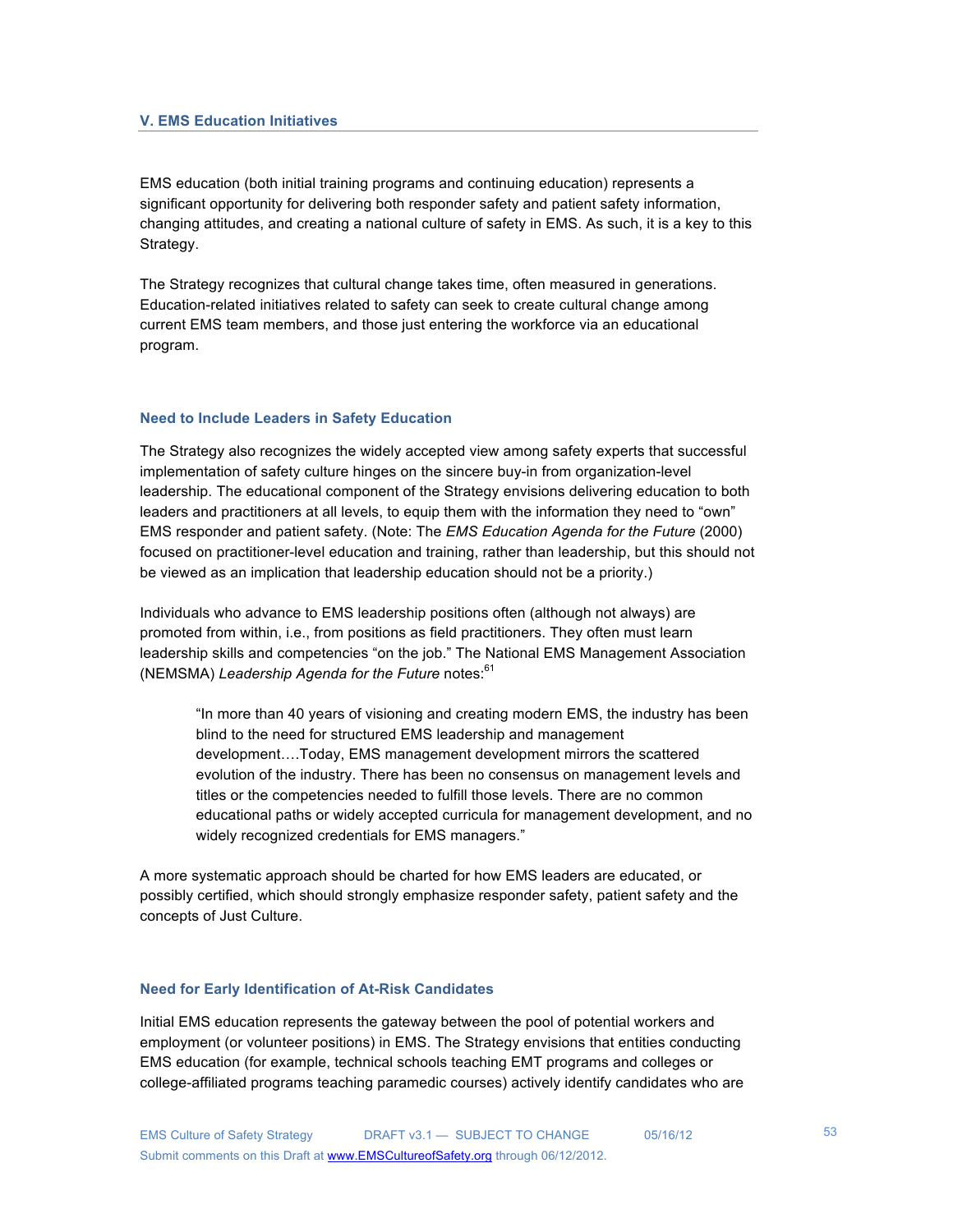at higher risk for dangerous behavior or risk-seeking attitudes, and provide a higher level of focus to those individuals for a greater understanding of safety concerns.

#### **Need to Build Clinical Judgment**

The Strategy also recognizes that changes should be encouraged or mandated in the education of EMS responders, with greater emphasis on creating practitioners who are capable of critical thinking, beyond a focus on technical skills only. It is the belief of stakeholders participating in the development of the Strategy that individuals who are more rounded in clinical thinking skills—as opposed to individuals who are trained to repeat tasks can more easily assimilate concepts such as a culture of safety.

Accordingly, the Strategy envisions that the goal of the EMS educational process at all points would be not to simply develop skills proficiency but to develop the foundation for clinical judgment. When an EMS practitioner is able to take the whole patient's medical situation into account, there is a greater opportunity for critical thinking and problem-solving in the approach to treatment.

This philosophy is consistent with the position of the Canadian Patient Safety Institute in its report *Patient Safety in Emergency Medical Services: Advancing and Aligning the Culture of Patient Safety in EMS,* which described good clinical judgment as the greatest safety feature of EMS systems (and poor clinical judgment as the greatest risk to safety).<sup>62</sup>

### **Transitioning New Employees**

Related to transitioning new employees into the workplace, it is important to note an observation made in the EMS Culture section of this Strategy, about a phenomenon that may impede the effectiveness of any education-related initiatives toward a culture of safety:

*In many cases, newly hired EMTs and paramedics are paired with a partner or field training officer who either intentionally or unintentionally "undoes" responder-safety and patient-safety habits and beliefs instilled in the new employee's education program. This is commonly described as the "that was all well and good in the classroom, but now let me show you how we do it in the real world" effect.*

To avoid this, a better transition model is needed so that what is learned in the classroom stays with the individual throughout his or her career. Greater use of realistic simulation and "real world" scenarios, or a more gradual transition from education to duty, may be beneficial. Further, field training educators should not only have preparation for doing the job, but it would be beneficial to a culture of safety for that preparation to support a more strategic goal of preparing them to be future instructors and academics. Accordingly, such field training instructor programs could also offer academic credit.

It should be noted that the National EMS Management Association, in recognizing the challenge of transitioning new employees, recently created the EMS Field Training and

54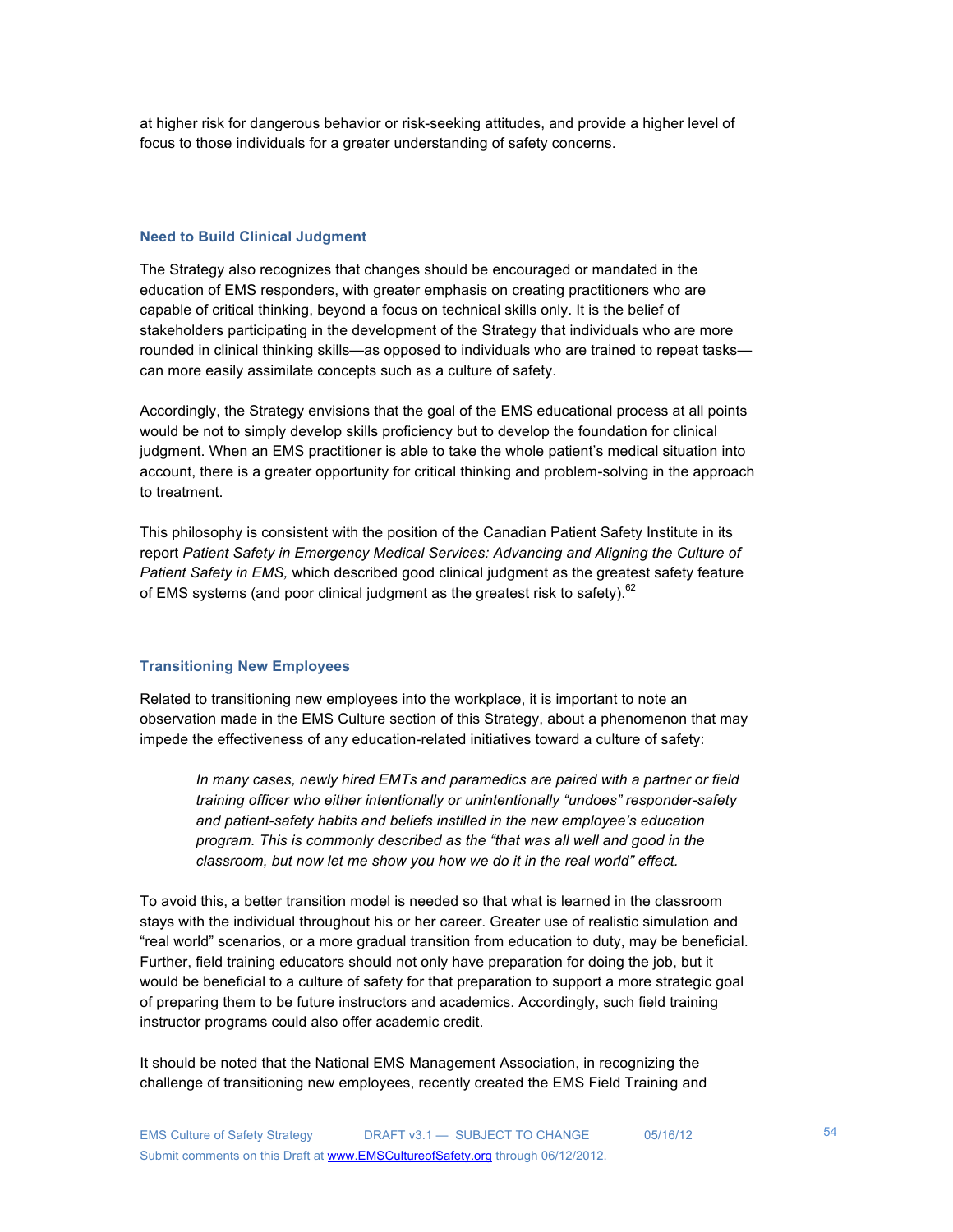Evaluation Program (FTEP), which seeks to standardize and improve organizations' approach to this critical, but often overlooked, element of training.

### **Need to Integrate Safety Into Every Component of EMS Education**

The Strategy envisions recruitment and training beyond the classroom as vitally important to the successful implementation of a culture of safety, to include:

- Educating recruits about the job before they join (countering impressions about the "glamorous" lights-and-sirens nature of EMS work)
- Instilling a deep understanding that safety is an ever-present, ever-important consideration in EMS work, but acknowledging that sometimes safety considerations conflict with other important values
- Refusing to allow safety training to be set aside once on the job, to include understanding the human tendency to rationalize repeating at-risk behaviors simply because they have not resulted in negative outcomes in the past
- Training the next generations of EMS team members to be safety-oriented in everything they do, and providing them leadership to support safety procedures and maintain accountability for behaviors regardless of outcomes
- Setting the foundation for a career-long understanding of the importance of personal health, physical fitness, maintaining emotional health and avoiding substance abuse.

The Strategy recognizes that all generations do not learn the same way, and that opportunities should be sought to deliver education information in a variety of ways, including via apps, mobile methods, social media and other nontraditional methods.

The Strategy envisions a significant evolution of the EMS education process, in which the values and practical elements of a culture of safety are *fully integrated into each component of EMS education.* This is in keeping with the need expressed in the 1996 NHTSA document *EMS Agenda for the Future*. Under this model, the safety of practitioners, patients and the public would be a persistent, pervasive consideration.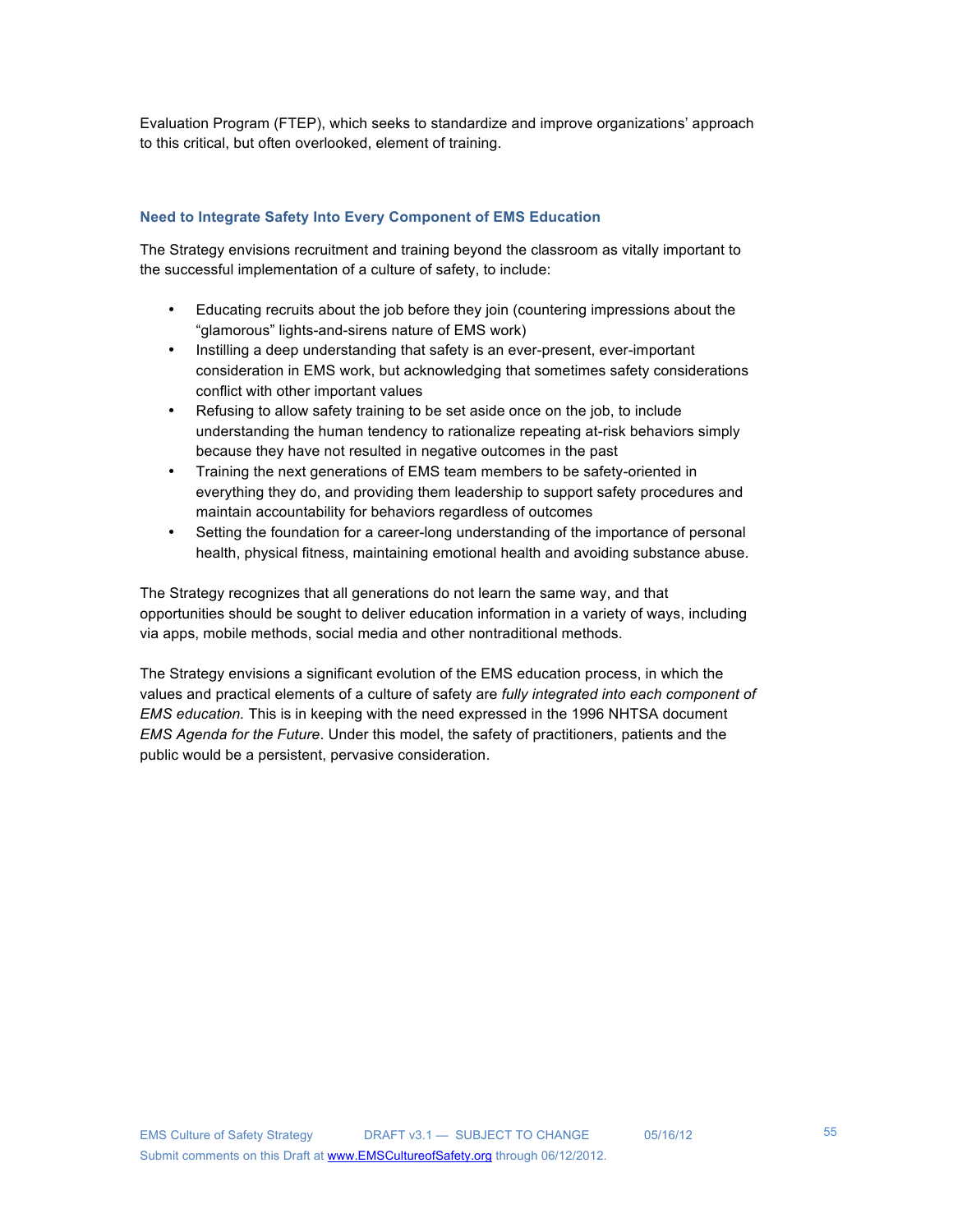The Strategy envisions that the EMS Safety Resource Center will pursue, as part of its core mission, the promotion of standards in EMS that will enhance safety for EMS practitioners, patients and members of the public whom EMS encounters in the course of its work. Standards are envisioned as encompassing both responder safety and patient safety.

The Strategy envisions the following considerations applicable to EMSSRC in its mission to promote safety-related standards in EMS:

### **Evidence-Based Approach**

Standard-setting bodies should follow an accepted process—that is, one based on literature/evidence, data and consensus—in selecting and sharing standards. It should be noted that there needs to be more funding for research to develop and support standards.

### **Scope of Mission Related to Standards**

It is not the vision of the Strategy that EMSSRC will be a standards development organization in its own right, or that it will duplicate valuable work already performed. Rather, it is expected that EMSSRC will act as a coordination/clearinghouse for the past and future work of other organizations. EMSSRC should work closely with standard-setting organizations in emergency services and healthcare, review standards using accepted processes, and promulgate those standards to the EMS community. It is anticipated that this would represent ongoing work, as the need for standards grows with the needs of the profession, the needs of patients, and the ever-evolving body of scientific knowledge. This ongoing work would also include advocating for new processes and standards.

### **Initial Work Needed to Develop Standards to Be Addressed**

EMSSRC should engage in a collaborative process with experts to develop a prioritized list of standards to be addressed or created by appropriate organizations. High priority should be given to standards that support safety not only from an operational or technical viewpoint, but from a cultural perspective as well. Possible items for consideration include the following (Note: This is a limited list, from topics raised at the National EMS Culture of Safety Stakeholder Conference and via public comment during the development of the Strategy):

- Physical fitness for practitioners (may be preferable for this to initially emerge as recommendations or guidelines rather than standards)
- Shifts/fatigue
- Categorizing and reporting violence against EMS personnel; model legislation outlawing such acts; standards for training to prevent/counter violence and prevent injuries to responders and patients
- Checking driver records and similar employment screening
- Quality improvement and supervision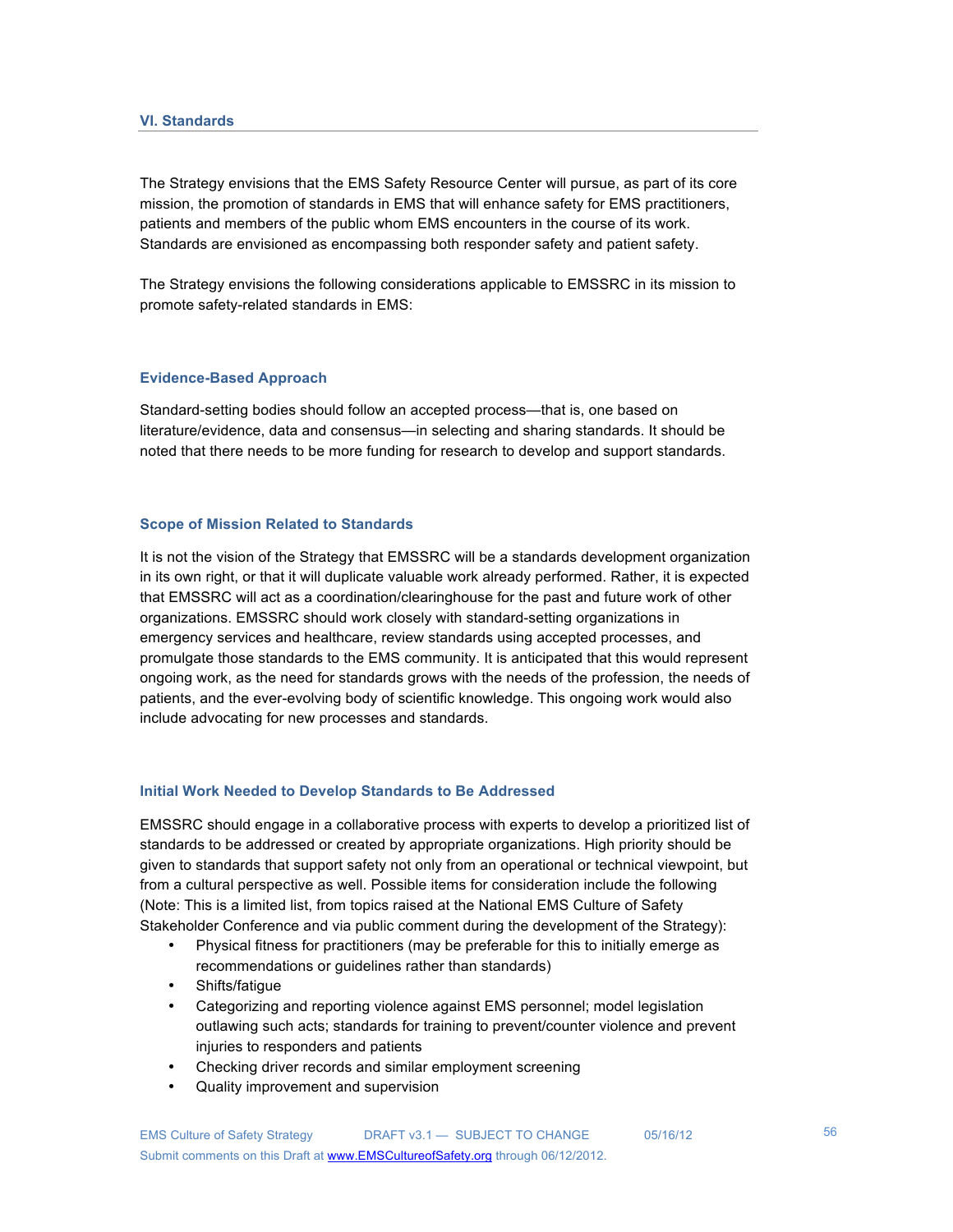- Medical equipment and patient-moving equipment; making equipment loads manageable
- Ambulance design, maintenance, etc.
- Dispatch standards: Encouragement of prioritized dispatch protocols, for ground and air, to ensure that the response is commensurate with the nature of the emergency and that unjustified risk is minimized
- Patient safety considerations specific to equipment design (example: standardization of anesthesia machines led to measured reductions in errors)
- Use of personal protective equipment (PPE) by provider and patient
- Standardized description of the role and qualifications of an EMS safety officer
- Safety competencies
- Standards for safety-related information communicated to responders, to include anticipated data available through Next Generation 911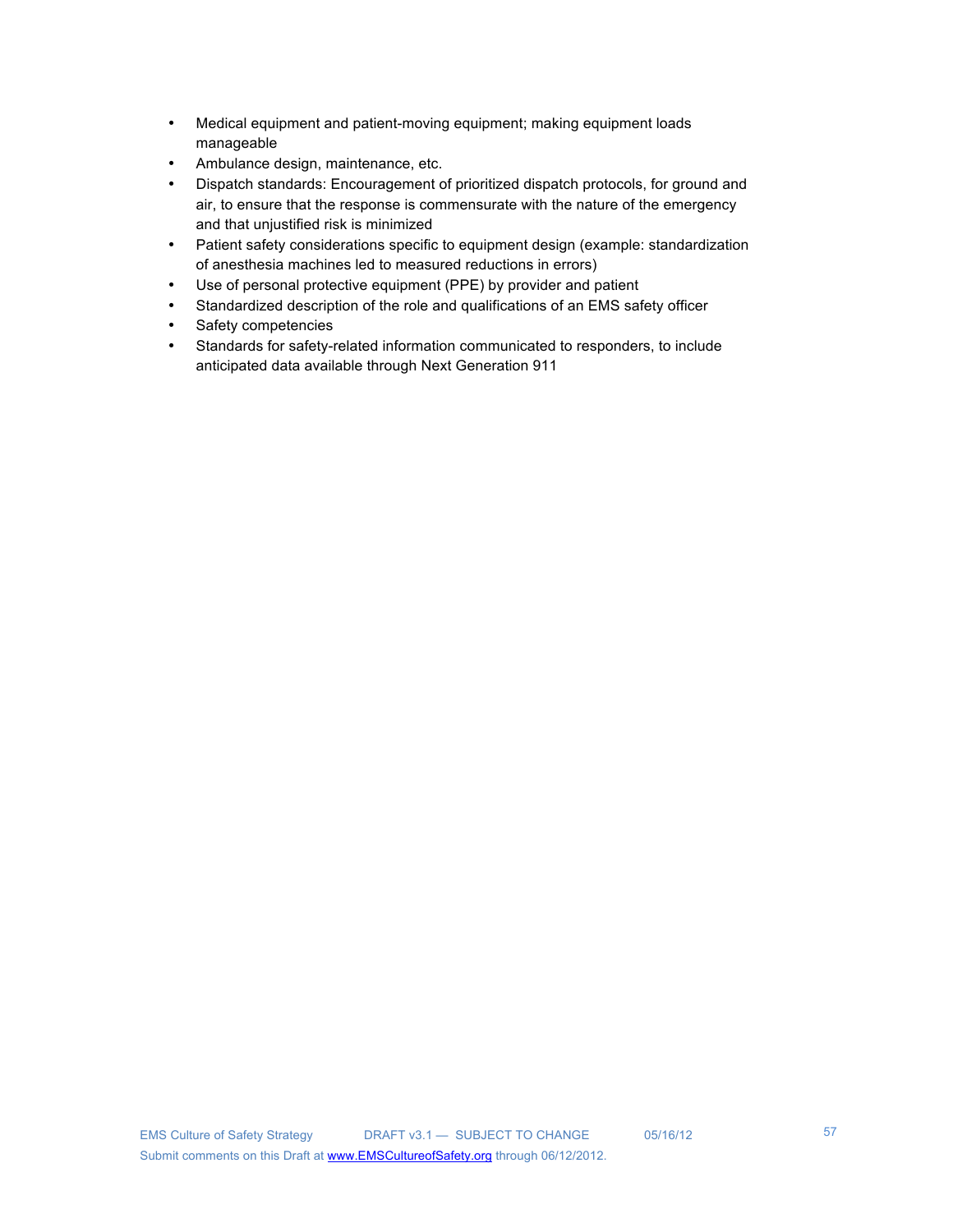To successfully implement a culture of responder safety and patient safety in EMS and to support the creation and population of a national EMS safety data system, the Strategy acknowledges the importance of mandates for reporting of standardized data by all EMS provider agencies.

EMS vehicle crashes represent a high-profile risk for EMS practitioners, EMS patients and the public. Very little is known about the true number of EMS vehicle crashes, and even less is known about the number of incidents in which an EMS vehicle was indirectly involved (socalled "wake effect" crashes). Further, little is known about non-crash incidents involving EMS vehicular operations (e.g., an EMT in the back of the ambulance being injured by a sudden stop or turn). The Strategy envisions mandatory investigation of all crashes and other EMS vehicular incidents that meet certain severity criteria.

It is not currently envisioned that EMSSRC would play a direct role in investigating crashes, but would be a partner in efforts to develop a mechanism for such investigation.

Other high-profile risks for EMS responders, patients and the public should be identified and prioritized.

Steps for developing reporting may include:

- 1. **Determining what data types are necessary and useful.** EMSSRC could survey experts to identify the types of information that would be critical for investigation of incidents; identifying high-risk activities, conditions and locations; identifying opportunities for interventions/preventive measures that are most likely to yield improvements, and other criteria.
- 2. **Determining what data may already be available or mandated.** It is not currently known how many States mandate reporting of vehicle incidents that meet specified criteria, or what is done with the information obtained through such mechanisms. Surveying States to identify existing reporting and investigation requirements is an essential step. This survey should include types of data collected, compliance rates, the ways data is used, how investigations are conducted and by whom, and related information.
- 3. **Learning from those with hands-on experience.** In gathering information to determine the most appropriate approach, it would be especially helpful for EMSSRC to consult with, or even receive direct assistance from, one or more Federal entities that have specific experience in collecting mandated reports and conducting investigations, e.g., the CDC's National Institute for Occupational Safety and Health (NIOSH) and/or the National Transportation Safety Board (NTSB).
- 4. **Assigning and obtaining authorization for an investigative body.** A likely entity to conduct mandatory investigations is not known, but there may be significant advantages to assign such responsibility to an organization with relevant experience, such as NTSB. Investigations should involve cooperation/communication with local authorities to obtain information.
- 5. **Identifying existing best practices.** EMSSRC could identify best practices for collecting data, investigating incidents that meet relevant criteria, sharing findings and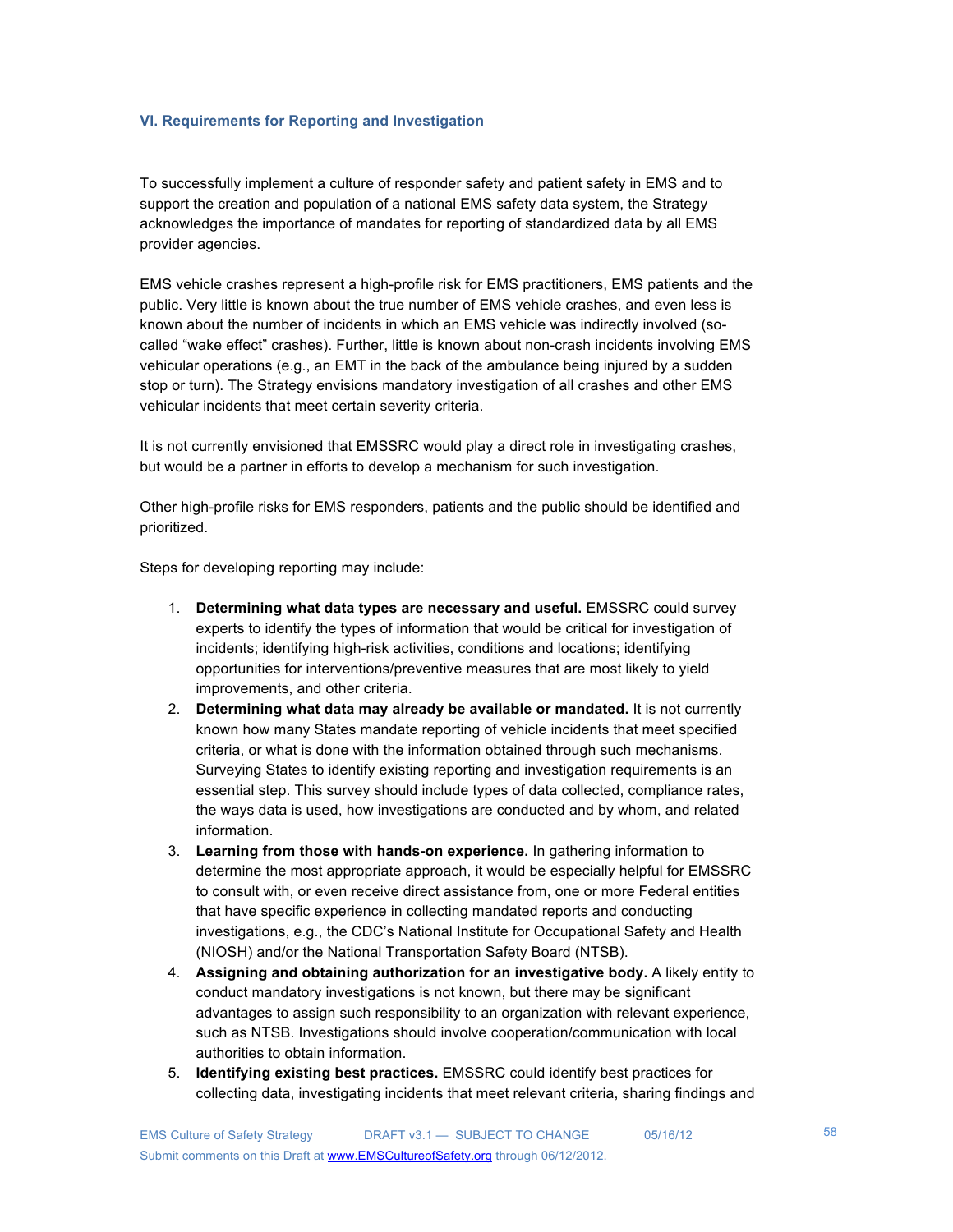ensuring that the resulting information is used in a way that benefits the profession or industry in question.

### **Additional Considerations**

**Mandatory vs. Voluntary:** There is a general agreement among stakeholders participating in the development of this Strategy that some reporting should be voluntary and some should be mandated. There is no strong sense, however, of where that line should be drawn. Even if data reporting is mandated, high compliance rates may not automatically result. Nevertheless, the Strategy envisions that stronger mandates will result in more complete, more accurate data being gathered, more quickly—and an accompanying increase in the ability of EMSSRC to share findings that will affect policy decisions aimed at improving EMS safety. This issue could be tied to funding; that is, each agency would know that supplying *x* data (the minimum) would result in *y* dollars, and that supplying *x*+2 data (the ideal) would result in *y*+2 dollars. It should also be noted that any attempt at improving reporting will be long and complex, and penalties would likely make it longer and more difficult. Not every agency will be able to submit additional reports; focusing on the ones that do and rewarding them for the efforts may be the most effective approach.

**Documentation:** The bottom-up nature of reporting by EMS personnel and medical directors must be acknowledged as a cornerstone.

**Enforcement & Sanctions:** The Strategy envisions that any mandates for reporting will have far greater compliance if they are supported by incentives for compliance or penalties for noncompliance. The Strategy anticipates that the greatest compliance will result, and that reporting will be most efficient, if mandatory collection of data is conducted at the State level, with data collated and forwarded to EMSSRC.

**Sharing of Best Practices:** Agencies may be more likely to comply with reporting mandates if they see a benefit to participating. EMSSRC should regularly share best practices for how incidents, crashes, injuries, etc., can best be handled by individual agencies, using data from the reporting process and the results of investigations.

**Anonymous Reporting:** The system should include a channel for anonymous reporting, even by individuals. One model for consideration is the Firefighter Near Miss System, in which individuals typically can access the system and submit a report in 10 minutes or less, even if they have no expertise or experience in doing so. Another is the National Association of Emergency Medical Technicians' E.V.E.N.T. Reporting System. The reporting channel should be both accessible and standardized.

**Legal Implications:** Considerable resistance can be expected from organizational risk managers if they fear that plaintiffs' attorneys will subpoena incident- or practitioner-related information reported via a mandatory reporting system. Mandated reporting should be supported by legal protection from use in claims against provider organizations that report incidents. There is ample precedent for such protection accompanying reporting requirements in the hospital arena.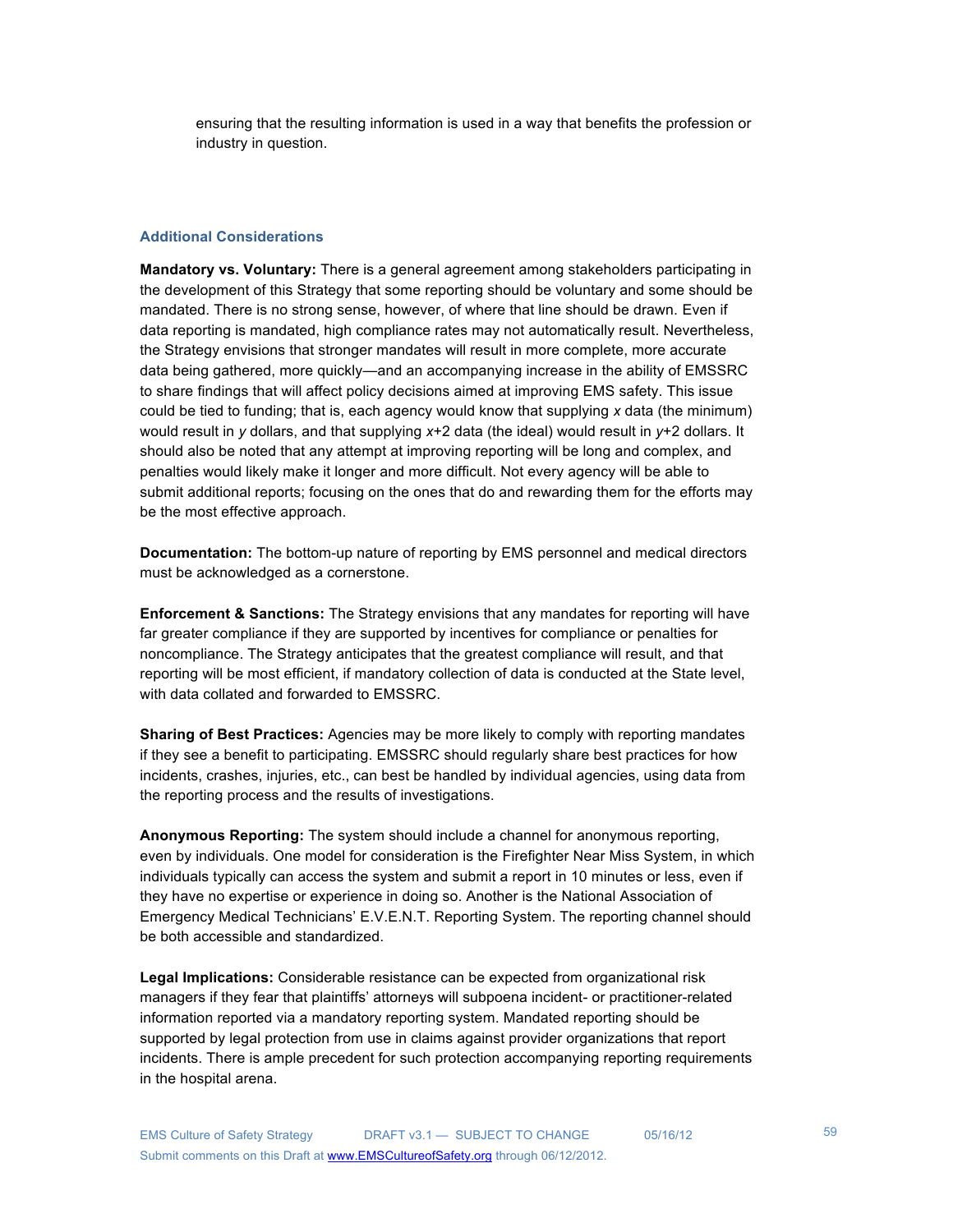**Evidence-Based Process:** The reporting and investigative component of the Strategy should follow an evidence-based, data-guided approach, especially in identifying key focus areas where the greatest benefit is possible in protecting EMS personnel, patients and the public, and to reduce the likelihood of harmful outcomes resulting from inevitable human error.

**Importance of Denominator Data:** Any attempt at improving numerator data collection must also address the need for appropriate denominator data. For example, knowing how many crashes an agency had in a given time period is less useful if the data does not also include how many miles its ambulance fleet was driven in the same period, or how many hours its employees worked, or many hours the driver involved in the ambulance crash had worked within the preceding 24 hours, etc.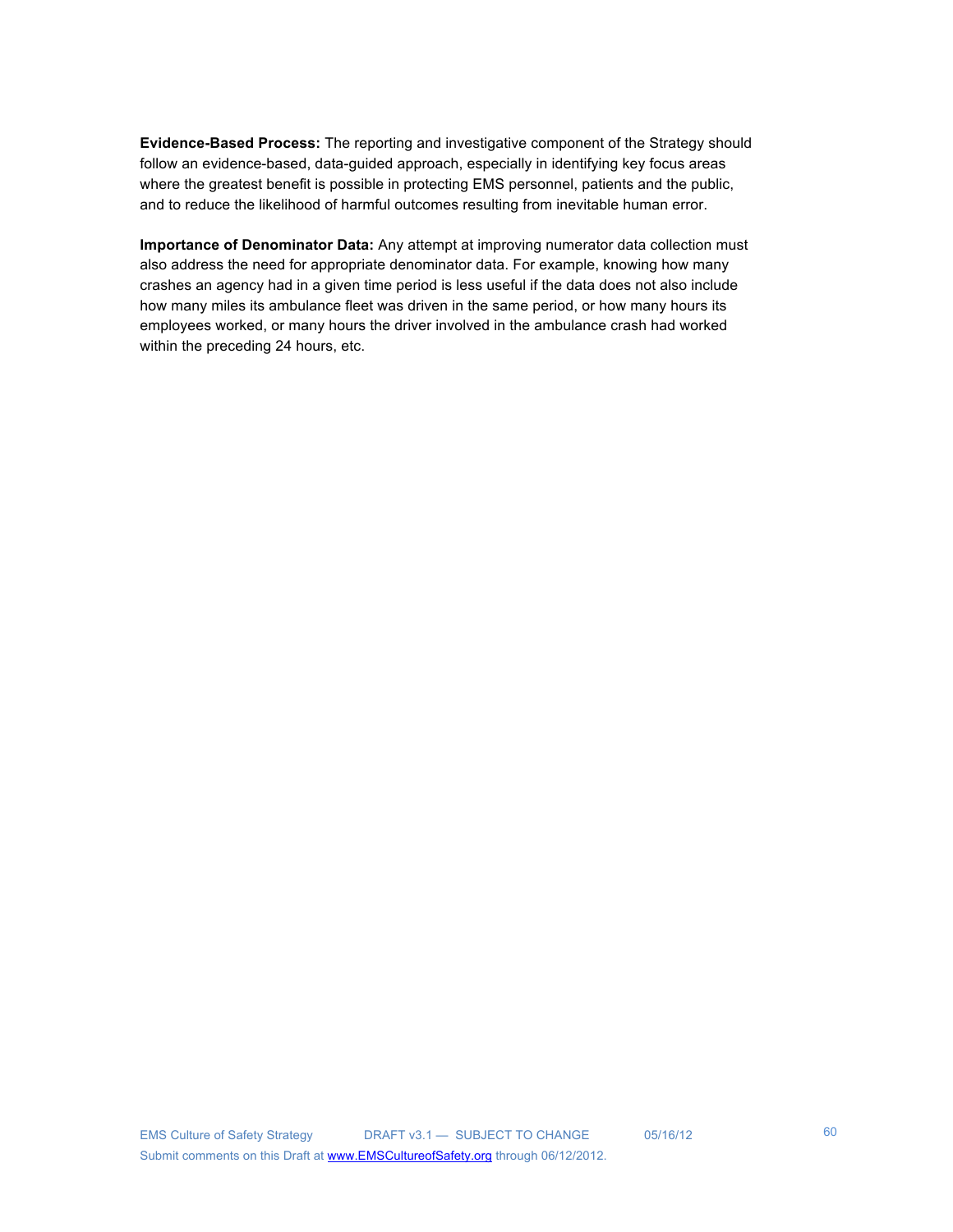**Part 6 Conclusion**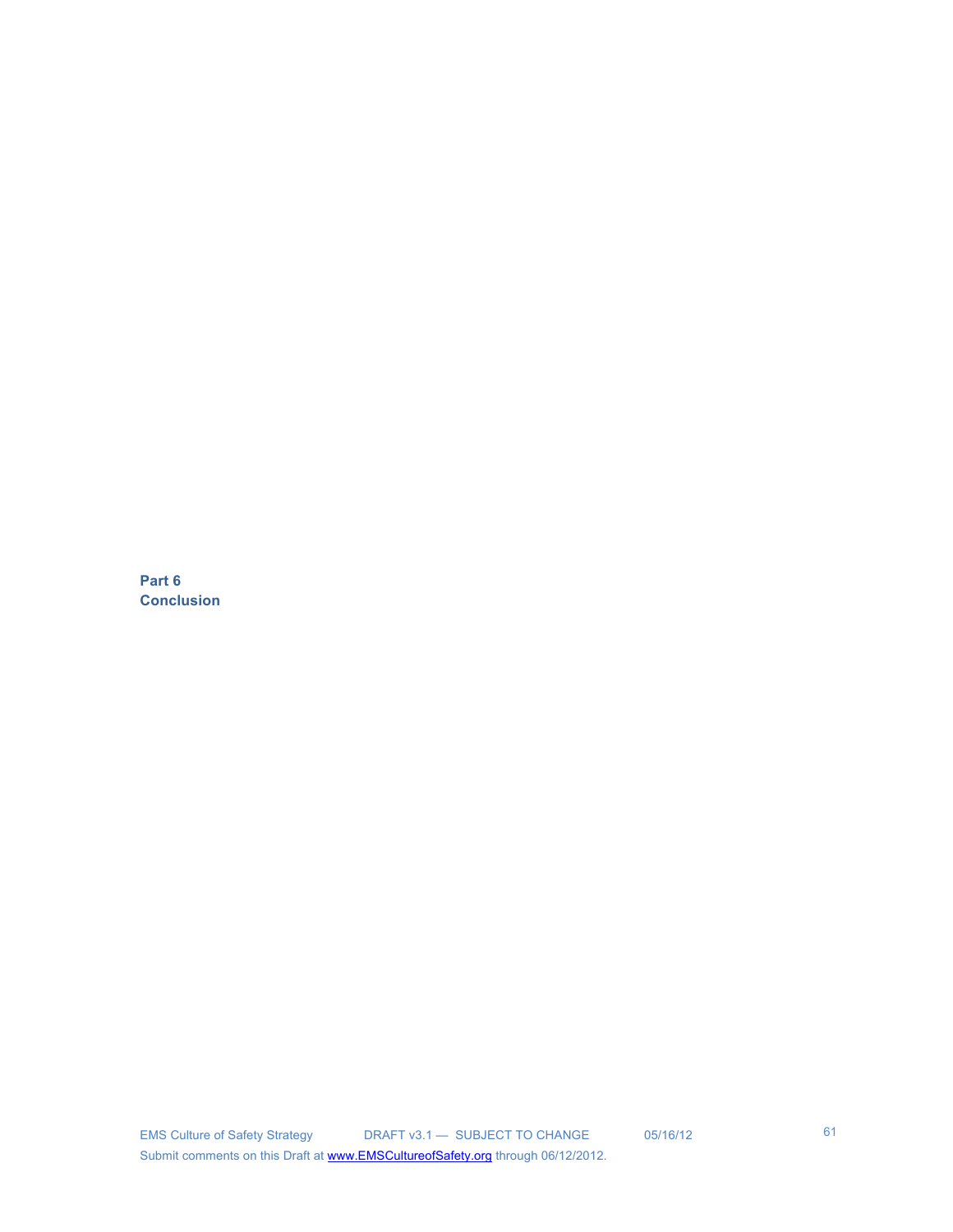**I. Conclusion** 

*(To be developed)*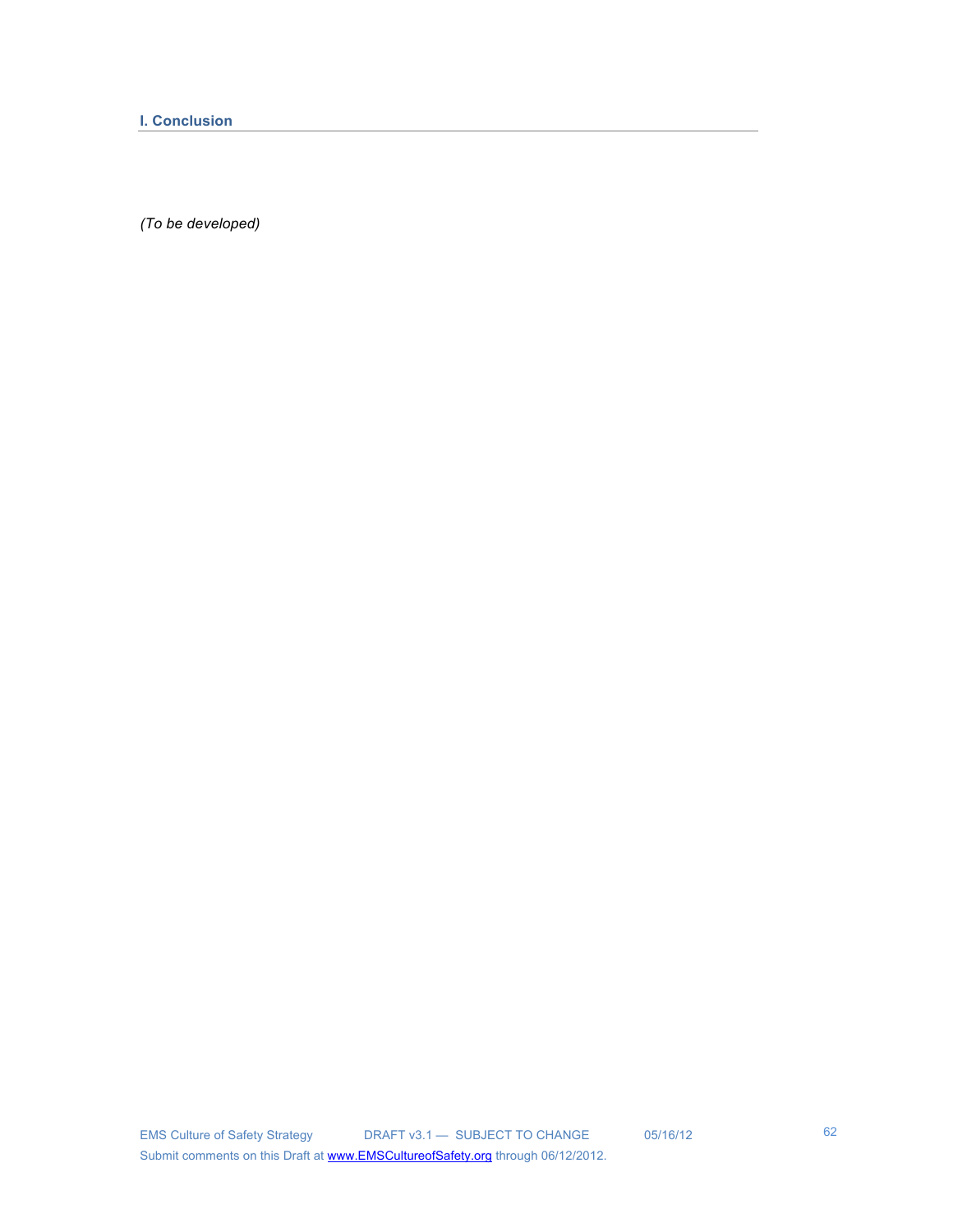Even with limited evidence available to set priorities and defend initiatives, the EMS community has expressed support for efforts to move forward, even before this Strategy is fully implemented.

Following is a list of ideas for consideration, grouped by possible stakeholder types that may wish to pursue them. This list was developed from EMS community input throughout the development of the Strategy. It is expected to be reviewed, refined and expanded at the National Stakeholder Meeting in June 2012. It is expected that this list will function as a "living document" subject to ongoing additions, edits and reprioritizing. It is not represented as exclusive (i.e., any exclusion should not be assumed to be intentional).

For continuity, the current version of the list should be made available via a central portal such as the envisioned EMS Safety Resource Center. It would also be beneficial for stakeholder groups pursuing any of these activities to coordinate/communicate with the EMSSRC, although this may not always be practical.

### **Individual Practitioners**

- Be open to any team members raising safety concerns, regardless of their tenure and rank
- Be willing to report errors
- Collaborate with management
- Seek opportunities to expand knowledge base on culture, patient safety, latest info and research on clinical safety, responder safety, personal protective equipment, etc, and be willing to bring these to the attention of management
- Ask medical director what can be done to improve safety for responders, patients and the public
- Report safety hazards
- Perform safety checks, vehicle inventory and safety inspections conscientiously
- Be willing to speak up when a partner or other responder seems fatigued or under mental or emotional stress
- Maintain personal physical well-being, get enough sleep and exercise.
- Take advantage of CE opportunities to learn about your own physical and mental wellness

## **EMS Provider Agencies**

- Establish a better understanding of safety culture in EMS nationwide by encouraging local EMS agencies measure their safety culture using reliable and valid tools (I.e. The EMS-SAQ). This may be accomplished individually by the agency or by taking part in a national effort (i.e. EMSARN.org)
- While educators can do some of this type of screening, emphasize the importance of developing pre-employment screening and evaluation tools based on solid research (For example, potential workers with a history of speeding violations or crashes will be more at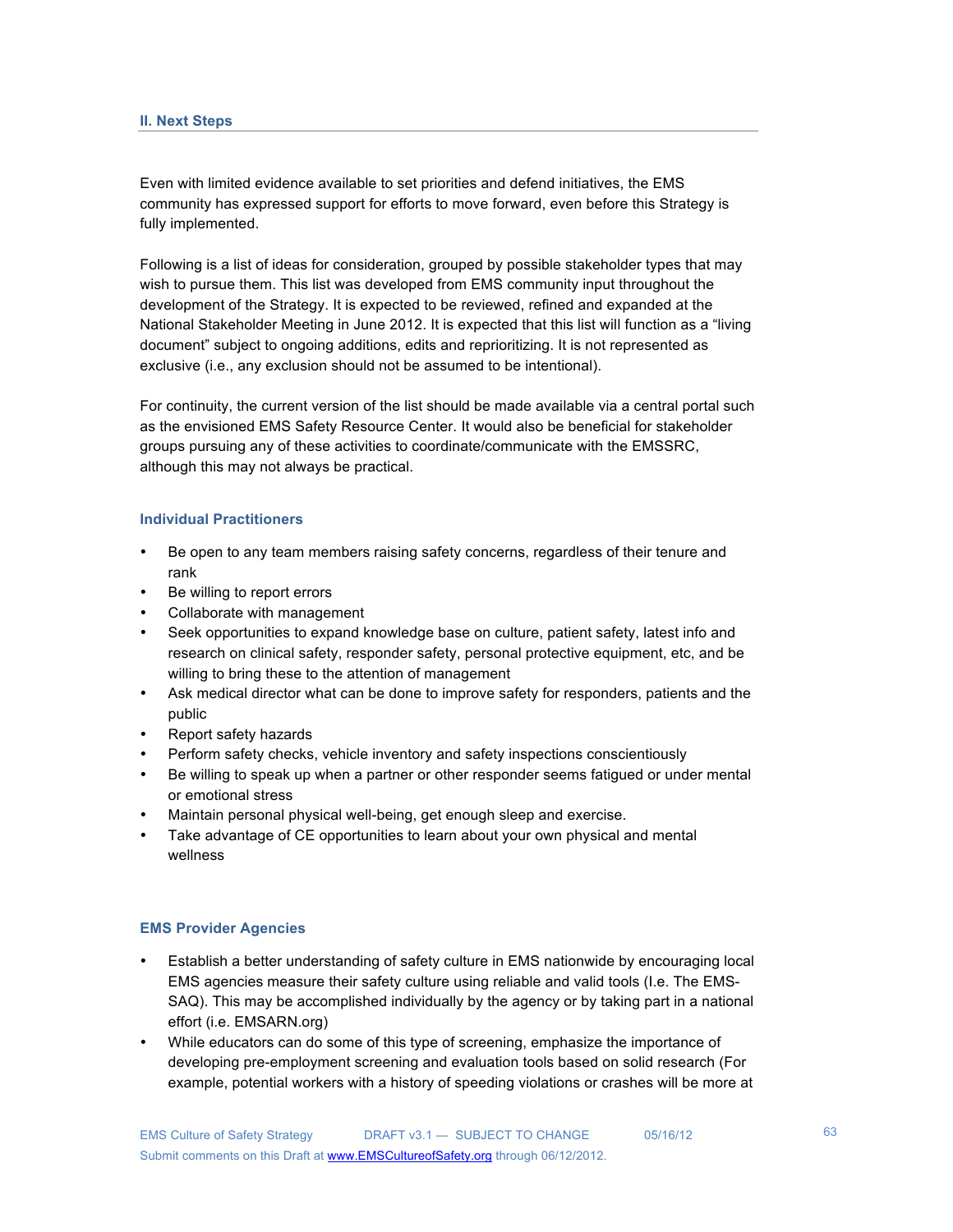risk than others for speeding or crashing the ambulance and, potential workers with previous back injuries will be more at risk for future back injuries). Such tools would not necessarily need to prohibit employment but could be used to track new employees in to specialized mini-courses. However, screening such as this is not the purview of educators. Instead, employers must recognize their responsibility in articulating standards so that potential employees will know if they might be excluded from employment before undertaking a long educational program.

- Adopt values of Just Culture or choose another model to review and adopt
- Find, develop or provide education and safety information (such as NAEMT's EMS Safety Course) to membership
- Support or participate in research

## **EMS Physicians & Medical Directors**

- Work to ensure that local EMS services are addressing EMS safety through current training and updated operational procedures.
- Continue to ensure EMS safety is a priority in their local EMS services through training and operational procedures that are developed based on evidence based research and national standards.

### **Associations**

- Adopt values of Just Culture or choose another model to review and adopt
- Find, develop or provide education and safety information to membership
- Support research; fund it, share results, issue press releases, publish on it, list research as a top priority of the organization
- Make safety part of the association's mission
- Support the (yet to be developed) resource center. Share costs, share documents, etc.
- Raise the profile of safety wherever possible throughout the organization's initiatives.
- Include safety presentations at annual meetings and conferences
- Issue a proclamation supporting the Strategy or the concept of a culture of safety
- Partner with non-endemic organizations to bring outside safety ideas into the mix.
- Make sure members have access to the Strategy document and are aware of it
- Find best practices, encourage members to share their safety policies and safety training materials
- Survey membership about safety practices and share the results
- Advocate for dedicate funding for research and mechanisms to distribute that funding for EMS Safety research (both patient safety and provider/practitioner safety)
- Consider an annual award for best practices in EMS safety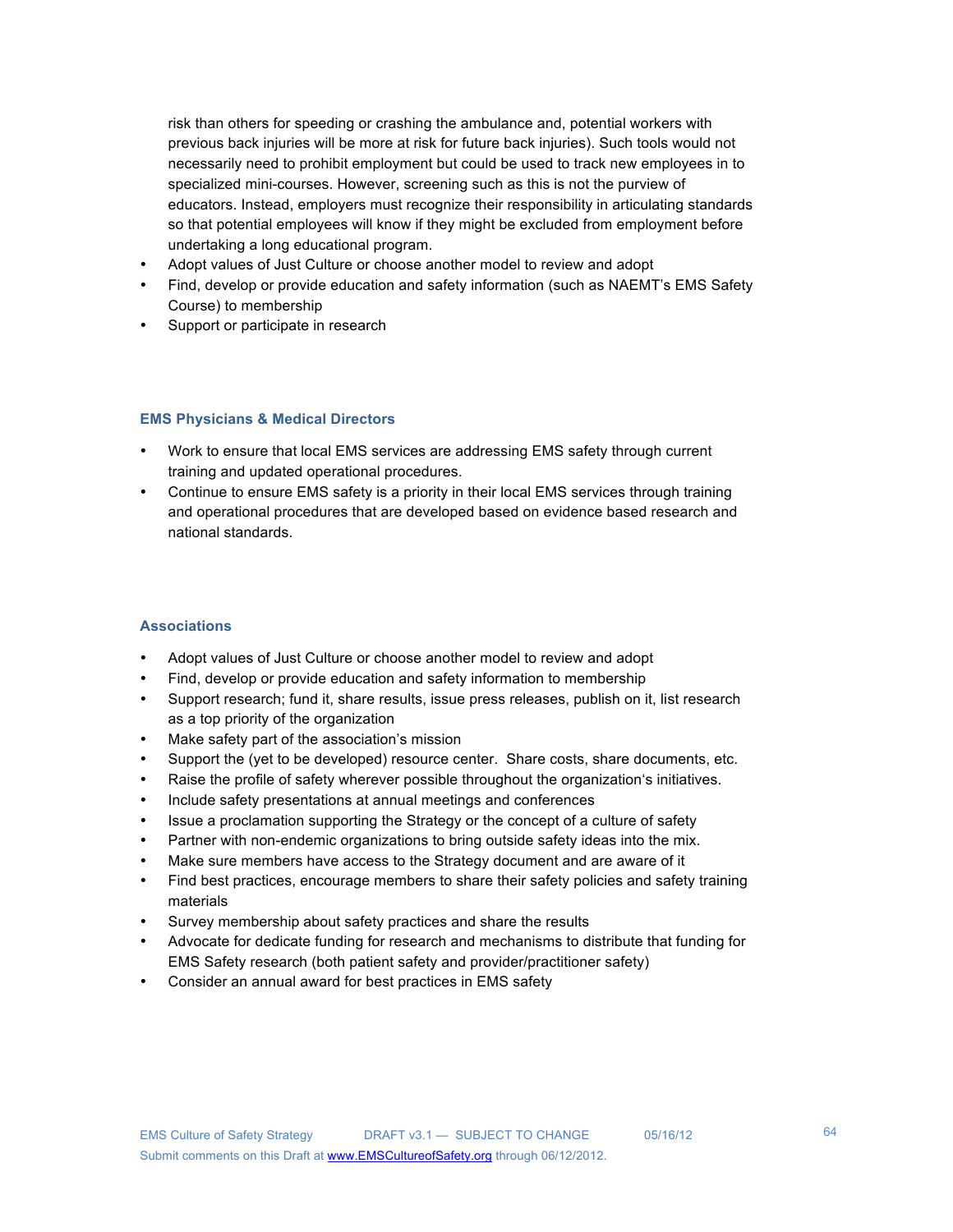## **Educators**

- Encourage development of curricula that introduces safety culture and safety practices related to patient safety, occupational safety and public safety
- Future editions discuss safety
- Education for leaders
- ID high-risk individuals in class
- Focus on education that builds clinical judgment beyond technical skills
- FTEP

# **Standard Setting Bodies (e.g., NFPA, ASTM, CCAAS)**

- Review accreditation to look for opportunities to include safety
- Consider standards related to wellness, annual fitness test
- Review research presented by TRB
- Evaluate benefits of mandating formal EMD training and procedures in dispatch centers.

## **Local Government Stakeholders**

- When putting ambulance services out to bid, incorporate safety as a high profile consideration in RFPs, to include reporting/monitoring.
- Response times and ensure contractor adheres to a responsible UHU to reduce the likelihood of fatigue and other risks that may lead to injury or error
- Require that the PSAP have EMD
- Regional EMS Council Require continuing education, make changes to protocols to communication standards, make accreditation and licensure requirements, adopt the practices of Just Culture

## **State Government Stakeholders**

- Introduce or strengthen legislation making it a felony to assault EMS responders
- Support research through the adoption of NEMSIS compliant patient care reporting systems, state "EMS Vehicle Involved Collision Reporting" and promotion of voluntary anonymous reporting (e.g., through EVENT)
- Modify state EMS laws or rules to incorporate safety related provisions into local EMS agency and EMS personnel requirements
- Include safety related messages in all correspondence and documents sent to local EMS agency officials and EMS personnel
- Adopt values of Just Culture or choose another model to review and adopt in the state EMS office
- Find, develop or provide education and safety information to EMS personnel and local EMS agency officials
- Make safety part of the state EMS office mission
- Support and utilize EMSSRC
- Raise profile of safety wherever possible throughout the organization's initiatives.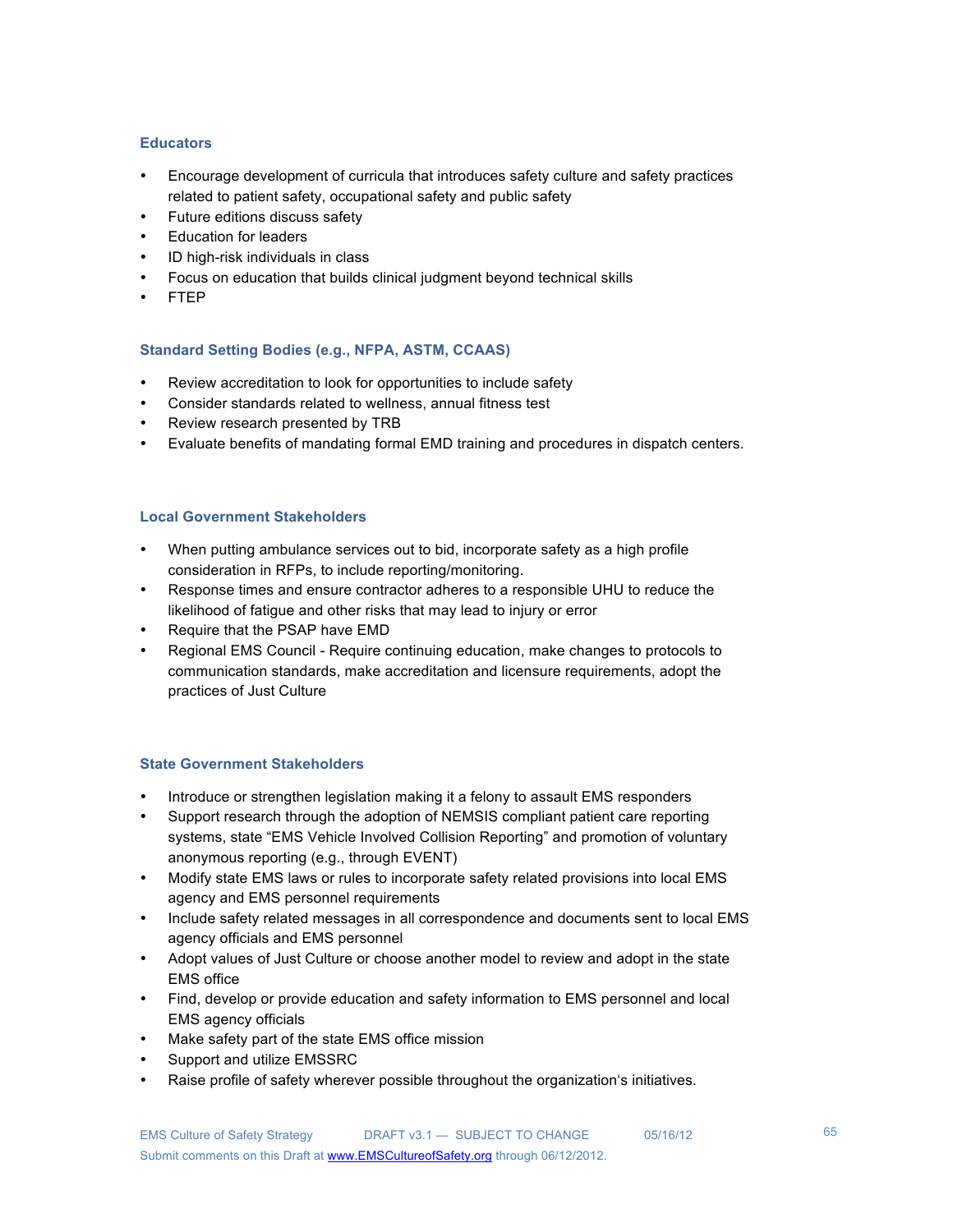- Include safety presentations at annual meetings and conferences
- Issue a proclamation supporting the Strategy or the concept of a culture of safety
- Partner with non-endemic statewide or local organizations to bring outside safety ideas into the mix.
- Find best practices, encourage EMS personnel and local EMS agency officials to share their safety policies and safety training materials
- Survey EMS personnel and local EMS agency officials about safety practices and share the results
- Ensure that EMS personnel and local EMS agency officials have access to the Strategy document and are aware of it

# **Researchers**

- Establish a better understanding of safety culture in EMS nationwide by encouraging local EMS agencies measure their safety culture using reliable and valid tools (I.e. The EMS-SAQ). This may be accomplished individually by the agency or by taking part in a national effort (i.e. EMSARN.org)
- There is a lack of reliable and valid tools to measure safety in EMS. Continue to develop and test measurement tools to quantify the magnitude of problems in EMS responder safety, patient safety and safety of the public.
- Develop research to define fatigue mitigation and fatigue modeling for ground service personnel as is done with air medical teams. Develop risk assessment tools to measure fatigue.
- Build confidence in measurement before moving to research on interventions to impact behavior and practices at the front line.
- Examine the evidence of how EMS workers get injured, and the reasons that EMS workers leave the profession, and then develop and evaluate evidence based interventions to prevent their injuries and improve their health.

## **EMS Vendors and Manufacturers**

- Engineer fail-safe devices and mechanisms to increase both provider safety and patient safety – i.e., features that make it difficult to be unsafe.
- Directly engage end users (providers) in product development and marketing.
- Focus on how engaging end users/customers makes EMS safer in product design and development phases.
- Participate in discussions with providers regarding their culture of safety.
- Search throughout the world to find solutions that could be brought to the U.S.
- Openly report out on product testing and evaluation, initially and periodically as necessary.
- Release conflict of interest statements while attending all conferences, seminars, or educational functions (other than the obvious).
- Identify "off-label" uses of equipment and provide statements directly addressing the potential impacts to provider, patient, and public safety.
- Consider "product failure" notification network for equipment and product failure, not covered under existing law.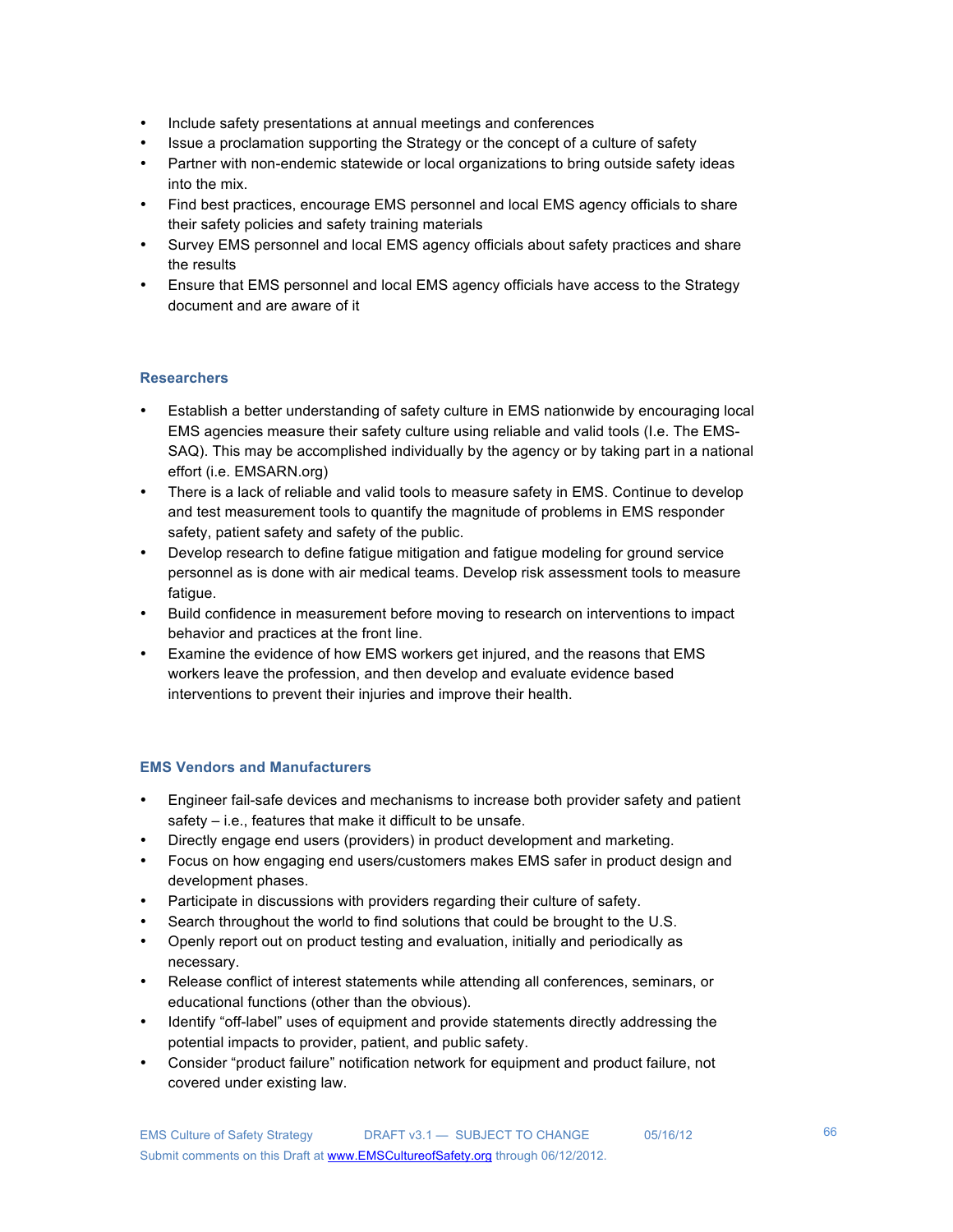• Adopt cost/safety model in the development of products (i.e., safety at what cost; options for those that can't afford)

# **EMS Media & Conferences**

- Conduct surveys and polls and report on the results
- Look for opportunities to promote and elevate safety, single subject articles and workshops.
- Speaker guidelines at EMS conferences can ask speakers to integrate concepts of safety into their presentations as appropriate to the topic.
- Assign articles based on concepts and topics that come from the Culture of Safety doc
- Change author guidelines to consider safety issues in any topic
- Keep safety a hot topic in the community by covering it regularly and in a variety of ways

# **Misc. or EMSSRC**

• Sponsor an interdisciplinary national conference on safety

67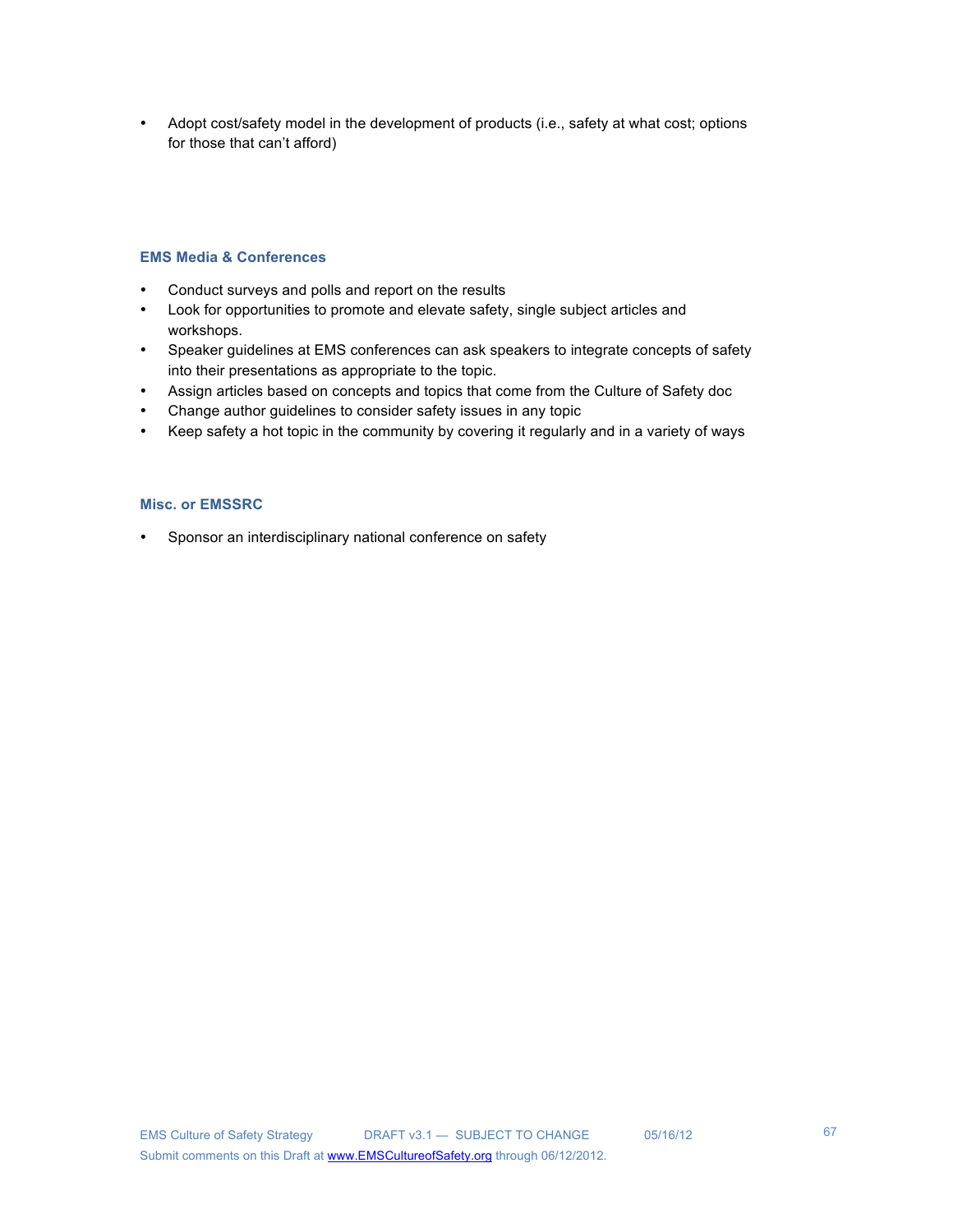**Appendices**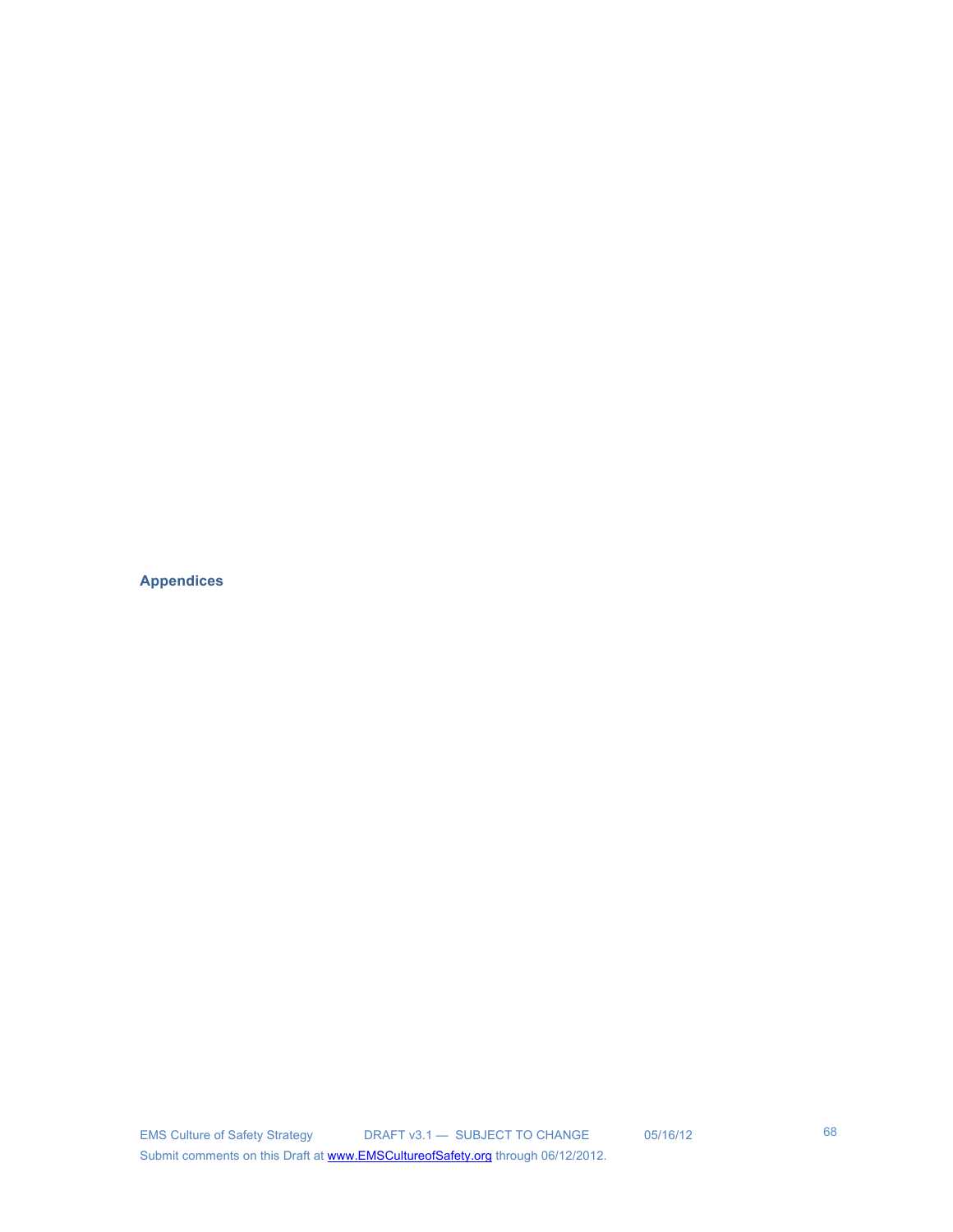#### **Steering Committee**

American Academy of Pediatrics American Ambulance Association American College of Emergency Physicians American College of Surgeons – Committee on Trauma Commission on Accreditation of Ambulance Services (CAAS) Commission on Accreditation of Medical Transport Systems Emergency Medical Services for Children, National Resource Center Emergency Nurses Association Governors Highway Safety Administration International Association of EMS Chiefs International Association of Fire Chiefs International Association of Fire Fighters International Association of Flight and Critical Care Paramedics National Association of EMS Physicians National Association of State EMS Officials National Association of Emergency Medical Technicians National EMS Management Association National Volunteer Fire Council

### **Additional Involved Organizations**

Advocates for EMS Air and Surface Transport Nurses Association Air Medical Journal Air Medical Physicians Association American Academy of Orthopedic Surgeons American College of Osteopathic Emergency Physicians American Hospital Association American Society for Testing and Materials (ASTM F-30 EMS) American Trauma Society Association of Air Medical Services Association of Critical Care Transport Best Practices in Emergency Services Committee on Accreditation of Educational Programs for the EMS Professions Continuing Education Coordinating Board for EMS Emergency Medical Services for Children-NRC EMS Labor Alliance EMS World Federal Interagency Committee on Emergency Medical Services (FICEMS) International Association for Healthcare Security and Safety Institute of Medicine Journal of Emergency Medical Services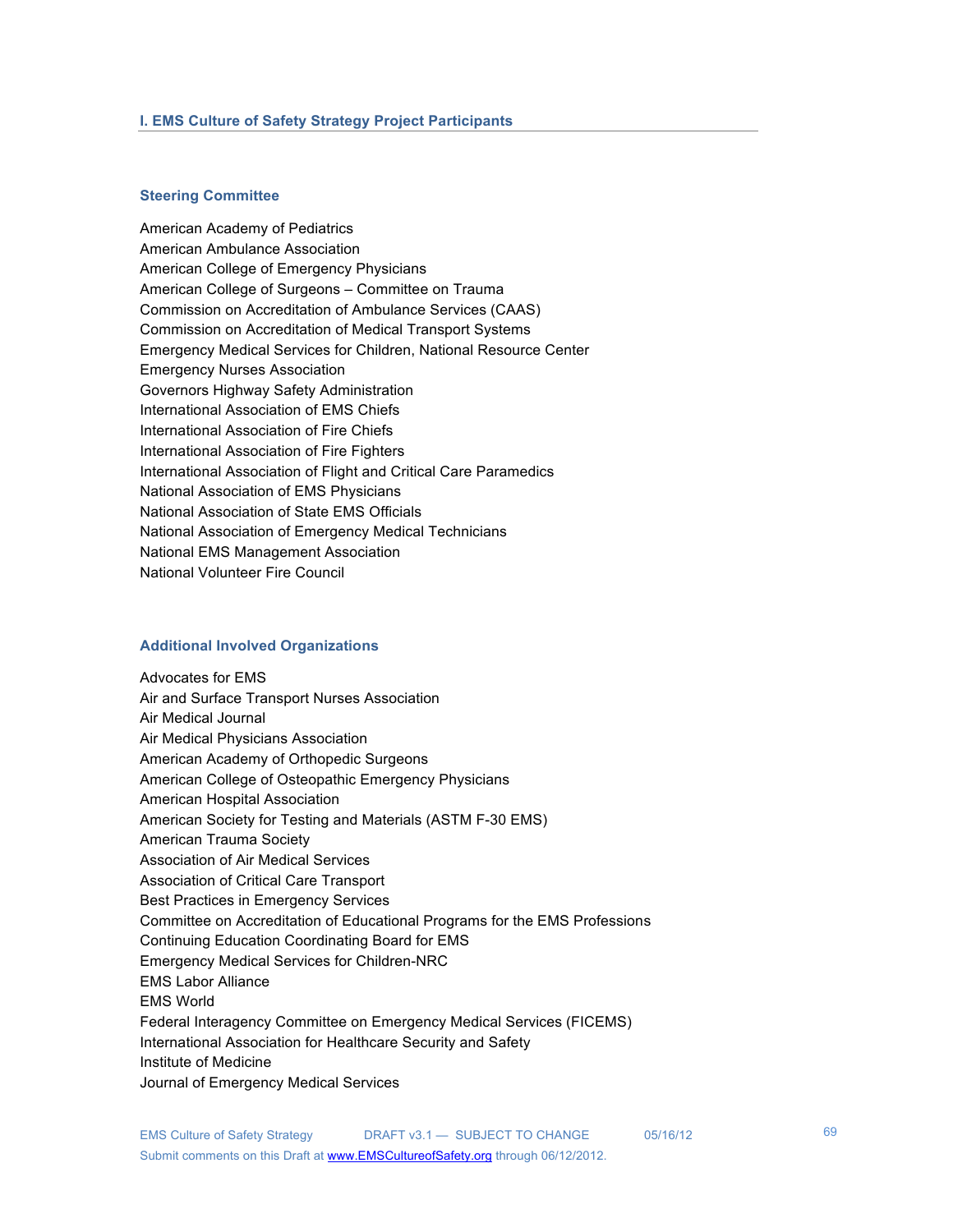National Academies of Emergency Dispatch National Association for Search and Rescue National Association of EMS Educators National Collegiate EMS Foundation National EMS Association National EMS Pilots Association National Fire Protection Association National Native American EMS Association National Organization of State Offices of Rural Health National Registry of Emergency Medical Technicians National Rural Health Association National Safety Council Society for Academic Emergency Medicine The Joint Commission Transportation Research Board of the National Academies, EMS Safety Subcommittee

### **Federal Agencies**

National Highway Traffic Safety Administration (NHTSA) Health Resources and Services Administration's (HRSA) EMS for Children (EMSC) Occupational Safety and Health Administration (OSHA) The National Institute for Occupational Safety and Health (NIOSH) Department of Homeland Security – Office of Health Affairs (DHS-OHA) Department of Health and Human Services – Assistant Secretary for Preparedness and Response (HHS-ASPR) Centers for Disease Control and Prevention (CDC) United States Fire Administration (USFA)

### **Project Team**

*American College of Emergency Physicians (Project Lead)* Sabina Braithwaite, MD, MPH, FACEP, Steering Committee Chair Craig Manifold, DO, FACEP Rick Murray, EMT-P Pat Elmes, EMT-P (ret.) Deb Fly

*The RedFlash Group (Technical Writing and Development)*  Jeff Lucia, EMT-P (ret.) Keith Griffiths Tricia Duva Jake Knight Deedee Coffey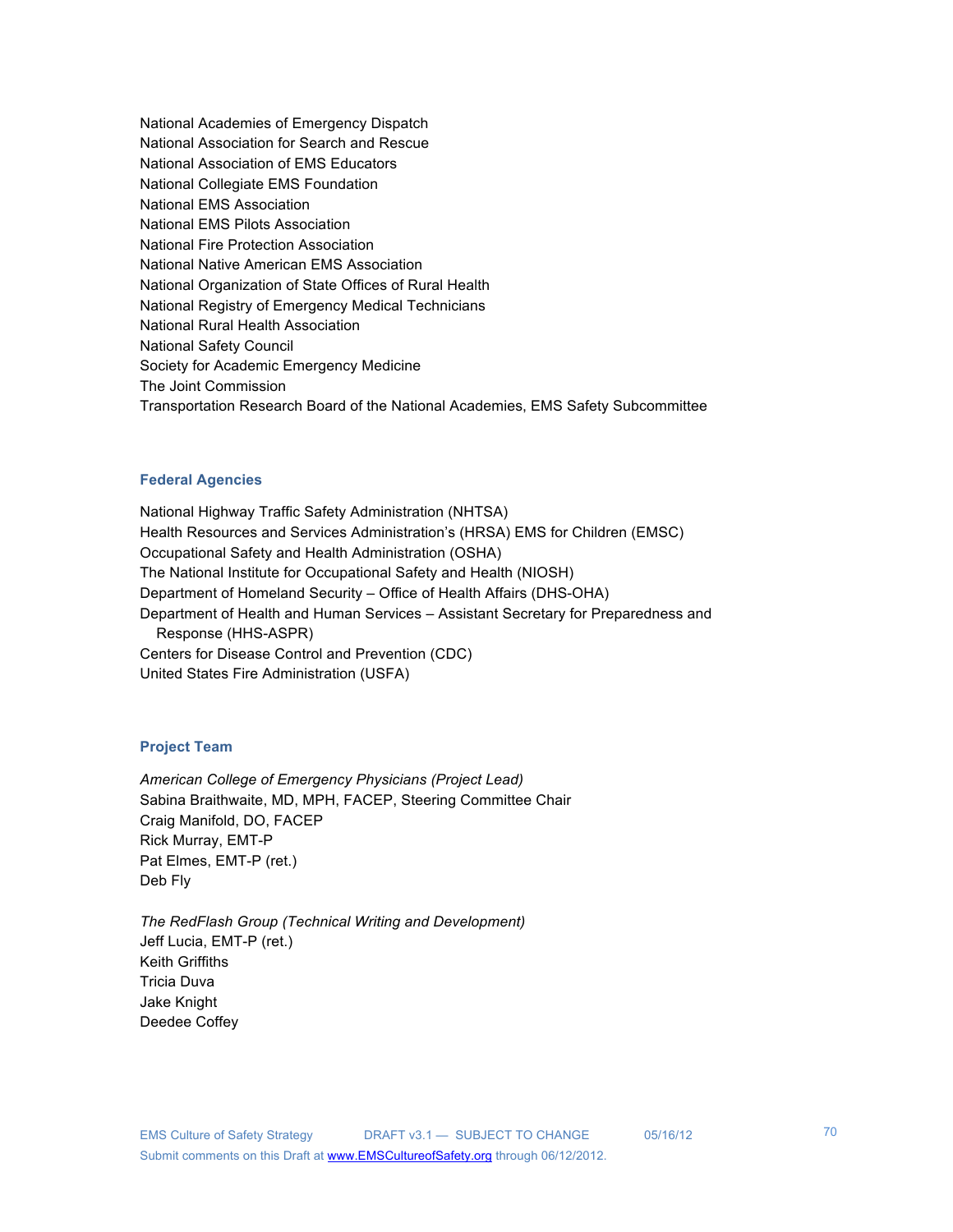### **II. Development of the Strategy: Steps Followed**

This is the third of five drafts of the Strategy. Development of the Strategy has been guided by the leadership of the Steering Committee and the project chair, Sabina Braithwaite, MD, MPH, FACEP. The Steering Committee provided detailed guidance to the project team through a combination of in-person and conference call meetings over the course of the project.

For additional details and steps followed in developing the Strategy, see Appendix II of this document.

The Steering Committee met in person in the Washington, D.C., area in April and June 2011, and will meet in person again following the National Review Meeting in June 2012. Periodic conference calls with the complete Steering Committee have allowed the project team the opportunity to gather feedback and approval regarding the Strategy concept, outline and development of a first draft.

Guidance regarding the modification of the Strategy from the first to the second draft was provided in a series of meetings between the project team and subcommittees within the full Steering Committee with specific committees focusing on individual elements of the Strategy. After public review and comment, the project team and Steering Committee again collaborated in a series of meetings to discuss and make decisions about changes to the Strategy, which changes are reflected in Draft 3.

The project team has:

- Conducted interviews with industry thought leaders and safety experts
- Reviewed published literature, including findings presented by the NEMSAC Oversight, Analysis and Research Committee after a review of literature, state laws and related materials
- Reviewed background materials on cultures and how they change
- Reviewed materials presented at the National Stakeholder Conference
- Reviewed facilitated discussions, notes and recommendations from Conference participants
- Reviewed past EMS Agenda for the Future documents
- Reviewed discussions and recommendations by the Steering Committee
- Interviewed three authors of past Agenda documents about the processes they followed, what worked and what didn't
- Conducted in-depth discussions with physicians and pilots regarding how cultural change related to safety was facilitated within the healthcare and aviation industries.
- Worked with the Steering Committee as a whole, in working groups and individually to develop a Preliminary Draft of the Strategy and subsequent revisions prior to the Public Draft

### **National Stakeholder Meeting**

A National Stakeholder Meeting was held in June 2011 in the Washington, D.C., area. The meeting was open to the public, and invitations were offered to the general EMS community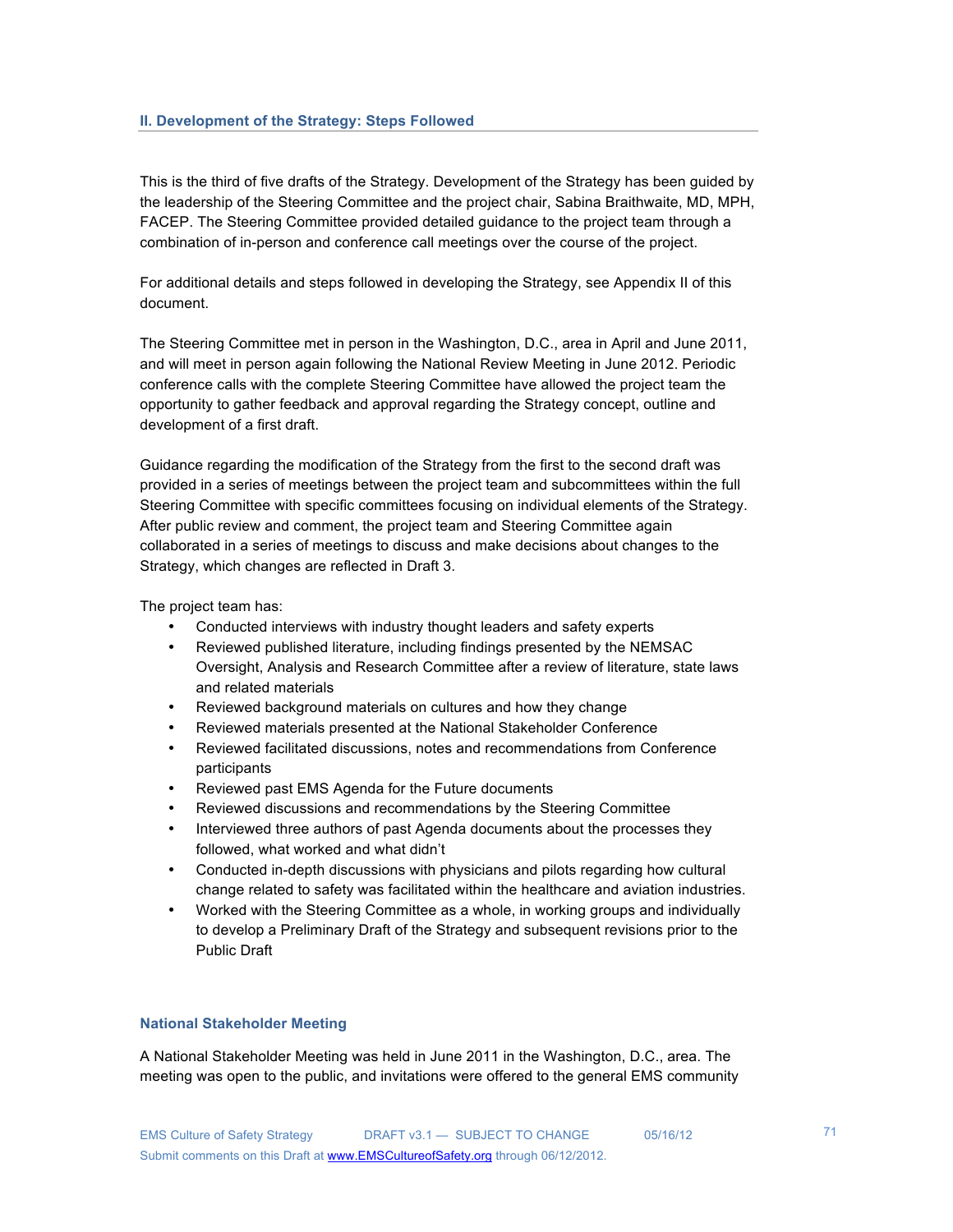as well as specifically invited individuals and stakeholder organizations, including Federal partners. Presentations included cultural change, safety culture and initiatives for responder safety and patient safety. Safety perspectives and example safety improvement initiatives were presented from outside EMS, in aviation, healthcare, construction, and firefighter life safety. Stakeholders broke into randomly chosen small groups to discuss specific issues and gather input on areas of common concern, for incorporation throughout the Strategy. Immediately following the public part of the meeting, the Steering Committee met to discuss next steps and priorities.

See Appendix III of this document for the National Stakeholder Meeting agenda.

#### **Description of Safety-Related Articles and Materials Considered**

The project team worked closely with NHTSA and EMSC to clarify that the literature component of this project should create a compendium of materials to include not only peerreviewed articles, but periodicals, presentations, white papers and related materials that provided useful background information to the Steering Committee in advance of the development of the first draft of the document.

To date, the project team has assembled a recommended reading list comprising a variety of safety-related materials, including peer-reviewed journal articles, general publication articles, expert presentations, white papers, and poster and campaign materials. Due to the depth and breadth of the task of creating a national strategy to address such a significant topic, the reading list is organized into categories for consideration. These categories are:

- Safety Culture
- Crew Resource Management
- Patient Safety
- Practitioner Safety/Occupational Injury
- Personal Health and Wellness
- Emergency Vehicle Safety

Over the remainder of the project, additional sources of background information will be added to the list as they become available, or as they are recommended to the project team. Articles, papers and similar works referenced throughout the document are also included in the recommended reading list.

### **Public Review And Revisions**

Public review of the document began Monday, Dec. 12, 2011, with the release of the second Draft of the Strategy. That Draft was available for public comment until Feb. 24, 2012, when submitted comments were collected, reviewed and considered for the third Draft of the Strategy.

The third Draft is available for public review until the close of the National Review Meeting in the Washington, D.C., area, June 19, 2012. Comments can be submitted at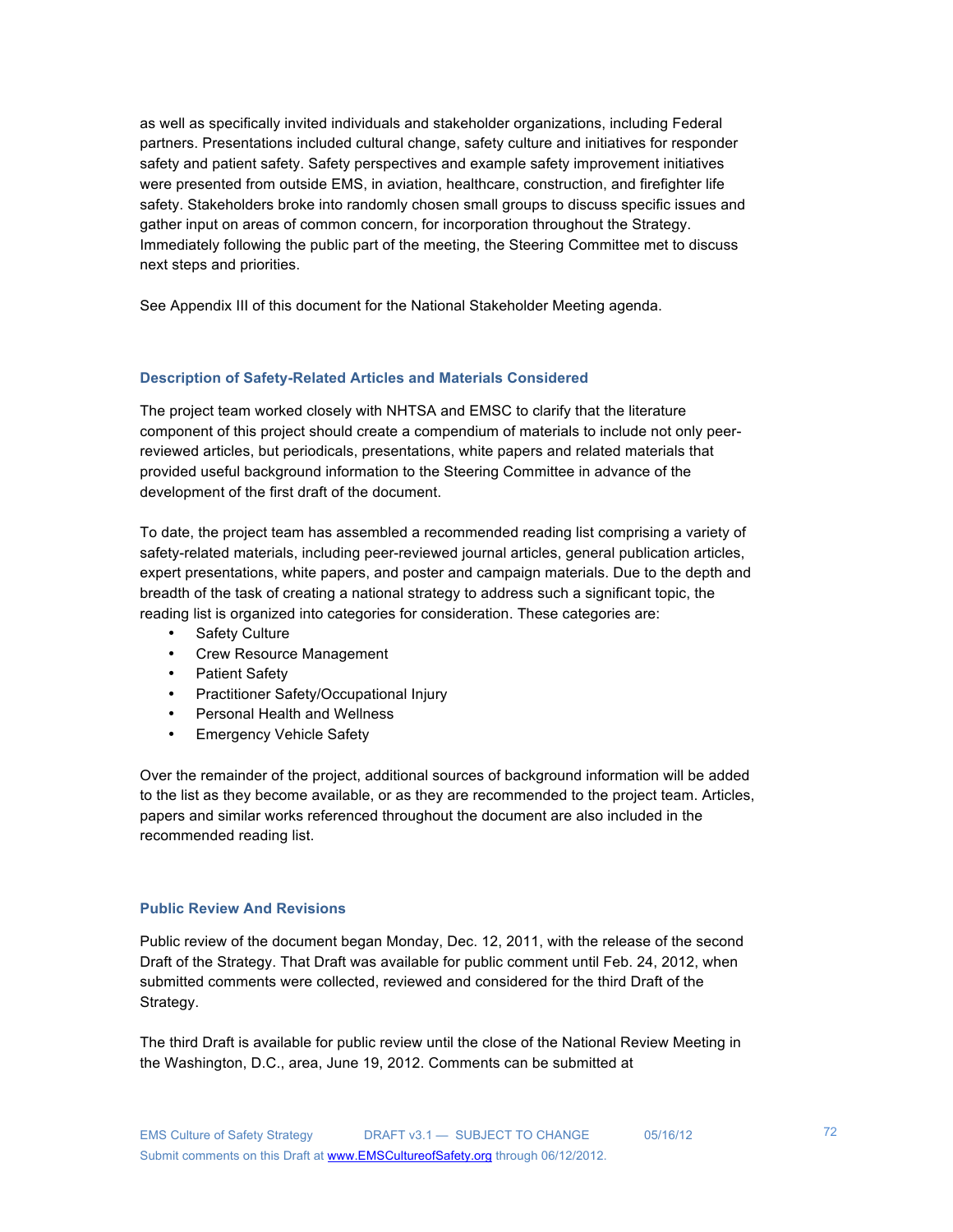www.EMSCultureofSafety.org prior to June 12, 2012. After June 12, comments may be presented in person or via proxy at the National Review Meeting.

Additional information about this process will be included in Draft Four of the Strategy document, when the public review portion of the project is complete.

### **National Review Conference Summary**

To be included in Draft Four of the Strategy document.

### **NEMSAC Review and Final Revisions**

To be incorporated into the final draft of the Strategy document as appropriate.

73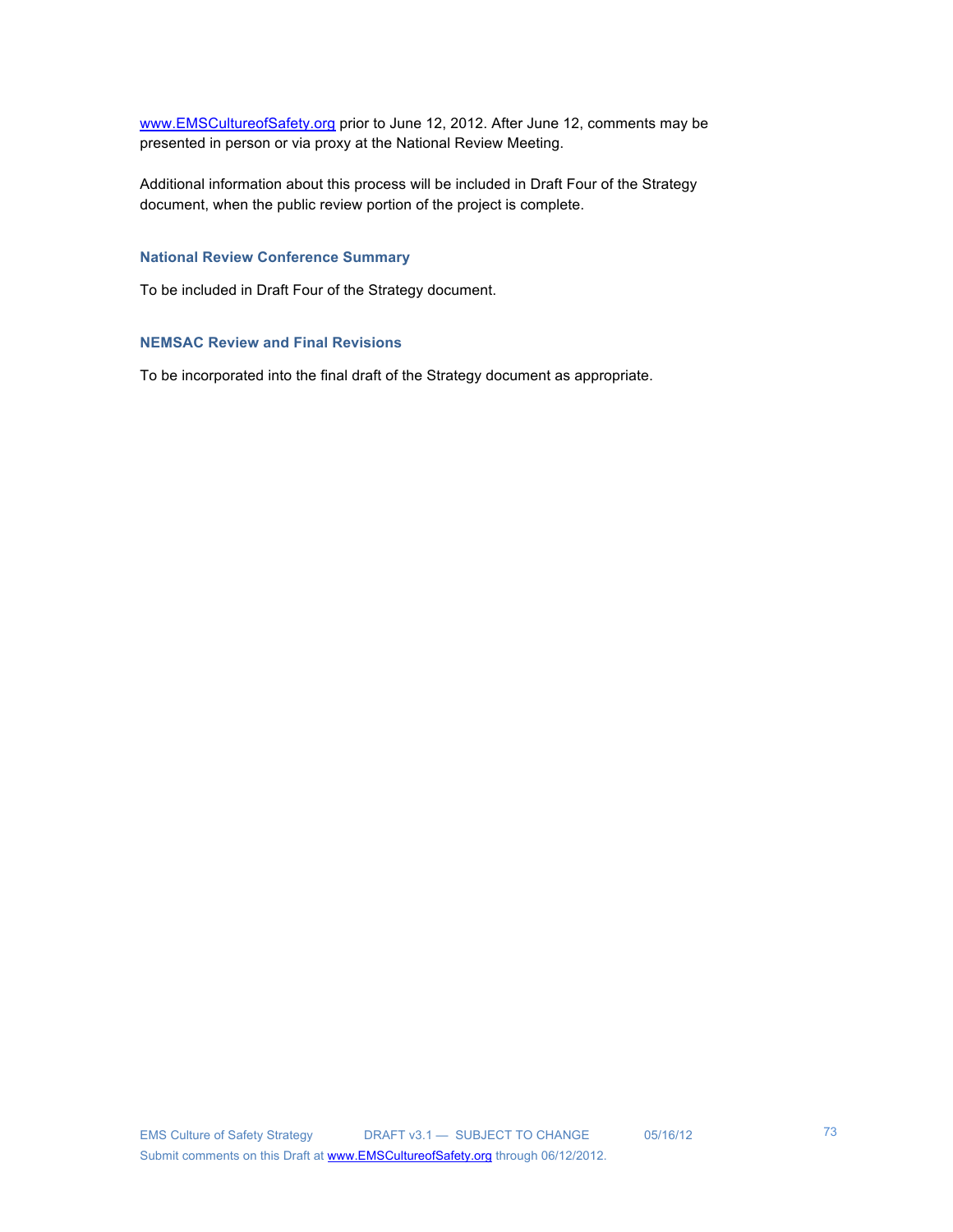#### **III. National Stakeholder Meeting Agenda**

### **Monday, June 27, 2011 8:00 a.m. – 5:00 p.m.**

#### **8 – 8:45 a.m. Welcome and Introduction**

Drew Dawson – Director, Office of EMS, NHTSA Elizabeth Edgerton, MD, MPH, – EMSC and Injury Prevention Branch Chief, HRSA Sabina Braithwaite, MD, MPH, FACEP – Steering Committee Chair, ACEP

*Session 1*

#### **8:45 – 9:45 a.m. Just Culture: Engineering Better Outcomes for EMS**

#### **K. Scott Griffith, MS – Just Culture Community, Outcome Engineering**

Mr. Griffith has more than two decades of experience at American Airlines - the world's largest airline - first as a pilot, then as the Managing Director of Corporate Safety and Quality Evaluations. He now works with airline, healthcare and EMS organizations to develop open, fair, and just cultures that are supportive of system safety by facilitating open communication within the organization, while working within a system of accountability that supports safe behavioral choices among staff.

#### **9:45 – 10:45 a.m. Breakout Discussion**

*10:45 - 11 a.m. Break*

*Session 2*

### **11 – 11:30 a.m. Cultural Change – Lessons from the Institute for Healthcare Improvement**

#### **David M. Williams, PhD – Principal and Chief Improvement Officer, Positive Eye Consulting**

A former urban street paramedic, Dr. Williams has acted as an internal and external improvement advisor to governmental agencies, hospitals, and for-profit and not-for-profit organizations. He is a faculty member of the Institute for Healthcare Improvement (IHI) and is an IHI improvement advisor. He is also on the teaching faculty of The George Washington University School of Medicine and Health Sciences.

- **11:30 12:15 p.m. Breakout Discussion**
- *12:15 1:15 p.m. Lunch (on your own)*

*Session 3*

### **1:15 – 2:15 p.m. The Intersection of EMS Safety and Patient Safety**

#### **Daniel Patterson, PhD, MPH, EMT-B and Blair Bigham, MSc, ACPf**

Dr. Patterson's efforts to improve quality, safety and performance in emergency medical care are featured in his most recently published article, *Variations in Emergency Medical Services Workplace Safety Culture*. He is a Prehospital Emergency Care Assistant Professor at the University of Pittsburgh School of Medicine and is Director for Research at the Center for Emergency Medicine of Western PA.

74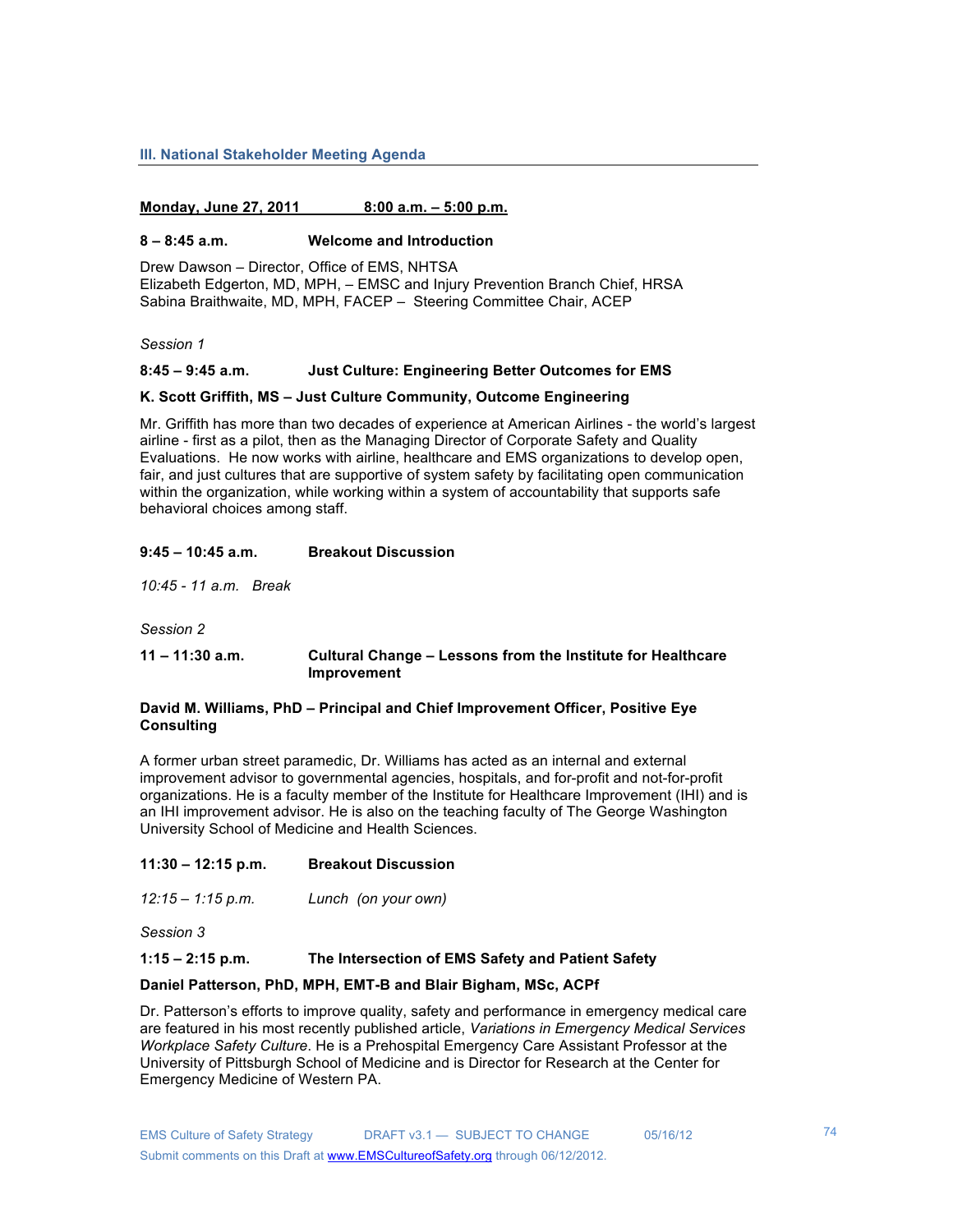Mr. Bigham is an advanced care flight paramedic in Southern Ontario, Canada. He is an investigator at Rescu, the resuscitation science program at the University of Toronto and St. Michael's Hospital, and holds a faculty position at Centennial College. He was the lead author for the recent paper, *Patient Safety in Emergency Medical Services – Advancing and Aligning the Culture of Patient Safety in EMS.*

### **2:15 – 3:15 p.m.Breakout Discussion**

*3:15 – 3:30 p.m.Break*

*Session 4*

### **3:30 – 4 p.m. Building a Culture of Safety From the Ground Up: Insight from the Construction and Healthcare Industries**

### **Michael Szczygiel, Senior Loss Control Representative, THOMCO - Medical Transportation Division**

A paramedic, and faculty member of the Emergency Medical Training Program at the University of Kansas School of Medicine College of Health Sciences, Mr. Szczygiel approved all paramedic training in Kansas and wrote and administered the State paramedic certification exam. After more than 20 years in EMS, he became Director of Risk Management for a tertiary care center, community hospital and a psychiatric hospital. He is a member of the NAEMT Health & Safety Committee, and he helped develop and teach the NAEMT Safety Course. Additionally, Szczygiel serves as Director of Safety, on an ad hoc basis, for Central States Contracting Services, a Mechanical & General Contractor.

| $4 - 4:45$ p.m. | <b>Breakout Discussion</b>                                                                                  |
|-----------------|-------------------------------------------------------------------------------------------------------------|
| $4:45$ p.m.     | <b>Reconvene</b><br>Discuss Day Two - Sabina Braithwaite, MD, MPH, FACEP, Steering<br>Committee Chair, ACEP |
| 5 p.m.          | Conference Day 1 Complete<br>Dinner (on your own)                                                           |
|                 |                                                                                                             |

### **Tuesday, June 28 8:00 a.m. – noon**

### **8 - 8:15 a.m. Putting It All Together**

Sabina Braithwaite, MD, MPH, FACEP – Steering Committee Chair, ACEP

### **8:15 – 8:45 a.m. Case Study – Firefighter Life Safety Initiatives; Everyone Goes Home**

### **Chief Ronald J. Siarnicki, Executive Director, National Fallen Firefighters Foundation**

Chief Siarnicki is the executive director of the National Fallen Firefighters Foundation- a nonprofit organization that was established by the United States Congress to honor and remember America's fallen fire heroes and to provide re-sources to assist survivors in the rebuilding of their lives. He oversees the Foundation's programs, services, and activities, including the National Fallen Firefighters Memorial Weekend, survivor support programs, fire service training and support programs, and the expansion of the official national memorial site to create a national memorial park.

### **8:45 – 10:15 a.m. Breakout Discussion**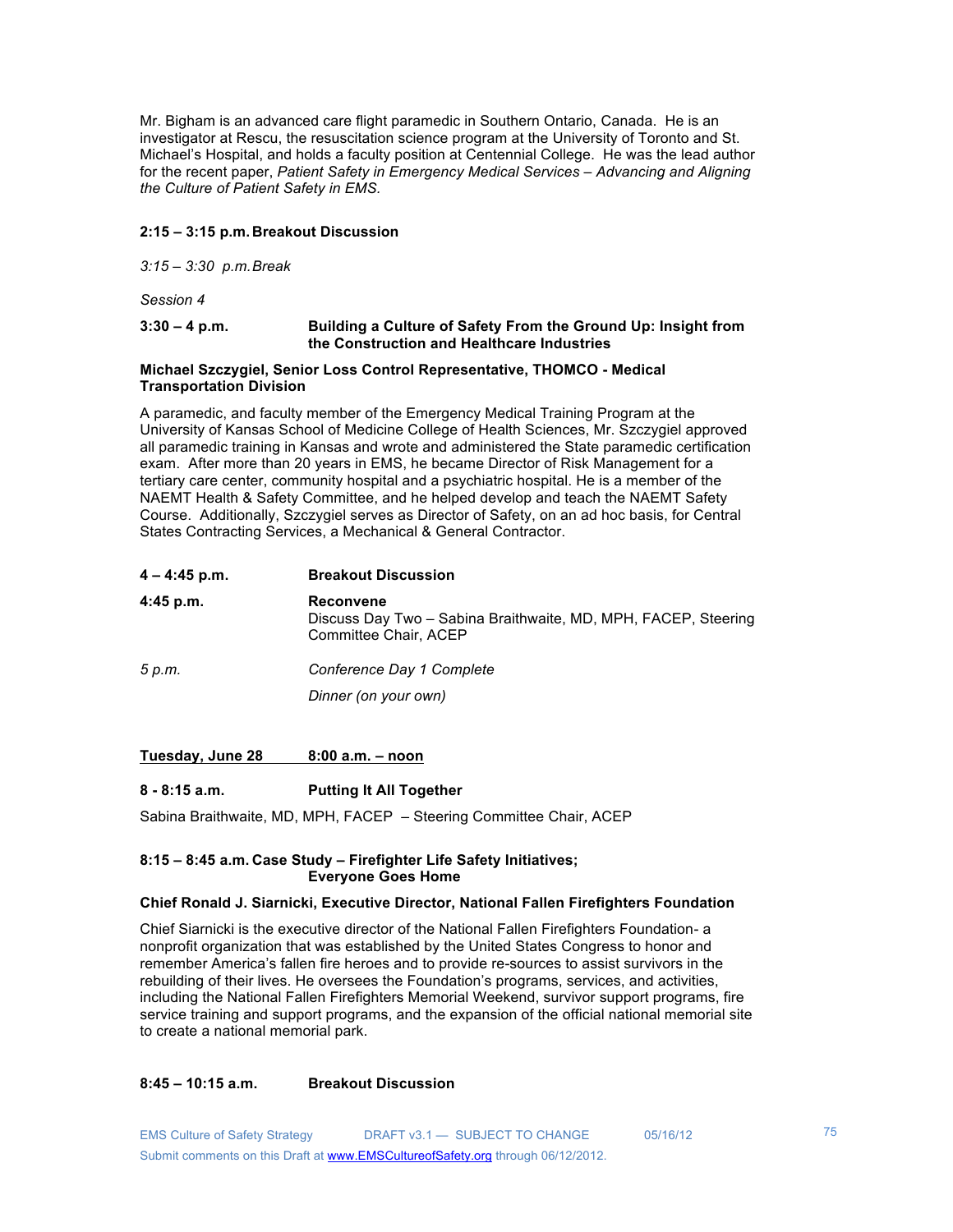*10:15 - 10:30 a.m. Break*

### **10:30 – 11:45 a.m. Full Group Discussion**

### **11:45 a.m. Conference Wrap-Up**

Sabina Braithwaite, MD, MPH, FACEP – Steering Committee Chair, ACEP Elizabeth Edgerton, MD, MPH, - EMSC and Injury Prevention Branch Chief, HRSA Drew Dawson – Director, Office of EMS, NHTSA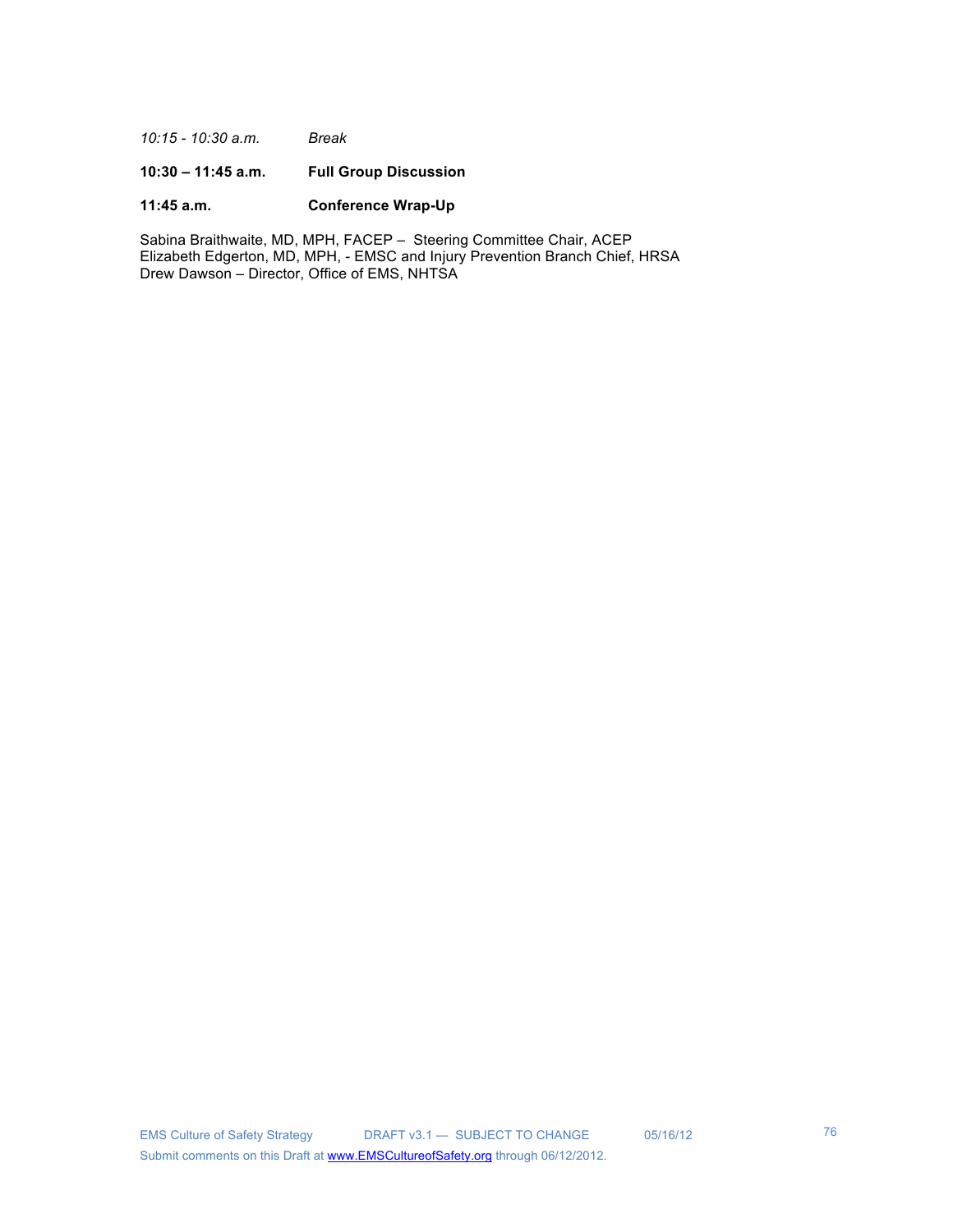**IV. NEMSAC OAR Report: Reducing Adverse Events in EMS: Creating a Culture of Safety**

NOTE: THIS REPORT HAS BEEN OMITTED FROM THIS DRAFT TO LIMIT FILE SIZE AND PRINTING EXPENSE. IT WILL BE INCORPORATED INTO THE FINAL DRAFT. THE REPORT IS AVAILABLE IN PDF FORMAT AT THE FOLLOWING LINK.

http://ems.gov/pdf/nemsac/sep09/NEMSAC-OAR\_Final\_Report\_092909.pdf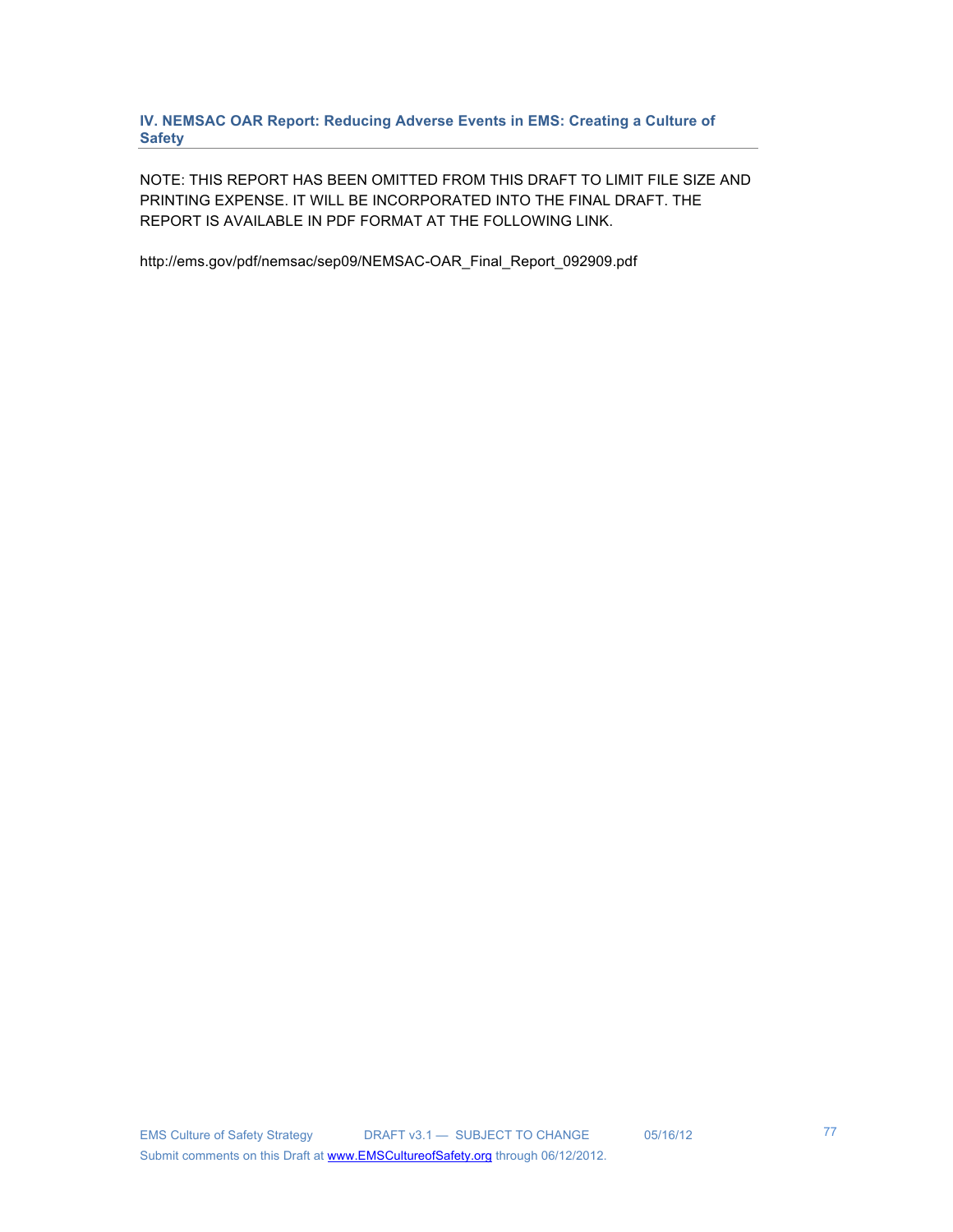# **National EMS Advisory Council Committee Reporting Template June 2, 2009 FINAL**

**Committee: Safety Title: EMS Injury and Safety Data**

# **ISSUE SYNOPSIS:**

### A. PROBLEM STATEMENT

Emergency Medical Services (EMS) has been identified as a high risk industry with injuries and deaths among both service providers and the public. The current lack of a comprehensive EMS injury data system, capable of collecting, cataloging and reporting standardized EMS crash and non-crash related injury data, severely limits the industry's ability to develop, test and implement mitigation strategies. The task of identifying injury causative factors becomes far too speculative without timely, accurate, complete, integrated and accessible data that includes location, cause, contributing factors, and related activities associated with injuries involving EMS personnel. This report does not focus on medical errors.

# B. RESOURCES/REFERENCES RELATED TO THE ISSUE

- o Model Minimum Uniform Crash Criteria: DOT HS 810 957 June 2008
- o American National Standard Institute (ANSI) D16.1 Manual on Classification of Motor Vehicle Traffic Accidents, Seventh Edition
- o American National Standard Institute (ANSI) D20-1 Data Element Dictionary on for Traffic Records Systems
- o Feasibility for an EMS Workforce Safety and Health Surveillance System, NHTSA
- o Bureau of Labor Statistics Injury Data
- o Study of Emergency Vehicle Warning Lighting, (July 2005) USFA
- o Emergency Vehicle Visibility and Conspicuity Study, USFA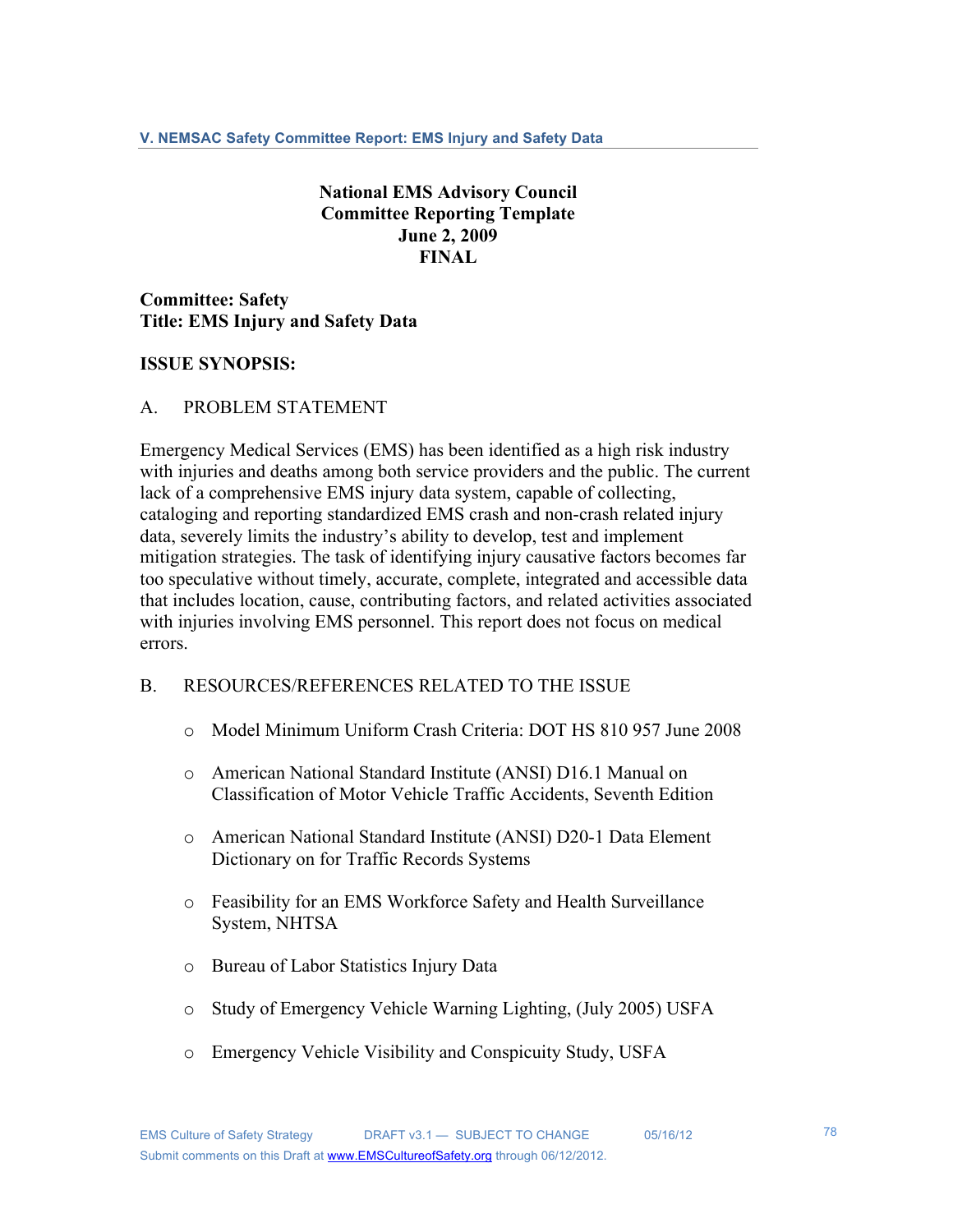Additionally, there are three projects in progress that may provide insight to this topic. They are:

- o NIOSH National Electronic Injury Surveillance System (NEISS) project
- o NIOSH Project on interior design issues of ambulances.
- o NFPA the development of standard on ambulance design.

# C. CROSSWALK WITH OTHER STANDARDS

o National Emergency Medical Services Information System (NEMSIS): NHTSA Version 2.2.1

# D. ANALYSIS

Emergency Medical Technicians and Paramedics are routinely exposed to factors that threaten personal as well as patient safety.

The public, government, and EMS industry have a duty to identify these threats, find ways to remove and reduce their impact, and develop a culture of safety in EMS, as espoused by the National EMS Advisory Council.

There are limited sources of existing data that identify threats to personnel and patient safety. Non-vehicle/crash related injuries are by far the most numerous and their cost to the industry and society is staggering. Non-vehicle/crash injuries also present the biggest challenge for researchers as there are few established data definitions and repositories for the collection and analysis of these types of incidents.

In contrast there are several federally sponsored data capture and analysis systems which can be use to obtain EMS transport incidents. The most prominent systems are directed by the National Highway Traffic Safety Administration (NHTSA), Federal Highway Administration (FHWA), Federal Motor Carrier Safety Administration (FMCSA), and the National EMS Information System (NEMSIS).

The data collected by most of these systems originate from traffic crash data recorded by local law enforcement agencies responding to highway crashes. Police Accident Reports (PAR) are completed on scene then uploaded into local and/or State maintained data bases. State crash information is then uploaded into national data collection and analysis systems.

Data definitions used to input information into State crash files is published in the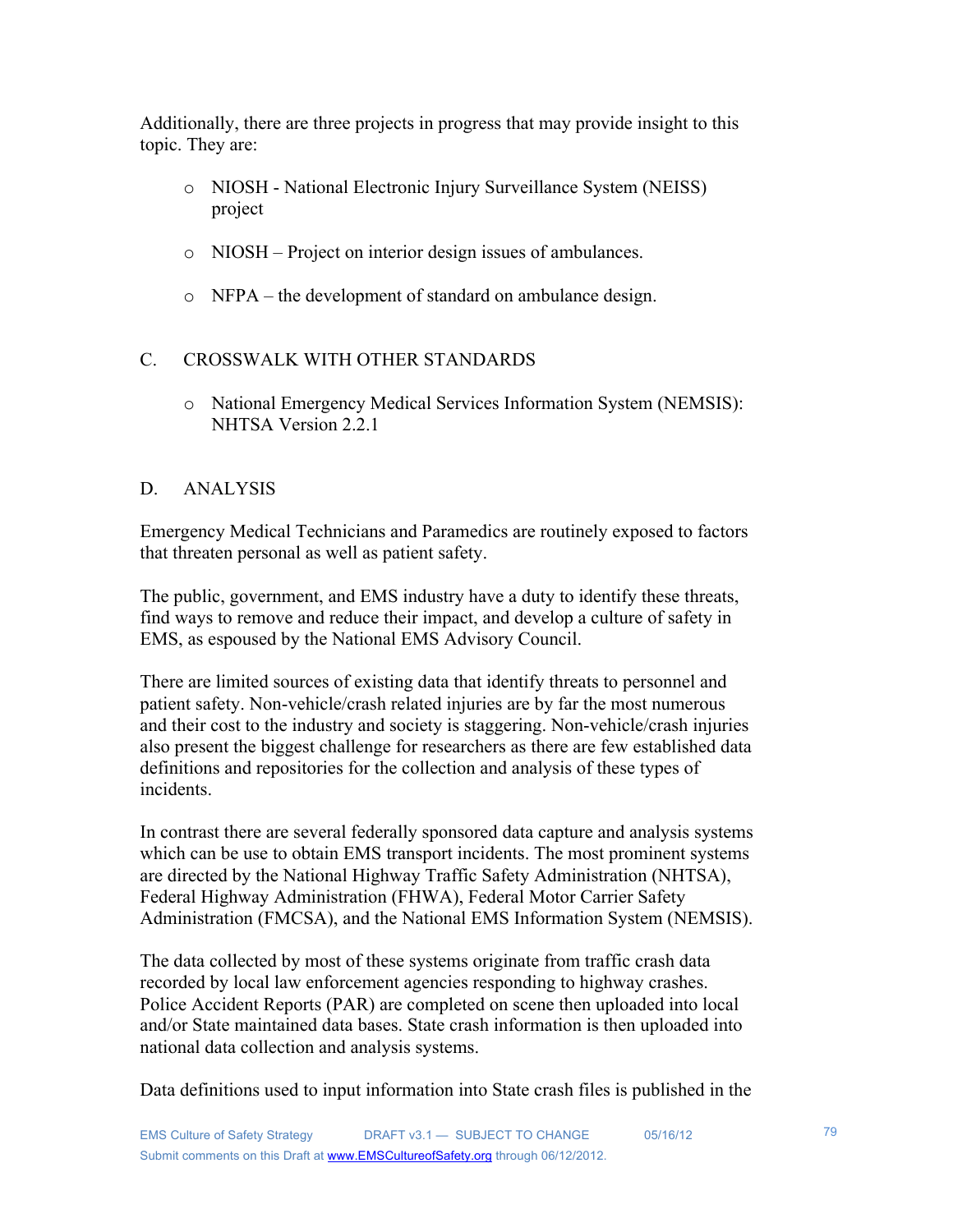DOT report "Model Minimum Uniform Crash Criteria (MMUCC)" and the American National Standard Institute (ANSI) D16.1 "Manual on Classification of Motor Vehicle Traffic Accidents", Seventh Edition. State PAR definitions are reported to be 75% compliant with the standards contained in MMUCC and ANSI D<sub>16.1</sub>.

The examination of data definitions and elements captured by States indicates a wide range of interpretation related to EMS programs. For example, a search of ANSI D16.1-2007 reveals no references to "ambulance vehicles" or to "fire trucks". The MMUCC definition for "ambulance" is now defined as, "any public of private ambulance service under contract to a jurisdiction to provide emergency response for medical emergencies." A fire truck is now included in the general definition of an emergency motor vehicle, "Indicates operation of any motor vehicle that is legally authorized by a government authority to respond to emergencies with or without use of emergency warning equipment, such as police vehicle, fire truck, or ambulance while actually engaged in such response." Collecting data using dissimilar definitions for EMS is problematic and often results in inaccurate reporting.

There are also other initiatives on the non-governmental side that are capturing data on incidents. The National Fire Fighter Near-Miss Reporting System is a voluntary, confidential, non-punitive and secure reporting system with the goal of improving fire fighter safety. The data collection allows for an EMS provider, regardless of agency type, to report near misses in the collection system. You can find additional information at: http://www.firefighternearmiss.com/. EMSCloseCalls.com is operated by an individual and offers a similar format for personnel to upload information as a result of a close call. CONCERN network is a reporting database system for air medical services to report incidents.

The most blatant limitation with these sources of data is heterogeneity in terminology. For example data definitions used to track vehicle crash and their resulting injuries, fail to identify EMS-specific terms such as: What is an ambulance? What is an EMS System? What constitutes an EMS call? What differentiates a run, trip, call, response, incident, and/or dispatch?

Similar disparities in data collection can be noted when comparing data definitions used to capture information on transportation injuries as vehicles used for EMS purposes are, in some cases, exempted from FMCSA safety oversight. The analysis of EMS injury data is an important step in the process of reducing the rate of crash and non-crash related injuries and fatalities among EMS workers, their patients and the general public. Current data capture systems fail to capture the important elements of injuries and the associated denominator data such as miles traveled, vehicle miles, scheduled work hours, hours on duty, and hours responding to calls. This information is an important foundation for any project designed for the purpose of reducing risks and improving the general culture of safety within the industry.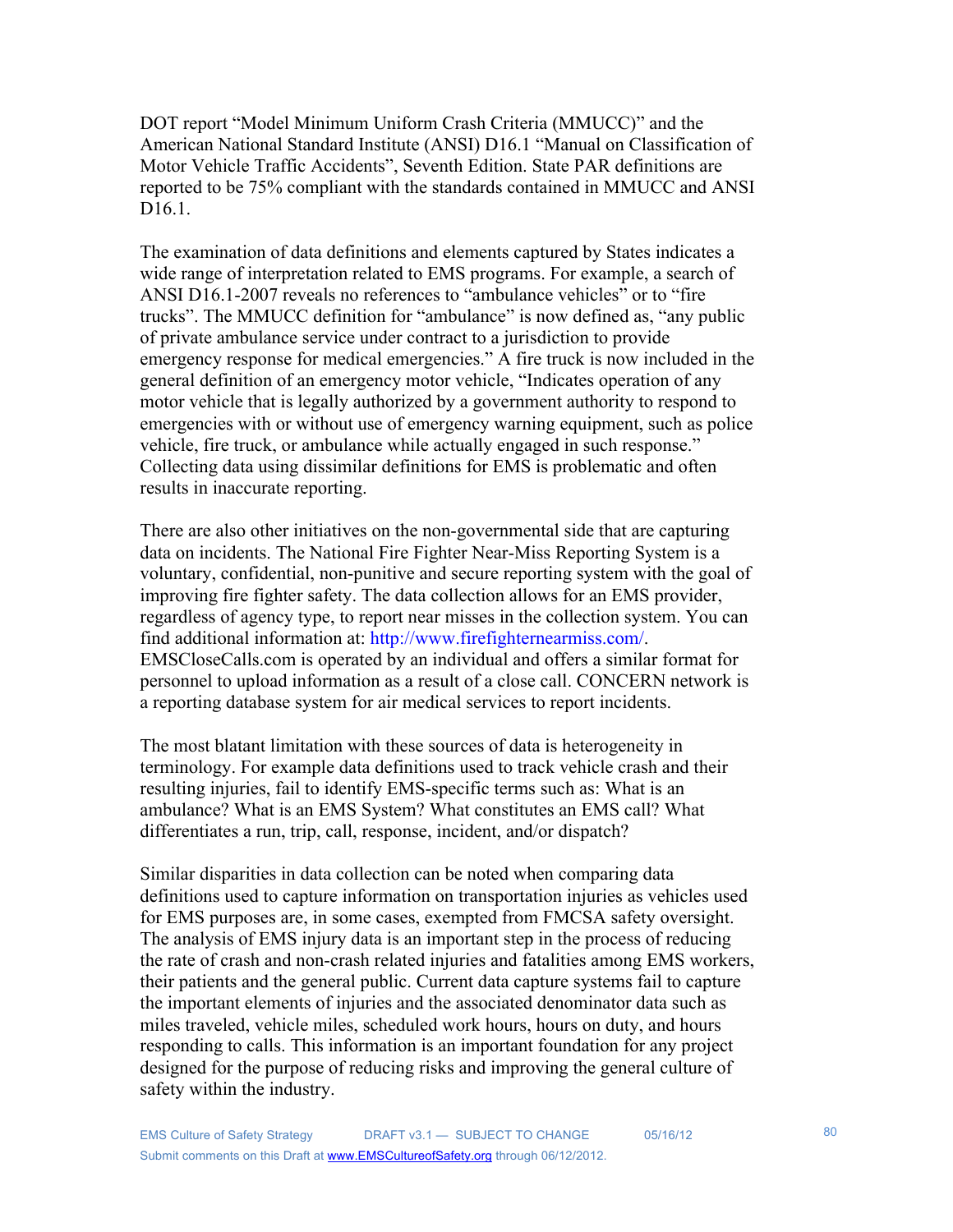# E. COMMITTEE CONCLUSION

An essential element in creating a culture of safety is establishing a baseline of known hazards and injuries. Existing federal and non-federal systems for measuring worker, patient, and public injuries and fatalities fall short of meeting the needs of the industry.

# **RECOMMENDED ACTIONS/STRATEGIES:**

# **National EMS Advisory Council**

The Safety Committee recommends the establishment of a standing subcommittee on "EMS Safety Data" to pursue the future development of information processing system(s), process or services capable of providing the analytical tools needed for the mitigation of illnesses, injuries, and deaths to EMS providers, patients, and public.

# **National Highway Traffic Safety Administration**

The National EMS Advisory Council recommends a NHTSA review of current data definitions relating to EMS illnesses, injuries and deaths, to include definitions contained in MMUCC, ANSI D 16.1, and any other database system recording EMS illnesses, injuries, and deaths.

The National EMS Advisory Council recommends NHTSA to encourage and develop relationships between federal and non-federal partners utilizing existing reporting systems to improve consistency of terminology and access to data sources on EMS illnesses, injuries, and deaths. (i.e. IAFC Near Miss reporting system, Bureau of Labor Statistics, National Transportation Safety Board)

# **Other Department of Transportation**

None

# **Federal Interagency Committee on Emergency Medical Services**

The National EMS Advisory Council recommends NHTSA work with FICEMS to assure integration and utilization of EMS illnesses, injury, and fatality surveillance databases across federal agencies.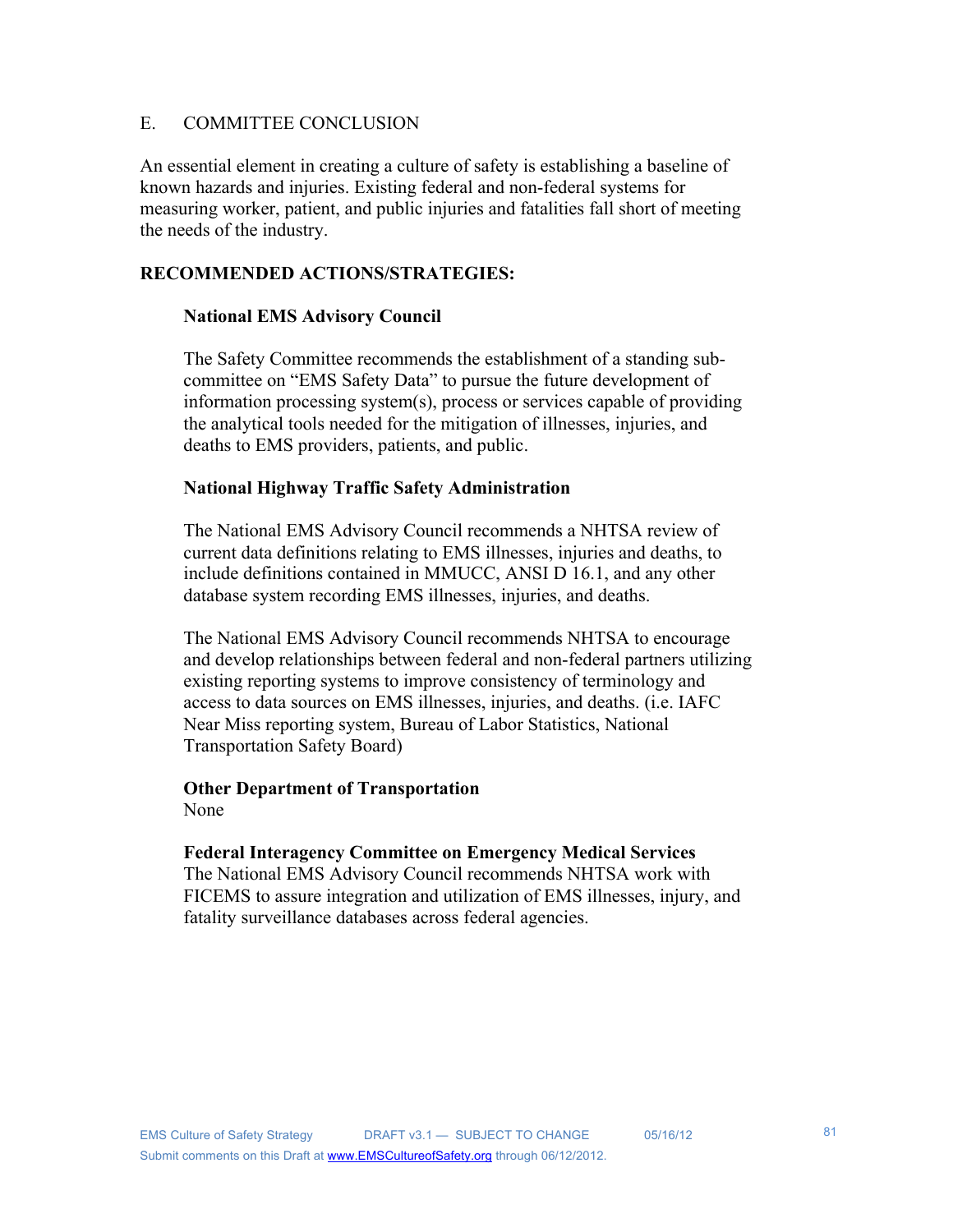### **V. References**

*Note: It is anticipated that additional items will be added to this section during subsequent drafts. References will be reorganized and redundancies removed prior to release of the final document.*

### **Cited References**

!!!!!!!!!!!!!!!!!!!!!!!!!!!!!!!!!!!!!!!!!!!!!!!!!!!!!!!

<sup>1</sup> Maguire BJ, Walz BJ. Current Emergency Medical Services Workforce Issues in the United States. Journal of Emergency Management. 2004; 2(3): 17-26.

 $2$  Maguire BJ, Dean S, Bissel RA, et al. Epidemic and Bioterrorism Preparation Among EMS Systems. Prehospital and Disaster Medicine. 2007; 22(3): 237-242.

 $3$  Maguire BJ, Hunting KL, Smith GS, Levick NR. Occupational fatalities in emergency medical services: a hidden crisis. Ann Emerg Med. 2002 Dec;40(6):625-32.

<sup>4</sup> Maguire BJ: Transportation-related injuries and fatalities among emergency medical technicians and paramedics. *Prehosp Disaster Med* 2011;26(4):1–7.

<sup>5</sup> Brian J. Maguire, DrPH, MSA, EMT-P. Correspondence with project authors, 4/25/2012.

<sup>6</sup> http://ems.gov/pdf/nemsac/july08/Votes\_Issues\_July08.pdf

 $<sup>7</sup>$  Maguire BJ, Hunting KL, Smith GS, Levick NR. Occupational fatalities in emergency medical</sup> services: a hidden crisis. Ann Emerg Med. 2002 Dec;40(6):625-32.

<sup>8</sup> Maguire BJ, Hunting KL, Guidotti TL, Smith GS. Occupational Injuries Among Emergency Medical Services Personnel. Prehospital Emergency Care. 2005; 9: 405–411

<sup>9</sup> Maguire BJ, Smith S. Injuries and Fatalities among Emergency Medical Technicians and Paramedics in the U.S. Accepted by Prehospital and Disaster Medicine. 2010

<sup>10</sup> Mitchell CS, Maguire BJ, Guidotti TL. Worker Health and Safety in Disaster Response. In Ciottone G. (Ed.) Disaster Medicine. Mosby Pub. 2006.

<sup>11</sup> Donnelly E. Work-Related Stress and Posttraumatic Stress in Emergency Medical Services. Prehosp Emerg Care. 2012; 16(1): 76-85.

 $12$  Patterson PD, Weaver MD, Frank RC, et al. Association Between Poor Sleep, Fatigue, and Safety Outcomes in Emergency Medical Services Providers. Prehosp Emerg Care. 2012; 16(1): 86-97.

<sup>13</sup> Maguire BJ, Hunting KL, Guidotti TL, Smith GS. Occupational Injuries Among Emergency Medical Services Personnel. Prehosp Emerg Care. 2005; 9: 405–411.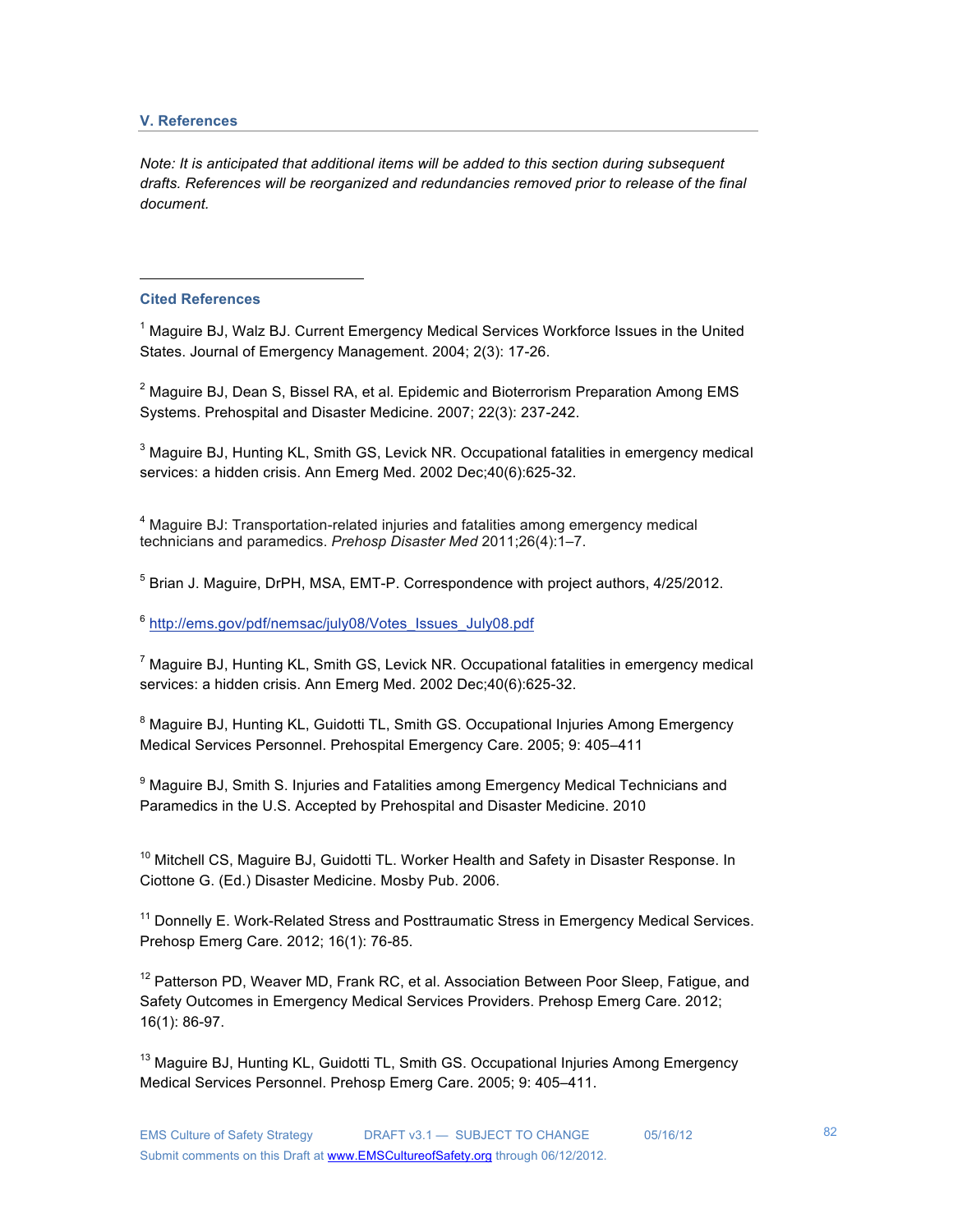<sup>14</sup> Grange JT, Corbett SW. Violence Against Emergency Medical Services Personnel. Prehosp Emerg Care. 2002 Apr-Jun;6(2):186-90.

!!!!!!!!!!!!!!!!!!!!!!!!!!!!!!!!!!!!!!!!!!!!!!!!!!!!!!!!!!!!!!!!!!!!!!!!!!!!!!!!!!!!!!!!!!!!!!!!!!!!!!!!!!!!!!!!!!!!!!!!!!!!!!!!!!!!!!!!!!!!!!!!!!!!!!

<sup>15</sup> Maguire BJ, Kahn CA. Ambulance Safety and Crashes. In Cone DC. (Ed) Emergency Medical Services: Clinical Practice & Systems Oversight. NAEMSP Pub. 2009.

<sup>16</sup> Maguire BJ. Preventing Ambulance Collision Injuries Among EMS Providers: Part 1. EMS Manager and Supervisor. 2003; 5(2): 4.

<sup>17</sup> Maguire BJ. Preventing Ambulance Collision Injuries Among EMS Providers: Part 2. EMS Manager and Supervisor. 2003; 5(3): 4-7.

 $18$  Maguire BJ. Ambulance Safety in the U.S. Journal of Emergency Management. 2003; 1(1): 15-18.

<sup>19</sup> Maguire BJ. Transportation-Related Injuries and Fatalities among Emergency Medical Technicians and Paramedics. Prehospital and Disaster Medicine. 2011; 26(4).

 $20$  Ibid. Maguire BJ, Smith S. Injuries and Fatalities among Emergency Medical Technicians and Paramedics. Accepted for publication, Prehospital and Disaster Medicine. 2010.

 $21$  Ibid. Maguire BJ, Hunting KL, Smith GS, Levick NR. Occupational Fatalities in EMS: A Hidden Crisis. Annals of Emergency Medicine. 2002; 40(6): 625-632.

 $22$  Maguire BJ, O'Meara P, Brightwell, R, O'Neill BJ. Occupational Injuries and Fatalities among Paramedics in the U.S. and Australia. In preparation.

 $^{23}$  Maguire BJ, Porco FV. EMS and Vehicle Safety. Emergency Medical Services. 1997; 26(11): 39-43.

<sup>24</sup> Maguire BJ, Hunting KL, Guidotti TL, Smith GS. The epidemiology of occupational injuries and illnesses among emergency medical services personnel. ProQuest Pub 2004.

 $25$  Maguire BJ, Porco FV. An Eight Year Review of Legal Cases Related to an Urban 911 Paramedic Service. Prehospital and Disaster Medicine. 1997; 12(2): 83-86.

<sup>26</sup> Ibid. Maguire BJ, Hunting KL, Smith GS, Levick NR. Occupational Fatalities in EMS: A Hidden Crisis. Annals of Emergency Medicine. 2002; 40(6): 625-632.

<sup>27</sup> Botwinick L, Bisognano M, Haraden C. Leadership Guide to Patient Safety. IHI Innovation Series white paper. Cambridge, Massachusetts: Institute for Healthcare Improvement; 2006. (Available on www.IHI.org)

28 Kohn LT, Corrigan JM, Donaldson MS (editors). *To Err is Human: Creating a Safer Health System.* Institute of Medicine, Committee on Quality of Health Care in America (2000). ISBN: 0-309-51563-7 (www.nap.edu/catalog/9728.html)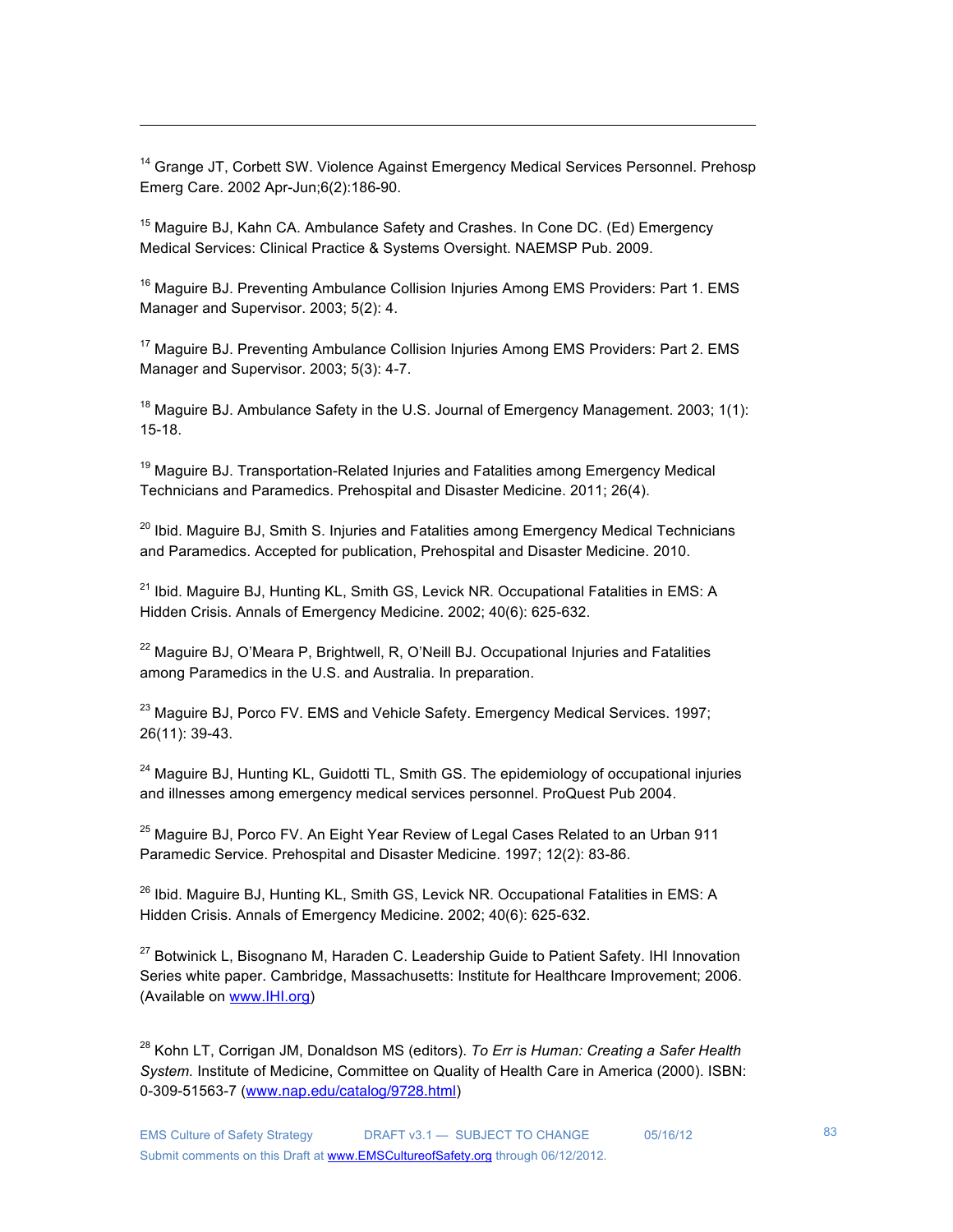29 Canadian Patient Safety Institute. *Patient Safety in Emergency Medical Services: Advancing and Aligning the Culture of Patient Safety in EMS;* YEAR.

 $30$  Hobgood C, XIe J, Winder B, Hooker J. Error Identification, Disclosure, and Reporting: Practice Patterns of Three Emergency Medicine Provider Types. Acad Emerg Med. 2004; 11:196-9

!!!!!!!!!!!!!!!!!!!!!!!!!!!!!!!!!!!!!!!!!!!!!!!!!!!!!!!!!!!!!!!!!!!!!!!!!!!!!!!!!!!!!!!!!!!!!!!!!!!!!!!!!!!!!!!!!!!!!!!!!!!!!!!!!!!!!!!!!!!!!!!!!!!!!!

<sup>31</sup> Kothari R, Barsan W, Brott T, Broderick J, Ashbrock S. Frequency and accuracy of prehospital diagnosis of acute stroke. *Stroke.* 1995; **26**:937–41.

 $32$  Hubble MW, Paschal KR, Sanders TA. Medication calculation skills of practicing paramedics. *Prehosp Emerg Care.* 2000; **4**:253–60.

 $33$  Rittenberger JC, Beck PW, Paris PM, Errors of omission in the treatment of prehospital chest pain patients. *Prehosp Emerg Care.* 2005; **9**:2–7.

<sup>34</sup> Vilke GM, Tornabene SV, Stepanski B, *et al.* Paramedic self-reported medication errors. *Prehosp Emerg Care.* 2006; **10**:457–62.

 $35$  Ackerman R, Waldron RL. Difficulty breathing: agreement of paramedic and emergency physician diagnoses. *Prehosp Emerg Care.* 2006; **10**:77–80.

<sup>36</sup> Wang HE, Lave JR, Sirio CA, Yealy DM. Paramedic intubation errors: isolated events or symptoms of larger problems? *Health Aff (Millwood).* 2006; **25**:501–9.

 $37$  Fairbanks RJ, Caplan SH, Bishop PA, Marks AM, Shah MN. Usability study of two common defibrillators reveals hazards. *Ann Emerg Med.* 2007; **50**:424–32.

 $38$  Wang HE, Fairbanks RJ, Shah MN, Abo BN, Yealy DM. Tort claims and adverse events in emergency medical services. *Ann Emerg Med.* 2008

<sup>39</sup> Hoyle JD, Davis AT, Putman KK, et al. Medication Dosing Errors in Pediatric Patients Treated by Emergency Medical Services. Prehosp Emerg Care. 2012 Jan-Mar, 16(1): 59-66.

<sup>40</sup> National EMS Advisory Council Oversight, Analysis, and Research Committee. Reducing Adverse Events in EMS: Creating a Culture of Safety. 001-OAR-008-FINAL. 2009.

<sup>41</sup> Wiegmann D, Zhang H, von Thaden T, Sharma G, Mitchell A. A Synthesis of Safety Culture and Safety Climate Research. Savoy, Illinois: University of Illinois at Urbana-Champaign Institute of Aviation, Aviation Research Lab; 2002. Prepared for Federal Aviation Administration as Technical Report ARL-02-3/FAA-02-2 under Contract DTFA -1-G-015.

 $42$  Fairbanks RJ, Crittenden CN, O'Gara KG, Wilson MA, Pennington EC, Chin NP, Shah MN (2008), Emergency Medical Services Provider Perceptions of the Nature of Adverse Events and Near-Misses in Out-of-Hospital Care: An Ethnographic View. Academic Emergency Medicine, 15:633-640.

<sup>43</sup> Patterson PD, Huang DT, Fairbanks RJ, Simeone S, Weaver M, Wang HE. Variation in emergency medical services workplace safety culture. *Prehosp Emerg Care.* 2010 Oct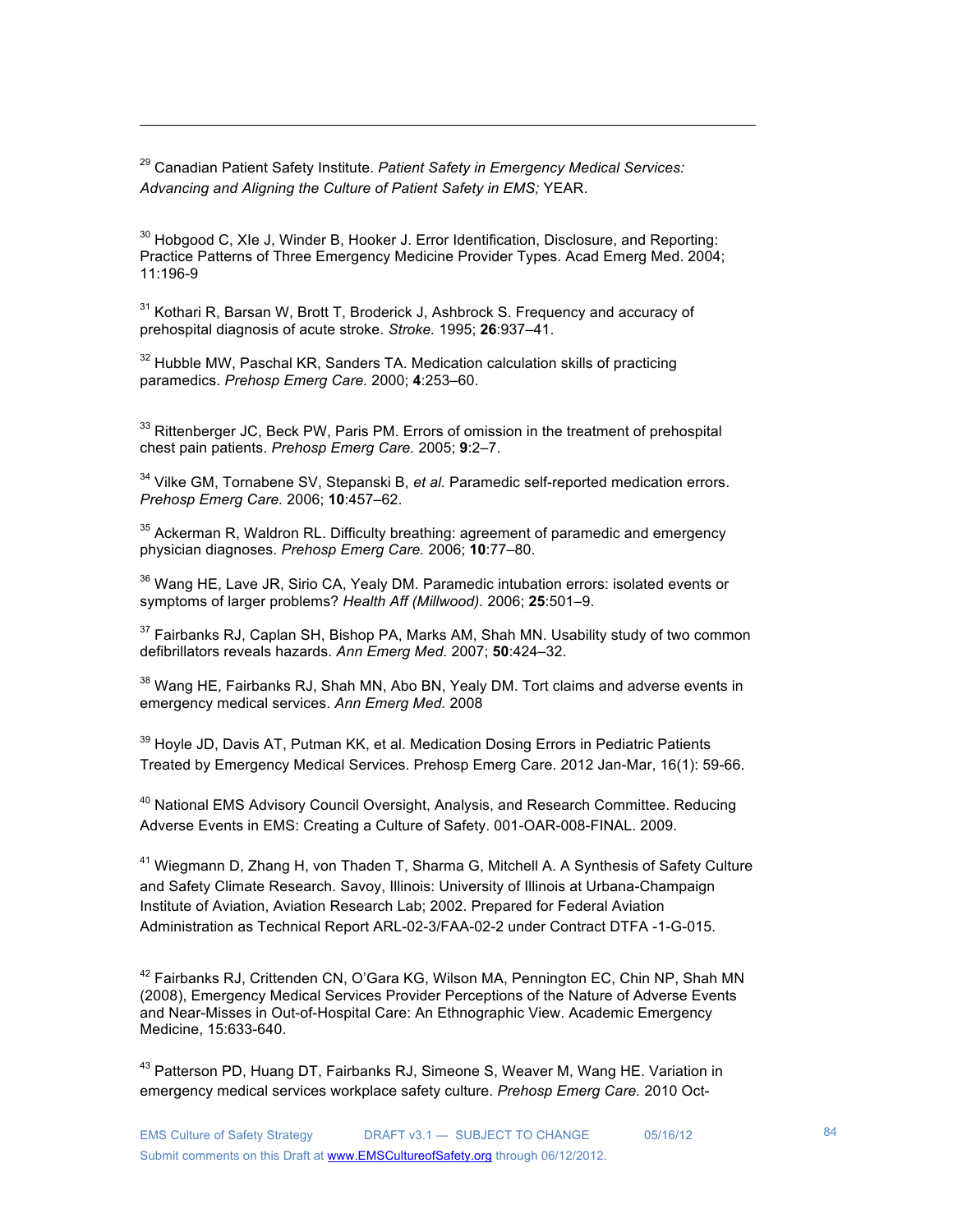Dec;14(4):448-60. (Additional details available at http://emergencymedicine.pitt.edu/research/emsarn/ems-safety-culture)

<sup>44</sup> Weaver MD, Wang HE, Fairbanks RJ, Patterson D. The Association Between EMS Workplace Safety Culture and Safety Outcomes. *Prehosp Emerg Care.* 2012, 16(1): 43-52.

!!!!!!!!!!!!!!!!!!!!!!!!!!!!!!!!!!!!!!!!!!!!!!!!!!!!!!!!!!!!!!!!!!!!!!!!!!!!!!!!!!!!!!!!!!!!!!!!!!!!!!!!!!!!!!!!!!!!!!!!!!!!!!!!!!!!!!!!!!!!!!!!!!!!!!

<sup>45</sup> Eliseo LJ, Murray KA, White LF, et al. EMS Providers' Perceptions of Safety Climate and Adherence to Safe Work Practices. Prehosp Emerg Care. 2012, 16(1) 53-58.

 $46$  Collective observations/consensus of stakeholders and Steering Committee members participating in EMS Culture of Safety National Stakeholder Conference, June 27-28, 2011, Washington, D.C.

 $47$  Brian J. Maguire, DrPH, MSA, EMT-P. Correspondence with project authors,  $4/25/2012$ .

<sup>48</sup> Singer SJ, Gaba DM, Geppert JJ, Sinaiko AD, Howard SK, Park KC. The Culture of Safety: Results of an Organization-Wide Survey in 15 California Hospitals. *Qual Saf Health Care*  2003; 12: 112-118.

 $49$  Donnelly E, Siebert D: Occupational Risk Factors in the Emergency Medical Services. *Prehosp Disaster Med* 2009; 24(5): 422-429.

<sup>50</sup> National Fallen Firefighters Foundation: "'Everyone Goes Home' Firefighter Life Safety Initiative" (White Paper). National Fallen Firefighters Foundation, 2007. (www.everyonegoeshome.com/summit/whitepapers.pdf)

51 Botwinick L, Bisognano M, Haraden C. Leadership Guide to Patient Safety. IHI Innovation Series white paper. Cambridge, Massachusetts: Institute for Healthcare Improvement; 2006. (Available on www.IHI.org)

 $52$  Lucian Leape, MD. Testimony before the 106<sup>th</sup> Congress Subcommittee on Labor, Health and Human Services (Date: 1/25/2000). (www.gpo.gov/fdsys/pkg/CHRG-106shrg61732/pdf/CHRG-106shrg61732.pdf)

53 Marx D. *Whack a Mole: The Price We Pay for Expecting Perfection.* 2009; 54.

<sup>54</sup> American Nurses Association Congress on Nursing Practice and Economics: Position paper on Just Culture. American Nurses Association, 2010

<sup>55</sup> US Dept of Health & Human Services, Agency for Healthcare Research and Quality. Patient Safety Never Events (http://psnet.ahrq.gov/primer.aspx?primerID=3)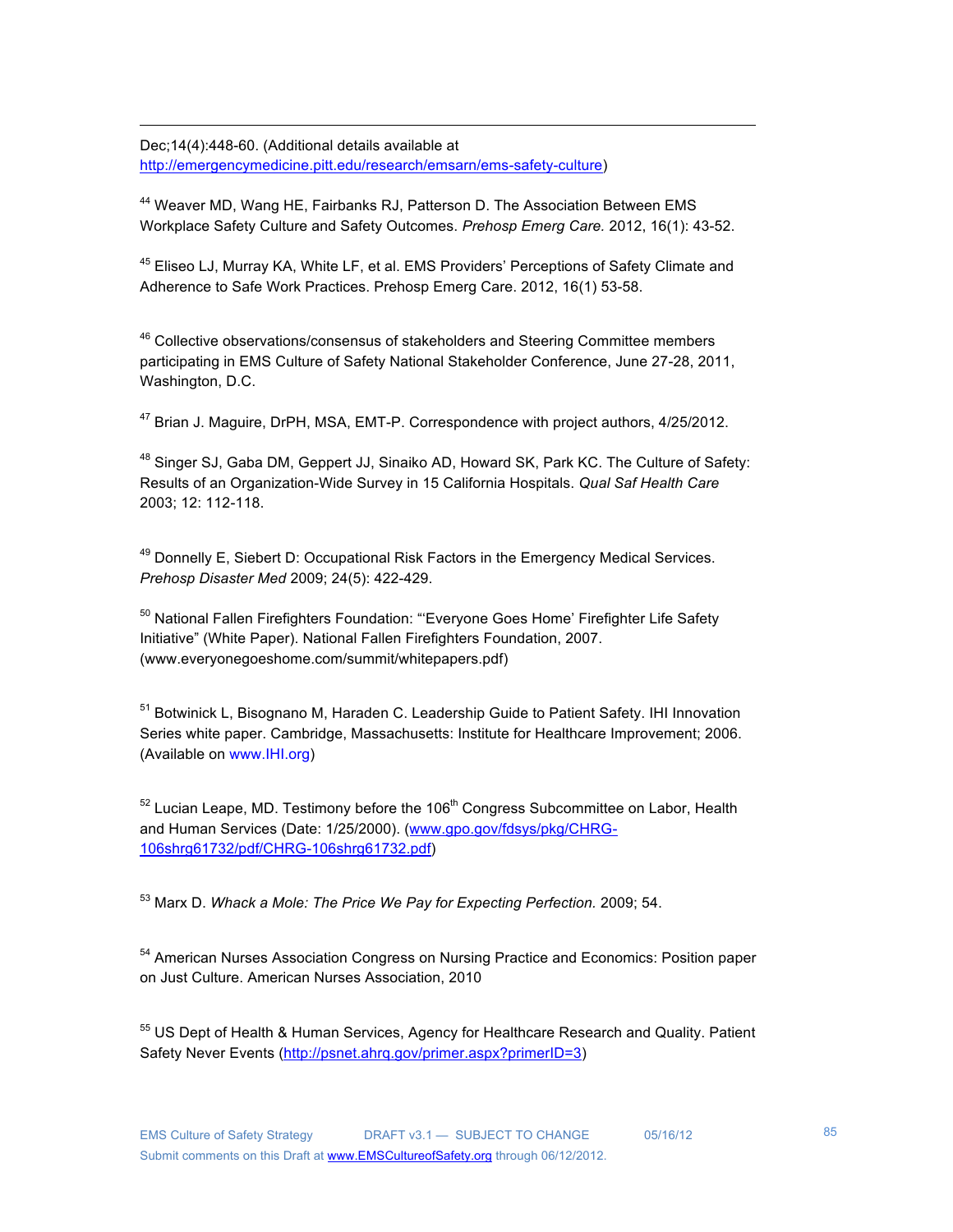<sup>56</sup> Sentinel Events Policy & Procedures. The Joint Commission, January 2011. (http://www.jointcommission.org/Sentinel\_Event\_Policy\_and\_Procedures/)

57 National Occupational Research Agenda (NORA): National Public Safety Agenda for Occupational Safety and Health Research and Practice in the U.S., Public Safety Sub Sector; 2009.

!!!!!!!!!!!!!!!!!!!!!!!!!!!!!!!!!!!!!!!!!!!!!!!!!!!!!!!!!!!!!!!!!!!!!!!!!!!!!!!!!!!!!!!!!!!!!!!!!!!!!!!!!!!!!!!!!!!!!!!!!!!!!!!!!!!!!!!!!!!!!!!!!!!!!!

(http://www.cdc.gov/niosh/nora/comment/agendas/pubsafsub/pdfs/PubSafSubApr2009.pdf)

58 National Highway Traffic Safety Administration. *Feasibility for an EMS Workforce Safety and Health Surveillance System*. 2007.

59 National Highway Traffic Safety Administration. *The Emergency Medical Services Workforce Agenda for the Future*. 2011

60 "Six Years and a Lasting Legacy: A Case Study in IAFC Program Success." *International Association of Firefighters On-Scene (Periodical).* July 15, 2011. http://www.iafc.org/MemberCenter/OnSceneArticle.cfm?ItemNumber=4939

61 National EMS Management Association *Leadership Agenda for the Future.* National EMS Management Association (NEMSMA), 2011.

62 Canadian Patient Safety Institute. *Patient Safety in Emergency Medical Services: Advancing and Aligning the Culture of Patient Safety in EMS;* YEAR.

### **Safety Culture References**

- 1. Geller Scott E. Ten principles for achieving a total safety culture. Professional Safety. Sep 1994; 39(9): 18-24.
- 2. Heather Höpfl. Safety culture, corporate culture: organizational transformation and the commitment to safety. Disaster Prevention and Management. 1994; 3(3):49–58.
- 3. R T Booth, Health and Safety Unit, Department of Mechanical and Electrical Engineering, Aston University. The role of human factors and safety culture in safety management. ARCHIVE: Proceedings of the Institute of Mechanical Engineers. 1995; 209(B5):393-400.
- 4. Dilley Heather, Kleiner Brian H. Creating a culture of safety. Work Study. 1996; 45, Issue 3:5-8.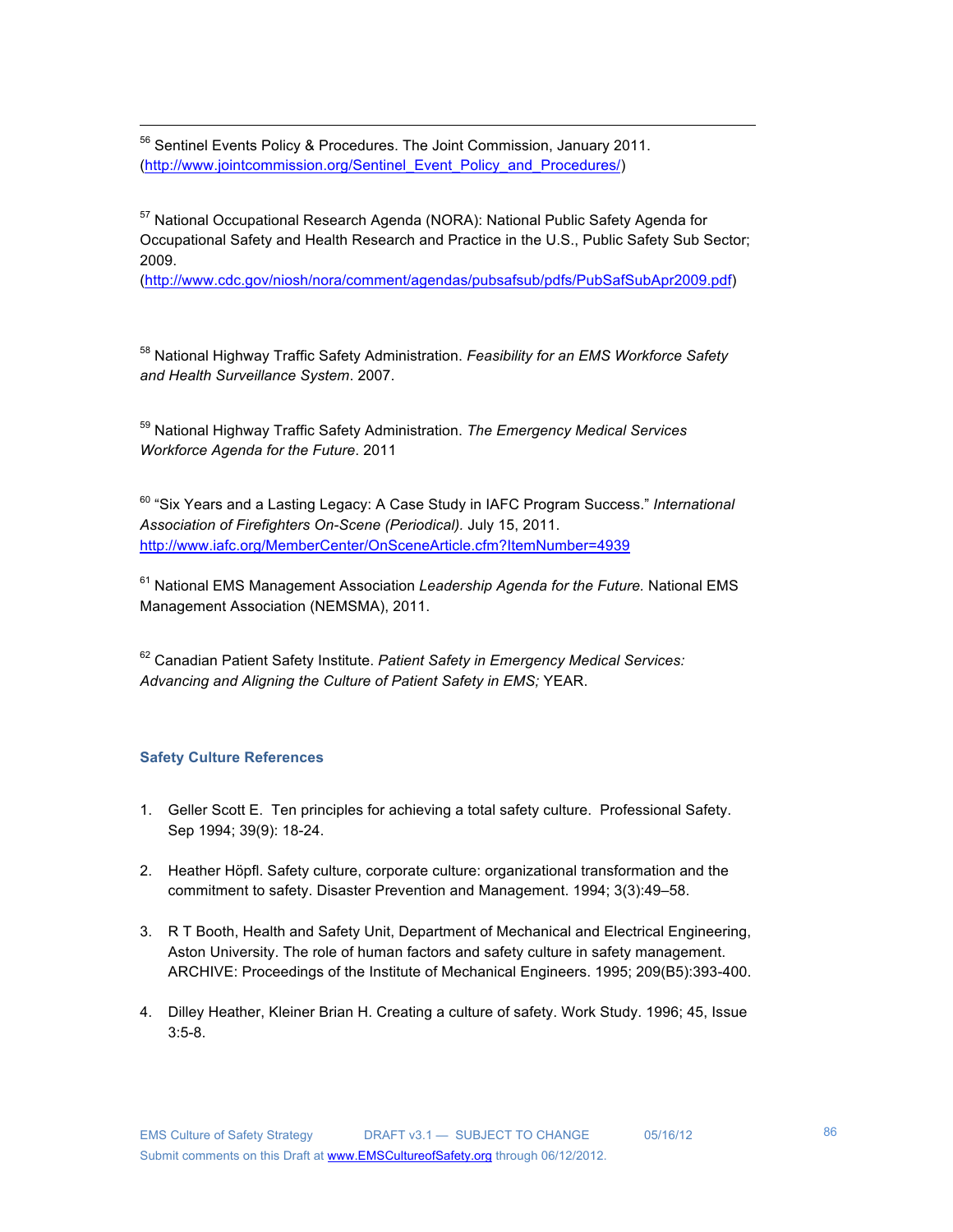- 5. Cox Sue, Flin Rhona. Safety culture: Philosopher's stone or man of straw? Work & Stress. 1998; 12(3):189-201.
- 6. Pidgeon Nick. Safety culture: Key theoretical issues. Work & Stress. 1998;12(3):202-216.

- 7. John S. Carroll, MIT Sloan School of Management. Safety culture as an ongoing process: culture surveys as opportunities for inquiry and change, Work & Stress, 1999; 12(3):272-284.
- 8. Clarke Sharon. Perceptions of organizational safety: implications for the development of safety culture. Journal of Organizational Behavior. March 1999; 2-(2):185-198.
- 9. Glendon I., Stanton N. A., Perspectives on safety culture. Safety Science. 2000; 34; 193- 214.
- 10. Hopkins Andrew. Studying organisational cultures and their effects on safety.
- 11. Safety Science. February 2000; 34(1-3):111-129.
- 12. Booth-Bourdeau Jacqueline, The Role of Discipline in Building an Effective Safety Culture. Aircraft Maintenance Technology. May 2000. http://www.amtonline.com/publication/article.jsp?pubId=1&id=970
- 13. Guldenmund F.W., The nature of safety culture: a review of theory and research Safety Science Group Delft University of Technology. Safety Science. 2000; 34: 215-217.
- 14. Grote G., Künzler C., Diagnosis of safety culture in safety management audits.
- 15. Safety Science. 2000; 34:131-150.
- 16. Sorensen J N, Advisory Committee on Reactor Safeguards, US Nuclear Regulatory Commission. Safety culture: a survey of the state-of-the-art. Reliability Engineering & System Safety. May 2002; 76(2): 189-204.
- 17. Gherardi Silvia , Nicolini Davide, Learning the trade: a culture of safety in practice. Organization. 2002; 9(2): 191-223.
- 18. Singer S J, Gaba D M, Geppert J J, Sinaiko A D, Howard S K, ParkQual Saf K C, The culture of safety: results of an organization-wide survey in 15 California hospitals. Health Care 2003;12:112–118.
- 19. Hall Mindy, Shaping organizational culture: a practitioner's perspective. Peak Development Consulting, LLC. 2005; 2(1).
- 20. Sumwalt Robert. Do You Have a Safety Culture; Leaders Log. AeroSafety World. July 2007.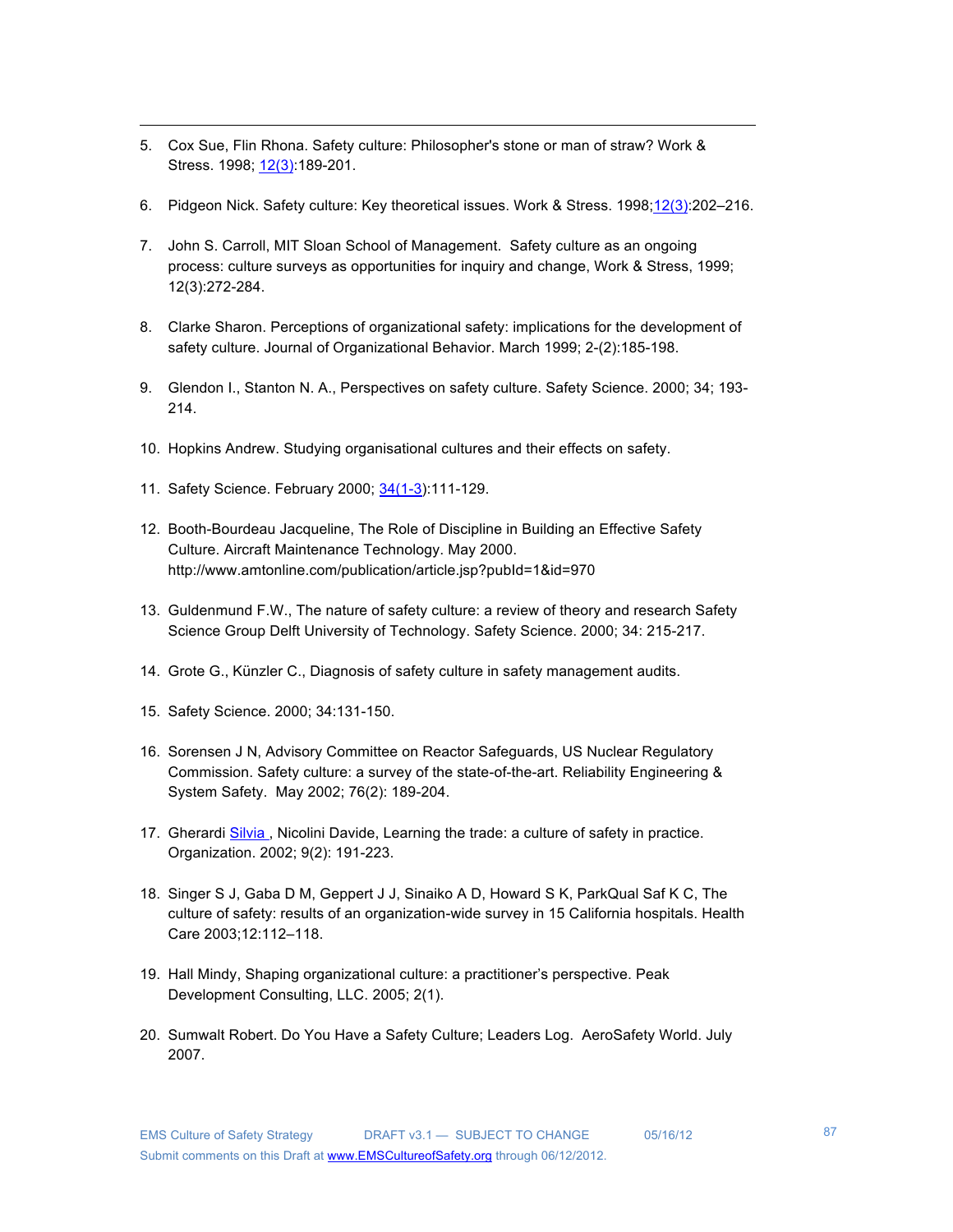21. Hinshaw Ada Sue. Navigating the perfect storm: balancing a culture of safety with workforce challenges. Nursing Research. January/February 2008; 57(1):S4-S10.

!!!!!!!!!!!!!!!!!!!!!!!!!!!!!!!!!!!!!!!!!!!!!!!!!!!!!!!!!!!!!!!!!!!!!!!!!!!!!!!!!!!!!!!!!!!!!!!!!!!!!!!!!!!!!!!!!!!!!!!!!!!!!!!!!!!!!!!!!!!!!!!!!!!!!!

- 22. Kemsley Jyllian, Ortega Hermann. A safety culture starts with leadership. Chemical & Engineering News. April 2010. http://cenblog.org/the-safety-zone/2010/04/a-safetyculture-starts-with-leadership/
- 23. Wiegmann Douglas A, Zhang Hui, von Thaden Terry L, Sharma Gunjan, and Mitchell Alyssa A. Safety culture: a concept in chaos? Proceedings of the 46th Annual Meeting of the Human Factors and Ergonomics Society. Santa Monica, Human Factors and Ergonomics Society, 2002.
- 24. Wiegmann Douglas A, von Thaden Terry L, Gibbons Alyssa Mitchell. A review of safety culture theory and its potential application to traffic safety. AAA Foundation for Traffic Safety. 2007. www.aaafoundation.org/pdf/ wiegmannvonthadengibbons.pdf.
- 25. Wiegmann Douglas A, Zhang Hui, von Thaden Terry L, Sharma Gunjan, and Mitchell Alyssa A. A synthesis of safety culture and safety climate research. Technical Report ARL-02-3/FAA-02-2. June 2002, prepared for the FAA.
- 26. Hopkins, Andrew. Safety culture, mindfulness and safe behaviour: converging ideas? Working Paper 7. December 2002, The Australian National University.
- 27. Geni Bahar and Nesta Morris, iTRANS Consulting. Is a strong safety culture taking root in our highway agencies? AAA Foundation for Traffic Safety. 2007; www.aaafoundation.org/pdf/BaharMorris.pdf.
- 28. Canso. Safety Culture Definition & Enhancement Process Model. Transforming Global ATM Performance. June 2008.
- 29. The Institute of Engineering and Technology, Safety Culture. Health & Safety Briefing. No. 07. July 2010.
- 30. Sexton Brian J, Klinect James R. The link between safety attitudes and observed performance in flight operations. The University of Texas Human Factors Research Project. www.faa.gov/library.
- 31. Ardern Jane, Manager of Education and Information Services. Creating a Safety Culture. WorkSafe. www.docep.wa.gov.au.
- 32. Flin, R., Mearns, K., O'Connor, P., & Bryden, R. Measuring safety climate: identifying the common features. Safety Science, 34, 177-192. 2000
- 33. Griffin, M.A. & Neal, A. Perceptions of safety at work: A framework for linking safety climate to safety performance, knowledge, and motivation. Journal Of Occupational Health Psychology, 5, 347-358. 2000

88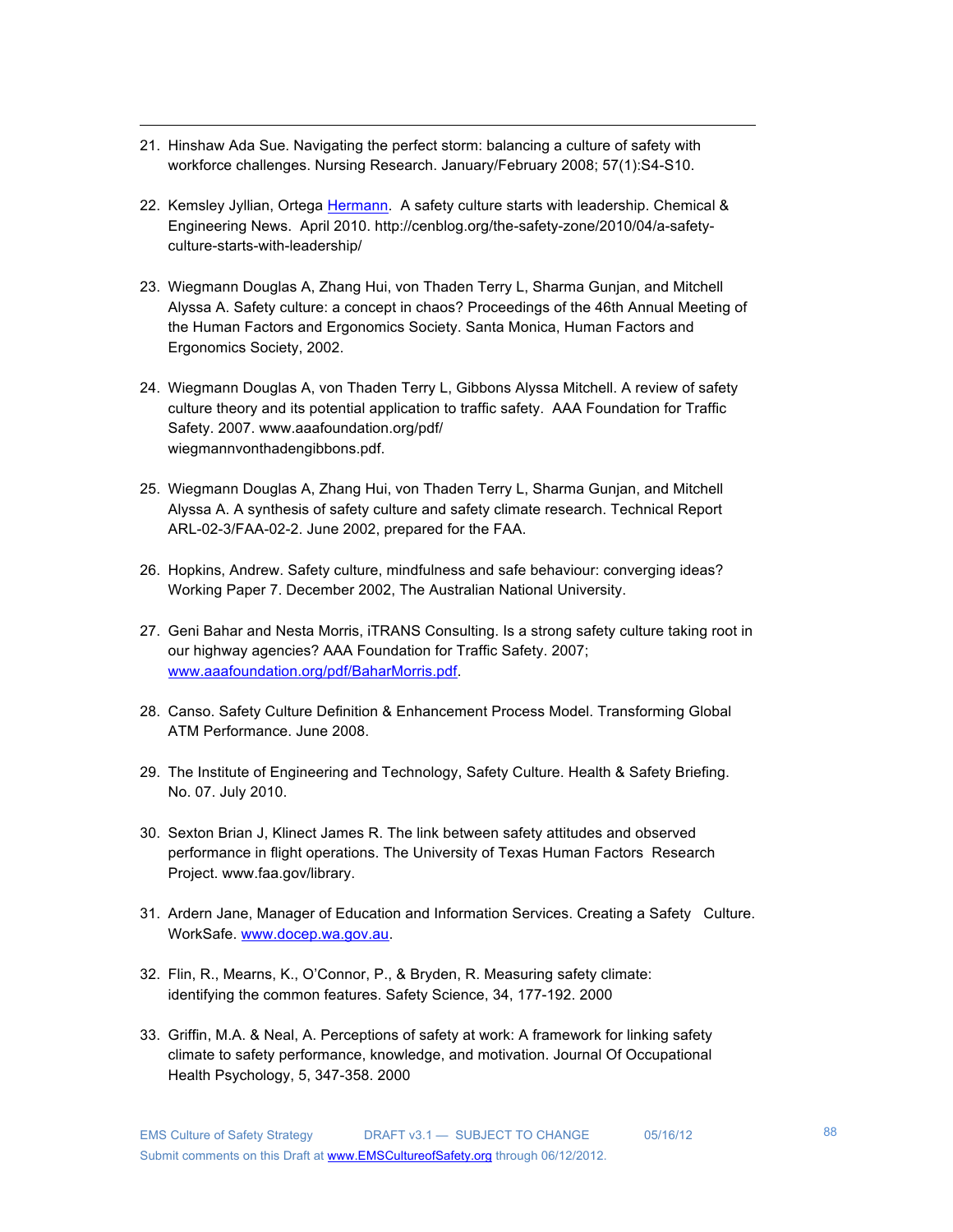34. Helmreich, R.L. & Merritt A. C. Organizational culture. In R.L. Helmreich & Merritt A.C. (Eds.), Culture at work in aviation and medicine (pp. 107-174). Ashgate. 1998

!!!!!!!!!!!!!!!!!!!!!!!!!!!!!!!!!!!!!!!!!!!!!!!!!!!!!!!!!!!!!!!!!!!!!!!!!!!!!!!!!!!!!!!!!!!!!!!!!!!!!!!!!!!!!!!!!!!!!!!!!!!!!!!!!!!!!!!!!!!!!!!!!!!!!!

- 35. McDonald, N. & Ryan, F. Constraints on the development of safety culture: A preliminary analysis. Irish Journal of Psychology, 13, 273-281. 1992
- 36. Meshkati, N. Human performance, organizational factors and safety culture. Paper presented on National Summit by NTSB on transportation safety, Washington, D.C. April, 1997

### **Crew Resource Management References**

- 1. Beynon-Davies Paul. Human error and information systems failure: the case of the London ambulance service computer-aided dispatch system project. Interacting with Computers. June 1999; 11(6):699-720.
- 2. Williams Kenneth A, Rose William D, Simon Robert. Teamwork in emergency medical services. Air Medical Journal. October 1999; 18(4): 149-153.
- 3. Wilson K A, Burke, C S, Priest H A, Salas E. Promoting health care safety through training high reliability teams. Qual Saf Health Care 2005; 14:303-309.
- 4. Patterson PD, Jones CB, Hubble MW, Carr M, Weaver MD, Engberg J, Castle N. The longitudinal study of turnover and the cost of turnover in emergency medical services. Prehospital Emergency Care. 2010; 14(2):209-221.

### **Patient Safety References**

- 1. National EMS Advisory Council. Reducing Medical Errors in EMS: Creating a Culture of Safety. Oversight, Analysis and Research Committee Minutes. June 2009. Report Number: 001-OAR-06-INT.
- 2. Kupas D F, Dula D J, Pino B J: Patient outcome using medical protocol to limit "lights and siren" transport. Prehosp Disaster Med, Oct-Dec 1994; 9(4):226-229.
- 3. Kupas D F, Wydro G C. Patient Restraint in Emergency Medical Services Systems. (NAEMSP Position Statement) Prehosp Emerg Care, 2002 July-Sept; 6(3):340-5.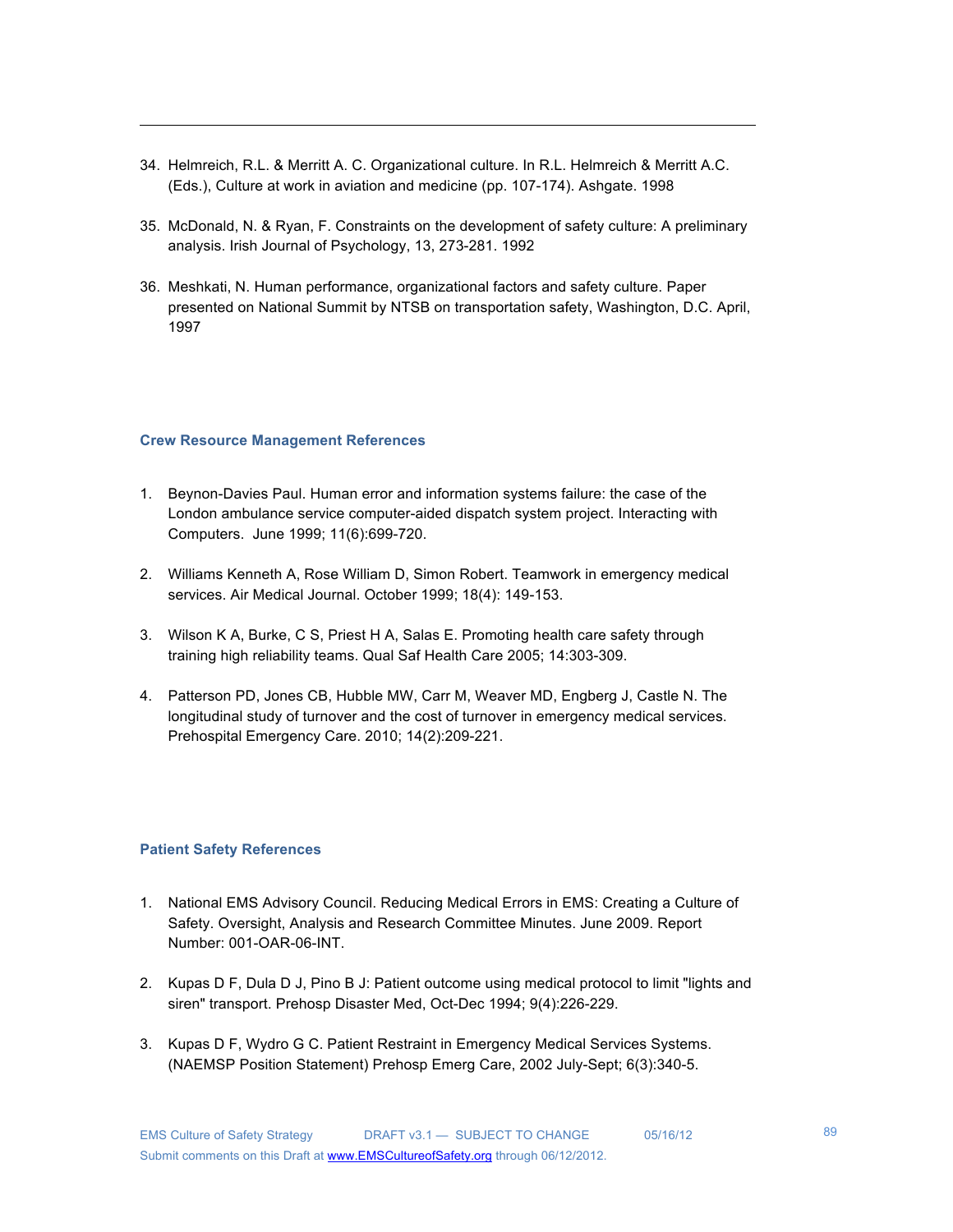- !!!!!!!!!!!!!!!!!!!!!!!!!!!!!!!!!!!!!!!!!!!!!!!!!!!!!!!!!!!!!!!!!!!!!!!!!!!!!!!!!!!!!!!!!!!!!!!!!!!!!!!!!!!!!!!!!!!!!!!!!!!!!!!!!!!!!!!!!!!!!!!!!!!!!! 4. Wang H E, Kupas D F, Hostler D, Cooney R, Yealy E M, Lave J R. Procedural experience with out-of-hospital tracheal intubation. Crit Care Med. August 2005; 33(8):1718-1721.
- 5. Wang H E, Kupas D F, Greenwood M J, Pinchalk M E, Mullins T, Gluckman W, Sweeney T A, Hostler D P . An algorithmic approach to prehospital airway management. Prehosp Emerg Care. April-June 2005; 9(2):167-71.
- 6. Wang Henry E., Lave Judith R., Sirio Carl A., Yealy Donald M. Paramedic intubation errors: isolated events or symptoms of larger problems? Health Affairs. 2006; 25(2): 501- 509.
- 7. Morrison L J, Brooks S C, Sawadsky B V, McDonald A C, Verbeek P R. Mortality and thrombolysis time intervals with prehospital 12-lead electrocardiograms and advance emergency department notification: A metaanalysis. Academy of Emergency Med. January 2006; 13(1):84-89.
- 8. Prehospital Care Manual Update. EMS Event Reporting Program Patient Safety First. Effective December 1, 2007. Contra Costa EMS Agency. EMS Event Reporting Design.
- 9. Paris PM, O'Connor RE. A National Center for EMS provider and patient safety: helping EMS providers help us. Prehosp Emerg Care. Jan-Mar 2008; 12(1):92-94.
- 10. Meisel Z F, Hargarten S, Vernick J. Addressing prehospital patient safety using the science of injury prevention and control. Prehosp Emerg Care. September 2008; 12(4):411-416.
- 11. NAEMT. Position Statement; EMS Patient Safety and Wellness. Adopted August 2009.
- 12. Kupas D F, Kauffman K F, Wang H E. Effect of airway-securing method on prehospital endotracheal tube dislodgement. Prehosp Emerg Care. 2010 Jan-Mar;14:26-30.
- 13. Bigham BL, Maher J, Brooks SC, Bull E, Morrison M, Burgess R, Atack L, Shojania K, Morrison LJ. Patient Safety in Emergency Medical Services: Advancing and Aligning the Culture of Patient Safety in EMS. Ottawa: Canadian Patient Safety Institute; 2010.
- 14. Iona M. Thraen, Utah Department of Health. EMS, Pre-hospital data and Patient Safety: Strange Bedfellows? September 2010. Powerpoint presentation. health.utah.gov/ems/conferences/prehospital\_data/patient\_safety.pdf.
- 15. Patterson P D, Weaver M D, Martin-Gill C, et al. [Abstract #106] Results from the emergency medical services provider and patient safety inventory tool. Prehosp Emerg Care. 2011; 15(1):104-137.
- 16. Bigham B, Brooks SC, Bull E, Morrison M, Maher M, Burgess R, Morrison, LJ. Patient Safety in Emergency Medical Services Summit: Executive Summary and Key Recommendations from the Niagara Roundtable Event. In Press 2011.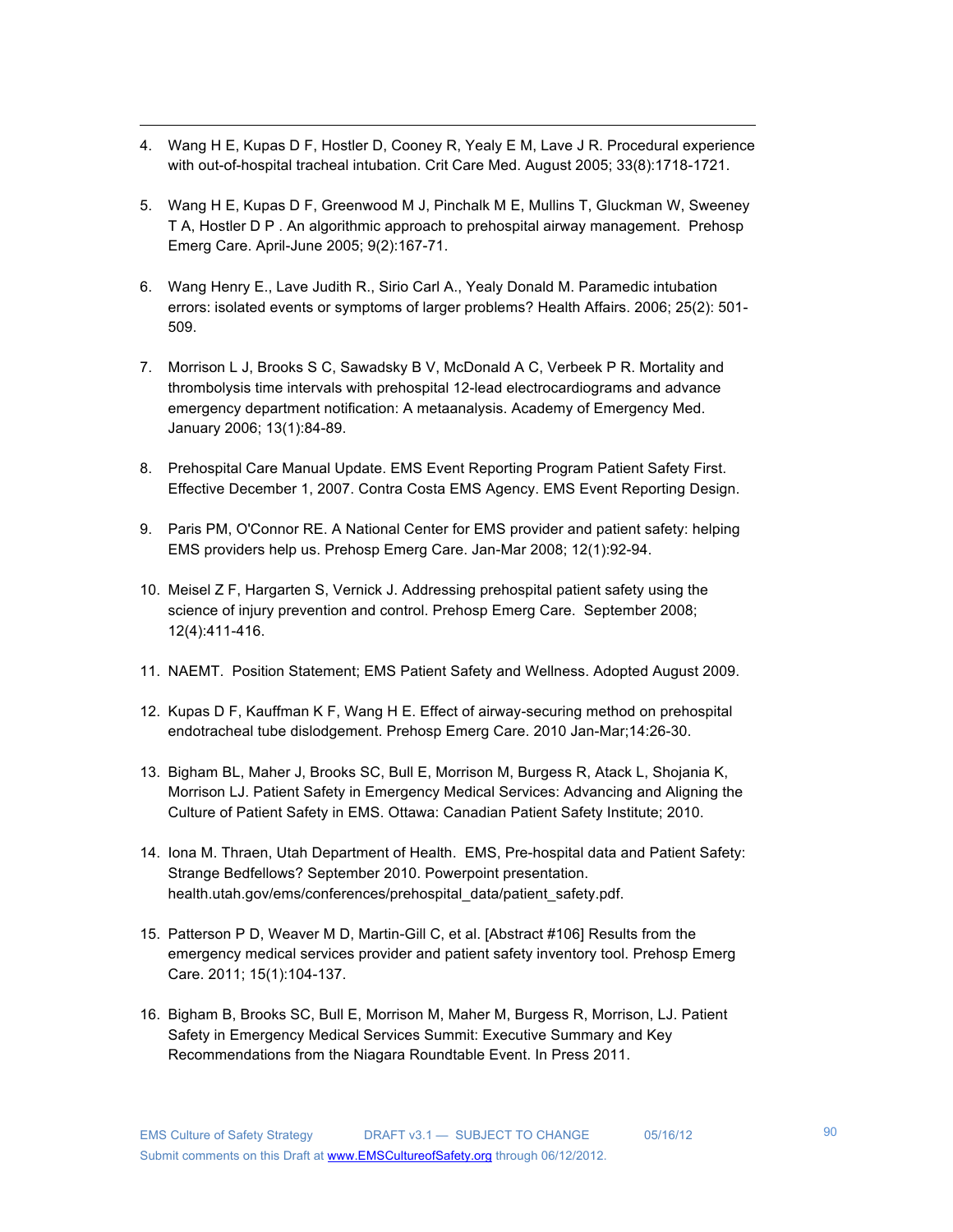17. Gallagher J M, Kupas D F. Experience with an anonymous web-based state EMS safety incident reporting system. Submitted to Prehosp Emerg Care on April 27, 2011, review pending.

!!!!!!!!!!!!!!!!!!!!!!!!!!!!!!!!!!!!!!!!!!!!!!!!!!!!!!!!!!!!!!!!!!!!!!!!!!!!!!!!!!!!!!!!!!!!!!!!!!!!!!!!!!!!!!!!!!!!!!!!!!!!!!!!!!!!!!!!!!!!!!!!!!!!!!

- 18. Shayhorn M, Kupas D F, Payton T F, Green P. Structured inspection of medications carried and stored by emergency medical services agencies identifies practices that may lead to medication errors. Submitted to Prehosp Emerg Care on May 1, 2011, review pending.
- 19. National EMS Advisory Council Systems Committee. Guiding Principles and Core Issues in EMS System Design. September 30, 2009.
- 20. Conway, J., Federico F., Stewart, K., Campbell, M. Respectful Management of Serious Clinical Adverse Events. IHI Innovation Series white paper. Cambridge, Massachusetts: Institute for Healthcare Improvement; 2010. (Available on www.IHI.org)

### **Practitioner Safety References**

- 1. Maguire Brian, Hunting K L, Smith G S, Levick N R. Occupational fatalities in EMS: A hidden crisis. Annals Of Emergency Medicine. December 2002; 40(6):625-632.
- 2. Heick R, Peek-Asa C, Zwerling C. Occupational Injury in EMS: Does Risk outweigh reward? #121840, American Public Health Association, Dec 2005.
- 3. Levick N R, Garigan M. Head protection: are there solutions for emergency medical service providers? Abstract #117405, American Public Health Association, December 2005.
- 4. Levick N R, Garigan M. A Solution to Head Injury Protection for Emergency Medical Service Providers. International Association for Ergonomics Proceedings. July 2006; http://www.objectivesafety.net/LevickIEA2006.pdf.
- 5. Maguire Brian, Hunting K L , Guidotti T L, Smith G S. The epidemiology of Occupational Injuries and Illnesses Among Emergency Medical Services Personnel. August 2006. http://www.devingreaney.com/ems\_violence.htm
- 6. Firefighter Life Safety Initiatives White Papers Everyone Goes Home, an initiative of the National Fallen Firefighter Foundation. http://everyonegoeshome.com/initiatives.html
- 7. Firefighter Life Safety Summit Reports Everyone Goes Home, an initiative of the National Fallen Firefighter Foundation. http://everyonegoeshome.com/sumnmit.html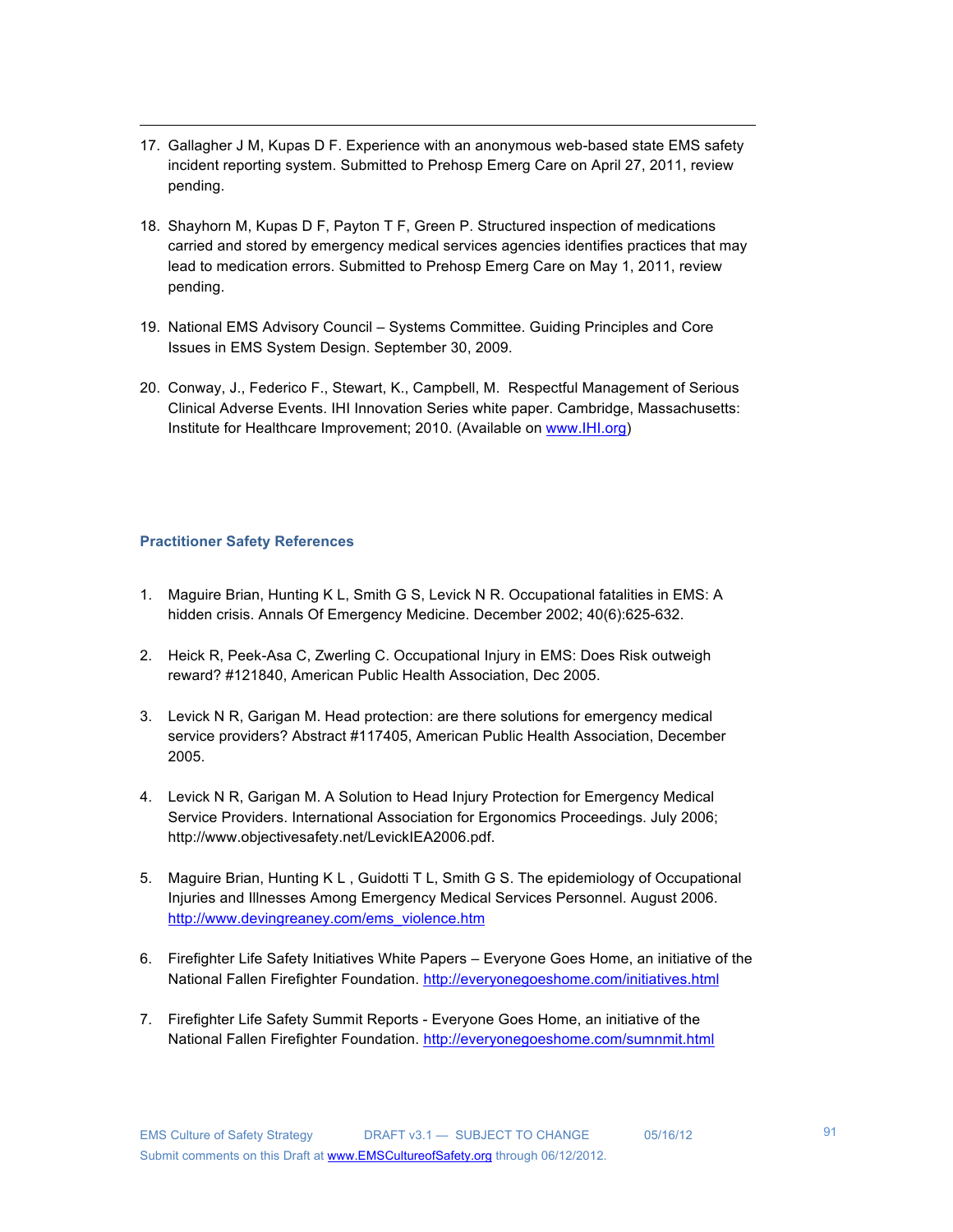#### **Personal Health and Wellness References**

1. Sloan Ira H., Rozensky Ronald H., Kaplan Leslie, Saunders Stephen M. A shooting incident in an elementary school: Effects of worker stress on public safety, mental health, and medical personnel. Journal of Traumatic Stress. October 1994; 7(4):565-574.

!!!!!!!!!!!!!!!!!!!!!!!!!!!!!!!!!!!!!!!!!!!!!!!!!!!!!!!!!!!!!!!!!!!!!!!!!!!!!!!!!!!!!!!!!!!!!!!!!!!!!!!!!!!!!!!!!!!!!!!!!!!!!!!!!!!!!!!!!!!!!!!!!!!!!!

- 2. Dyregrov Atle, Kristoffersen Jakob Inge, Gjestad Rolf. Voluntary and professional disaster-workers: Similarities and differences in reactions. Journal of Traumatic Stress. 1996; 9(3):541-555.
- 3. Bryant Richard A, Harvey Allison G. Posttraumatic stress reactions in volunteer firefighters. Journal of Traumatic Stress. January 1996; 9(1): 51-62.
- 4. De Graeve K, Deroo K F, Calle P A, Vanhaute O A, Buylaert W A. How to modify the risktaking behaviour of emergency medical services drivers? European Journal of Emergency Medicine. 2003; 10(2): 111-116.
- 5. Pidd Ken, Berry Jesia G., Harrison James E., Roche Ann M., Driscoll Tim R., Newson Rachel S.. Alcohol and work: patterns of use, workplace culture and safety. Safety Science. December 2006; 44(10):875-889.
- 6. Zygowicz W M. Too close to home: Suicide at Station 13. Journal of Emergency Medical Services. December 2007. www.jems.com/article/industry-news/too-close-home.
- 7. Patterson P D, Soffoletto B P, Kupas D F, Weaver M D, Hostler D. Sleep quality and fatigue among prehospital providers. Prehosp Emerg Care . Apr-Jun 2010; 14(2):187- 193.
- 8. Zygowicz W M. Development of suicide prevention strategies to reduce death and injury in communities served by Littleton Fire Rescue. Unpublished manuscript. National Fire Academy. 2010.
- 9. Grill Mike, Zygowicz W M. Suicides affect patients & EMS providers. Journal of Emergency Medical Services. April 2011. http://www.jems.com/article/ features/suicides-affect-patients-ems-p

#### **Emergency Vehicle Safety References**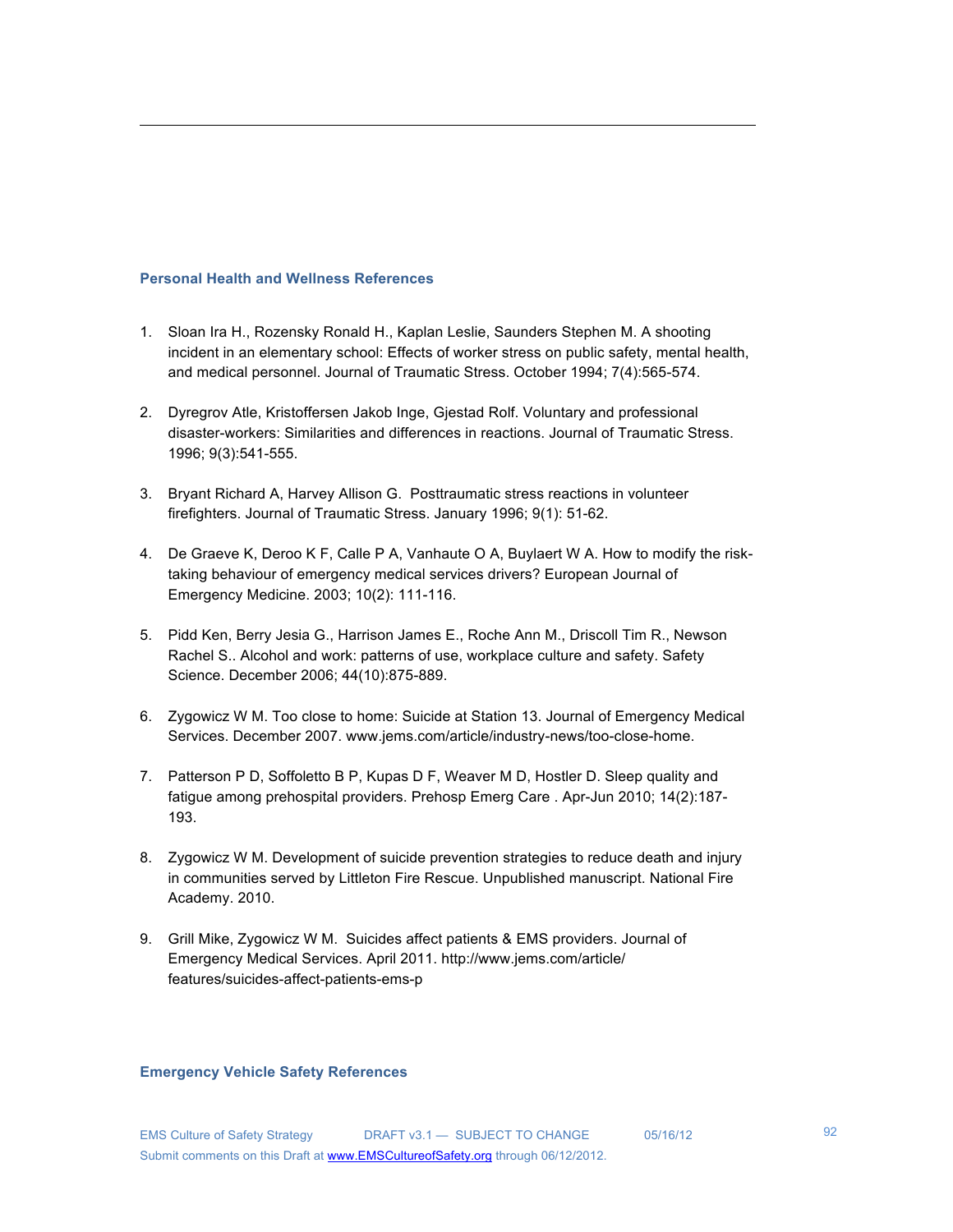- 1. Auerbach P S, Morris J A, Phillips J B, Redlinger S R, Vaughn W K, An analysis of ambulance accidents in Tennessee. JAMA. Sept 1987; 258(11):1487-1490
- 2. Best G H, Zivkovic G, Ryan G . Development of an effective ambulance patient restraint. Society of Automotive Engineering Australasia Journal. 1993; 53 (1):17-21.

- 3. Saunders C E, Heye C J. Ambulance Collisions in an Urban Environment, Prehospital and Disaster Medicine. 1994; 9(2): 118-124.
- 4. Biggers W A, Zachariah B S, Pepe P E. Emergency medical vehicle collisions in an urban system. Prehospital and Disaster Medicine. July-Sept. 1996; 11(2):195-201.
- 5. Levick N R, Winston F, Aitken S, Freemantle R, Marshall F, Smith G. Development and application of a dynamic testing procedure for ambulance pediatric restraint systems, Society of Automotive Engineering Australasia. March/April 1998;58(2):45-51.
- 6. Levick N R. Safe restraint of pediatric patients for ambulance transport: Interdisciplinary collaboration in pediatric ambulance transport safety. Pediatrics. Sept. 1999;104 (3): 687- 687 Part 3.
- 7. Calle P, Fonck K, Buylaert W. Collisions involving mobile intensive care units in Flanders, Belgium. Eur J Emerg Med. 1999; 6(4): 349-353.
- 8. EMSC/NHTSA Federal Guidelines Child Restraint for Ambulance Transport, Do's and Don't's of Transporting Children in Ambulances. December 1999; http://www.nhtsa.dot.gov, or http://www.emsc.org.
- 9. Richardson S A, Grzebieta R H, Zou R. Development of a Side Facing Seat and Seat Belt System for the Australian Army Perentie 4 x 4. Int. J. of Crash. 1999; 4(3):239–259.
- 10. Levick N R, Grabowski J G, Becker L, Better A, Tsai A, Li G. Injury hazards in pediatric ambulance transport. Pediatric Research. April 2000;47 (4): 113A-113A 662, Part 2, Suppl. S.
- 11. General Services Administration, Federal Ambulance Specification KKK-A- 1822E. Nov 2000, 2006 revision, Automotive Commodity Center, Federal Supply Service.
- 12. Levick N R, Li G, Yannaccone J, Development of a dynamic testing procedure to assess crashworthiness of the rear patient compartment of ambulance vehicles. Enhanced Safety of Vehicles, Technical paper series Paper # 454, May 2001: http://wwwnrd.nhtsa.dot.gov/pdf/nrd-01/esv/esv17/proceed/00053.pdf.
- 13. Levick N R, Donnelly B R, Blatt A, Gillespie G, Schultze M. Ambulance crashworthiness and occupant dynamics in vehicle-to-vehicle crash tests: Preliminary report, Enhanced Safety of Vehicles, Technical paper series Paper #452, May 2001: http://www-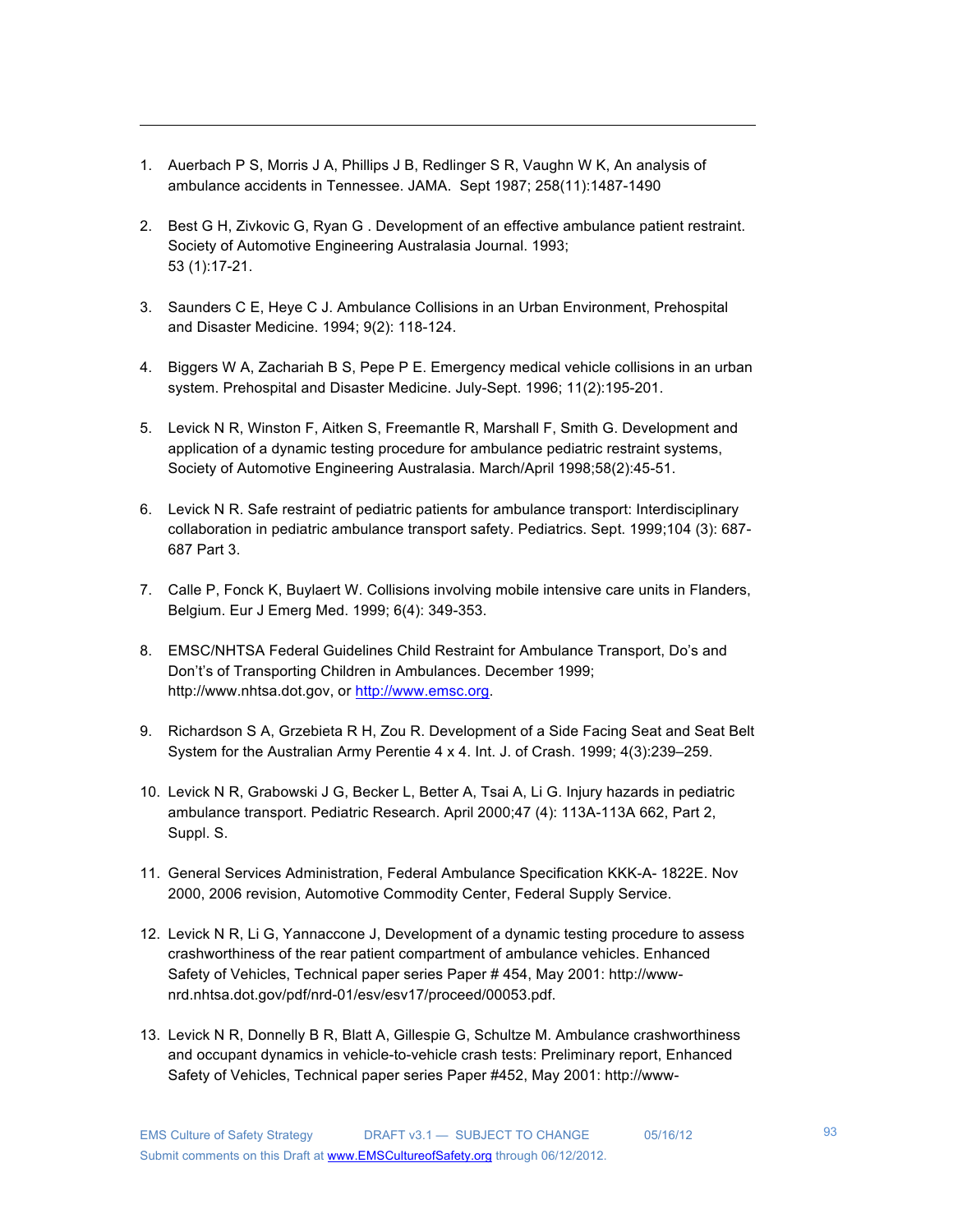nrd.nhtsa.dot.gov/pdf/nrd- 01/esv/esv17/ proceed/00012.pdf.

14. Levick N R, Li G, Yannaccone J. Biomechanics of the patient compartment of ambulance vehicles under crash conditions: testing countermeasures to mitigate injury. Society of Automotive Engineering, Technical paper 2001-01-1173, March 2001 http://www.sae.org (type 'ambulance crash' into 'search').

- 15. Levick N R, Schelew W B, Blatt A, Gillespie G, Li G. Occupant Injury Hazards in Ambulance Transport, Findings from Full Vehicle Crash Testing. Academic Emergency Medicine. 2001 8(5):527.
- 16. Erich John. Wheels of Fortune, Vehicle Safety in EMS. EMS Magazine. April 2001.
- 17. Kahn C A, Pirrallo R G, Kuhn E M. Characteristics of fatal ambulance crashes in the United States: an 11-year retrospective analysis. Prehosp Emerg Care. Jul-Sept 2001;5(3):261-269.
- 18. Weiss S J, Ellis R, Ernst A A, Land R F, Garza A. A comparison of rural and urban ambulance crashes. Am J Emerg Med 2001;19:52-56.
- 19. Grzebieta R H, Rechnitzer G. Crashworthy Systems a paradigm shift in road safety design (part II). Transport Engineering in Australia, IEAust. Dec 2001; 7(1&2).
- 20. European Ambulance Restraint Systems Standards CEN, European Committee for Standardization; EN 1789:1999, 2002.
- 21. Erich John. Ambulance Safety: What's New, What's Needed. EMS Magazine. June 2002.
- 22. Levick N R. New frontiers in optimizing ambulance transport safety and crashworthiness. The Paramedic. December 2002; Issue 4:36-39.
- 23. Levick N R. A crisis in ambulance safety. Emergency Response and Disaster Management. 2002; Vol. 4:20-22.
- 24. Becker L R, Zaloshnja E, Levick N, Miller T R. Relative risk of injury and death in ambulances and other emergency vehicles. Accident Analysis and Prevention. 2003; 35:941–948.
- 25. CDC, MMWR, Ambulance Crash-Related Injuries Among Emergency Medical Services Workers United States, 1991-2002, February 28, 2003; 52(08);154-156.
- 26. Demmons LL, Chasing ambulance safety. Air Med J. May-June 2005; 24(3):112-116.
- 27. Ferreira J, Hignett S. Reviewing ambulance design for clinical efficiency and paramedic safety. Applied Ergonomics. 2005; 36: 97-105.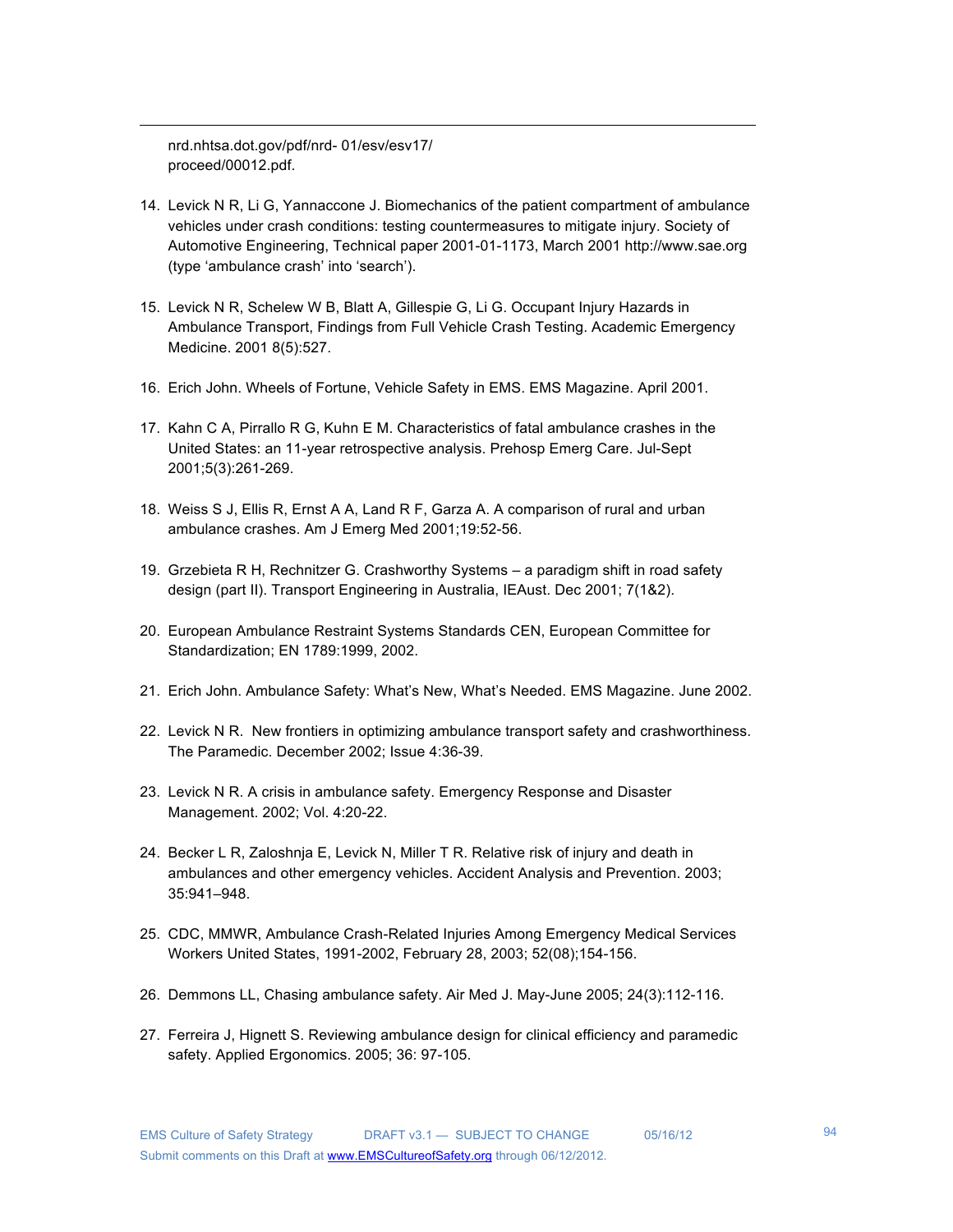28. Levick N R, Swanson J. An optimal solution for enhancing ambulance safety: implementing a driver performance feedback and monitoring device in ground ambulances. Proceedings. 49th Annual Conference of the Association for the Advancement of Automotive Medicine. September 2005; http://www.objectivesafety.net/LevickAAAM2005.pdf

- 29. Ray A, Kupas D. Comparison of crashes involving ambulances with those of similar sized vehicles. Prehosp Emerg Care. Dec 2005;9:412-415.
- 30. NTSB Air EMS Report. Aviation Special Investigation Report Emergency Medical Services; http://www.ntsb.gov/events/2006/ems/intro.pdf , 01/25/2006.
- 31. Traffic Signal Preemption for Emergency Vehicles: A Cross-Cutting Study. NHTSA January 2006; US DOT: http://www.itsdocs.fhwa.dot.gov// JPODOCS/REPTS\_TE//14097.htm
- 32. Levick N R, Likourezos A, Nawaz I, Mener D. Effectiveness of an ambulance risk and hazard presentation, Prehosp Emerg Care. January/March 2006; 10(1).
- 33. Levick N R, Mener D. Searching for ambulance safety: Where is the literature? Prehospital. Prehosp Emerg Care. January/March 2006; 10(1).
- 34. American Standard: Safe Practices for Motor Vehicle Operations, ANSI Accredited Standards Committee, March 2006 http://www.asse.org. ANSI/ASSE Z15.1-2006
- 35. Levick N R. Hazard analysis and vehicle safety issues for emergency medical service vehicles: Where is the state of the art? American Society of Safety Engineers, PDC Proceedings. No. 732; June 2006: http://www.objectivesafety.net/LevickASSEPDC2006.pdf.
- 36. Levick N R, Grzebieta R. Development of proposed crash test procedures for ambulance vehicles. International Enhanced Safety of Vehicles Technical Paper 07- 0254. June 2007: http://www.objectivesafety.net/LevickESVTesting07-0074-O.pdf.
- 37. Levick N R, Grzebieta R. Crashworthiness analysis of three prototype ambulance vehicles. International Enhanced Safety of Vehicles Technical Paper 07-0249. June 2007: http://www.objectivesafety.net/LevickESVComparisons07-0249-W.pdf.
- 38. Levick N R, Weirsch L, Nagel M E. real world application of an aftermarket driver human factors real time auditory monitoring and feedback device: an emergency service perspective. Vehicles, International Enhanced Safety of Vehicles Technical Paper 07- 0254. June 2007: http://www.objectivesafety.net/LevickESVDriverFeedbackpaper07- 0254-O.pdf.
- 39. Levick N R. Emergency medical services: A transportation safety emergency. American Society of Safety Engineers Technical Paper #628. June 2007;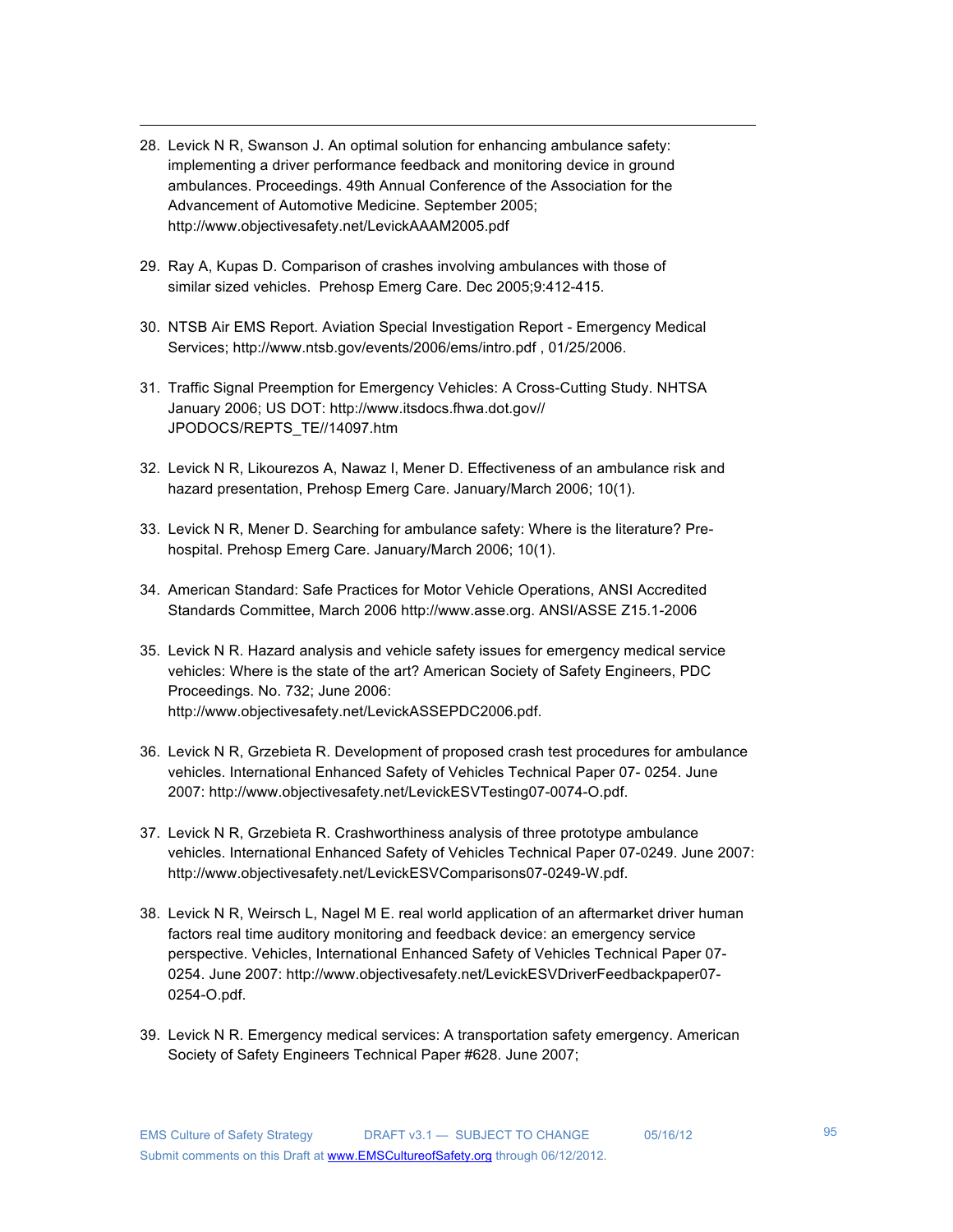http://www.objectivesafety.net/2007ASSE628Levick.pdf.

40. Levick N R, Grzebieta R. Public Comment on 2007 AMD Draft Standards 01 – 125. July 2007; http://www.objectivesafety.net/PublicComment-EMSSF-2007-AMD DRAFTStandards001-025.pdf.

- 41. McGinnins K K, Judge T, Nemitz B, et. al. Air medical services: future development as an integrated component of the emergency medical services (EMS) system: A guidance document by the air medical task force of the National Association of EMS Officials, the National Association of EMS Physicians, and the Association of Air Medical Services. Prehosp Emerg Care. Oct-Dec 2007;11(4):353-368.
- 42. Levick N R. Emergency Medical Services: Unique Transportation Safety Challenge. Report No. 08- 3010, Transportation Research Board. January 2008; www.trb.org or http://www.objectivesafety.net/LevickTRB08-3010CD.pdf.
- 43. Sanddal, Nels D, Albert Steve, Hansen Joseph D, Kupas Douglas F. Contributing factors and issues associated with rural ambulance crashes: Literature review and annotated bibliography. Prehosp Emerg Care. 2008;12:257-267.
- 44. Levick N R, Grzebieta R. "Safety Concept" Ambulances Are They Really Safe? Poster Presentation, International Congress of Emergency Medicine, April 2008. Society of Academic Emergency Medicine, May 2008. APHA, October 2008.
- 45. Levick N R, Grzebieta R. Ambulance vehicle crashworthiness and passive safety design – A comparative evaluation of Australian and USA design and testing standards. Poster Presentation - International Congress of Emergency Medicine, April 2008.
- 46. Levick N R. Rig Safety 911: What you need to know about ambulance safety and standards. Journal of Emergency Medical Services. October 2008.
- 47. Levick ,N R, Grzebieta, R. Ambulance vehicle crashworthiness and passive safety design: A comparative vehicle evaluation. Society of Automotive Engineering, ComVec Technical Paper. October 2008. 01-2695.
- 48. Levick, N R. EMS Transport Safety Data Wading thru the MMUCC. Poster Presentation; NAEMSP: January 2009.
- 49. Levick, N R. Transportation safety performance how does EMS compare to commercial fleets? Poster Presentation; NAEMSP: January 2009.
- 50. Levick, N R. Engineering analysis of 'safety concept' ambulances. Poster Presentation; NAEMSP: January 2009.
- 51. Hsieh, Art. Ambulance Crashes: How to Prevent Paramedic Deaths. EMS News in Focus. EMS1.com. http://www.ems1.com/safety/articles/1042027-Ambulance-Crashes-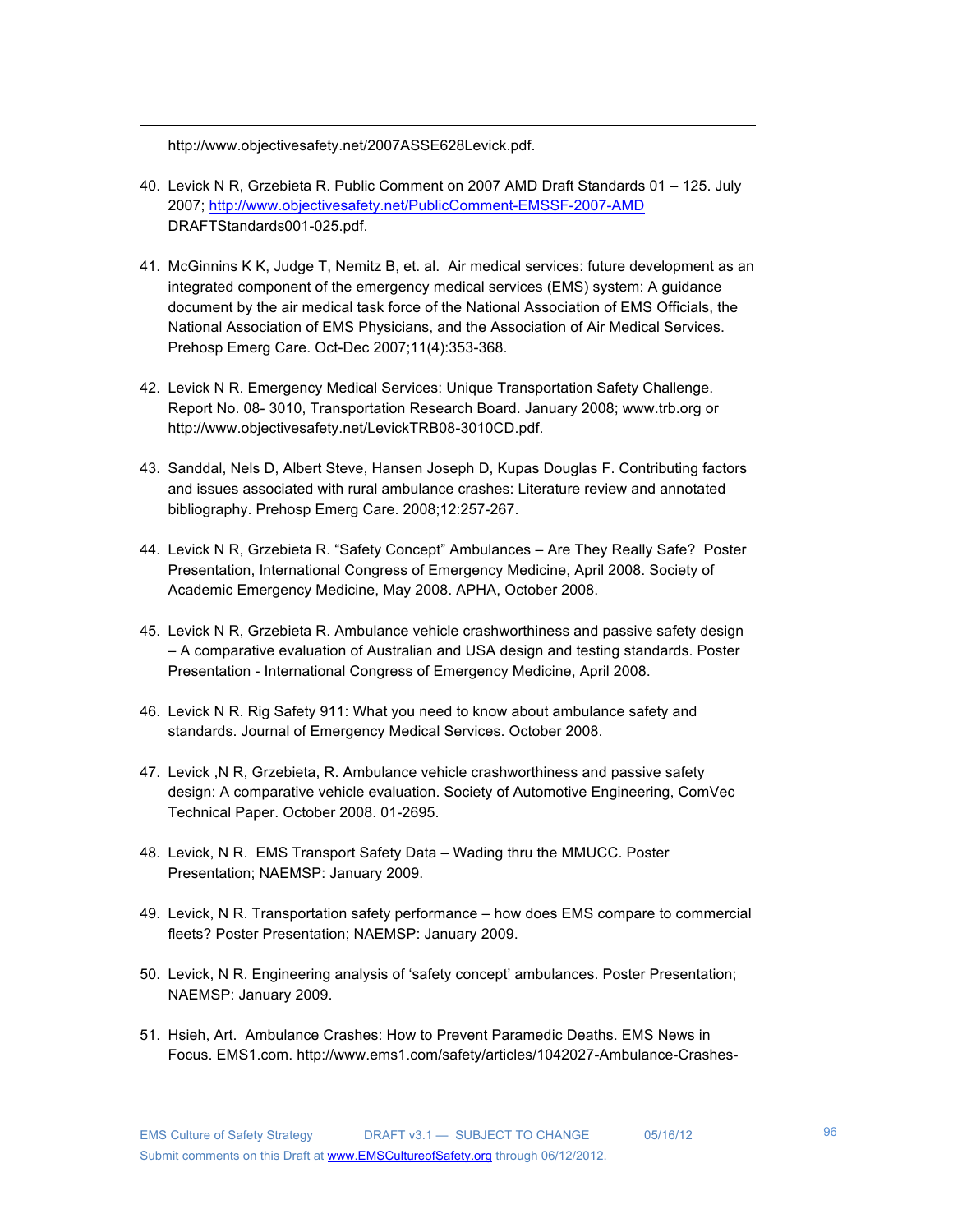How-to-Prevent-Paramedic-Deaths/

52. Lindsey, Jeffrey. Changes Ahead for Ambulance Safety? Conference seeks to reduce number of fatal crashes. August 4, 2010. The National Association of EMS Physicians (NAEMSP) Conference.

!!!!!!!!!!!!!!!!!!!!!!!!!!!!!!!!!!!!!!!!!!!!!!!!!!!!!!!!!!!!!!!!!!!!!!!!!!!!!!!!!!!!!!!!!!!!!!!!!!!!!!!!!!!!!!!!!!!!!!!!!!!!!!!!!!!!!!!!!!!!!!!!!!!!!!

53. Haskell, Guy H. EMS Providers Who Drive Like Maniacs. Journal of Emergency Medical Services. May 11, 2011.

**Prehospital Emergency Care Jan-Mar 2012 Special Section: Safety in EMS**

- 1. Brice, Jane H., Studnek, Jonathan R., Bigham, Blair L., Martin-Gill, Christian, Custalow, Catherine B., Hawkins, Eric, Morrison, Laurie J. EMS Provider and Patient Safety during Response and Transport: Proceeding of an Ambulance Safety Conference. Prehospital Emergency Care, Dec 2011, Vol. 16, No. 1: 3-19
- 2. Bigham, Blair L., Buick, Jason E., Brooks, Steven C., Morrison, Merideth, Shojania, Kaveh G., Morrison, Laurie J. Patient Safety in Emergency Medical Services: A Systematic Review of Literature. Prehospital Emergency Care, Dec 2011, Vol. 16, No. 1: 20-35
- 3. Gallagher, John M., Kupas, Douglas F. Experience with an Anonymous Web-Based State EMS Safety Incident Reporting System. Prehospital Emergency Care, Dec 2011, Vol. 16, No. 1: 36-42
- 4. Weaver, Matthew D., Wang, Henry E., Fairbanks, Rollin J., Patterson, Daniel. The Association between EMS Workplace Safety Culture and Safety Outcomes. Prehospital Emergency Care, Dec 2011, Vol. 16, No. 1: 43-52
- 5. Eliseo, Laura J., Murray, Kate A., White, Laura F., Dyer, Sophia, Mitchell, Patricia A., Fernandez, William G. EMS Providers' Perceptions of Safety Climate and Adherence to Safe Work Practices. Prehospital Emergency Care, Dec 2011, Vol. 16, No. 1: 53-58
- 6. Hoyle Jr., John D., Davis, Alan T., Putman, Kevin K., Tryko, Jeff A., Fales, William D. Medication Dosing Errors in Pediatric Patients Treated by Emergency Medical Services. Prehospital Emergency Care, Dec 2011, Vol. 16, No. 1: 59-66
- 7. Kupas, Douglas, F., Shayhorn, Meghan A., Green, Paul, Payton, Thomas F. Structured Inspection of Medications Carried and Stored by Emergency Medical Services Agencies Identifies Practices That May Lead to Medication Errors. Prehospital Emergency Care, Dec 2011, Vol. 16, No. 1: 67-75